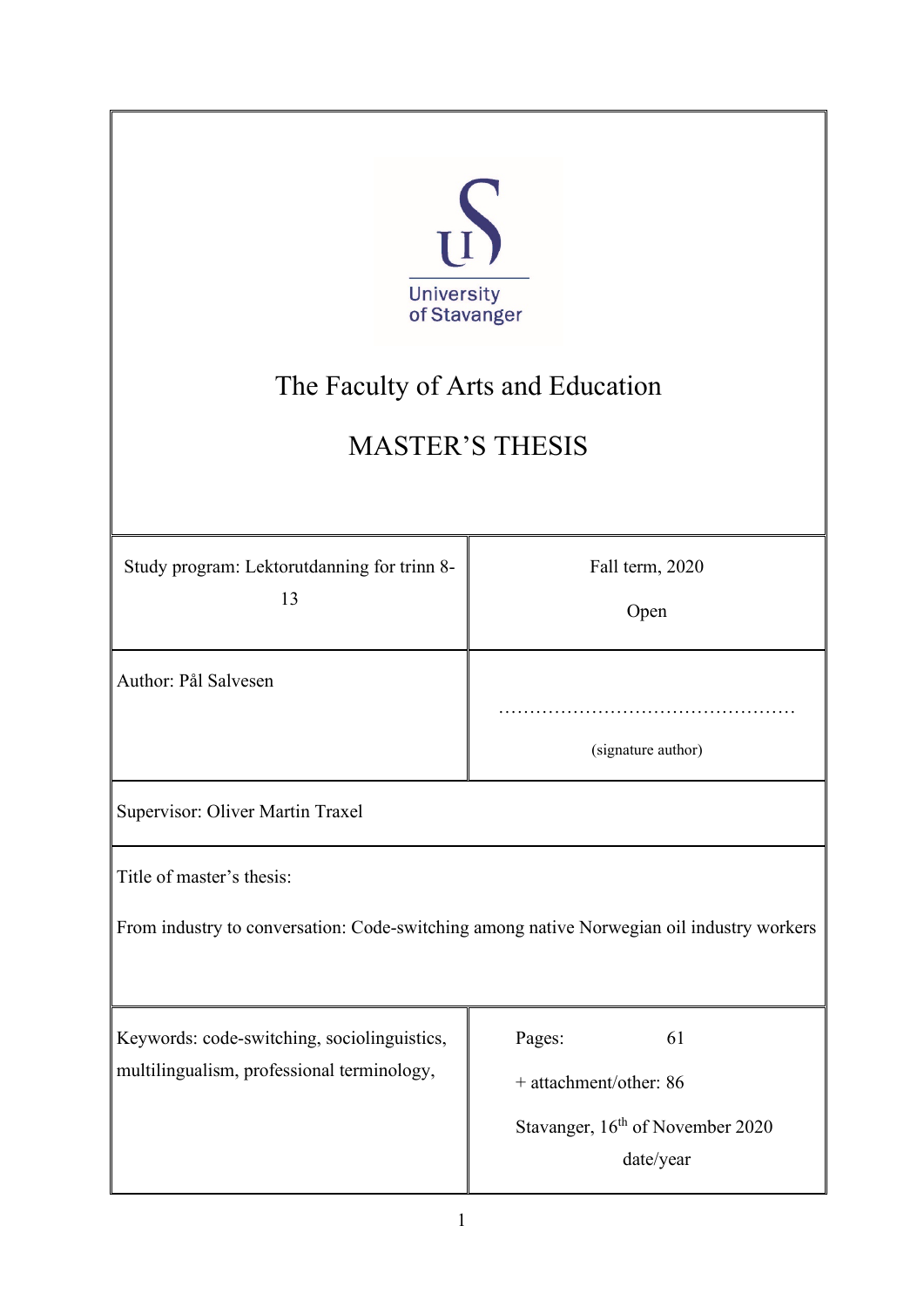#### **Abstract**

The following thesis displays research on code-switching within the oil- and gas industry based out of Rogaland county in Norway. The thesis' objective was to discover (1) where code-switching occurred in the workplace, (2) how code-switching was perceived among the workers of these workplaces and (3) how it was possible to view code-switching as a viable resource within these workplaces. The foundation for the thesis were five subjects working within different companies in the oil- and gas industry based out of Rogaland in Norway participating in sound recorded interviews with open ended questions. The thesis falls under the category of sociolinguistics and displays different aspects to the concept of codeswitching and contributes previous studies on code-switching in a multicultural and multilingual workplace. It is seen that code-switching occurred in many instances of the working environment for the subjects. Lunchrooms, meetings, written work material and general conversations. It is especially displayed in connection to foreign colleagues and as a major part of a multilingual working environment. The general feeling from this thesis was that code-switching is perceived and used in a positive and constructive manner among the workers in oil- and gas related workplaces.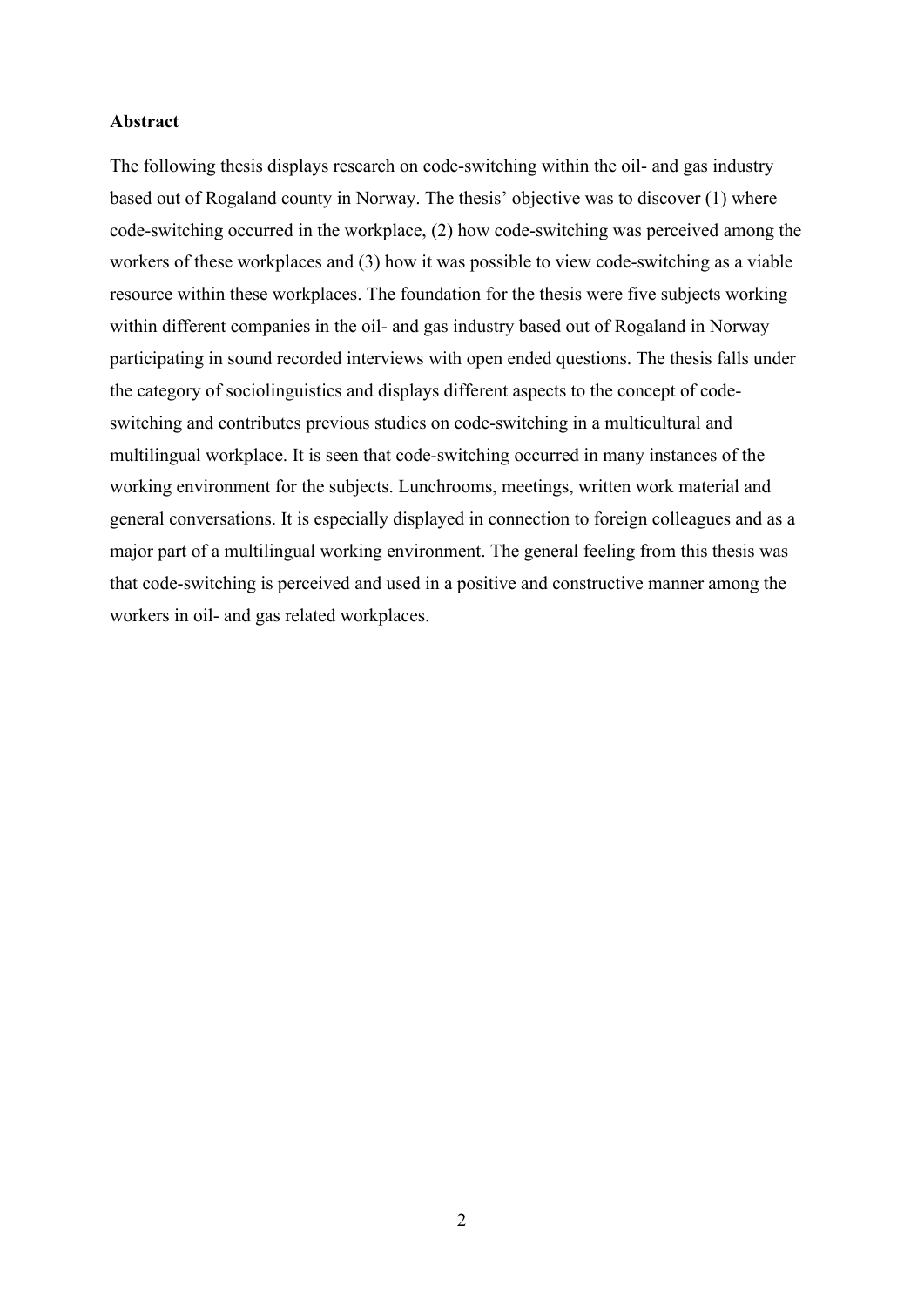# Table of contents

| 25 |
|----|
|    |
|    |
|    |
|    |
|    |
|    |
|    |
|    |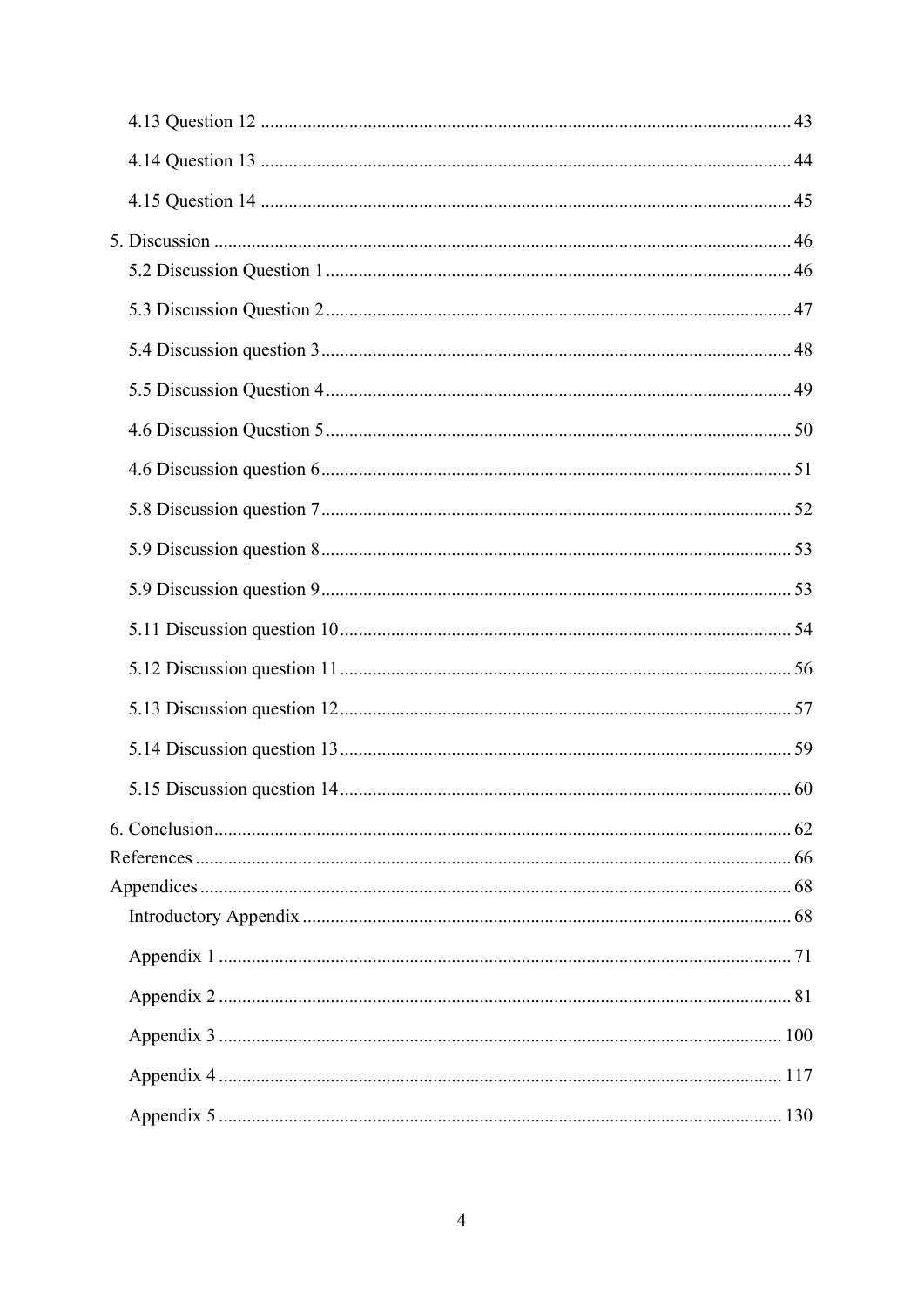# From industry to conversation: Code-switching among native Norwegian oil industry workers

## <span id="page-4-0"></span>1. Introduction

This thesis is a study of how Norwegian employees within the oil and gas industry based out of Rogaland county (Norway) use code-switching as a means for communication in the workplace. The main approach has been commonalities in the practical and social usage of English work-related words and phrases among workers who were directly or indirectly involved with offshore or onshore processes, whether that was 'equipment', 'staff', 'supply' or 'management'. The research questions for this thesis were the following: (1) Where does code-switching occur in the workplace, (2) how is code-switching perceived among the workers and (3) how is it possible to view code-switching as a viable resource within the workplace. The overall goal was to research multilingual practices in this kind of work environment. To accommodate this study, a qualitative comparison between employees whose work descriptions fell under the categories mentioned above has been performed. Five participants who fit the previously mentioned parameters was part of making the structural foundation for this thesis. The subjects interviewed in this thesis had Norwegian as their first language, as it was viewed as more reliable to compare data when the parameters were equal.

The interviews have been conducted in Norwegian and transcribed into English. The idea of this was to make the subjects more relaxed, enabling them to speak more freely, and interact in a way that was closest to the 'real life' scenario they met at work. There has also been a review of previous work on similar research. Although most of this research does not constitute all concepts of code-switching, they provided solid insights and powerful discourse on language in the workplace, and have been of great importance for this thesis. The presented part of methods and methodology in chapter 3 have answered and raised some questions regarding subject interviews, especially on the nationality and spoken language of the subjects. The initial thought of this thesis was to do as Socarraz-Novoa (2015) did in her research on code-switching within a multilingual workplace at a university. She integrated herself in the workplace environment and took an active part in the observation over a longer period of time. However, due to the global Covid-19 pandemic, there was unfortunately no possibility of conducting all of the interviews at the subjects' workplaces. Lastly, this thesis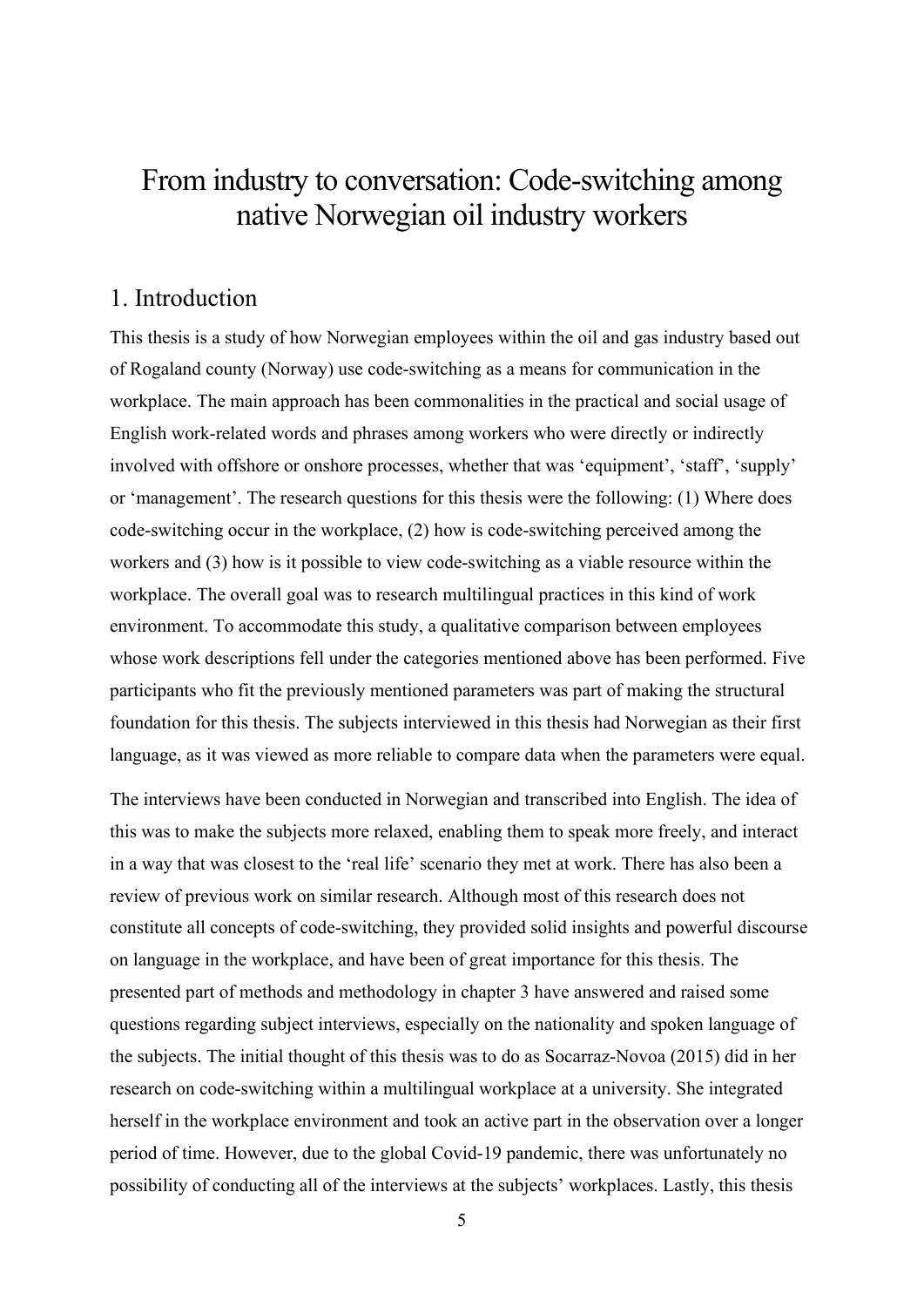has reflected on the relevance of this project for how it can enable further research on sociolinguistics and what existing research it may contribute to.

#### <span id="page-5-0"></span>1.1 Background

Code-switching is a difficult concept to determine, but completely necessary to capture the essence of this thesis. There are different views as to how researchers define this concept, but some commonalities can be observed. Meyerhoff explains how "moving between distinct varieties is known as code switching" (Meyerhoff, 2006:116). By that she is referring to different varieties of language. Code-switching refers to those language changes that happen in a single utterance in an unchanged setting, e.g. shifting between English and Norwegian when speaking with your friends from school (Bullock & Torbio, 2009:2). By that notion, one could see code-switching in the light of a multilingual workplace environment, where colleagues with different languages change, or switch between Norwegian and English in order to progress the conversation.

This thesis has reviewed some previous works on language in the workplace. Among these there have been central elements from Hiss's (2017) study on multilingualism in the workplace. This study involved multilingualism among different ethnolinguistic groups in a Norwegian copper mine in the 19<sup>th</sup> century. This study was relevant because it involved a British mining company operating in another country. Parallels have been drawn to much of the oil-oriented businesses stationed in Rogaland, which also involved international companies employing people from different ethnolinguistic groups and operated in Norway. Condamines' (2010) study of risk management related to workplace language, which especially focused on professional terminology, proved relevant to this thesis. Without the main focus of risk and risk management, this thesis will also be addressing terminology as a central aspect under the branch of sociolinguistics. Socarraz-Novoa (2015) looks at codeswitching at a multilingual university and connects how participants in a multilingual and multicultural workplace categories instances of code-switching towards different assigned meanings. The Mondada (2007) case study on bilingualism in a French hospital portrays how code-switching organizes action, interaction and participation, and are a part of establishing and displaying social relations and membership in a talk-in operation with remote viewing.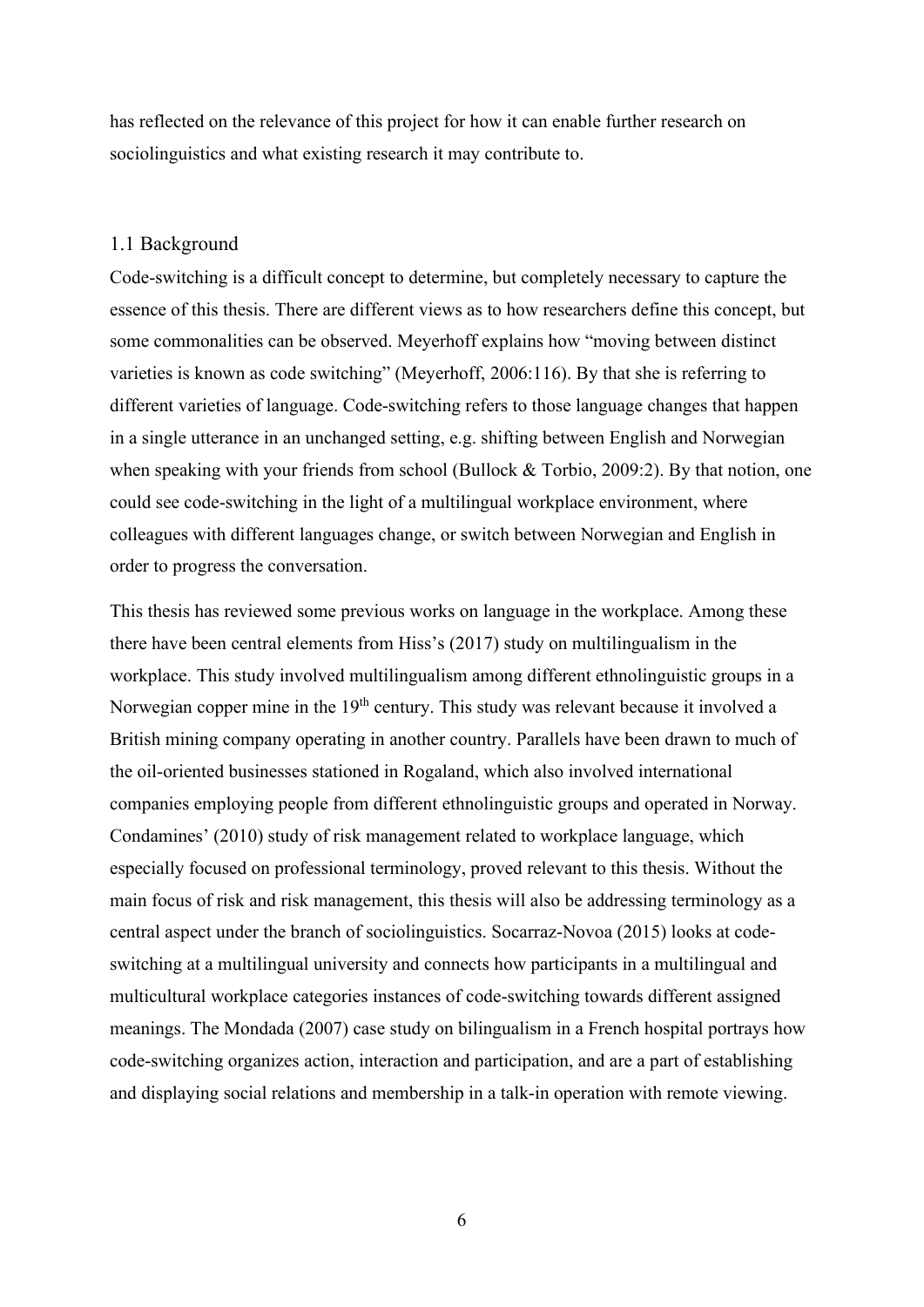#### <span id="page-6-0"></span>1.2 Method and methodology

In the process of this thesis, qualitative interviews have been conducted. Five workers who fit the subject description required for the previous delimitations will be the basis for this thesis. This concurs with both Mondada (2007) and Socarraz-Novoa's (2015) studies of codeswitching within a workplace. Although Mondada's (2007) study is based on observing a medical operation, and Socarraz-Novova's (2015) observations were from a university, they both used five and six participants for the basis of their analysis. The subjects of this thesis needed to have a hundred percent position at a company based out of Rogaland county in Norway, whose primary business was related to the oil and gas industry. It was also important that the employees participating in this study had worked at the firm for at least six months. The reason for this was to make sure that the subjects were familiar with their job description and had (hopefully) developed a workday consisting of regular tasks relating to the previously mentioned areas of work (equipment, staff, supply or management). This was to make sure that he/she was not involved an 'educating program' at the time of the interviews. In order to compare the subjects of the study in a reasonable way, the selected subjects needed to be employed and work primarily at an office onshore. This was mainly because of the requirements for entering an offshore workplace, where one needs to go through a physical check and take a safety course. Doing this only allowed for entering one specific offshore installation. If one were to collect data from several installations this would have required too much time and expenses (Brenna, 2019). By doing these interviews from various companies, one was be able to determine a broader understanding, and enable possible observations of the actual workplace environment, but because of the global Covid-19 pandemic this was not possible with more than the first subject, who was interviewed before the pandemic reached Norway. Most of the participants were known to the interviewer through social networks from the university of Stavanger. The questions of interest will address work related language, such as phrases, lexical words, terminology and social communication with other employees referencing specifically to progress descriptions and social connections. The questioning was supposed to be a conversation rather than short specific answers. Initially, the thought was to conduct the interviews in English as Socarraz-Novova (2015) did. However, as her place of study was an international university within academia with a primary focus on language it was unrealistic to expect the subjects of this study to possess the same understanding of English. Therefore, the interviews were conducted in Norwegian and transcribed into English.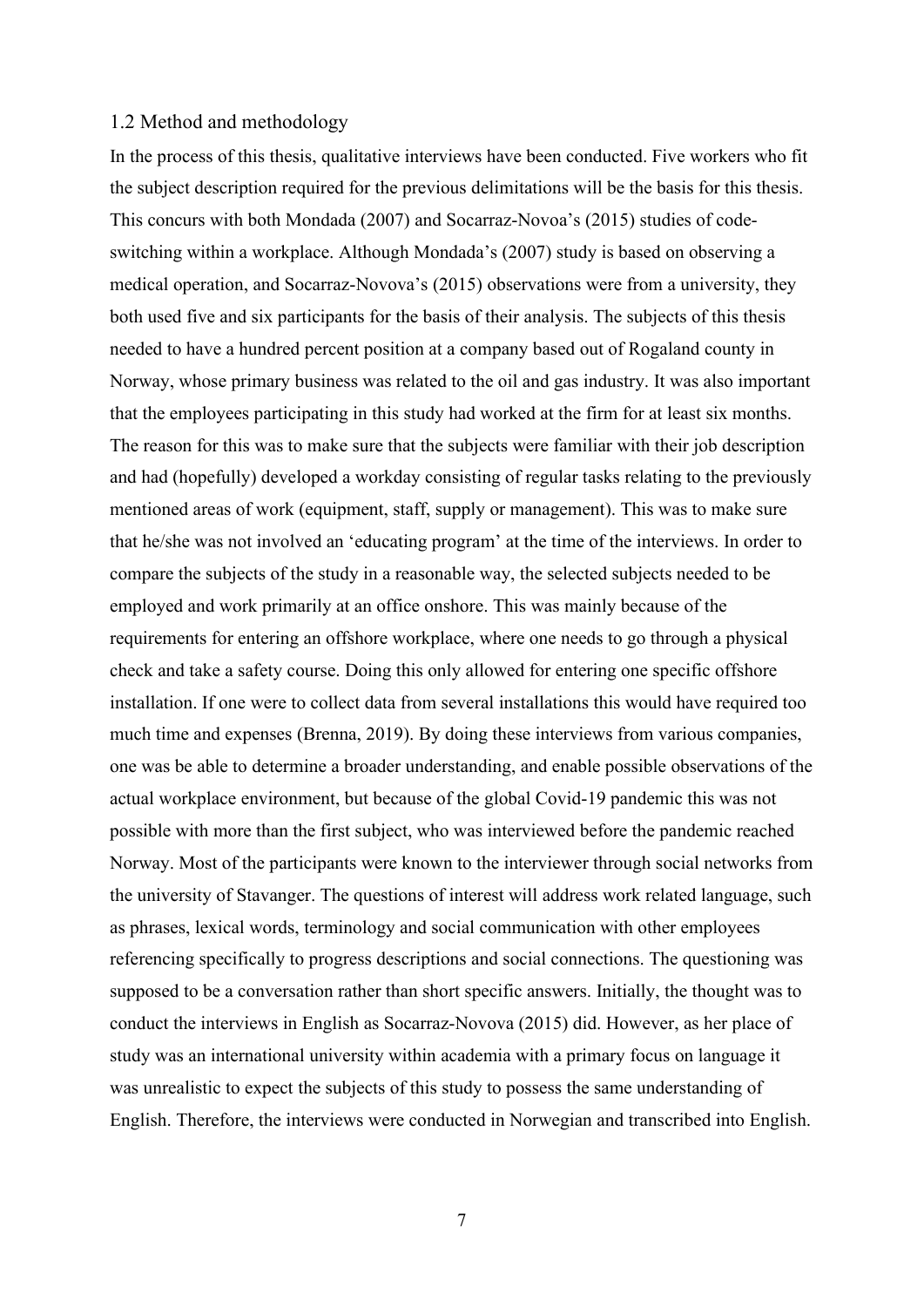#### <span id="page-7-0"></span>1.3 Relevance

A Norwegian worker with a hundred percent working position will spend between 37,5-40 paid hours a week doing things related to his or her job (Bergsli, 2018). This considerable amount of time is worth examining in order to further knowledge on how a person uses language with regards to code-switching as a way of communicating more effectively, but also as a way of establishing identity, social bonds within the line of work. Although there are several factors that determine how a person utters meaningful talk, words and phrases in a workplace, this thesis have then, arguably, added information and understanding on how code-switching occurs and is perceived as a viable language resource. The thesis will build and contribute to Socarraz-Novoa's (2015) research on codeswitching at a multilingual university. She argues that "Future research should study various multicultural and multilingual groups, in order to obtain and compare more data" (Socarraz-Novoa, 2015:7). By adding an alternative workplace in a different setting, but with some of the common parameters of the research, one enables knowledge on code-switching in a multilingual workplace.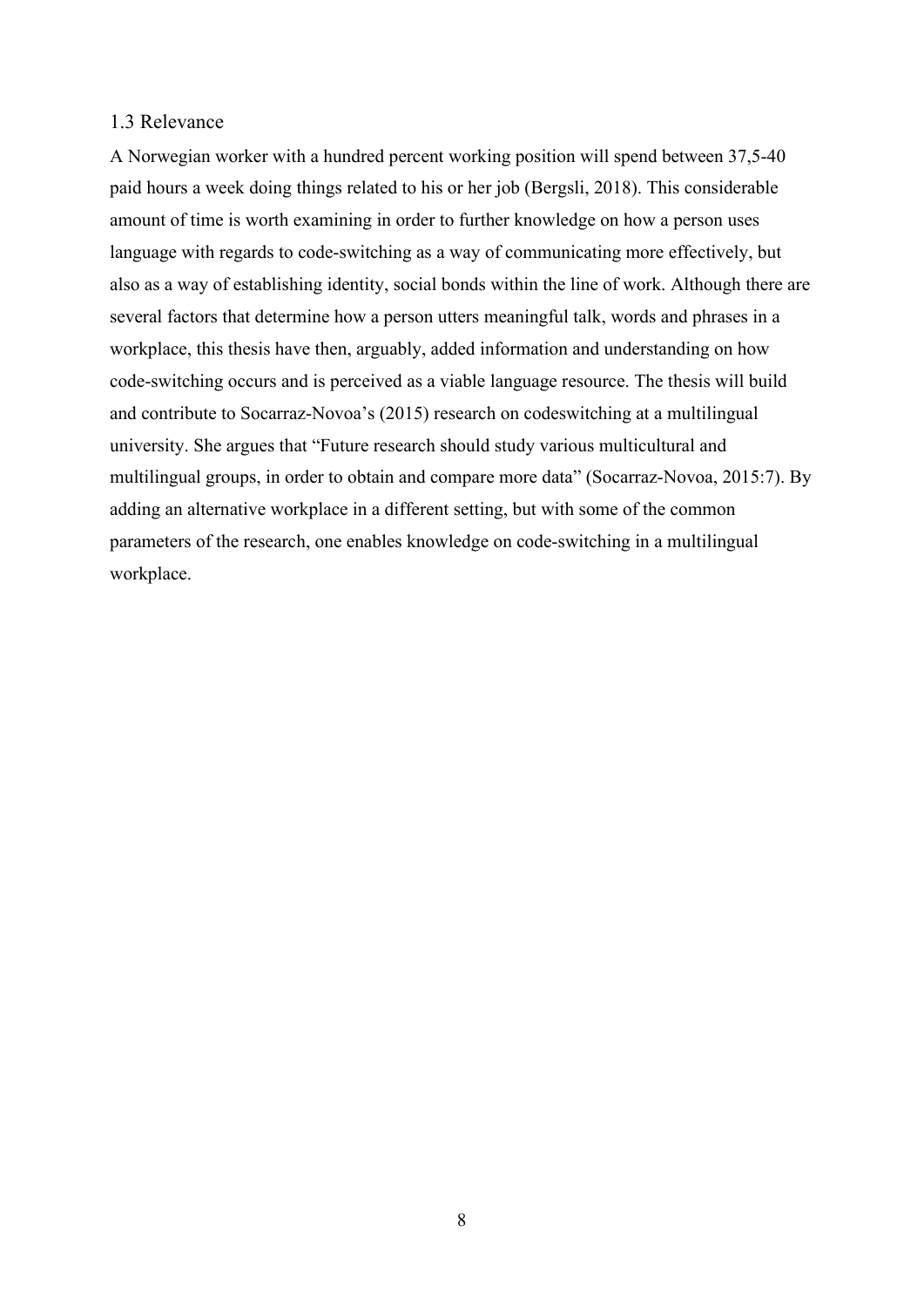## <span id="page-8-0"></span>2. Research Context

## <span id="page-8-1"></span>2.1 Theoretical Background

This thesis will have its primary focus on the concept of code-switching and its conversational essence. The approach will then fall under the branch of sociolinguistics (Gardner-Schloros, 2009: 8). The central problem is how code-switching, jargon and foreign words occur within an oil and gas related workplace environment, and how this affects the employees' personal and professional identity. Although much work has been done on multilingualism and identity in the workplace, this thesis will focus on these central concepts within the branch of sociolinguistics; Code-switching, jargon and foreign word usage and specifically how these are connected with language and identity in a multilingual workplace. By this way of thinking it is viable to isolate three central factors with regards to code-switching in a particular instance: (1) Factors which are independent from some speakers and circumstances where language varieties are used, but affect all the speakers in that given speech community. Power relations, prestige and covert prestige are examples of these factors (Gardner-Schloros, 2009: 42-43). (2) Factors relating to the speakers and their identity, as individuals and as members of groups; that being social networks, relationships, attitudes, ideologies, perception of others and self-perception (Gardner-Schloros, 2009: 43). (3) Internal conversational factors where code-switching is used. As code-switching is a conversational resource it can be used to better structure and develop the discourse between bilinguals as opposed to monolinguals (Gardner-Schloros, 2009: 43). Code-switching is a phenomenon of interest among researchers in the field of linguistics and is widely studied. A consequence of this is that it has evaded a uniform definition among researchers (Bullock & Toribio, 2009: 1-2). However, one must be able to make general definitions in order to understand the concept. Code-switching can be explained as "the use of several languages or dialects in the same conversation or sentence by bilingual people" (Gardner-Schloros 2009: 4). Bullock & Toribio (2009: 1) explains it as "the ability on the part of bilinguals to alternate effortlessly between their two languages". It is implicit by these two broad definitions that they are both describing code-switching. The ability to change between two or more languages in a conversation, utterance, or discourse.

## <span id="page-8-2"></span>2.2 Literature Review

The following four studies will be presented thematically by importance. The first three sources are case studies. The Hiss (2017) study's empirical background is much older than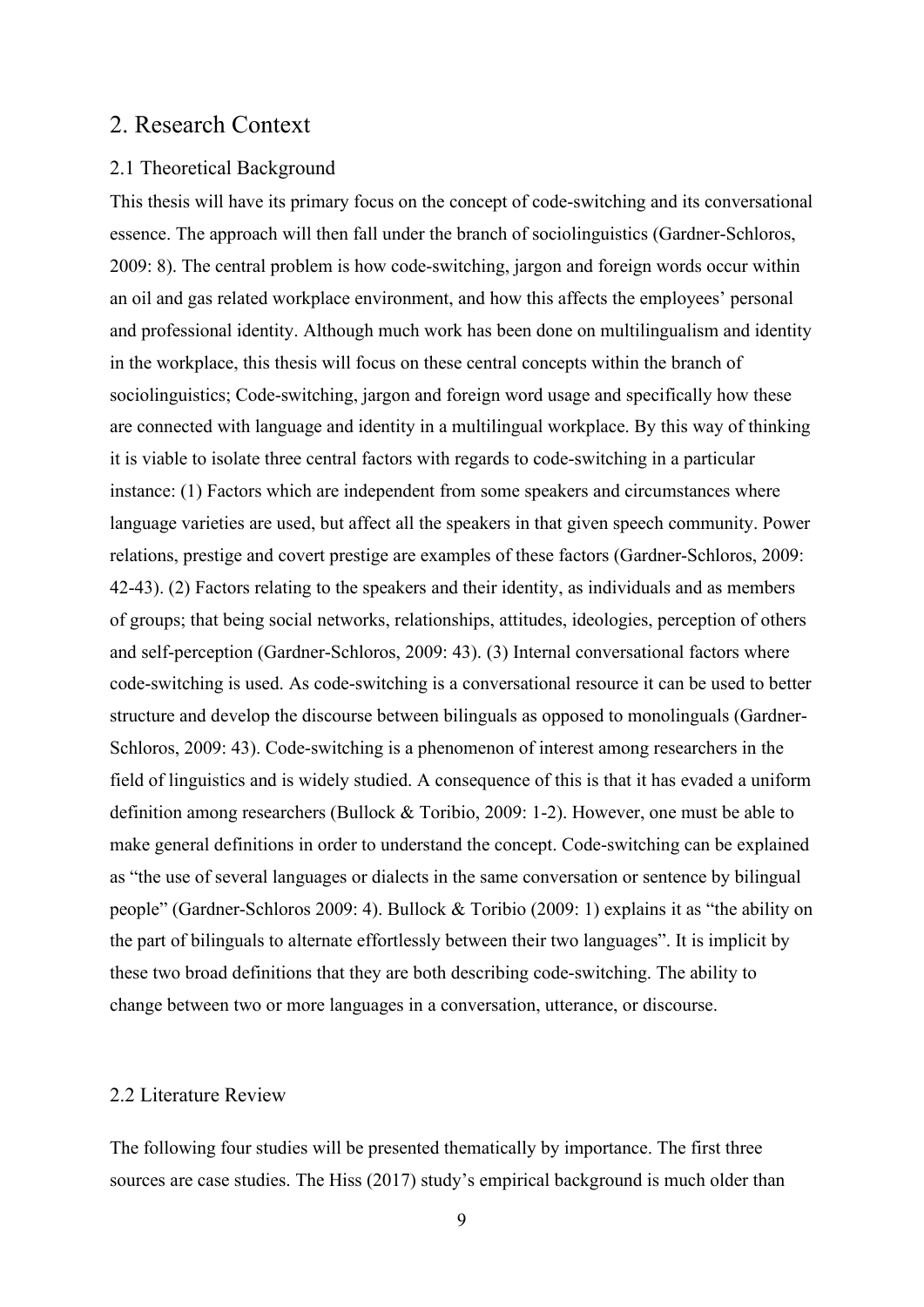this thesis, but it is relevant because of its close link to international businesses operating in Norway and employing workers with different ethnolinguistic backgrounds. The second case study (Socarraz-Novoa, 2015) is also closely linked to code-switching. Here, the study displays a method which is highly favorable regarding the approach to data gathering which was first intended in this thesis. It also demonstrates a valuable link between language and identity in a working environment. The third source (Mondada, 2007) gives a thorough and explicit view of a working situation where code-switching not only occurs but is central in the organization of speech. The fourth (Condamines, 2010) paper is not directly related to codeswitching but can however provide valuable insight in how terminology can have a connection with risk related to language use in the workplace.

Hiss's (2017) study on multilingualism in the workplace involves different ethnolinguistic groups in a Norwegian copper mine in the 19<sup>th</sup> century. This study is relevant because it involves a British mining company operating in another country. Parallels can be drawn to much of the oil-oriented businesses stationed in Stavanger, which also involves international companies employing people from different ethnolinguistic groups and operating in Norway. The mining company's workforce consisted of different ethnolinguistic groups from Norway, England, Sweden, Russia, and Germany. There were also Kven and Sámi workers. Hiss continues to draw a parallel between the Norwegian government's assimilation policy and the mining company's refusal of its implementation. The laborers would primarily work in the same ethnic groups and were allowed to speak their native language. Hiss argues that in doing so, the company was able to keep the wages down and maintain a lucrative economic situation. This, however, changed over the years, and the workforce was later also organized into mixed ethnic teams (Hiss 2017: 705)

The central aspect of this study is that it relates to the diversity of multilingualism in an industrial workplace and how it was distributed. English was the dominant language used in official and administrative situations and writings, while local language was used in everyday situations. The blue-collar workers used a mix of different linguistic varieties in the workplace. Often the workers would do paperwork of different varieties, and while the official frameworks of documents and listings for the Alten Copper Mine (ACW) were in English, some of the content could appear in Norwegian or Kven. For example, in a delivery form which registered who delivered what, a man and his wife had been registered as "Sall. Karpiaine og kone", which translates to *Sallomon Karpiaine and wife*. Since *Karpiaine* is a Kven name, one can assume the Sallomon and his wife were Kven and the person who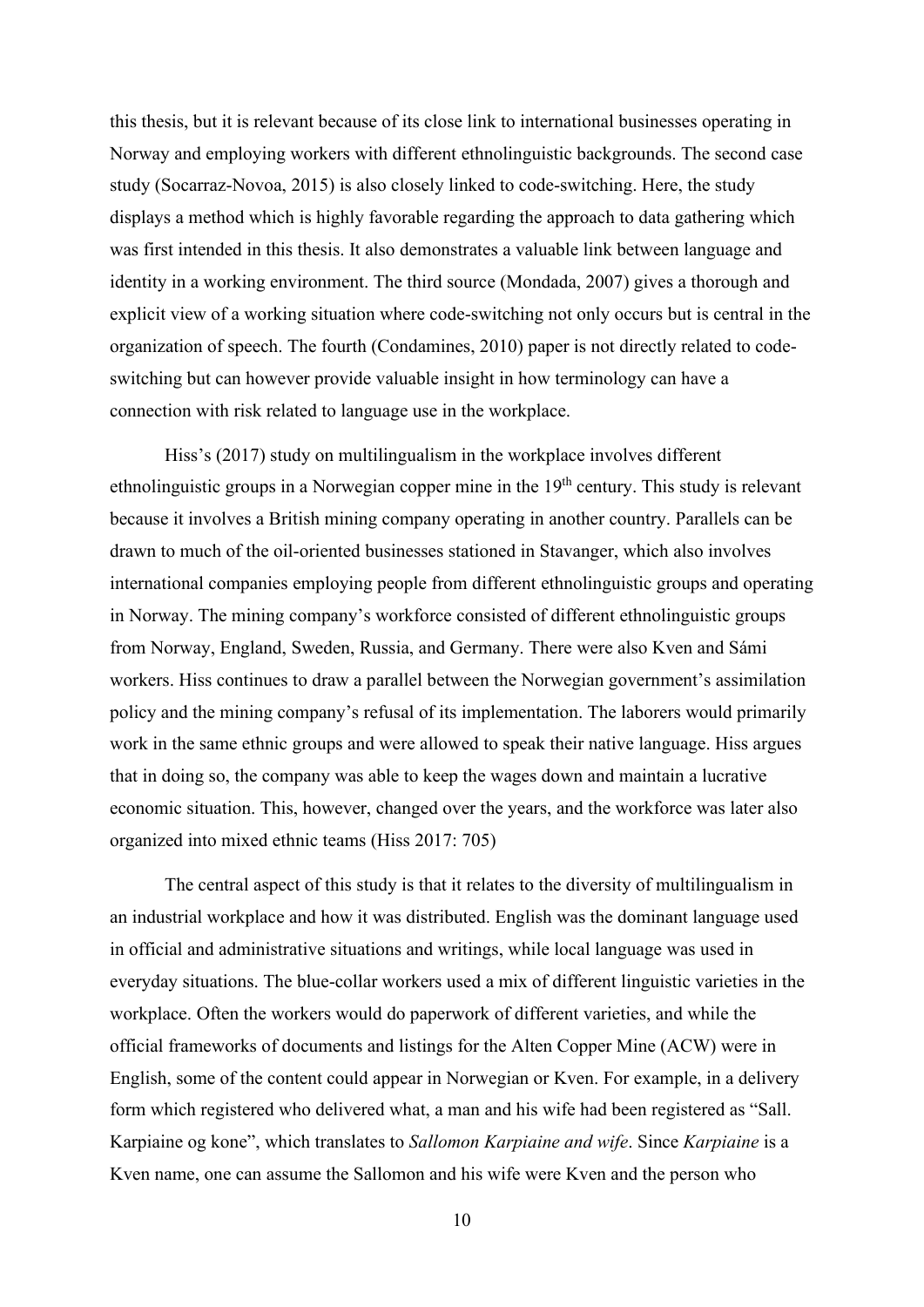registered them was Norwegian because he or she wrote "kone" as wife (Hiss, 2017: 706). This could be an important factor in this thesis as well, namely how the language is distributed between the employees, but also how it is used depending on work-talk and official writings or private conversations concerning non-work-related talk or writing.

Another important discovery in this study is the diverse multilingualism between the Norwegian and Kven families. While all the Norwegian families were able to speak Kven to some degree, only a few individuals of the Kven population in Kåfjord were able to speak Norwegian. Hiss explains this as the outcome of the ACW's language diversity efforts, especially towards the Kven population. As they were the most affordable workers of the mine, the ACW had a great incentive in letting them live on a location separate from the rest of the workforce. They also had their own schools where the Kven language was practiced (Hiss, 2017: 209) It could have value, in a modern adaptation, to study if some nationalities or workforces have different contracts or opportunities when it comes to facilities provided by their employer and how that would affect their linguistic abilities. This would necessarily be a study on the socio-economic background which would prompt or create these contracts and opportunities in question. However, the study displays little to no information about identity and language, in particular, it lacks in terms of personal thoughts and identity. Most of the written material is done by directors and administrators of the ACW. This leaves a gap where it would be interesting to have explicit written material from the workers themselves, for example about their feelings, thoughts or experiences towards language, identity, communication, and collaboration among the diverse workforces of the copper mine.

When looking at concrete instances of code-switching, Socarraz-Novoa's (2015) study on code-switching in a multilingual workplace gives valuable insight into different meanings ascribed by interlocutors at a multilingual university in Spain. She identifies three meanings as a result of code-switching: (1) Face-saving, (2) expression of raw emotion, and (3) compartmentalization of work and private life. Face-saving here denotes a sense of 'self' and refers to politeness and acknowledgement of others' identities. She uses an example where the faculty members of the university switches from English to Spanish when the head of the department (M.M) walks into the room. One of the members labels this as politeness or respect because of their knowledge of M.M's lack of comfort in her proficiency of English (Socarraz-Novoa, 2015: 5). Expression of raw emotion refers to how emotions and sudden situations can produce a switch in language, code-switching, generally from the second language to the first. Here, Socarraz-Novoa uses a situation that occurred when the faculty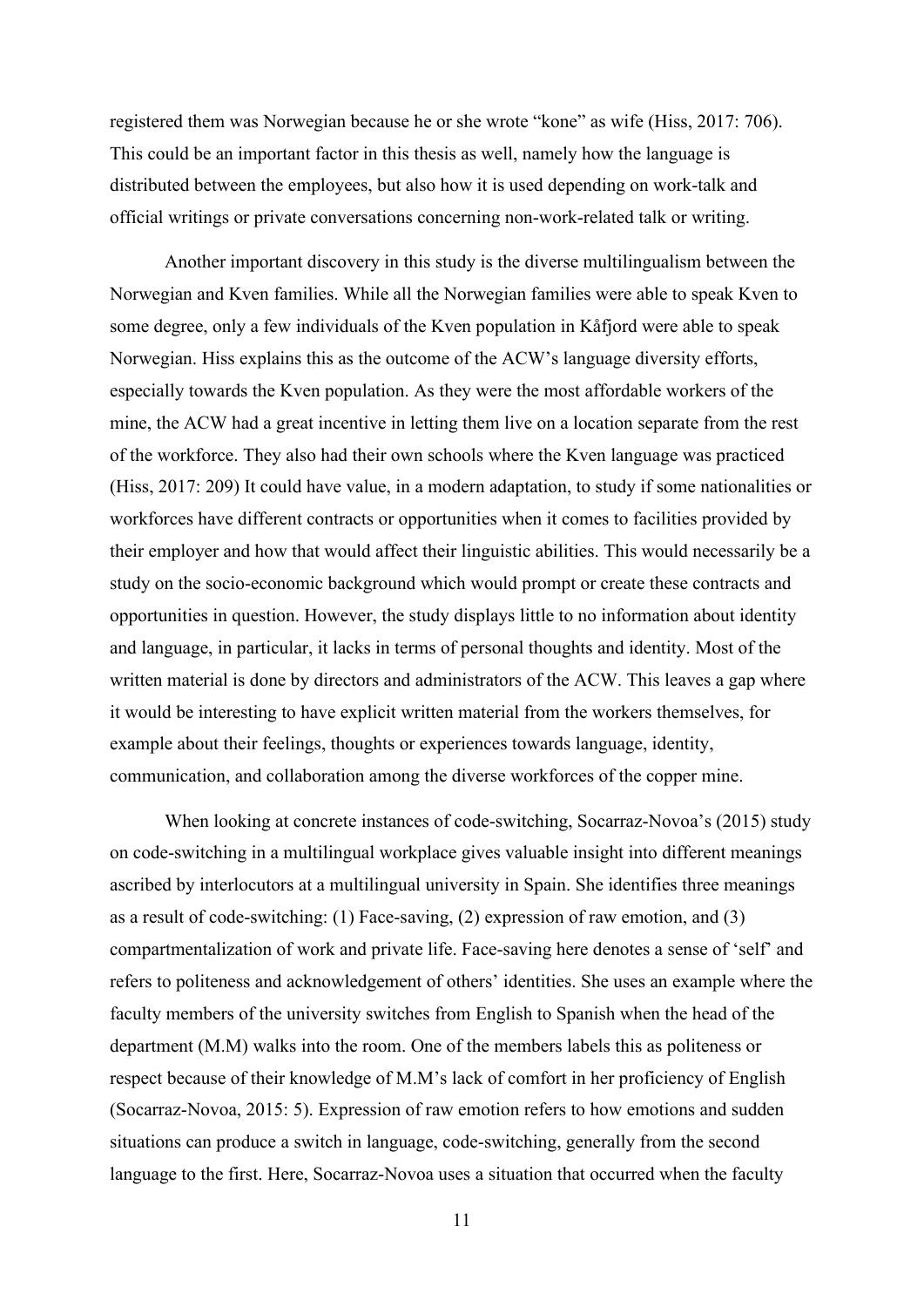members received a question from another individual at the university on something administrative that they did not know the answer to. The individual becomes upset, and after he/she has walked out of the room, one of the faculty members utters: "que morro tiene" which can be translated to *oh, what nerve.* Socarraz-Novoa explains how emotions are often expressed in one's first language, because that is how we first learned to express ourselves, whether it was anger, excitement or another spontaneous emotion, one tends to use verbal utterances in the first language. When considering this in a workplace environment such as the oil industry, which can be unpredictable, a potential study from this specific feature would be interesting to see. To recognize the occurrences of this feature when something unexpected or challenging happens in the workplace, would provide us with more insight into how strong this tendency is.

Compartmentalization of work and private life relates to the division of how switches occur when the theme of the conversation is changed. When talking about parts of life that were linked to work, the subjects mainly spoke in their native language, and when speaking of work-related topics, the language preferred was English (Socarraz-Novoa, 2015: 6). An example of this is when a work-related conversation, carried out mainly in English, between Socarraz-Novoa and one of the subjects includes a story from a hairdresser where the ceiling was leaking. The subject uses the Spanish word "pelu" for *hairdresser* and "goteando" for *leaking*. This is because the words used are so clearly not words that the subject would use on a regular basis in a work-oriented conversation, and the knowledge that the recipient in this setting has Spanish as her first language. This could be an interesting factor among oil industry workers as well: specifically, how the subjects use their language given the specific topic. Will they as well switch between first- and second language depending on work related talk or private life conversation, or will the conversation mainly transpire in one language?

The study shows a variety of concrete examples on code-switching, as well as highlighting the increased importance of this topic: "the phenomenon of code-switching is more prevalent as groups of people from around the world work together in a shared place" (Socarraz-Novoa 2015: 7). However, given that the interviews in this thesis will be conducted with a smaller foundation when it comes to observation, it can be difficult to obtain the same kind of specific results and instances of code-switching. Soccaraz-Novoa knew the participants on a work-basis, and integrated herself in meetings and situations, but this is not the case for the interviews conducted in this thesis. It can for instance be difficult to get expressions of raw emotions, because the interviews will then require the subjects to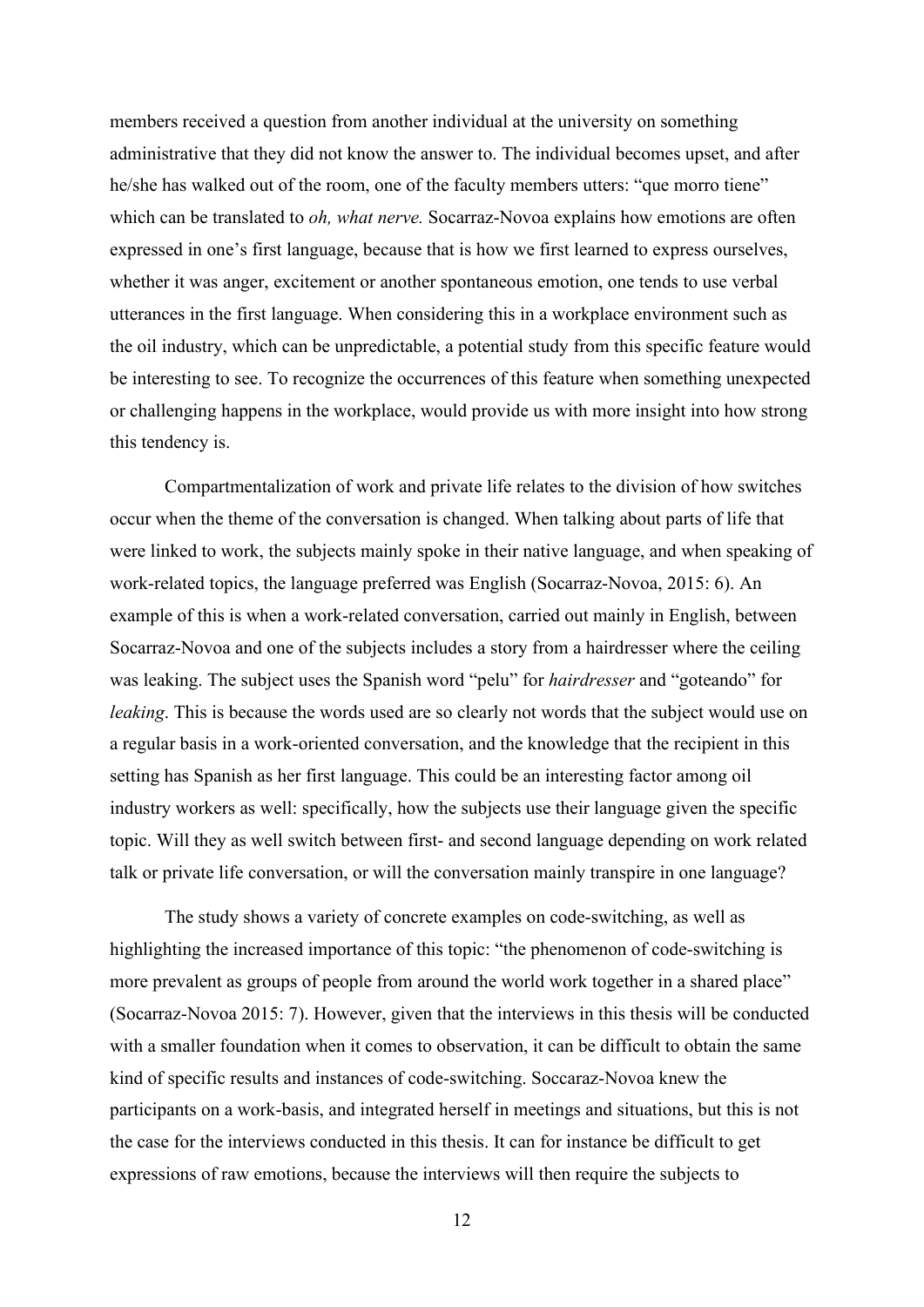remember exact situations where they expressed themselves based on an emotion. In addition to this, the subjects must also remember how and in what language they expressed that emotion.

Reviewing Mondada's (2007) case study on bilingualism in a French hospital, this provides an interesting take on how code-switching can be defined as a "resource for the organization of action and interaction" (2007: 297). Situated as a medical operation with surgeons, viewing trainees, and external experts all communicating together, the study shows how code-switching not only relates to identity or ethnicity but how code-switching can *demonstrate* and *construct* notions of identity and ethnicity. The medical procedure is transmitted via cameras to a screen in a remote amphitheater where students, teachers and experts are gathered to view the procedure. Mondada argues how code-switching, in this situation, organizes action, interaction, participation and at the same time distinguishes between status, social relations and membership (Mondada 2007: 301).

Moreover, the study shows how code-switching can be seen as multilayered and multifunctional in specific situations. She continues to argue how code-switching helps organizing turns and sequences in specific talk-in-interaction. As code-switching here is perceived as an organizer of speech turns, it categorizes the participants into groups (Mondada 2007: 314-315). In that way, code-switching is here closely linked with personal and professional identity, and specifically how code-switching helps the correspondence of interactional and institutional order, and how these two affect each other. Mondada has a particular perspective on the way the interaction with code-switching works for the talk-in interaction; (1) Code-switching is a resource that is both defined and shaped by the participants and at the same time makes a specific order of interaction. (2) Mobilized in relevant ways, this resource shows how code-switching is adjusted along the way of sequence and of turn. (3) By choosing code-switching instead of another resource, one can produce a specific social and interactional positioning for the participants. (4) The participants orient and adjust to this position as they prepare for their turn (Mondada 2007: 300-301). A great example of this is when the surgeon, explaining his procedure for a specific cut in the patient, switches from English to French when directing the camera operator on where to film; "after that, we know that"*,* "montre a gauche" which means *show to the right.* Here code-switching is used as an abruption and displays a transition in the activity and in the participation. More clearly, the same speaker indicates a turn of event, activity or order simply by code-switching (Mondada 2007: 305). What is interesting about Mondada's research is that it primarily shows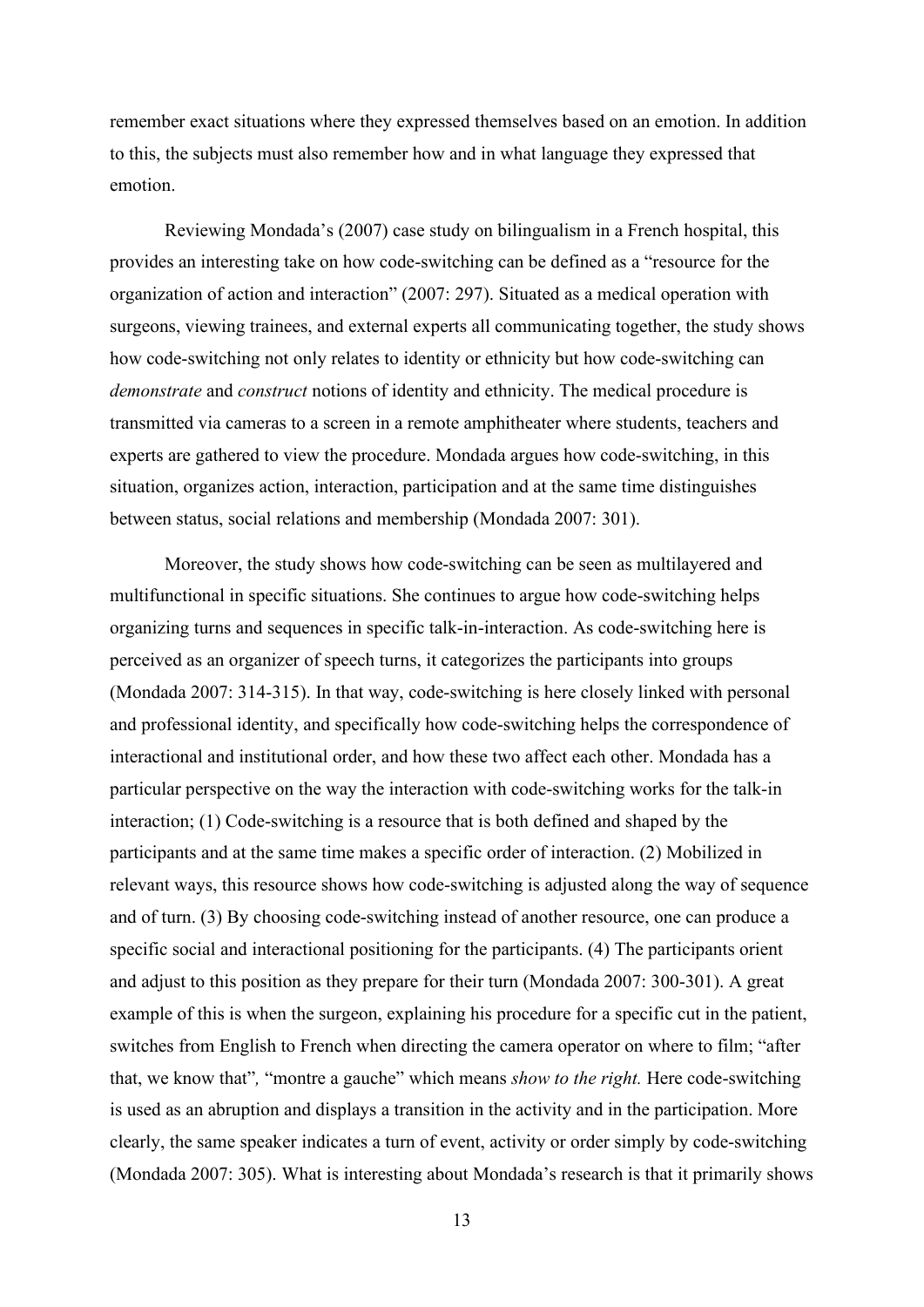instances of code-switching from the second to the first language. Often one thinks of codeswitching as something that occurs primarily from the first- to the second language. This is not always the case, and Mondada shows how functional it can be the other way around.

Although this thesis will be different from Mondada's in both method and research questions, there are a lot of central factors and interesting findings that can be both useful and important. The organization of speech and social order could be potentially interesting in this thesis as well. Both physical- and interactive meetings that oil industry workers engage in at their workplace is relevant to both code-switching and identity, but also the unwritten social order of the interaction.

Even though code-switching is not the central argument of Condamines (2010) research, it still displays some important findings regarding language in the workplace and in some ways relates to Mondada's (2007) research. Condamines argues for the importance and possible implementation of sociolinguistics as means for risk management related to language in the workplace. A central aspect of this paper is the variation in terminology. Condamines isolates four categories on which this variation depends: (1) Point of view, (2) textual genre, (3) the nature of the application, and (4) diachronic variation (Condamines 2010: 31-36). By point of view, Condamines argues that classes of context can have different points of view depending on how a term is used, and in what way that term relates to different individuals. For instance, the term *satellite* can have different definitions depending on what department of an institution it is used within; "Artificial body", "Moving object", "Platform", "Vehicle", "Host" and "Relay". These six meanings came from six different departments, and although all of the definitions were used in all of the departments, there was one definition that was more prominent than the others in each department. Textual genre refers to the differences in terminology depending on different genres. The nature of the application is explained as the way terminology will vary according to the application.

Condamines, however, points out that the notion of application itself is not clearly defined. Researchers involved in creating language resources (dictionaries, lexicons, etc.) will consider these objects as the "applications" to which their studies are the end goal. Whereas within the field of linguistics, application is often understood to involve the end target and refer to real needs and users (Condamines 2010: 34-35). When speaking of diachronic variation, Condamines links terminology variations to the factor of time. Especially in companies with projects expanding over a larger period of time, it can be useful to anticipate how terms, meaning and key-personnel can change during the duration of a project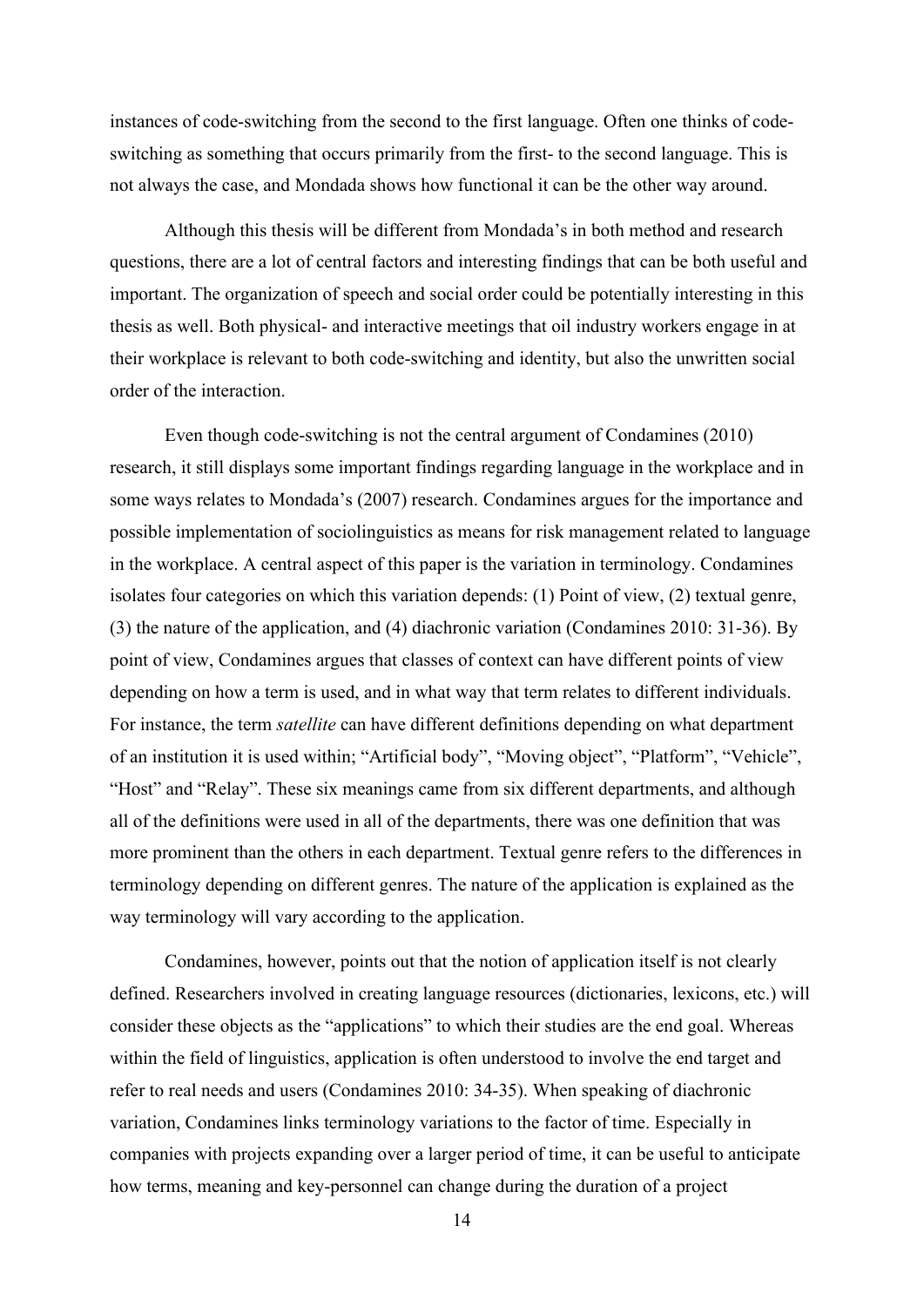(Condamines 2010: 35-37). This last variation could be of importance in this thesis as well. In a business consisting of both short, and long-term contracts, a project could have a change in experts, engineers, and other important personnel. And as new technology develops, terms and meanings may change over time. Upon these categories, Condamines makes the point that "the most important characteristic of sociolinguistics is its inclusion of situational factors in communication studies" (2010: 37). Because situational factors are varying, language will reflect on the dynamics and how this affects communication. The relevance of this study is largely in the way that personnel, time, and other situational factors can affect and determine the notion of terminology and communication within a workplace environment.

In summary these four studies provide a valuable basis for this thesis. The Hiss (2017) study is important not only because of its close relations to a foreign company operating in Norway, but also because of the use of code-switching as a resource for work and communication. Socarraz-Novoa (2015) shows direct instances of code-switching and pinpoints categories for when it is used within a multilingual workplace. The importance of code-switching as a resource for the organization of speech is relevant for reasons relating to meetings and conversations between interlocutors in a multilingual workplace (Mondada, 2007). In Condamines (2010) the focus on how situational factors can affect the notion of terminology is of great value. When looking at these studies not only as entities, but as a whole, they provide useful and necessary context for this thesis. They illuminate key topics such as code-switching, terminology, identity and multilingualism in ways which provide viable information for how code-switching occurs, is used as a resource, and displays identity. There are other important works on code-switching in the workplace that are also of relevance; Holmes & Stubbe (2004), Dewaele & Wei (2013) and Nam (2009).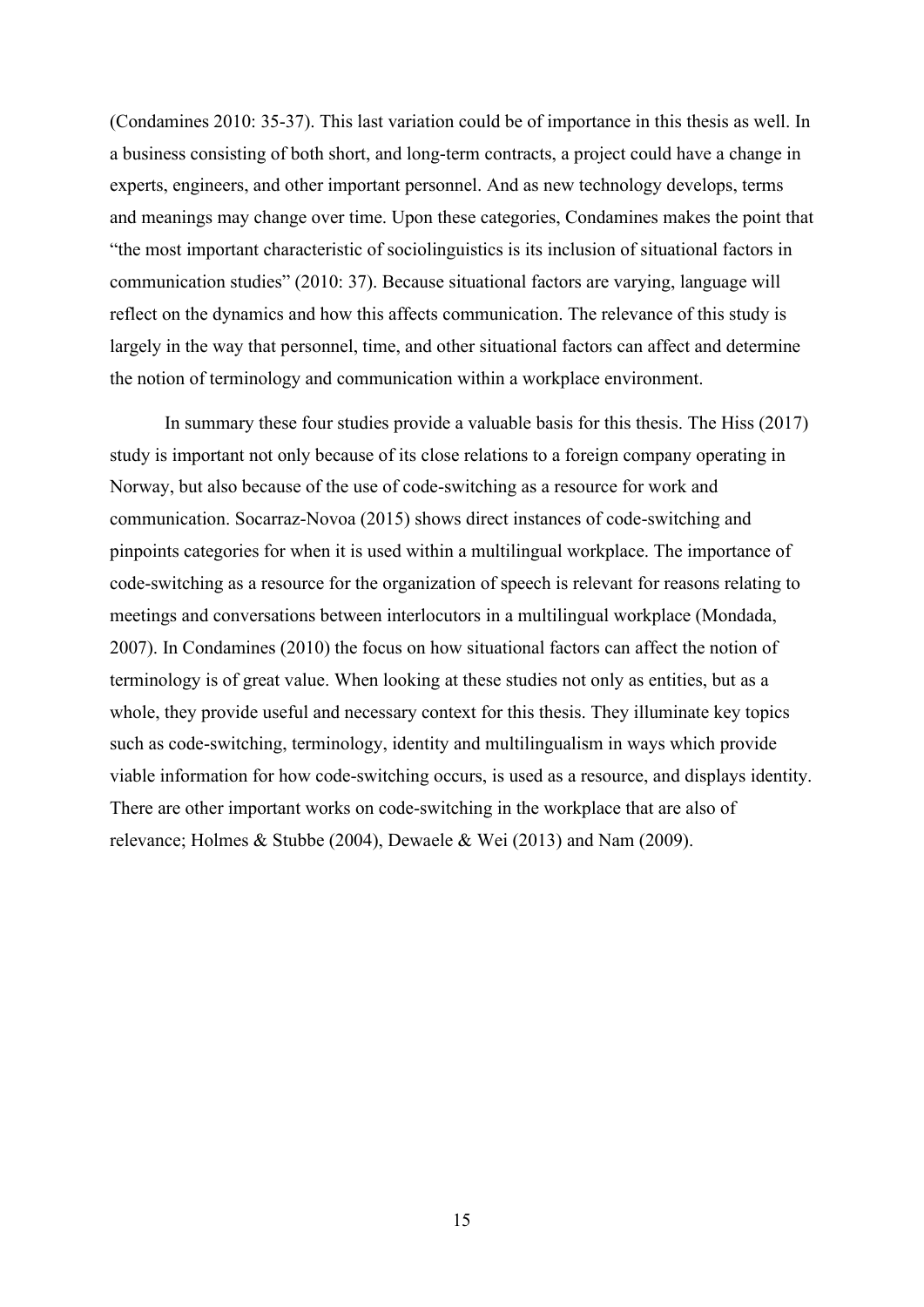# <span id="page-15-0"></span>3. Material and Methodology

#### <span id="page-15-1"></span>3.1 Introduction

Because the thesis aims to map attitudes, opinions and instances of code-switching and jargon, a reasonable way to collect data would be through a qualitative method. There were a lot of possibilities to collect qualitative data from the subjects, but seeing as long term observations would be too time consuming for this thesis, an interview guide with much room for free speech would be favorable for obtaining a reasonable amount of data. The recruitment of workers was initially done by contacting known subjects that would fit the delimitations for this thesis; They needed to be Norwegian citizens, work within the oil and gas industry based out of Rogaland and have a full-time working position at their company. As the first subject received a brief introduction to what this thesis would involve both in terms of the subjects' qualifications and its aims, he contacted other workers, through his own network, who gladly participated. This resulted in five participants who volunteered to be interviewed.

#### <span id="page-15-2"></span>3.2 Qualitative data collection

The goal of a qualitative research method is to use predefined procedures to seek answers and findings to questions that were not predetermined in advance. Qualitative research can provide valuable insight on how people experience a research problem. It gives information about values, social context, behaviors, and opinions in a given or specific population (Mack et al, 2005: 1-2). In contrast to qualitative research, the quantitative research approach will differ both structural and content wise. Where a qualitative approach often will have openended questions with high degrees of flexibility, the quantitative methods generally have close-ended questions with a stable and uniform design. This in turn leaves little room for the subjects to express or reflect on the questions (Mack et al, 2005: 3). Within qualitative research one can generally distinguish between an inductive or a deductive approach. The inductive approach is most used when there is not enough prior knowledge, or the existing knowledge on the topic is fragmented. A deductive approach is when the structure is based on previous knowledge and the goal is mainly theory testing. One can summarize by stating that where an inductive approach moves from specific to general, the deductive approach does the opposite (Elo & Kyngäs, 2007: 109).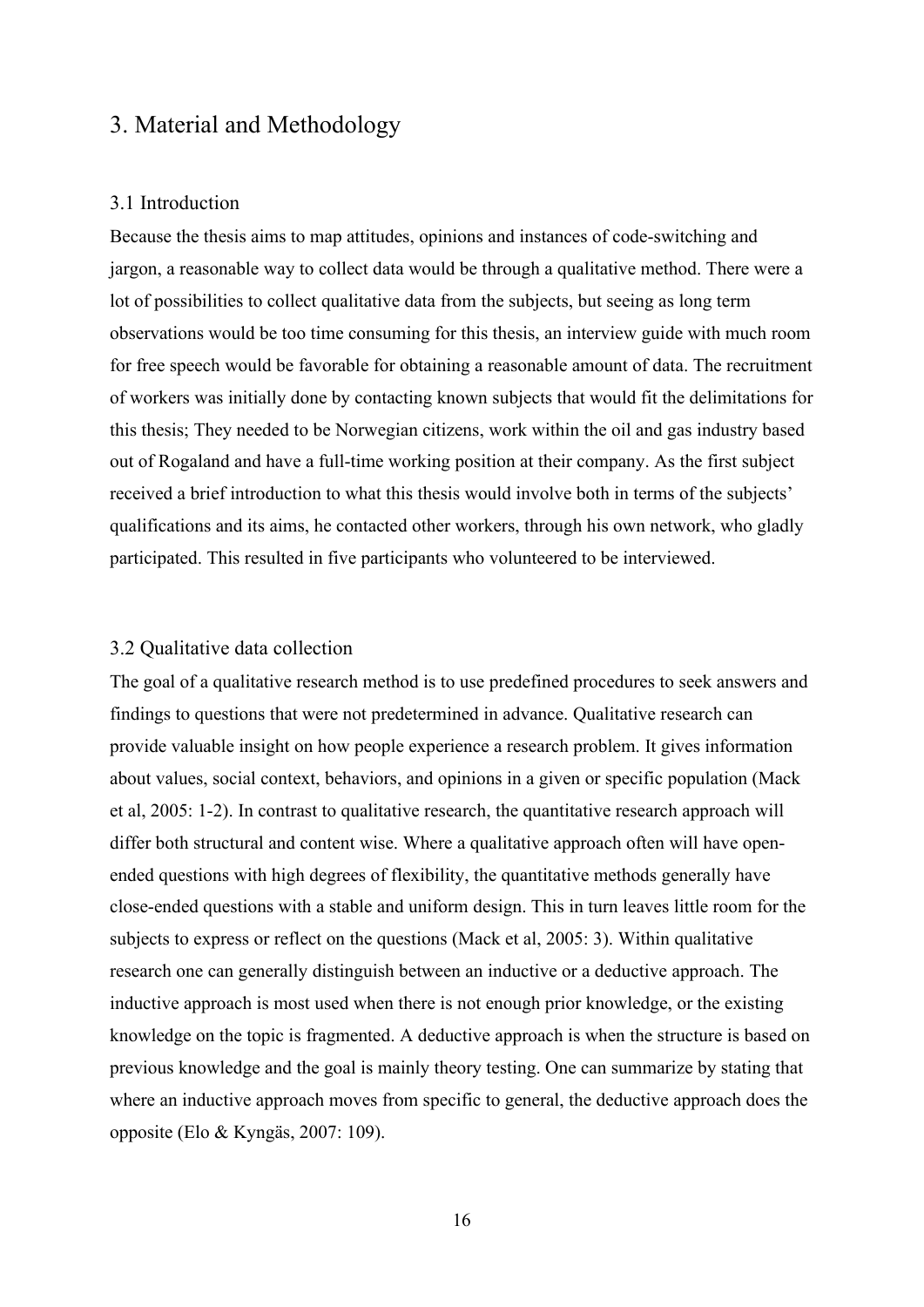Given that an in-depth interview was favorable for qualitative method, it was natural to establish contact with individuals that were known through social networks of the interviewer, as a place to get started. However, the interviewer was able to recruit the first subject through the professional network of a close relative. The subjects had to have a Norwegian nationality, have a full-time position at an oil- and gas-oriented workplace based out of Rogaland county in Norway. The rest of the subjects were recruited through the social networks of the first subject that was brought in by the interviewer. This resulted in getting five participants for the in-depth interview. The interview consisted of thirteen open-ended questions and was conducted at the workplace, in the home of the interviewer, and in the homes of the subjects. The initial plan was to conduct all the interviews at the participants' workplaces, but due to the Covid-19 pandemic, this was unfortunately not possible due to safety regulations. This means that only the first interview was conducted at the subject's workplace, and alternative approaches had to be found for the remaining four.

#### <span id="page-16-0"></span>3.3 Background

Because the initial idea was to contact known subjects, the first approach was through textmessages on a mobile phone, or through Messenger, which allows members to communicate directly online. The first subject to be interviewed was however contacted by a close relative, who then agreed to be put in contact through a phone call. The next four subjects were willing to be interviewed if their boss would approve their participation and allow the interviews to be conducted at the workplace. All four subjects were approved by their company leaders, but unfortunately, the COVID-19 epidemic made physical visits to workplaces very difficult. To ensure the safety of both the interviewer and the five subjects in question, the direct approach was necessarily discarded.

The first subject to be interviewed had a leadership position and was able to approve the interview's location at the workplace herself, and it was also conducted before the virus reached Norway. In order to conduct the remaining interviews, the subjects were invited to do this over Skype, which is an online visual and audio application used for communication, or in the home of either the interviewer or the subjects, in order to accommodate everyone's safety. Two of the subjects preferred to do the interview in their own home, and two wanted to do them in the home of the interviewer. Everything was conducted with regards to the Norwegian governments infection control measures (Helsedirektoratet, 2020). All of the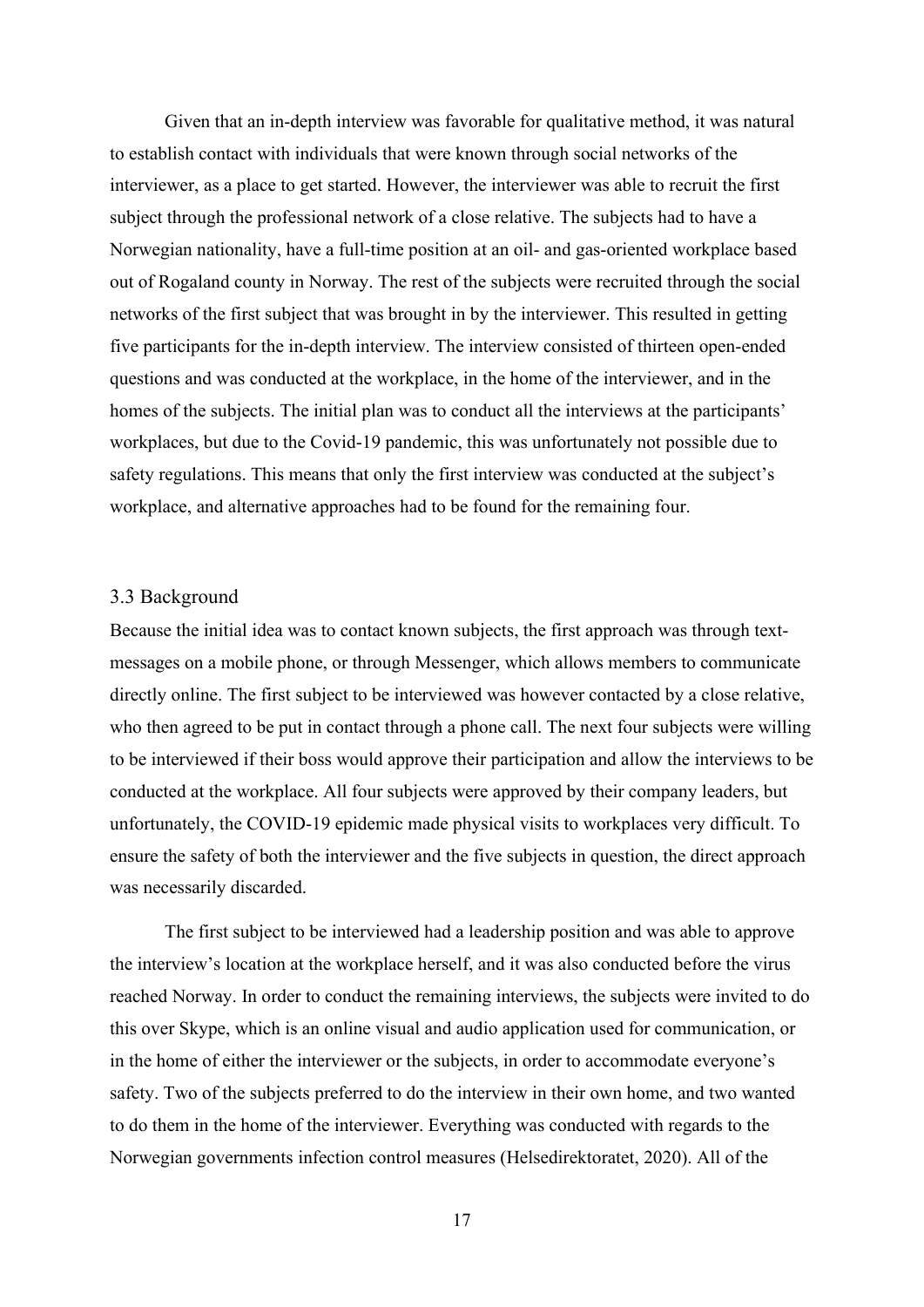subjects had Norwegian nationalities, as was one of the delimitations for this thesis. One of the subjects was female, while the others were males. The age of the participants ranged from 26-42 years: respectively 26, 27, 28, 33, and 42. Ideally, a wider range in age among the subjects would have been beneficial for this study. However, due to time and health restrictions it was too difficult to obtain a larger selection of participants.

Because of the flexibility a qualitative research approach allows, one could focus on constructing questions for the subjects that enabled them to speak freely, and reflect over opinions, values, instances and procedures regarding communication and code-switching in the workplace. The questions were formed in a way that would enable the subjects to cover as much as possible of the communication that occurred in the workplace, whether it was workrelated communication, or communication regarding aspects of the private life but occurring in a work-related setting. Because all the participants were Norwegian citizens and the goal was to enable as much free speech, reflections, thoughts, and feelings around their answers, it was more natural to conduct the interviews in their first language, Norwegian. It was also reasonable to believe that some of the technical terms used to describe equipment and work progress would be in English, and to determine whether the subjects deliberately used the English versions, while the rest of the interview should take place in Norwegian.

## <span id="page-17-0"></span>3.4 Data collection

Before the interviews could start, it was necessary to get an approval for data collection by the NSD (Norsk senter for forskningsdata). The approval of the data collection was founded on the basis that names, companies and central places related to the companies were anonymous, and the stored data would be deleted after 31.12.20. When collecting data, it became important to both enable the subjects to speak freely and at the same time answer critical questions that reflected on code-switching, quantity and quality of English language use, identity and attitudes towards English communication. The questions were presented in Norwegian to the subjects before the interviews started and were as following:

- 1. How long have you worked for this company?
- 2. What are your main tasks in this job?
- 3. How would you describe the general communication in this workplace?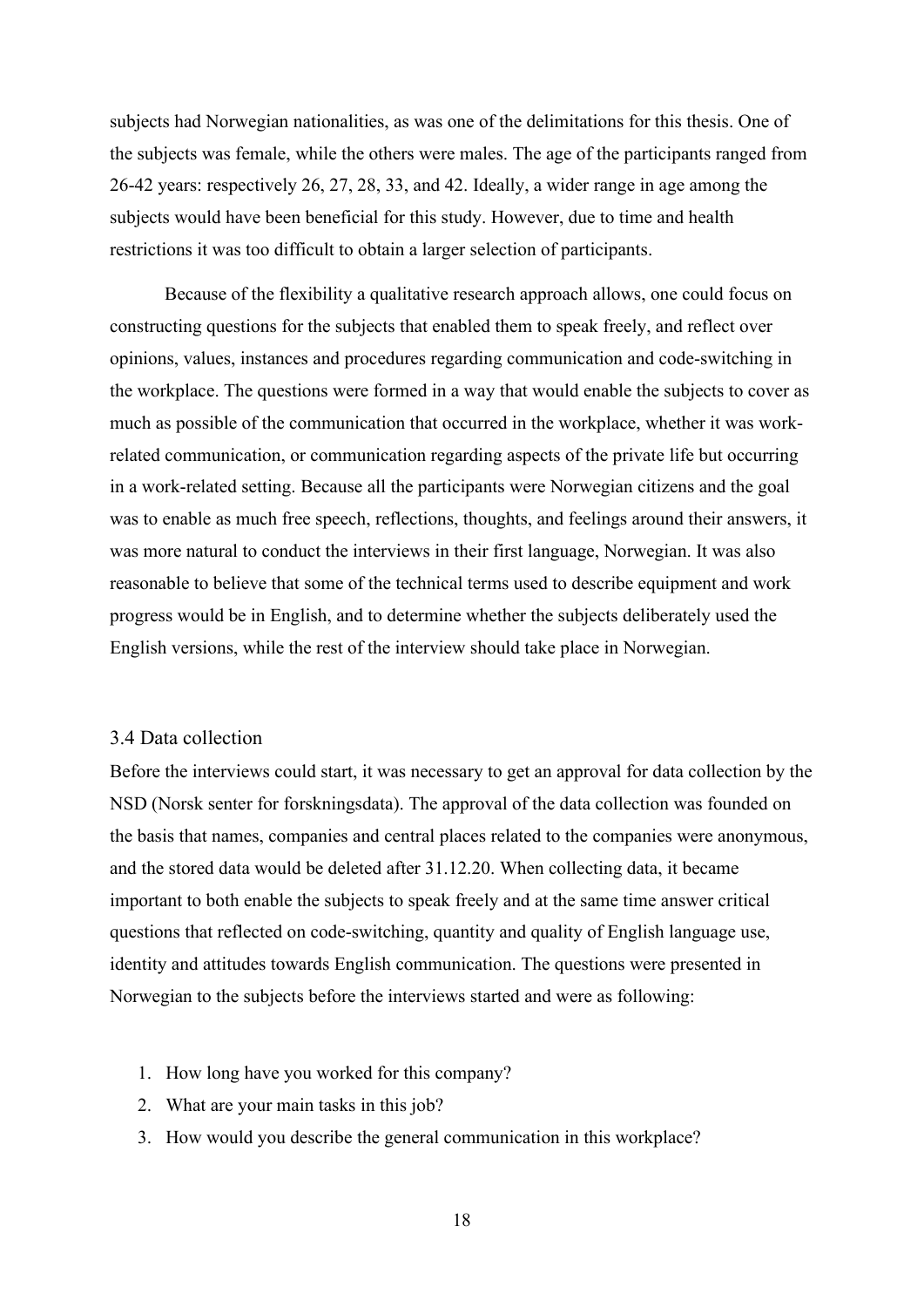- 4. Can you say something about what kind of people you communicate with on a daily basis, when it comes to work-related communication?
- 5. If you are to guess, how much of the written work material you process is in Norwegian and how much is in English?
- 6. If you are speaking to colleagues with a foreign background, can you describe how that conversation is to you? Are there any differences with regards to language if you talk about something that is work-related versus something that concerns your private life?
- 7. Do you feel like English can be a barrier? If that is the case, how?
- 8. Which tools do you use if there are words, phrases or general difficulties regarding the language (English) that you have to work out?
- 9. Have you gotten any notions on how to communicate with regards to Norwegian or English, for instance through email or telephone?
- 10. Do you sometimes experience that you switch between Norwegian and English when you talk to others in a work-related setting?
- 11. Do you feel some form of pride when you talk to other people within the oil and gas industry?
- 12. Do you believe it could be difficult for people who are not acquainted with your line of work to follow conversations which are related to the specifics of your job? Do you have any examples?
- 13. Do you feel like your employer facilitates for colleagues with a multilingual background?
- 14. How would you range your proficiency in oral and written English on a scale from 1- 10? 1 is unable to understand almost everything, 10 is English on the same level as Norwegian. Can you elaborate on your answer?

(Introductory Appendix).

The subjects' interview guide was in Norwegian, so all the questions were asked and answered in Norwegian (Introductory Appendix). The idea of presenting the questions beforehand was that the subjects were able to maybe remember specific instances or situations relating to some of the questions. The subjects also received a copy of the questionnaire to look at while the interview was happening. This was meant as a way of seeing the questions and avoid repeating them if something was inaudible or articulated in an unclear manner.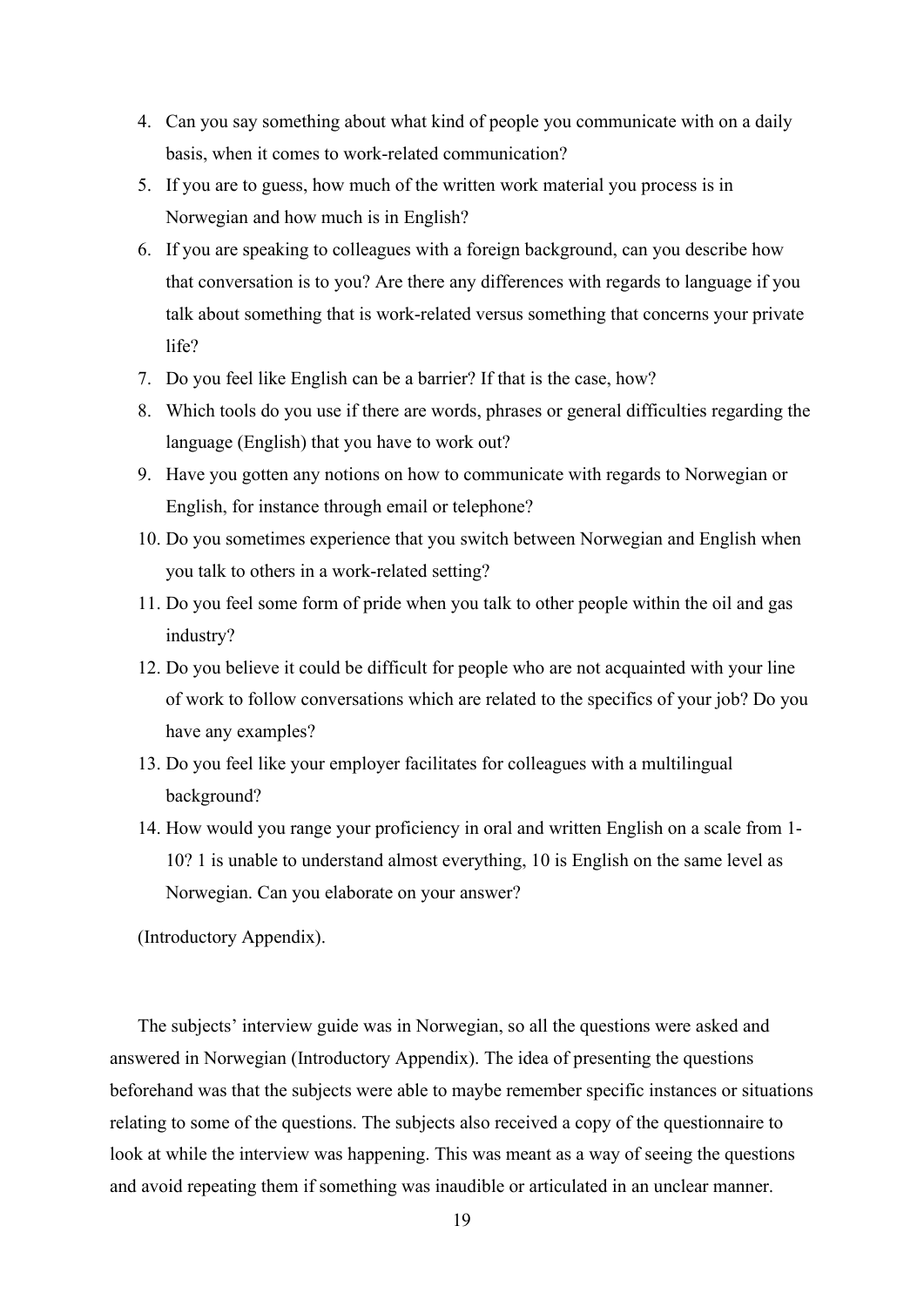Although the participants had the questions at hand, only the first subject chose to look at it actively, the rest put it aside and did not look at them once the interview had started. The interviews were collected on a audio recorder and afterwards stored on an external flash drive. The sound files will be deleted once the project is done.

As the interviews were recorded in Norwegian, an English-language translation of the transcripts was made for each of the five interviews. A list of conventions was made in order to explain some of the translations, abbreviations, anonymous names, places and companies, and specific instances of code-switching. The stylesheet was designed by the interviewer in order to make transcriptions as understandable as possible.

- I= Interviewer.
- S= Subject.

?= Rise in intonation (not necessarily a question).

(COMPANY)= A company or name of a place which is to be anonymous.

- (CS)= The previous word or utterance in quotation marks ".." was spoken in English.
- (EAB)= The previous word or utterance in quotation marks ".." was an English abbreviation by the subject or interviewer.
- (NAB)= The previous word or utterance in quotation marks ".." was a Norwegian abbreviation by the subject or interviewer.
- (NAME)= The name of an individual who is to be anonymous.
- (NOR) = Norwegian word in quotation marks ".." that there is no good translation for in English, but an approximate translation has been tried. The part behind the slash in quotation marks is the approximate translation.
- (TRANS) The word or expression in quotation marks divided with a slash needs to be showed in Norwegian in order to make sense. The part behind the slash is Norwegian.

## <span id="page-19-0"></span>3.5 Validity and reliability

There will always be doubts and uncertainties with regards to both the method of choosing and the subjects that participated. The questions which are presented relies heavily on feelings and assumptions. The credibility of this thesis can depend on a lot of factors: The length of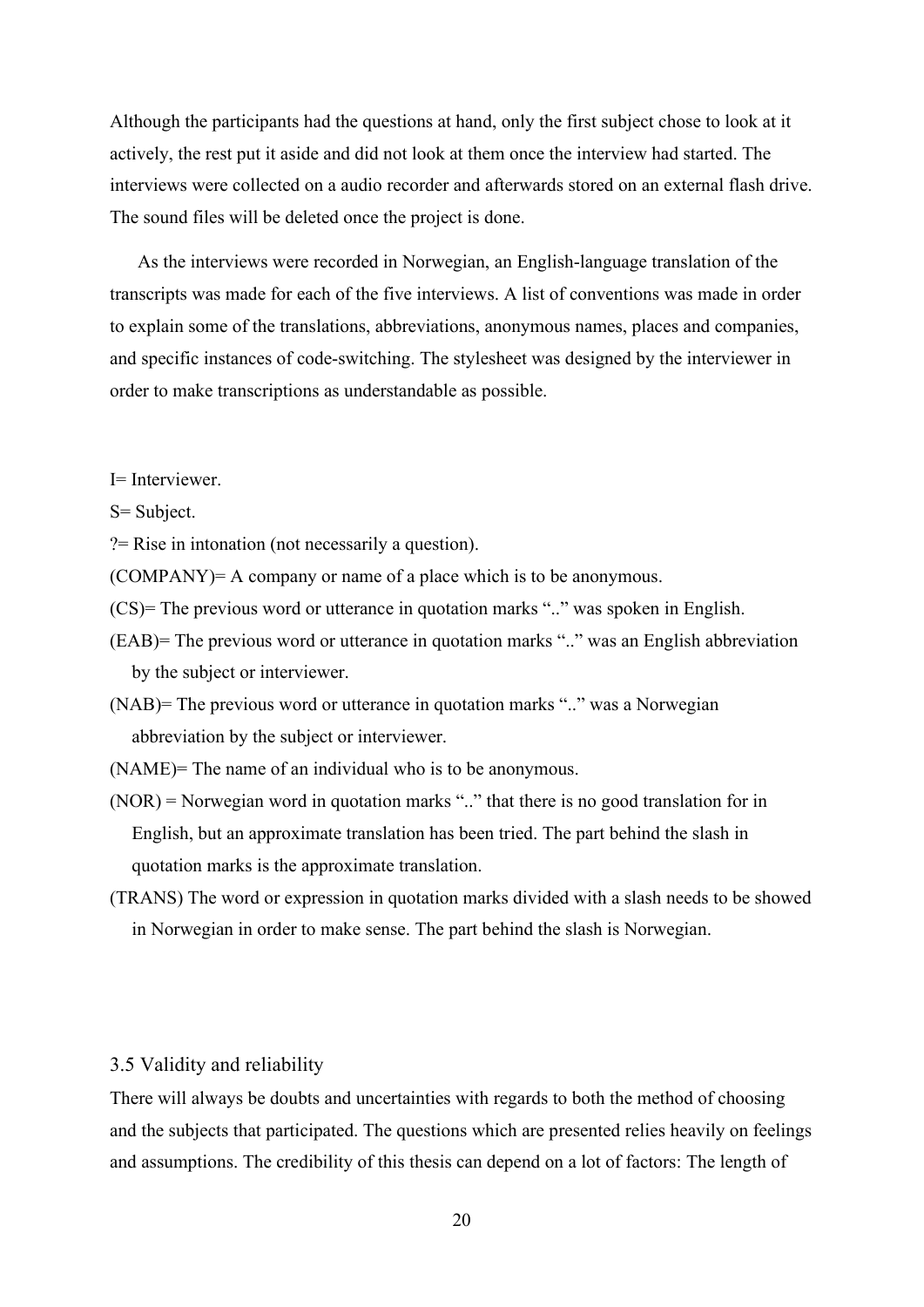units answered by the subjects, gender, age and experience (Granheim & Lundman, 2004: 110-111). As experience in this thesis varies from 1,5-13 years among the subjects, one is arguably provided by a reasonable division. However, only one of the subjects had been in the industry for 13 years. The rest had worked from 1.5-2.5 years in the industry. With regards to gender, only one of the subjects was female, the rest were males. Age can be a factor worth mentioning. Even though the subjects' ages varied from 26-42 years, three of the five subjects were under thirty years of age, which can affect both experience and attitudes. The fact that not all of the subjects answered all of the questions can be considered challenging but as some of the intent behind the questions were to construct them as a conversation enabler, it is important to note that

"interviewing and observing is an evolving process during which interviewers and observers acquire new insights into the phenomenon of study that can subsequently influence follow-up questions or narrow the focus for observation" (Granheim & Lundman, 2004: 110).

As follow up questions, and narrowing focus, are done in these interviews they do not contain a unform order, but they give a context and more detailed explanation to some parts that could be hard to interpret if this were excluded. Two aspects that can question some of the answers are the transcriptions and the number of subjects. (1) As time was a restricting factor, it was only possible to conduct five interviews. (2) These were transcribed from Norwegian audio directly into English. It is difficult to illustrate points, references, and expressions into another language, and this can have affected the essence in some of the answers. As everything identifiable in this thesis was anonymized, the subjects that participated had no direct reasons for answering untruthfully, so their trustworthiness and reliability are arguably considered to be strong.

#### <span id="page-20-0"></span>3.6 Summary

The readers are now informed in the approach of this thesis to find answers for the research questions. The goal is to collect and analyze findings on how oil industry workers use and perceive code-switching as a means for communication, work and identity in the workplace. The questions on the questionnaire are formed in order of establishing structure and detect similarities and differences. However, as the qualitative approach has a focus on free speech, the interviews will vary some in form and structure. For example, there will be references in the results to particular sub questions that occurred naturally during the interviews. These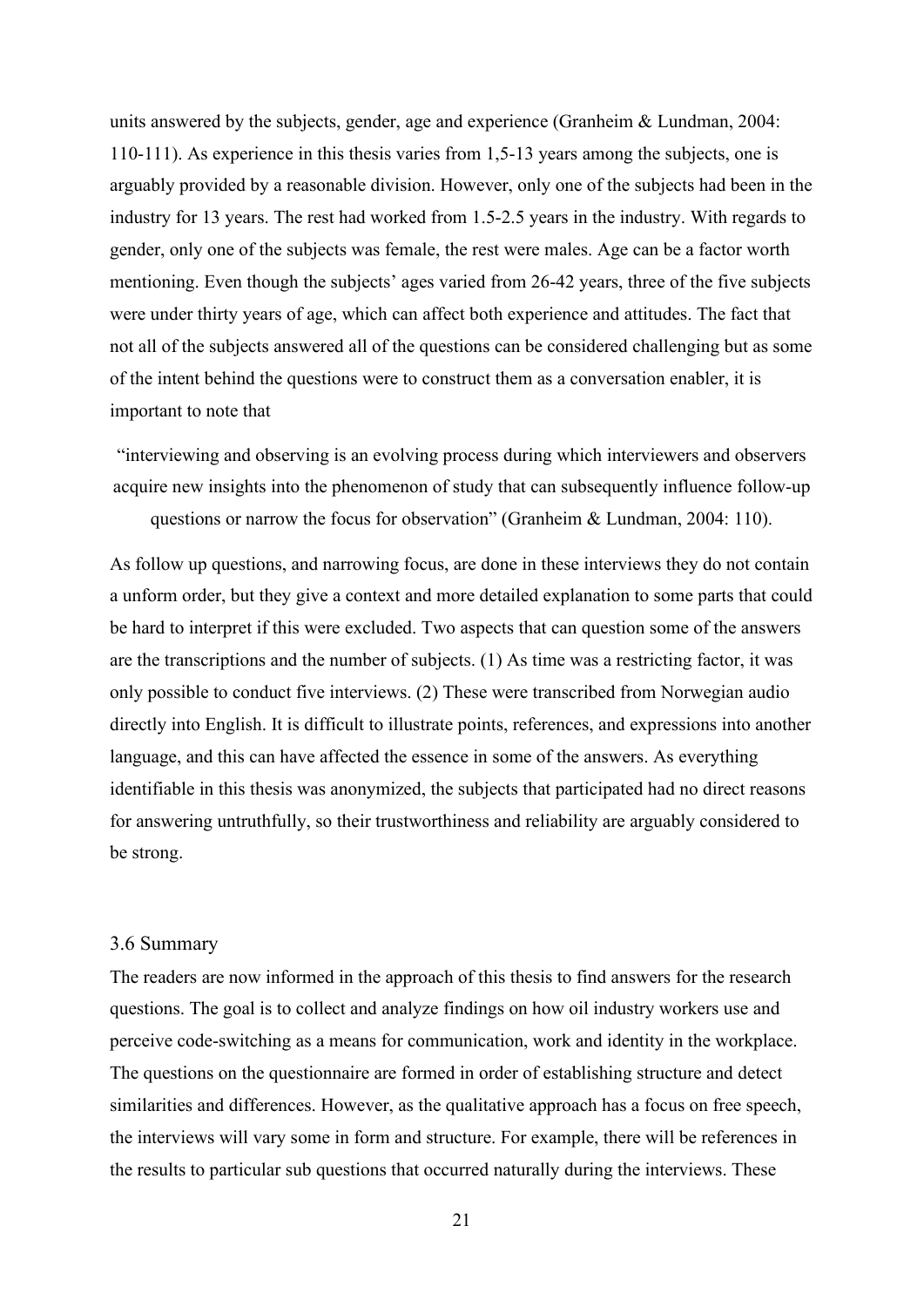were asked to further clarify meanings in the answers already provided and they were aimed at gaining the most amount of information possible according to the research questions asked by the interviewer. There are five participants from various oil and gas related companies based out of Rogaland. One of the subjects were female and the remaining four were males. The respective ages in the order that the interviews were conducted was 42, 26, 33, 27, 28. The interviews are conducted in Norwegian but translated and transcribed into English.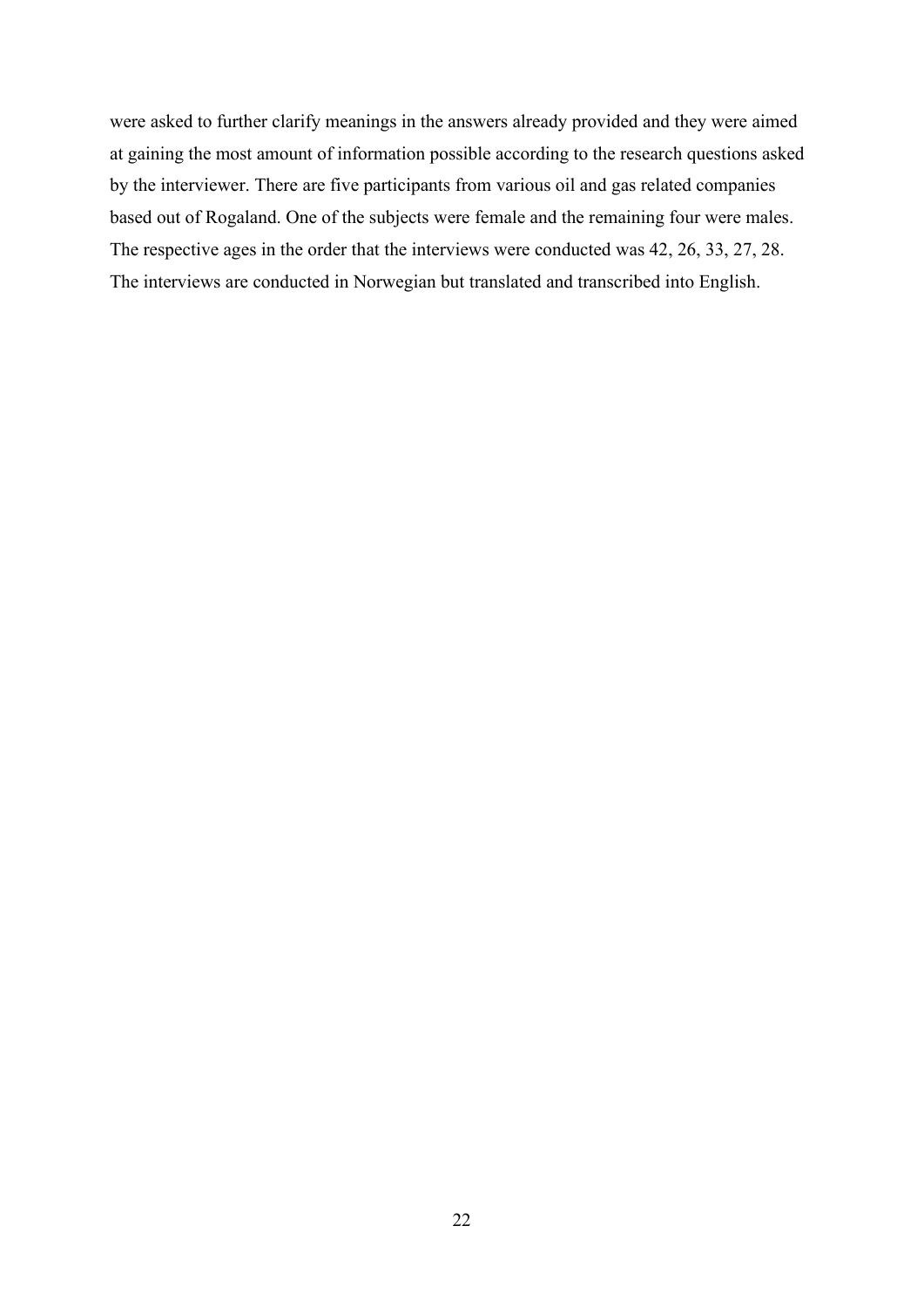## <span id="page-22-0"></span>4 Findings

## <span id="page-22-1"></span>4.1 Introduction

In order to present the findings of this thesis there will be a comparison of the fourteen questions that the subjects answered during their in-depth interviews. The findings will be presented question by question and involve at least one excerpt from one of the subjects from each question. Given that the interviews were conducted as a conversation loosely based on these questions, the interviews do not portray a uniform order. Some of the questions are not given in the order that they are showed on the stylesheet, some of the questions are not uttered exactly as they are written in the stylesheet and some of the questions were not asked and therefore not written in the transcriptions. In some instances it was more natural to ask another question than what was originally intended, some of the questions had to be formulated in another way in order to accommodate the subjects in a way that it was reasonable to get the response that reflected their working situation. In one case the subject wished to read some of the questions herself and then answer them, and in this instance the questions are not written explicitly in the transcription. When exploring the answers provided by the subjects, sub questions or changes in the original questions, will be acknowledged for full transparency.

## <span id="page-22-2"></span>4.2 Question 1

How long people had been working for their current company varied in some degree. S1 had worked in this company for almost 13 years, although the company had been bought by another company before that. It is, however, unclear for how long S1 had worked in the business in general (A1, L1-7). S2 mentioned that he had been hired to this job 1.5 years ago, originally as an offshore worker. This position changed at a later date, so that he worked some of the time onshore and a portion of the time offshore  $(A2, L1-5)$ . S3 had been employed by his current company 1.5 year ago (A3, L1-4). In the case of S4, he mentioned that his employment had been for a little over 2 years (A4, L1-4). S5 had been working for his company for approximately 2.5 years (A5, L1-4).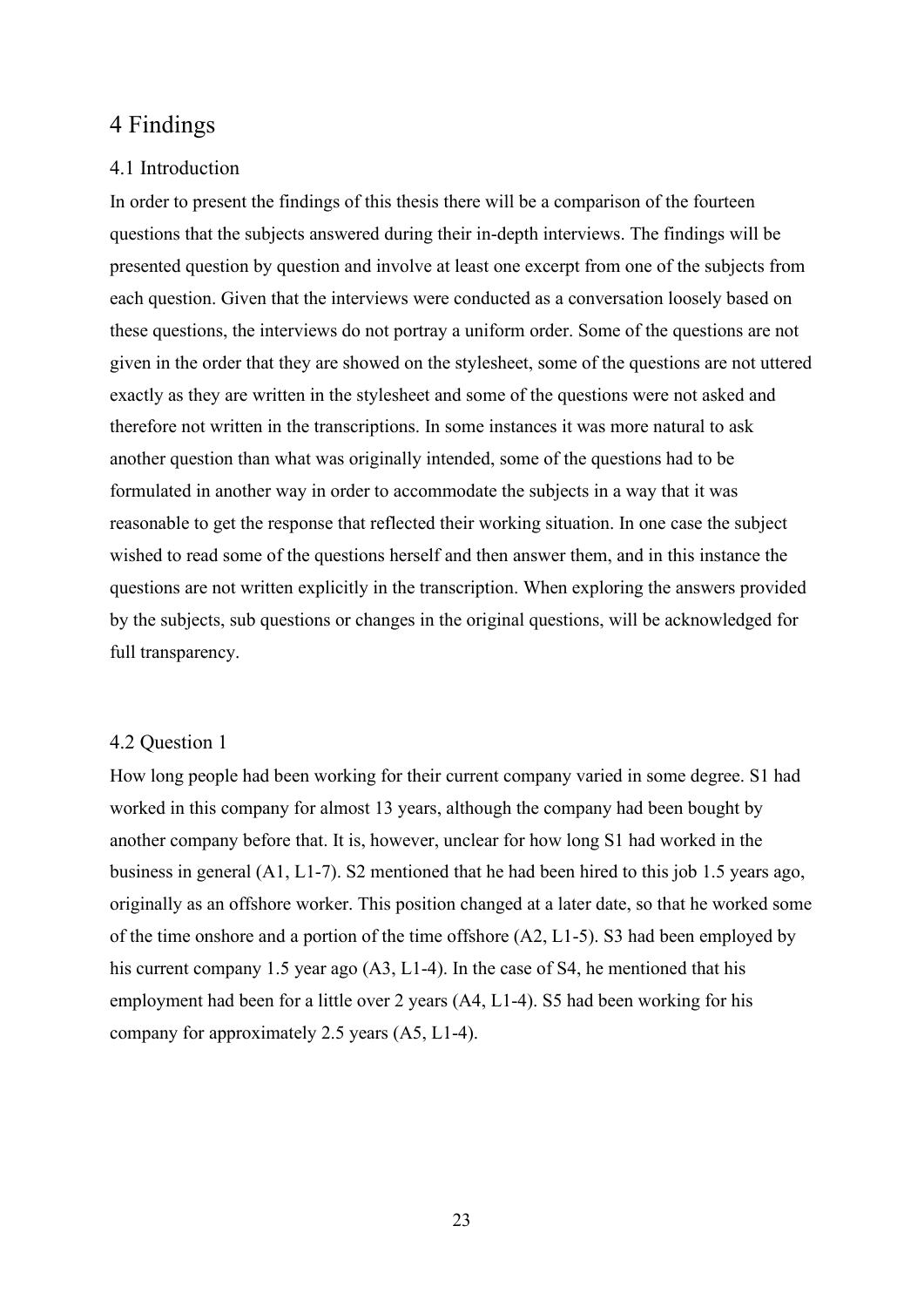## <span id="page-23-0"></span>4.3 Question 2

When asked what their main tasks in their job were, the answers were plentiful. In addition to answering what their task was, some of them also mentioned what their position or title was. S1 mentioned that she "has been working with health and safety and operations "offshore" (CS). I have been working with projects since 2016" (A1, L4-5). S1's current work was then with the projects department where she was in charge of preparations and restructuring of an oil rig. She was set to lead a team both internally in Stavanger, but also a separate team that worked towards two companies they were collaborating with on the previously mentioned oil rig (A1, L15-17). When asked about his task at the workplace, S2 answered how he did several jobs and tasks. S2's position was divided between an onshore and an offshore job within the same company. When he was onshore, he planned much of the operations, had contact with their customers, and made sure that necessary equipment was sent out to the installations. The latter was his primary task. Offshore, he pointed out that he was part of a drilling crew and that he sometimes was executing those jobs he was planning onshore (A2, L14-39). S3 had a large description of his job and explained what he did on a daily basis:

 S3: A normal day is for instance planning of future operations. That means a lot of contact with the customer I am working towards, which is drilling engineers from that company. I get drilling data from them, and then I plan what kind of equipment we are going to use in the well within our line of work. I also do simulations to verify that the equipment can be used, that it can withstand the powers and the pressure it is being exposed to. After that I often make some rapports out of the results of those simulations and send that to the drilling engineer. I also have some responsibility in overseeing the process in the workshop, making sure that they are where they are supposed to be in the process of building the equipment. I also have some part in the process of mobilizing the equipment to the platforms (A3, L23-31).

Here is a detailed description of what kind of work S3 does on a daily basis at his company. He is involved in planning, overseeing the production of equipment, as well as producing reports. He also mentions that his official title is 'associate technical professional', but he refers to himself as a project engineer.

S4 identified his title as 'piping engineer' or 'piping and layout engineer'. He explains that his work consists of planning and designing systems on platforms top-site. His field works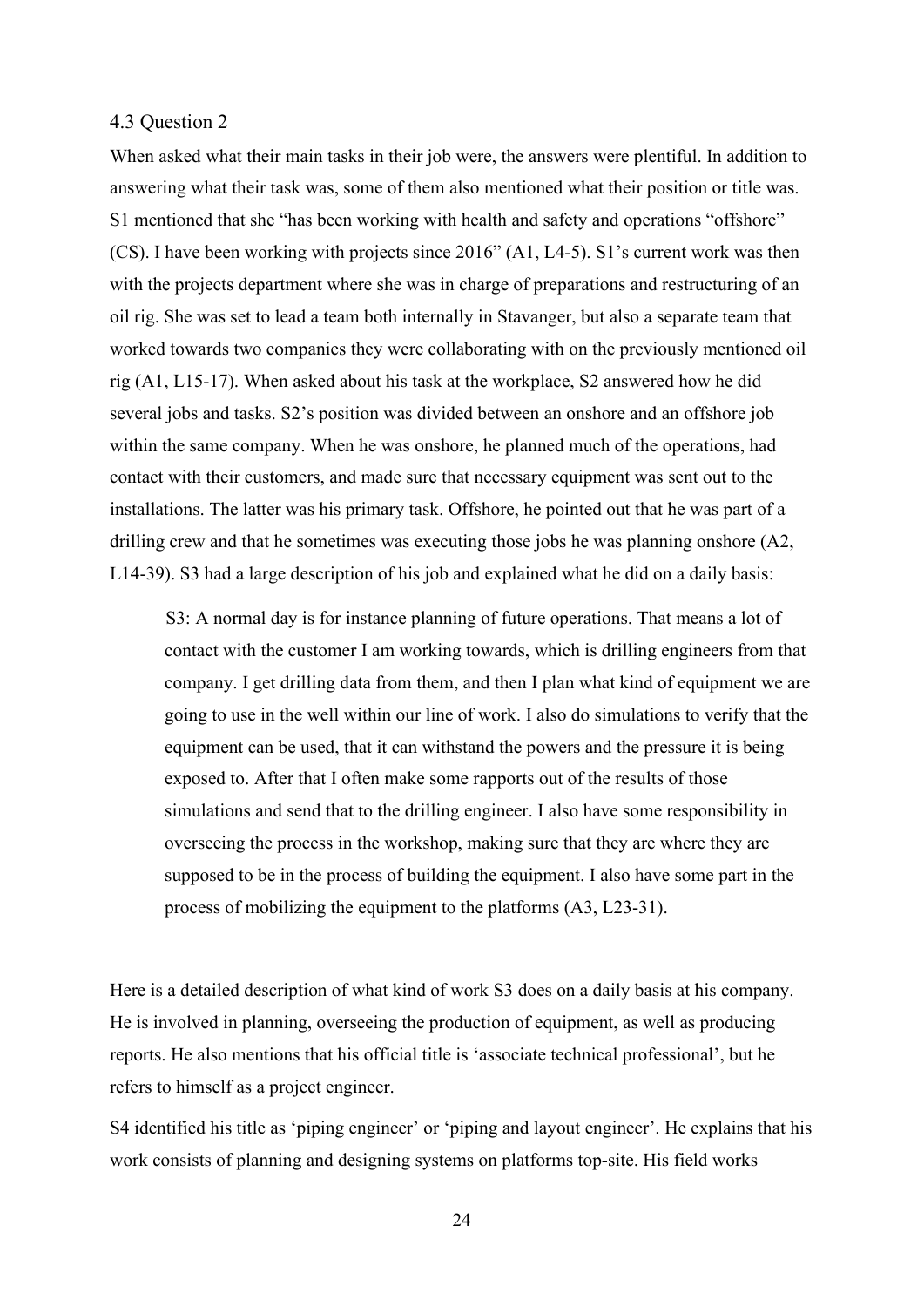specifically on something called qualitative maintenance jobs, which are smaller modifications or repairs of pipes (A4, L10-23). There were also possibilities for working offshore sometimes. This could happen if documentation on existing pipes on a platform were inconsistent, and physical measures had to be done. This had only happened three times for him. S5 also identified his title as a 'piping engineer'. He explains that the work is varied and that he is involved in several parts of a project from beginning to end.

 S5: It is very varied. We have a horizontal organization where we follow a project from A to Z a lot of the times and are often involved in large parts of a project. I do not just sit and make a certain type of technical drawings. It is everything from a study face, "detail engineering" (CS), "survey" (CS), instalment and also an "as built" (CS) face.

#### **I: What do you do at work this week?**

S5: Right now, I am sitting with "as built" (CS). It is called "as built" (CS).

## **I: Can you explain what "as built" (CS) is ?**

S5: That is when we are done with a project, and the 3D model has to be updated, so it can reflect reality. So "as built" (CS).

**I: So it is the way it is actually built?**

S5: Yes (A5, L9-25)

In addition to explaining what he does at work, S5 also uses the English words and expressions. He uses three instances of code-switching; "detail engineering", "survey" and "as built". Further on, when asked about it, he explains why the activity he's doing is called "as built".

## <span id="page-24-0"></span>4.4 Question 3

As a general question, the subjects were asked about how they would describe the general communication at the workplace. This question was very open and gave a great variety in answers and interpretations. The answer that S1 gave was divided by a question from the interviewer that was not directly linked to the question 3. S1 answered that question and then came back to the main question about communication. She experienced the communication mainly through emails and meetings, and said that it is primarily mediated in English.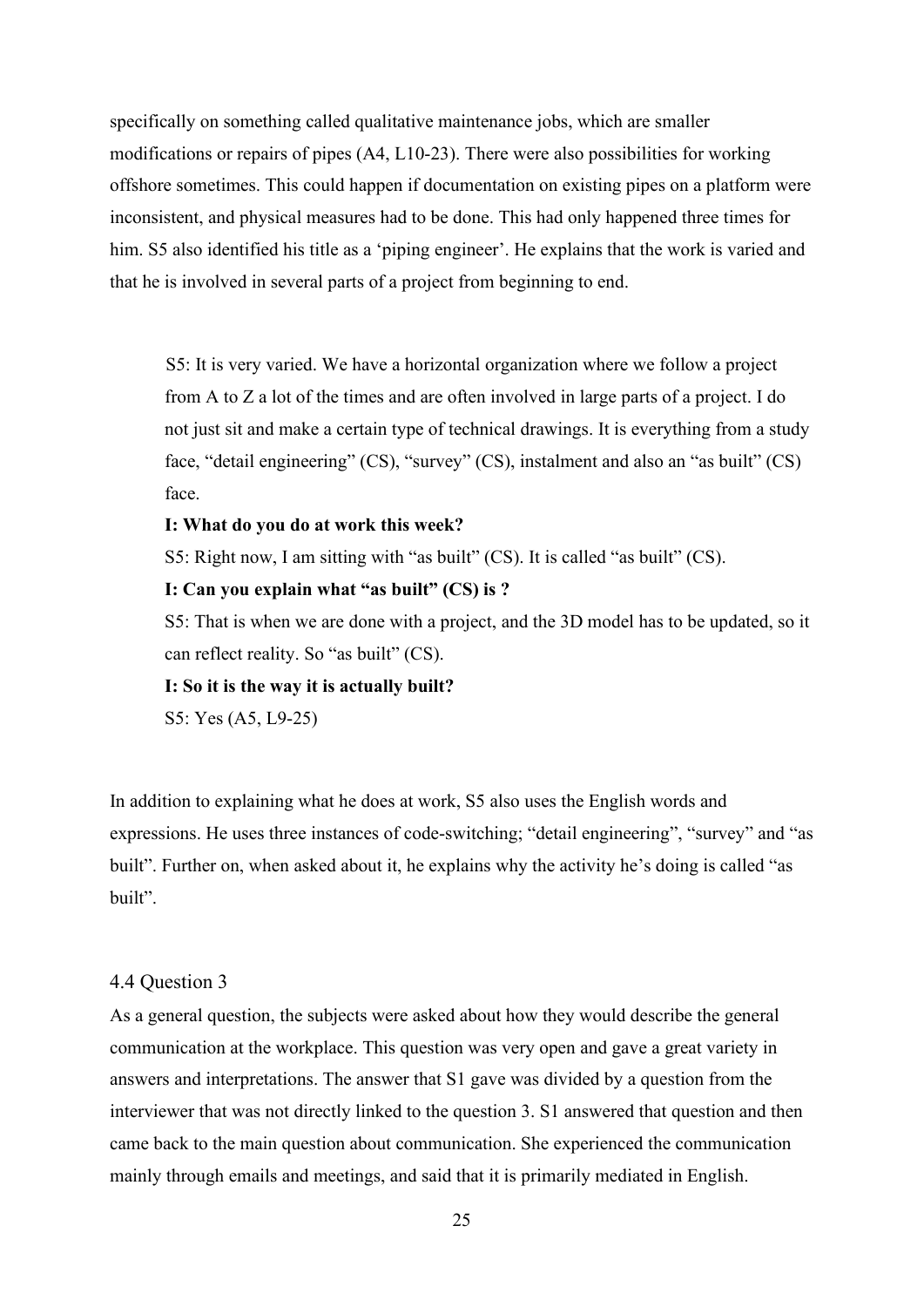However, if it is a meeting with only Norwegians, the language would be Norwegian. She also points out that if a person with a foreign background is involved in the meeting, the language would not be Norwegian (A1, L28-31). After the follow-up question by the interviewer, she said that around 80 percent of the communication was in English. She then made a point regarding meetings: If there was a meeting with only Spanish workers, they would do as the Norwegians and speak their native language. Another part of the communication was towards the Norwegian Petroleum Safety Authority and other public institutions, most of this was mediated in Norwegian (A1, L58-63). On question 3, S2 interpreted the answer in the direction of language. He made a noteworthy explanation on how language onshore differs from the language offshore:

 S2: That is very varied, and there is a pretty big difference between land and "offshore" (CS). By that I mean that "on shore" (CS) and "offshore" (CS) are two very different places when it comes to communication. When I am at the office on land, very much of the communication is in English, primarily because there is a lot of people at the office that do not speak Norwegian or are not that fluent in Norwegian, so it is easier to communicate in English ? At the same time, those who speak Norwegian at the office are more proficient in English than those who are "offshore" (CS). That probably has to do with their relation to education, I would think.

#### **I: Ok, what do you think with regards to that ? Can you elaborate ?**

S2: I work with a lot of engineers at the office. And at the engineering studies at the university, a lot of the lectures and subjects are carried out in English. You get used to speaking English, you get used to reading English, and you get used to solving tasks in English. Meanwhile "offshore" (CS) almost everyone speaks Norwegian, there is usually not that many English-speaking people that do not speak Norwegian. If, then, there is someone who does not speak Norwegian, I think that the language quickly becomes a barrier. It becomes difficult to communicate properly (A2, L50-67).

S2 points out that there are a lot of workers at the office that do not speak Norwegian, and the Norwegian speakers are more proficient in English than those offshore, so it is easier to communicate in English at the office. He thinks it is because of the large number of engineers onshore that contributes to this difference. According to S2, the engineering program at the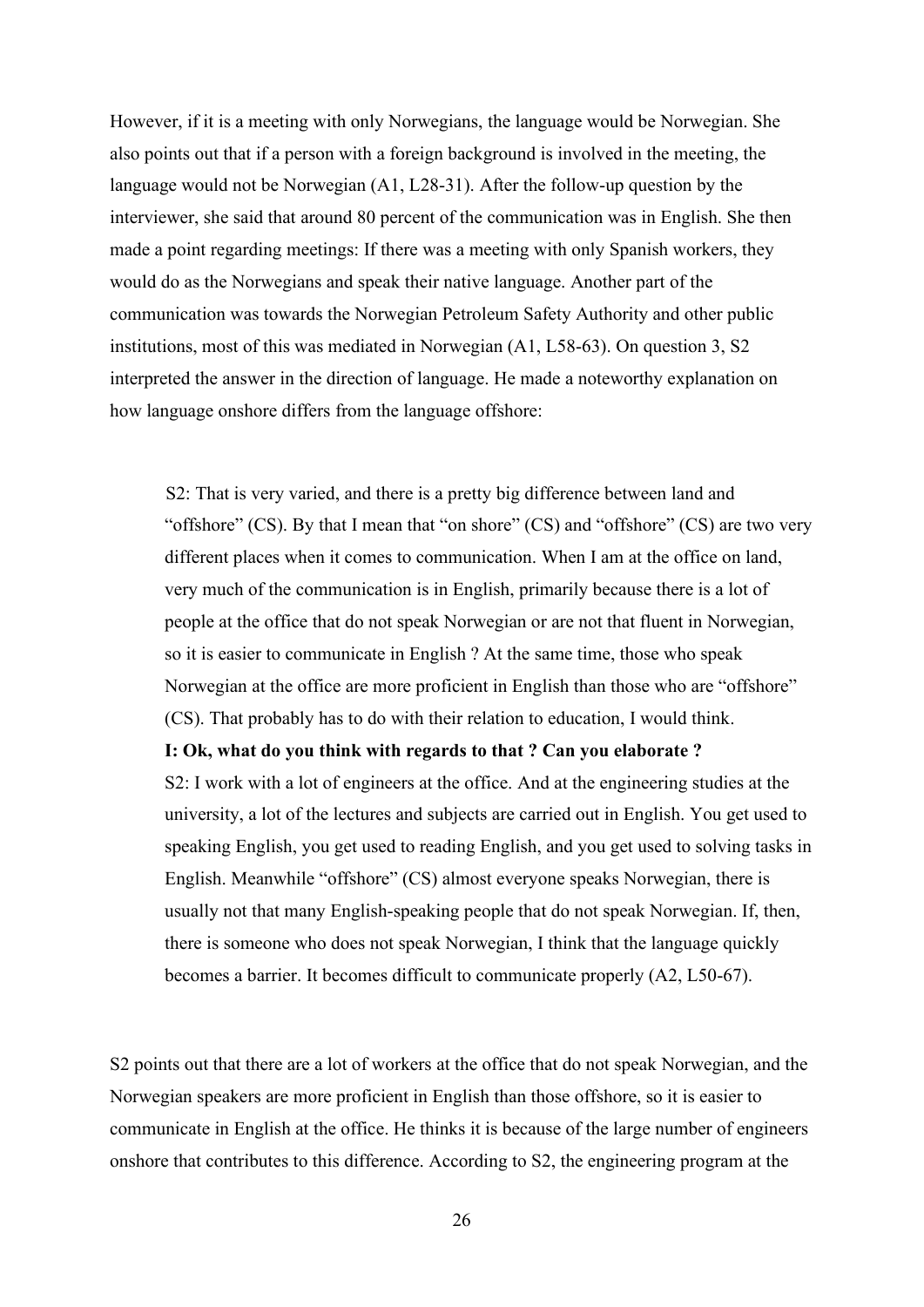university conducts many of their subjects in English, and by that accord do more speaking, reading and task solving in English. He feels that being unable to communicate in Norwegian offshore can be a barrier for a worker because most of the communication there is done in Norwegian. Further on, when asked a sub question about a further reflection on this, being that S2 himself was an engineer, he mentioned that the way of speaking offshore was maybe a bit more jokingly. Given that there is more talking in general offshore, compared to onshore where you are alone behind a computer much of the time (A2, L69-84).

According to S3 there is a lot of communication face to face within the office. Communication externally, with customers, usually takes the form of emails. He also mentioned the interactive communication channels that they use; email, Skype, Teams and telephone. When asked a sub question on whether he communicates most with those within the office, or if it is most towards customers, he answered that it was mostly within the office (A3, L66-77). Although S4 had worked in the company for around two years, he considered himself new to the game, and mentioned that he had a senior by his side, and that their communication was primarily oral. He mentions meetings as a large part of communication and notes that the meetings at their workplace had shifted from physical meeting rooms to digital meetings on Teams. S4 felt it was more efficient with Teams, because then one could work while the meeting was going on. He also mentioned that they worked in an open office, and it was easy to just walk over to another co-worker if he had questions (A4, L38-71). S5 said that the general work language was English, especially within his team, which worked with piping. A lot of the communication towards their current customer was in Norwegian, given that the customer was a Norwegian company and they demanded that documentation was presented in Norwegian, but S4 did not know the specifics behind this request.

## <span id="page-26-0"></span>4.5 Question 4

On question 4, the subjects were asked about the people they communicated with on a daily basis, when it regarded work-related communication. As S1 was the first subject to be interviewed, and answered some of the questions without being explicitly asked them, this question was unfortunately not brought up by the interviewer. Neither S2 was asked this question explicitly, because his previous answer in question 3 led to a lot of follow-up questions. He did however mention that he worked with a lot of engineers at the office onshore (A2, L61-62). S3 pointed out that he spoke to a lot of people regarding work; the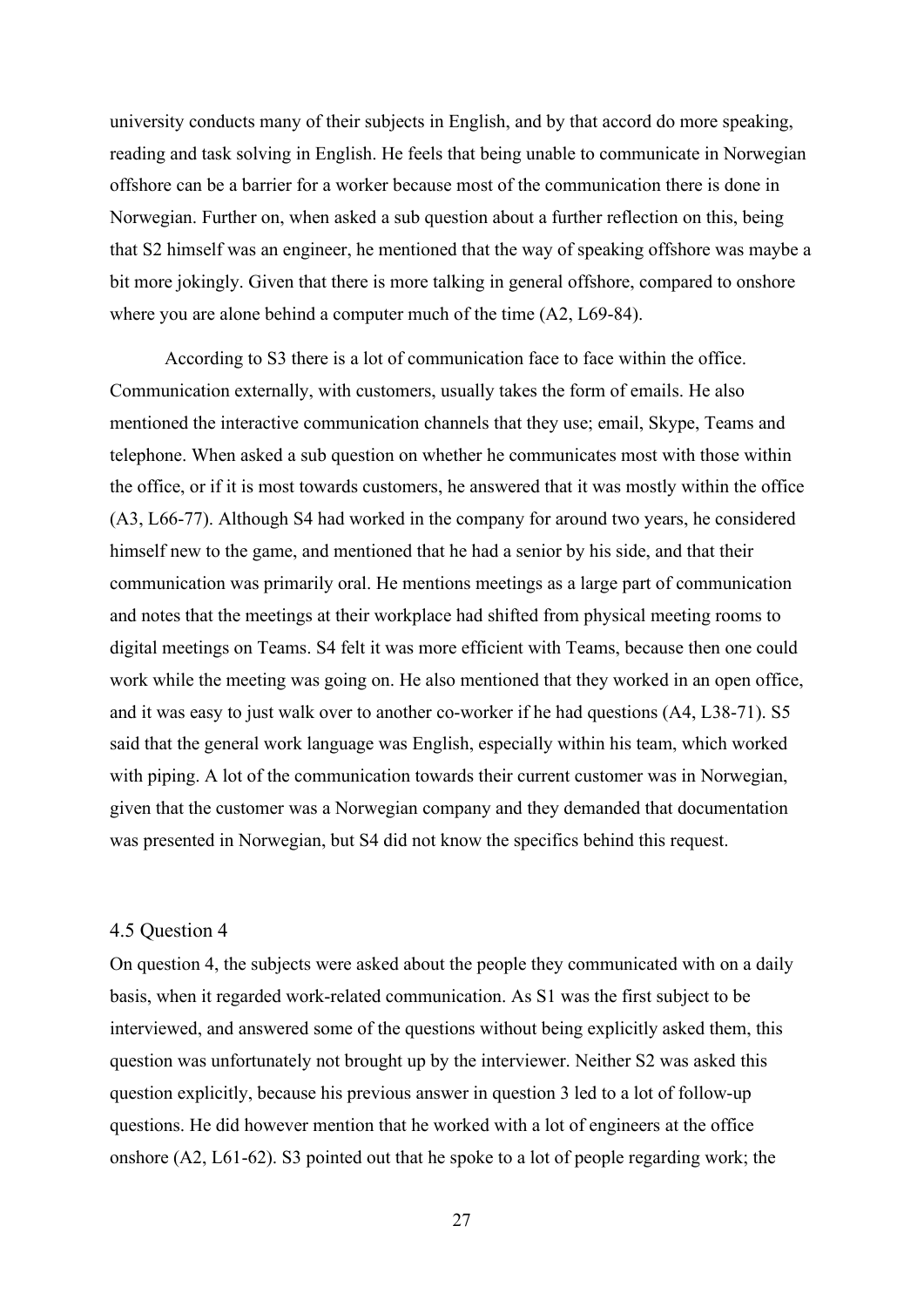builders and the leader of the workshop where they got their tools built, other engineers and coordinators, and a technical guide who was located in their building. The engineers were those who S3 felt that he communicated most with during the day, given that they were physically sitting together and worked on the same team (A3, L89-102). S4 began an explanation on how the company some time ago recruited foreign workers from India, the Philippines and Britain and gave them citizenship. This in return meant that they are Norwegians on paper. After some follow-up questions, S4 gave a more detailed answer on who he communicates with at work:

 S4: The people I talk to are primarily those within the workplace. But say we weld something onto a pipe, and we need to conduct a pressure test, to make sure that it is sealed properly. We cannot do that part ourselves, because we do not have our own people to do it, so we get another company to conduct that test. Then we get another company to do that test, and you have to communicate with them to get it done. We do not make any products other than the engineering, so everything we install, we have to buy. So that is some of the communication, but for me, there is not that much of that kind in the workday. So, most of it is internal (A4, L119-125).

Here, S4 explains how most of the communication is done internally within the workplace, but some of it is also with other companies who conducts tests and sells products to them. He also points out that even though this happens, it is not that common for S4 during the workday. During some of the other sub questions, S4 also mentions a customer relationship where almost all communication is mediated in Norwegian. He explains that the customer is a bit distinct in that way. (A4, L97-99).

S5 communicates with the workers within the same group as himself, mainly those who worked with piping. He also explains how all of the disciplines were gathered in the same office landscape, and that one talks and cooperates with both project leaders and management as well. He also states that the office landscape on the same floor is divided into three parts, and that anyone working on a specific contract sat together in the same part.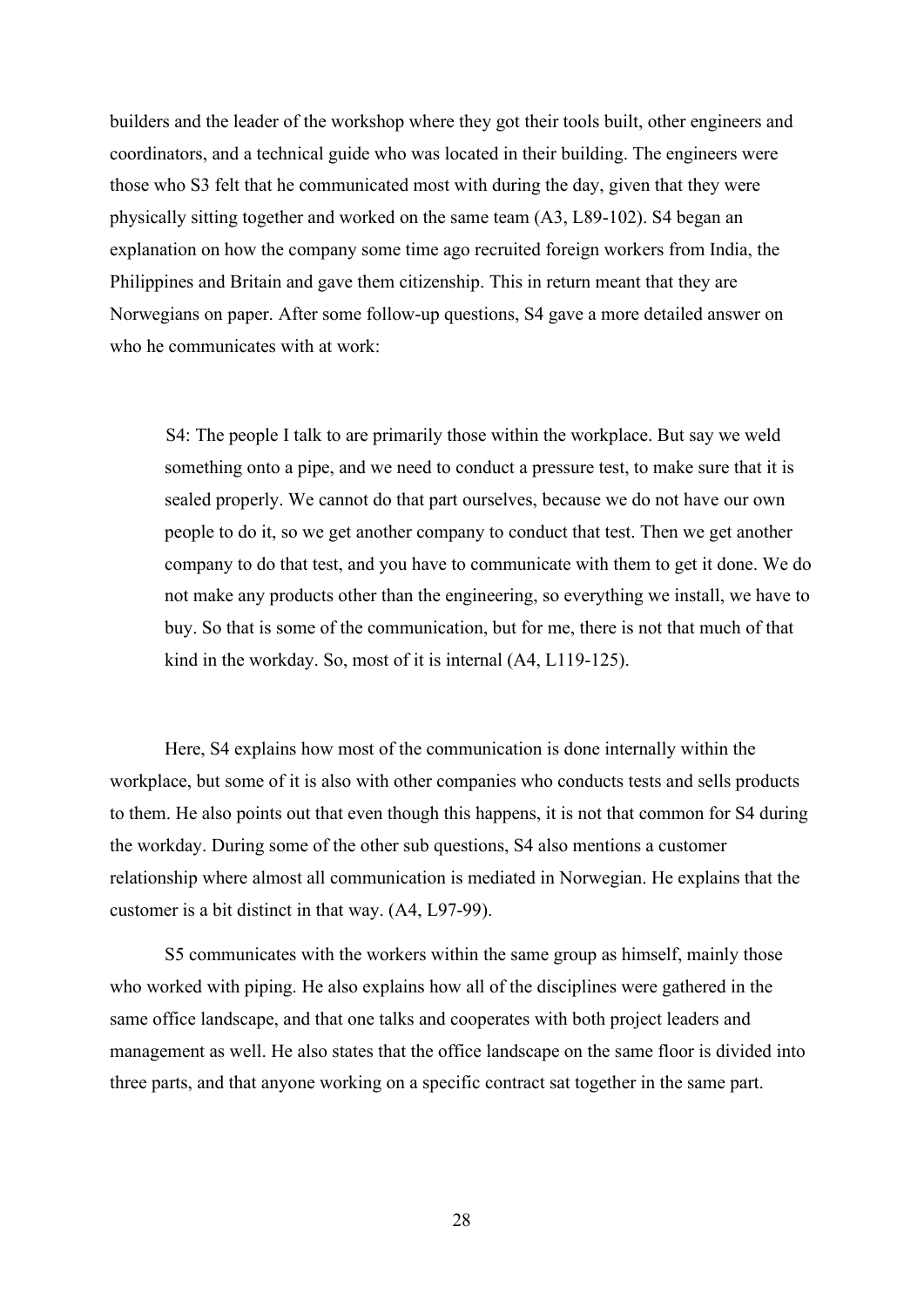## <span id="page-28-0"></span>4.6 Question 5

In this question, the subjects were asked about how much of the written work material they went through was in English. As previously mentioned, S1 was the first to be interviewed and had another approach to some of the questions and was unfortunately not asked about the quantity of her written work material. In a sub question of question 3 she did, however, mention an estimate around 80 percent English communication, but this could also include oral communication in addition to the written. The question that S2 was given was formulated a little differently, so he was in addition to the English also asked about how much of the written material was in Norwegian. S2 narrates his experience from offshore where he noticed that everything relating to procedures and documentation was in Norwegian, with a large amount of American words, he was asked in a sub question whether he had some examples of this:

#### **I: Do you have any examples that you can think of ?**

S2: Yes, "elevator" (CS) is a lifting equipment that hangs from the "top drive" (CS). The "top drive" (CS) is really the drilling machine. But when we have to lift "pipe" (CS) and drive that down the hole, there is an "elevator" (CS) which grips the "pipe" (CS) either when we are pulling up or driving it down. Another equipment that we use is a "conveyer" (CS). That is a feeding drill that we lay from "pipe" (CS) towards "pipe deck" (CS) (A2, L166-172).

S2 makes the point that some of the procedures or documentation that they receive offshore is primarily in Norwegian, and often contains a large number of English words and expressions mixed with Norwegian language.

S3 had an estimate of 90 percent English written work material. All reports, emails and simulation programs were written in English. Even the computer software package was installed in English. On a sub question on what language he would use in emails to other Norwegian workers within his team, he mentioned a coworker from Algeria who was currently learning Norwegian. The coworker had specifically asked S3 to write and talk to him in Norwegian so that he could learn the language. However, if swift decisions had to be made, something was hard to explain, or S3 needed quick answers, he would speak or write in English to the Algerian coworker (A3, L120-129). S4 had a shorter answer, but also provides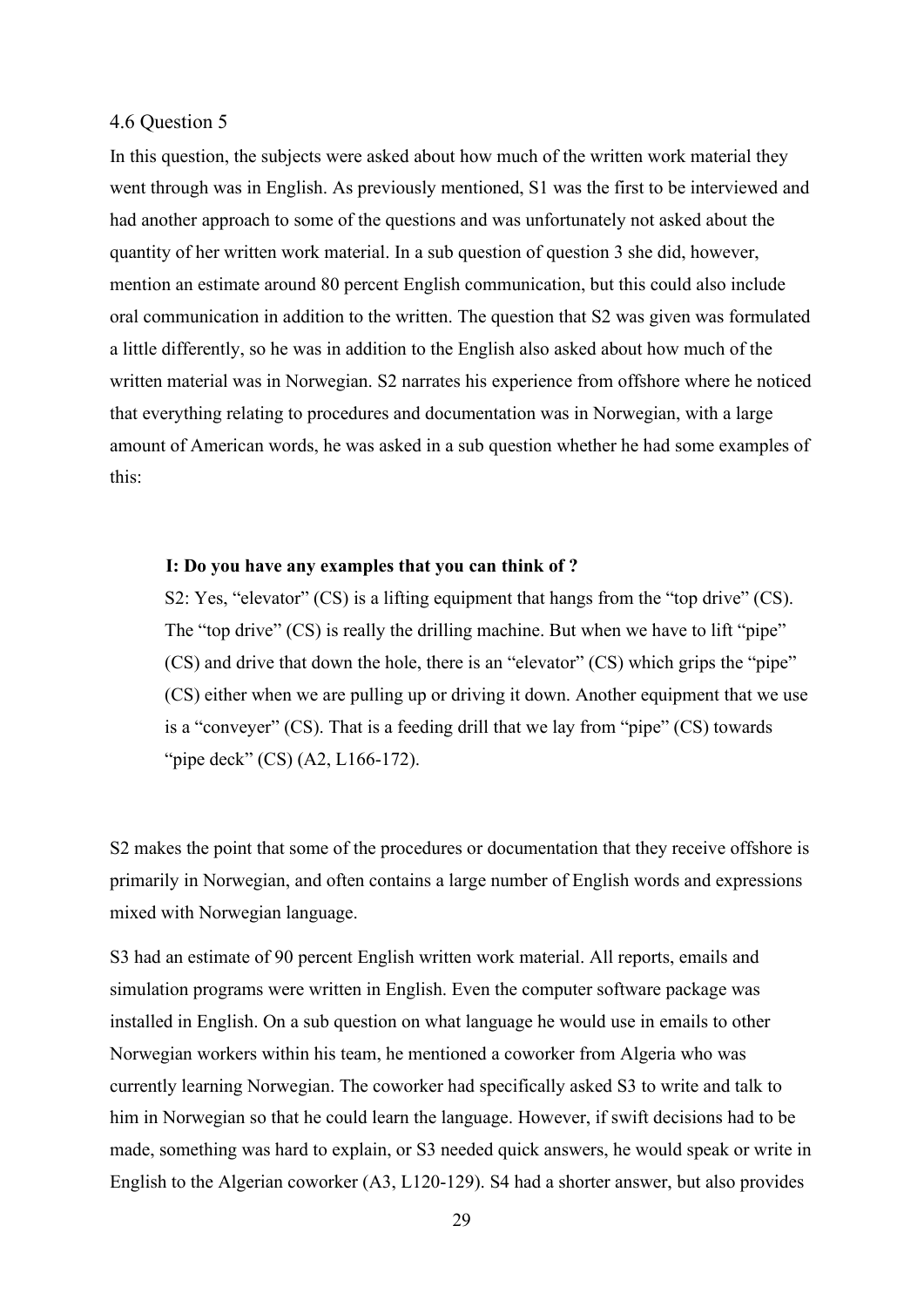a number to how much written material is in English, and how much is in Norwegian. He guesses around 50 percent English, and 50 percent Norwegian. It is also explained by S4 that he does not always notice whether he speaks or writes in Norwegian or English. To him both come naturally, and it depends on who he is communicating with (A4, L129-134). On the same question, S5 did not give a number. Most of the documentation, except for some very technical drawings, were supposed to be in Norwegian. In a sub question where he was asked to include emails in this estimate, as well, S5 answered that it would depend on the recipient. If he knew the recipient had Norwegian as their main language, he could write it in Norwegian, while if he was uncertain, he would write it in English. He also underlines that it was never wrong to write emails in English (A5, L84-95).

## <span id="page-29-0"></span>4.7 Question 6

Here, the subjects were asked to describe conversations they potentially had with colleagues with a foreign background, and if there were any differences whether they talked about something work-related or something that concerned their private life. Some of the subjects were asked this as two separate questions; (1) describe the conversation and (2) say if they noticed any differences in language depending on it being work-related or related to their private life. Both S1 and S2 was unfortunately not asked this question. S3 was asked this as two separate questions.

First, he was asked how he felt about oral conversations in English co-workers, where he answered that he thought it was ok, but he was a little unaccustomed to it in the beginning. He does not talk that much about individuals but mentions that meetings were hard when he first started at the company. S3 received instructions by his mentor to write down words and expressions that he did not understand. Afterwards S3 and the mentor would go through the words and expressions, and the mentor would explain them to him (A3, L141-164). In the second question, S3 was asked about differences in language depending on whether the topic was work-related or something that concerned his private life, for instance in the lunchroom. He answered that the lunchroom was a place with a common exclusion of work-related talk by the workers. S3 was therefore asked if he felt more comfortable with speaking English in the lunchroom rather than in general at the office when they spoke about something workrelated? He mentioned that it was a hard question but said both yes and no. He felt it most natural to speak Norwegian, because he was from Norway. However, when he arrived at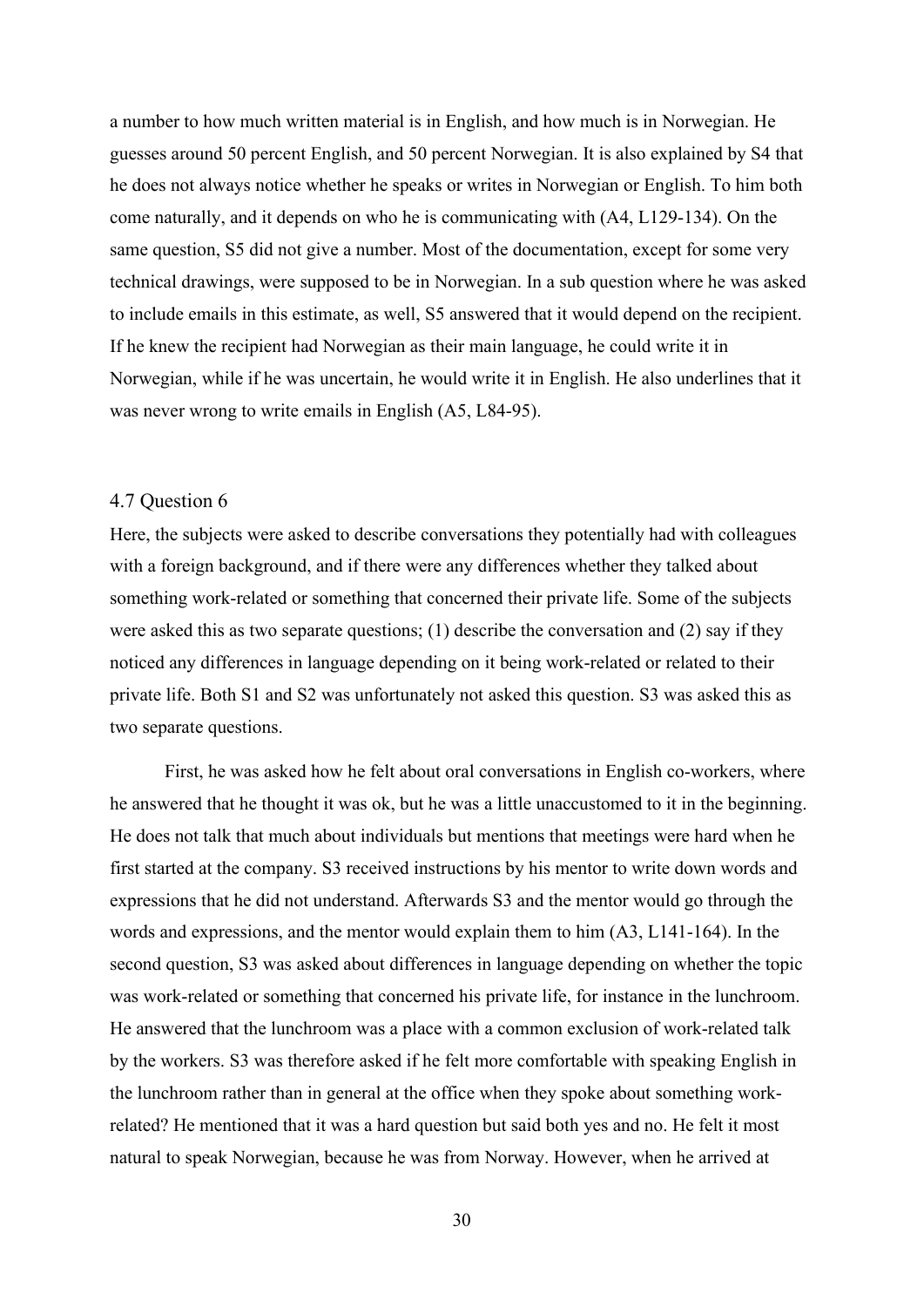work, he tended to switch to English pretty fast if there was someone who did not speak Norwegian, and that it happened naturally (A3, L240-251).

The full question was asked to S4 who did not think there were any differences. He pointed out that everyone in the company was proficient in English, and several of them knew Norwegian. He also mentioned how he sometimes spoke with foreign workers in Norwegian to help them improve and sometimes used a little English to help them (A4, L140-147). S5 was asked two separate questions; (1) could he describe how he experienced conversations with foreign colleagues and (2) if there were any differences in the language with regards to work-related talk or something that concerned private life. On the first question he mentioned how he felt that the conversation had a good flow, but that sometimes the seniors at the company used terms that S5 did not understand, which could lead to a halt in the conversation. On the second question, about differences in language regarding work-related talk or something that concerned private life, he answered the following:

 S5: Because we speak English at work, we prefer to speak Norwegian during the breaks. Often, we are mostly Norwegians who sit together. But sometimes Englishspeaking colleagues join in as well. Some of them are learning Norwegian, so they actually prefer that we speak Norwegian during the breaks. That way they get practice (A5, L177-180).

S5 points out that he preferred to speak Norwegian during the breaks because they often spoke Norwegian when he was working. Sometimes when English-speaking colleagues joined in, they would prefer that the conversation was in Norwegian so they could get some practice.

#### <span id="page-30-0"></span>4.8 Question 7

The subjects in these interviews were asked if they felt like English could be a barrier, and if so, how? The question does not specify if this meant at work or just in general, so it was up to the subjects to interpret. The question was interpreted by S1 to relate work-related situations:

#### **I: Do you ever feel that English can be a barrier for you ?**

S1: Sometimes, maybe. If there is something that is very detailed. I am not afraid to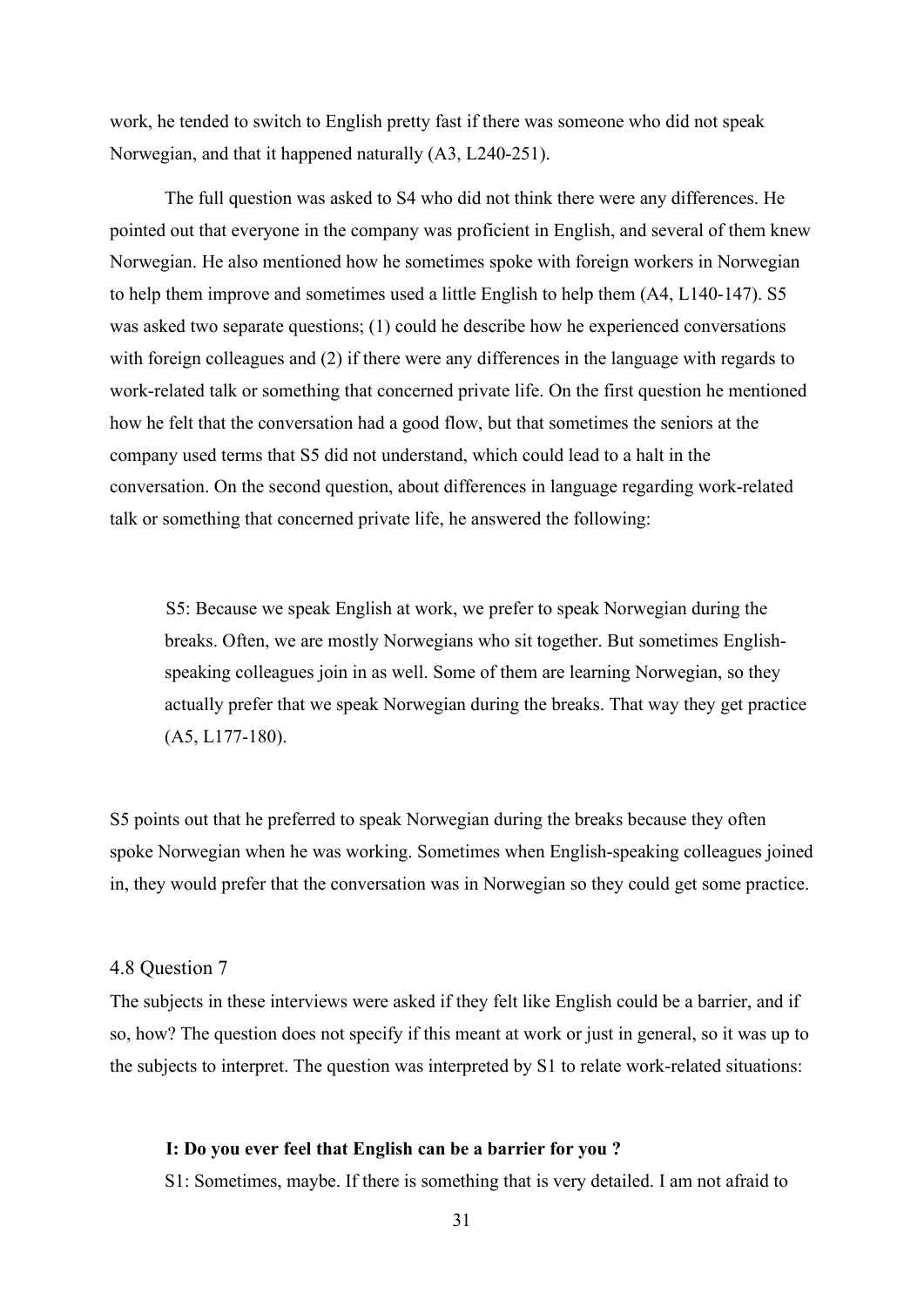speak English, but sometimes you do not bother to have that kind of conversation at work, because you think; what are all those words in English ? Maybe you hold back a bit. It does not happen often, but it will take too much effort to say it in English.

## **I: In these cases, is it the technical terms that are hard ?**

S1: No, because we use the technical terms just as much in English as we do in Norwegian. So, we use the English words for pumps or "down-hole safety valve" (CS) "Down-hole safety valve/nedi hulls ventil" (TRANS). So, we use those English terms even though we are speaking Norwegian. It is almost weird to say the Norwegian words for those terms (A1, L93-105).

S1 explains that if something is very detailed it can be a barrier for her. She points out that she is not afraid to speak English, but if she is thinking of translating some words into English, it can lead to not having that conversation. As a sub question to this, she was also asked if it was the technical terms that were difficult, but she did not believe that to be the case. The English terms were used just as much as the Norwegian ones, and it was almost weird to say those terms in Norwegian.

S2 would not classify English as a barrier, but mentioned that he sometimes had to search a little further for words and expressions when communicating in English. He also mentioned that this was not only at work but could occur off-work as well. Because he was more proficient in Norwegian than English, it was easier to express himself and maintain a conversation in Norwegian (A2, L256-262). When S3 was asked the same question, he answered that he did not think it was a barrier, but that his brain sometimes froze, and he could not always remember what something was in English. This could lead to mumbling. S3 also mentions a company trip to the US where he had some courses. He was traveling with a co-worker from Venezuela, so everything was in English. This was described as a transitional period at the beginning of his stay in the US, but eventually he got used to only speaking English. When he came home to Norway, he continued to speak English for a little while (A3, L274-283). As a sub question to this, S3 was asked if it was the pace that was the difficult part.

# **I: If you think about what you said when you were in the US. Was it the pace that was difficult ?**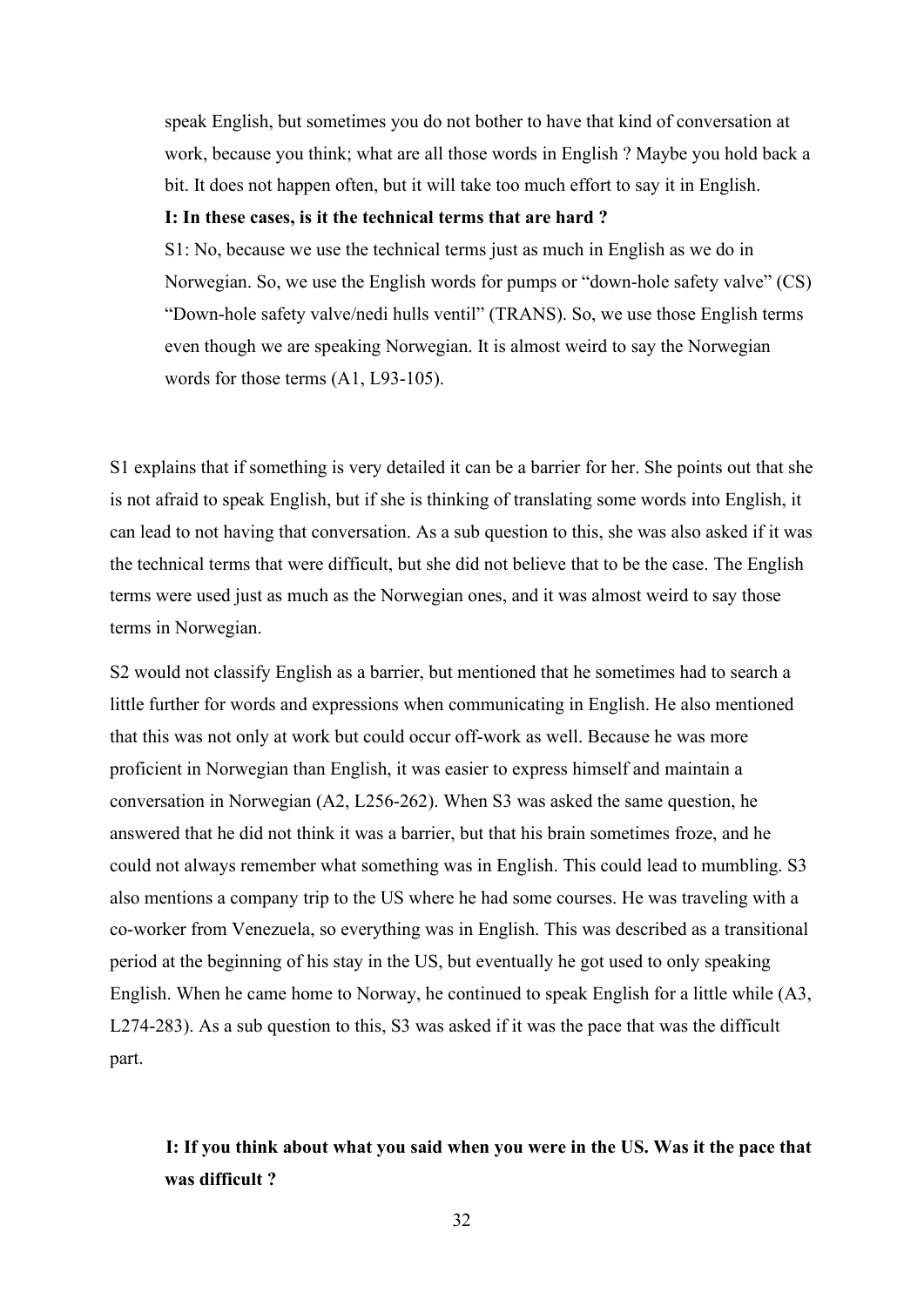S3: Not necessarily the pace, because the instructor was from Argentina, so he was not the most proficient in English. But the course was about something that I previously had not dealt with that much, regarding equipment, so there were some new words and expressions. If you are at work, and you are stuck, you can ask someone, and you will probably get an answer. Here everyone spoke English, so there was no one to ask. I sort of had to investigate those words myself, and that is why it took a bit more time in the beginning. But when you find the words you can use them the next time (A3, L291-300).

The pace was not explained as the language problem for S3, because the course instructor was from Argentina, and not very proficient in English. The challenge for S3 was new words and expressions with regards to new equipment. When he was at his regular workplace in Rogaland, he could always ask someone about this and he would mostly get an answer. In this situation he had no one to ask, so he needed more time in order to get acquainted with those words.

S4 did not consider English to be a barrier. He had lived abroad for several years, and felt English to be more natural. He, as well, answered that there are situations where he did not always remember certain words, but that he always managed to express himself in the end. If he had problems with language when for instance writing a report, he would use Google Translate. In a sub question to this, he was asked if it was difficult to find the right words if he did not have technological aids? S4 answered no, but that sometimes it could be the Norwegian words he did not find, so he had to use English (A4, L197-206). S5 was asked the question with a notion that it could relate to work or private life. He answered that he did not see English as a barrier because he had written his master's degree in English, and he had done some gaming in his younger years (A5, L196-198). In a sub question he was asked if he had some examples from situations where the language felt complicated and/or he had troubles keeping up:

 **I: Have you ever encountered situations where you have thought that this is very complicated, or that you have problems keeping up ? With regards to language.** S5: Yes, but it is usually not because I do not understand the English, it is more the pronunciation of the speaker. Like I mentioned earlier, not all of the Filipinos or the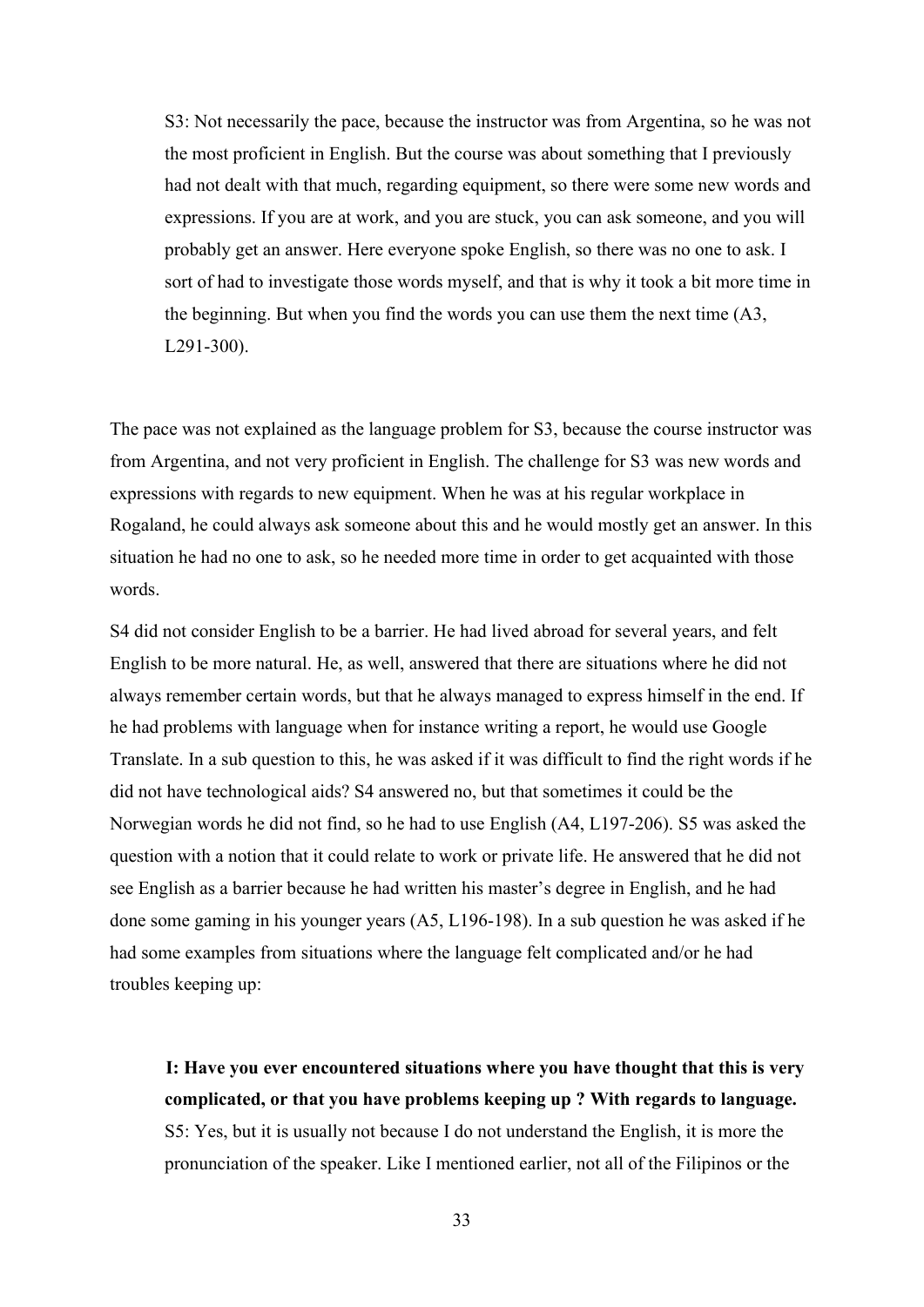Indians have a great pronunciation or sentence structure. Also, my nearest boss is British, like really British. He speaks British, so it is a bit "tricky" (CS) to understand sometimes when he speaks really British. Maybe it is not so much the understanding part with him, but more the pace.

## **I: Does he talk fast ?**

S5: No, not really. I think it is the whole package. He has got a "groggy" (CS) voice, has been smoking for ages, talks really British and he has worked in every part of the "piping" (CS) business. I think it is like that with Norwegians as well. If you have worked on the floor of a factory for forty years, it can be difficult to keep up in the conversation there as well (A5, L204-218).

S5 communicates how some of the co-workers are not that proficient in English when it comes sentence structure or pronunciation. He also remembered his boss, who he describes as difficult to understand sometimes. This was not because of the pace in which he spoke, but a groggy voice put together with the way he sometimes spoke, given that he had worked with piping for over 40 years.

#### <span id="page-33-0"></span>4.9 Question 8

The question here was intended to research how the subjects solved difficulties with regards to language and which tools or aids they would use to solve them. S1 was asked this with two questions: (1) If she was writing an email and struggled to find the words, how would she solve that? (2) If it could be difficult to find the right words sometimes, in an oral conversation? On the first question she answered that in a worst-case scenario she would use Google Translate or Clue. She pointed out that it was of great importance that the recipients understood what was meant, so she would take her time, and maybe rephrase herself if it were necessary. In the second question she answered that sometimes it could be difficult to find the right words in a conversation, but that there was always another word she could use instead. She underlined that it was easier now with the Spaniards than it was with the Americans. The Spaniards would explain something in a different way if there were any confusion (A1, L151- 165).

Because S2 worked both onshore and offshore he was asked the question, but it was mentioned by the interviewer that he could think of examples onshore. S2 answered that it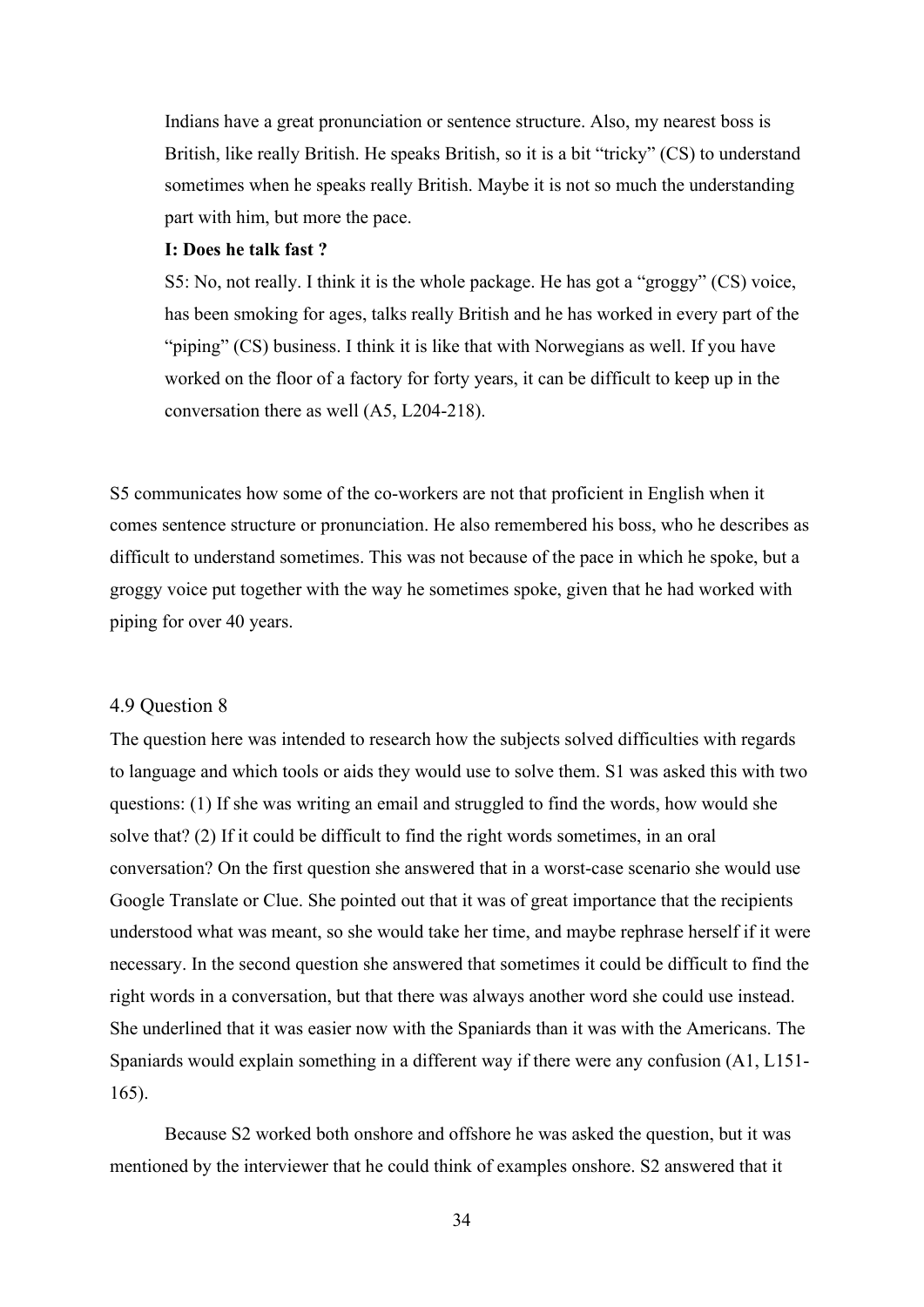was not always easy to look things up if he was sitting in a meeting or had a conversation. He would maybe have tried another word, or he would have said the word in Norwegian. Perhaps they could understand that word and then understand the context. If it were with regards to writing, he would use Google Translate to find single words. If it were something written, he would have the time to think it over, look it up, and rephrase (A2, L277-291). In the case of S3, he would use the people around him as the first option when it came to words or expressions in English:

 S3: First and foremost, I tend to use my colleagues. I will just turn around and ask; hey remind me, what is that called in English ? Often I get a response, and if that person does not know the answer I will just turn another 90 degrees and ask the same question. Often, I get what I want, but if not, it is often the good old Google Translate to see what they have to offer. Often you will understand by the suggestion that Google Translate comes with, if it is a good translation or not. Very often we know what it is called, but you just do not remember it. It is sort of like an elimination process.

#### **I: It is not always correct ?**

S3: It is not always a 100 percent, no. So the most practical, in my experience, is to use the people around me. Now I sit with the other engineers, the coordinators and also the chief of the workshop. And I do not think I have experienced that no one knows what a word or an expression is called or means in English (A3, L302-318).

S3 indicates that he would first have used his colleagues, who sat next to him, if he was struggling with a word or a phrase in English. As a second option he would use Google Translate to help him. Even though this was not always a hundred percent correct, it was good to use as an elimination process. According to S3, the most practical for him was to use the colleagues around him as he was sitting together with other engineers, coordinators, and the chief of the workshop. He had never experienced that none of the people around him had been unable to help.

As the interview progressed with S4, question 8 was unfortunately not brought up by the interviewer and was therefore not answered by the subject. When S5 was asked this question, it he often used Google as a quick way to find the meaning of a word (A5, L223-224). In a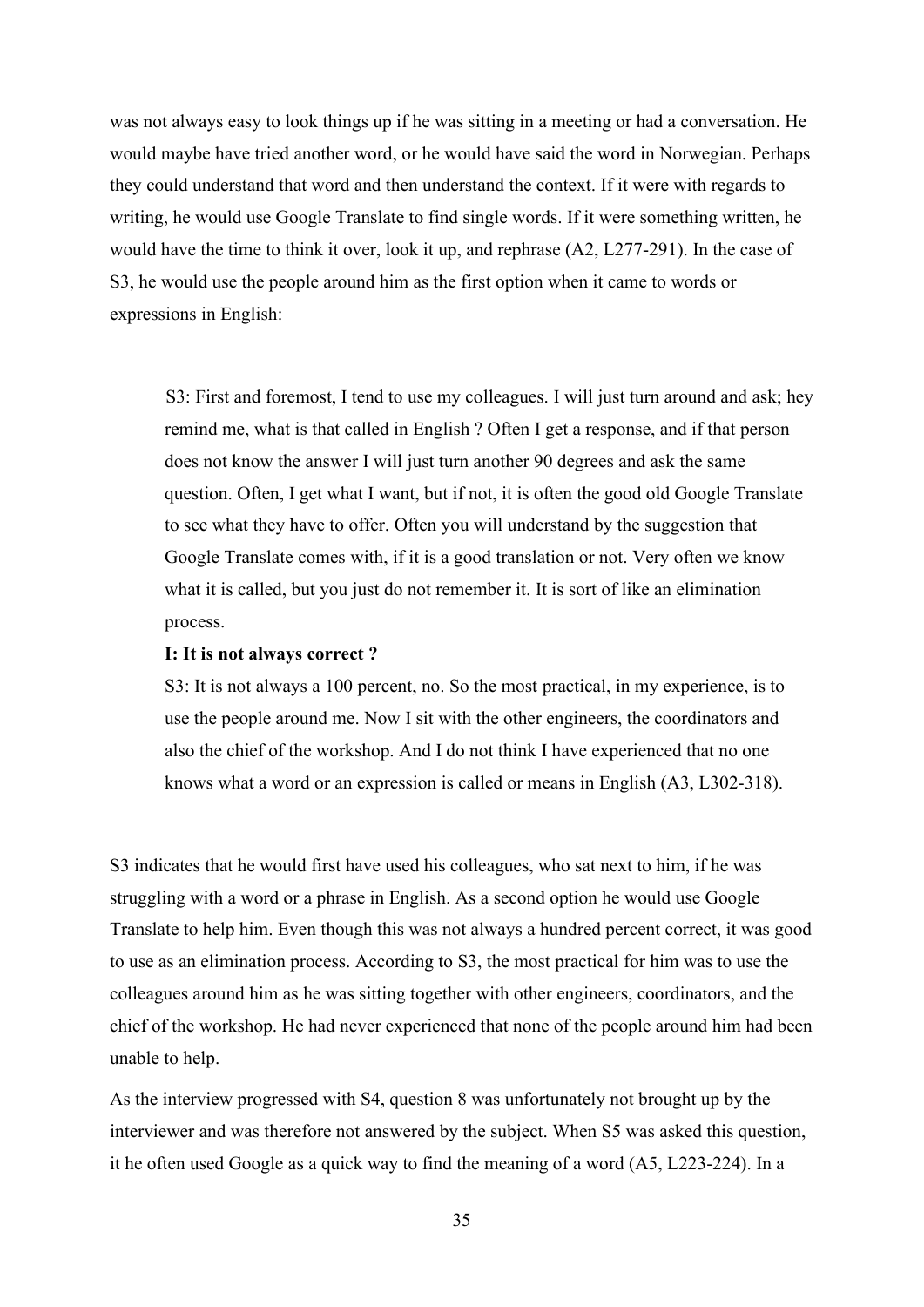sub question to this he was asked if he ever used the people around him? S5 answered that he would use his colleagues, but that was more with regards to understanding concepts, or how a technical solution works, for instance a valve. He could search for it online, but it was often easier to ask someone for an explanation of why it was built that particular way (A5, L226- 231).

## <span id="page-35-0"></span>4.10 Question 9

The subjects were asked about eventual guidelines on how to communicate with regards to language in the workplace. Some of the subjects were asked about written communication and some were asked about general communication. S1 was asked about how it was when she started at the company, and if they had any guidelines with regards to communication? She describes it as 'learn as you go', and points out that the team changes dynamically, so there had been a lot of changes with regards to personnel and nationalities from when she started at the company. When she started there were only Norwegians she communicated with. Presently there were more foreigners on her team, and it was more natural to communicate in English. In a sub question she was asked if this felt like an abrupt transition? S1 felt this as a natural transition. When she started, there were Americans and Canadians and she felt that they expected more with regards to language, so she was often more insecure in conversations. But she knew that both the Americans and the Canadians in reality thought that Norwegians were generally good in English. She felt that it had been easier to communicate over the years because there were more foreigners who were also not that proficient in English (A1, L70-91).

S2 admitted that he had not 'read the contract up and down' when it came to guidelines about communication, but it was of S2's perception that if he received an email in English or engaged in an English conversation, you were to answer in English. Although this was his general stand, he admitted that he sometimes answered foreign co-workers in Norwegian if they were trying to learn Norwegian. S2 points out that he only does it with those who were willing to participate, and they thought it to be fun (A2, L298-213).

 **I: Are there someone that you do it with consequently ? Who likes the challenge ?** S2: Yes, there is. It is probably not suitable for everyone, but those who have expressed that they want to learn Norwegian, gone to language courses etc. For them it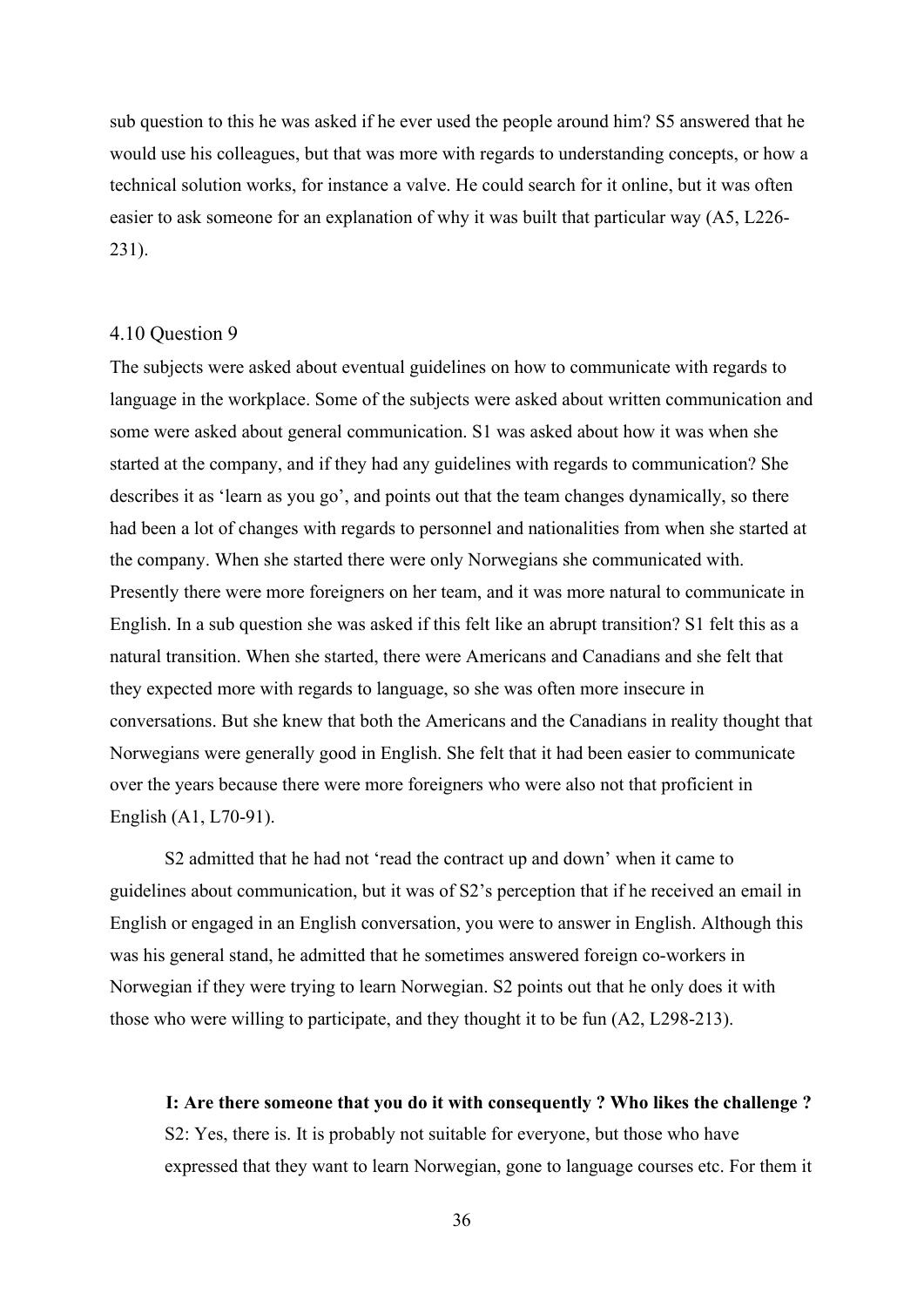is a golden opportunity. And to learn a language you have to speak in that language. You have to hear that language, and you have to write it.

## **I: Are there any typical nationalities ? Or are there all sorts of people ?**  S2: It could be anyone. I do not feel that some nationalities are more willing to learn than others.

#### **I: Do you have any examples that you can remember concretely ?**

S2: Yes, there is one from England who has lived in Norway for about 1.5 years. He has taken some Norwegian language courses, but he does not speak it on a regular basis. He usually speaks English. With him I sometimes switch to Norwegian, to challenge him a bit. He thinks that is nice. I think it is nice as well (A2, 315-332).

According to S2 it was a golden opportunity to answer them in Norwegian, because in order to learn a language you had to speak, listen and write in that language. He mentions an example where he switches to Norwegian when speaking to a co-worker from England who had lived in Norway for about 1.5 years. S2 believed that they both thought this was ok.

On guidelines with regards to communication, S3 thought there were a lot of unwritten rules, but he would always try to portray the company in the best way possible. If it was communication with customers, he would not write smiley faces or emojis, but within the department, for instance Skype or Teams meetings, there was room for joking and writing with emojis (A3, L320-329). As a sub question to this, S3 was asked if he would send an email in Norwegian or English if he knew that the recipient was Norwegian? He had done both with the customer. If he knew that the recipient was Norwegian, but there was a chance that the email would be forwarded, he would write it in English so the original recipient did not have to translate the email in order to forward it (A3, L336-344).

S4 was asked the same question, but as he had previously mentioned a customer who primarily communicated in English, the interviewer mentioned this in the question. S4 thought that was the way they wanted information, in Norwegian. When it came to emails, he would answer in the same language as he was contacted in, with regards to the customer. In a sub question, he was asked what he would do if he wrote to someone else than their main customer (who wanted almost everything to be in Norwegian) and he did not know if the recipient was Norwegian or not? S4 would primarily write that email in English, but he had to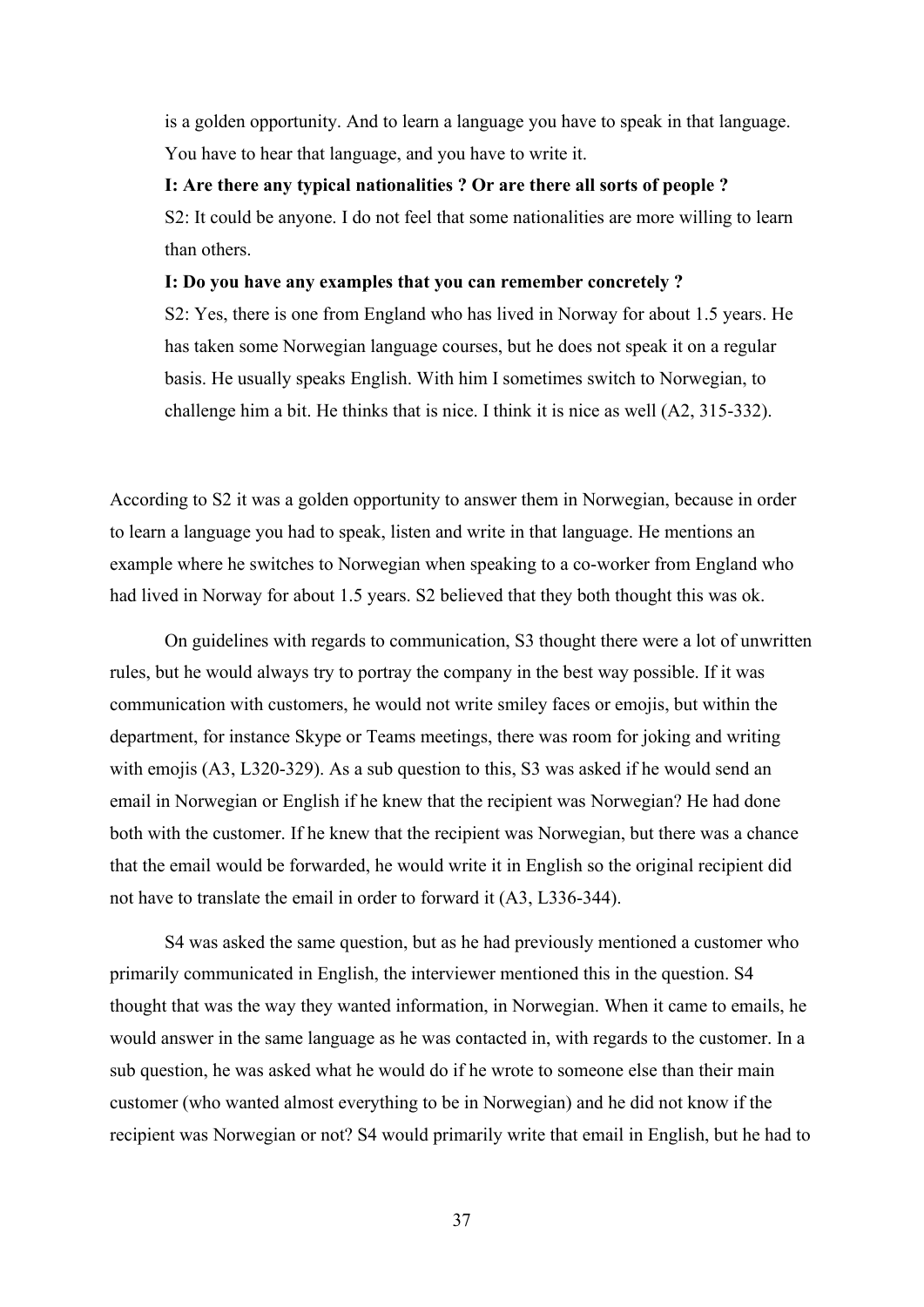see the whole picture. If it were a typical Norwegian name, he could write it in Norwegian (A4, L212-223).

S5 mentioned that they had not gotten any official instructions on how to communicate other than a demand from their customer that all documentation needed to be in Norwegian. He also points out that the reason for using English as the official working language was that there was a majority of foreigners there. If it had been all Norwegians, everything might have been in Norwegian (A5, L254-262). As a sub question, he was asked about lunchtime. If there were groups based on nationality or language:

## **I: Are there groups in the lunch-room ? Do those who speak English or share the same nationality sit together ?**

S5: That happens frequently. It is a bit natural. When we are working, it is not necessarily your own choice. All of the Pakistani or the Portuguese do not work together. I think it is ok for everyone to get together with those you have much in common with. It is not always like that, but often. And you will see in the cantina that those who speak the same language or have the same nationality tend to group together. That applies to the Norwegians as well. I think it is something about using the 30 minutes of lunch to not speak English (A5, L264-272).

Here, S5 explained that those who had the same nationality or spoke the same language tended to sit together. S5 thinks the reason for this is that the nationalities did not necessarily work together physically, so it could be ok to sit together with those you had much in common with. Also, he pointed out that it was comfortable not to speak English during the break.

#### 4.11 Question 10

Here, the subjects were asked if they switch between Norwegian and English when they talked with others in a work-related setting. S1 was asked this question combined with a second question; if she felt any differences in language whether she talked about something work-related or something that concerned the private life? According to S1, it depended on who was sitting around the table. If there were only Norwegians, they would speak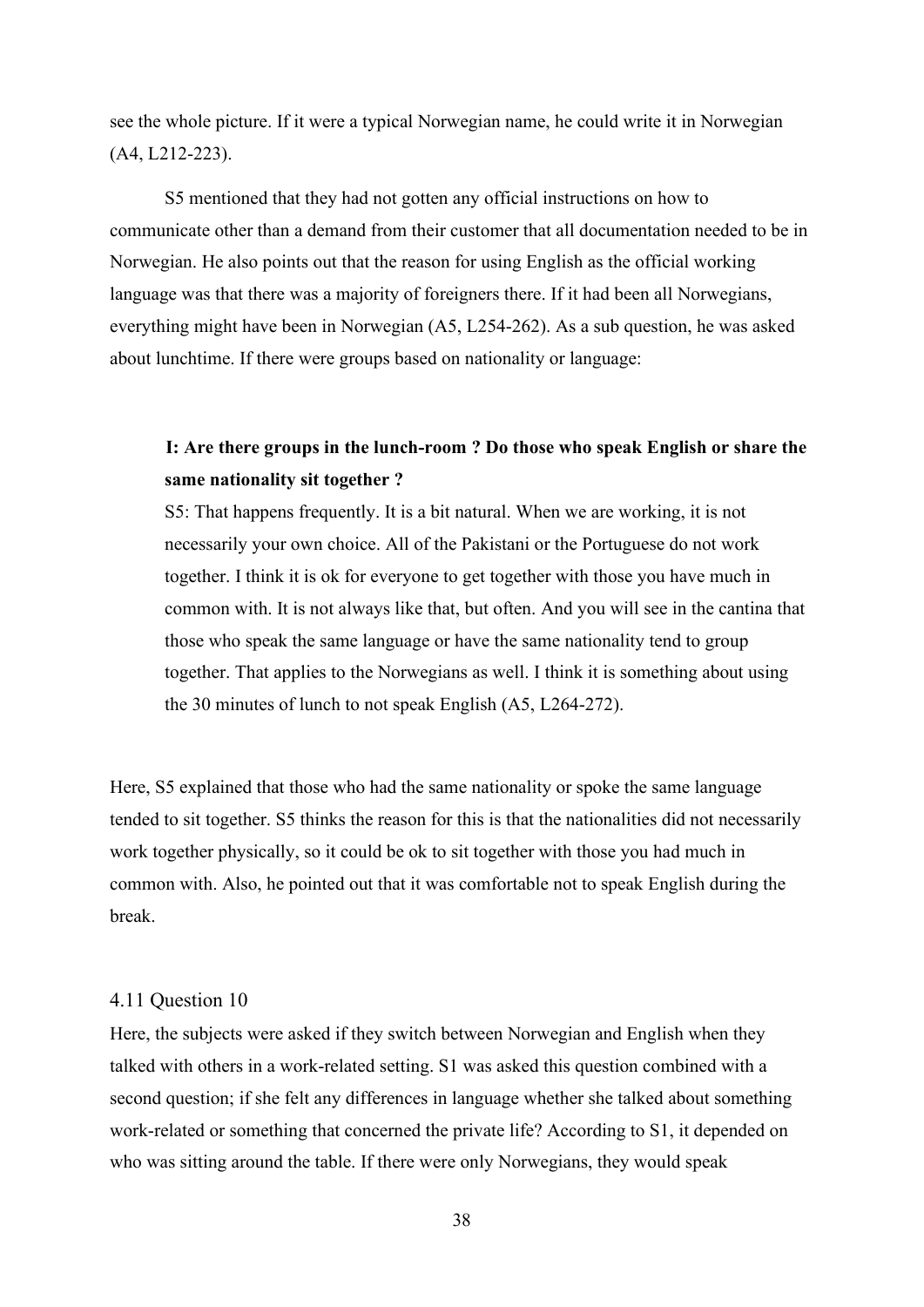Norwegian, but if a Spaniard sat down next to her, they would switch to English (A1, L131- 137). As a sub question to this she was asked if that would happen in the lunchroom as well?

#### **I: You would do that in the breakroom as well ?**

S1: Yes. You cannot exclude them, so you switch. Sometimes I say; "I have to say this in Norwegian" (CS). Because maybe it is something specific and I can only articulate it in Norwegian. That does not only apply to me, that is just the way it is. The Spaniards do it too. They say that they have to say it in Spanish. But then they let us now that they have to explain this in Spanish. But like I mentioned, this is a very international company, so it is probably different depending on the oil company. It is probably different depending on the departments as well. On my project there are a lot of foreigners. The finance department only consists of Norwegians, so they might have another culture. All the meetings and communication there is in Norwegian. It varies from the different departments (A1, L139-149).

S1 would switch to English if a person with a foreign language sat down by the same table as her. She points out that she sometimes let that person know if she had to utter something in Norwegian if it was too difficult to articulate it in Norwegian. According to S1, this was done among the Spanish workers at the company as well. She mentions that this could vary depending on the departments. Her department was very international while the finance department at the company only consisted of Norwegians, so they might have had another culture with regards to switching.

When S2 was asked this question, it was in addition asked if such a language switch could occur within a sentence? He rarely felt it happened during the same sentence, except for maybe if there were some words or phrases that he could not express in English and had to say it in Norwegian. It was pointed out by the subject that sometimes there was a 'lag' in the conversations if they were speaking English. If a conversation started in English and the only foreign worker left the conversation or the room, the conversation could keep going in English for several minutes before someone noticed that there were only Norwegians left, and that they could switch to Norwegian. According to S2, that had happened on several occasions (A2, L343-367).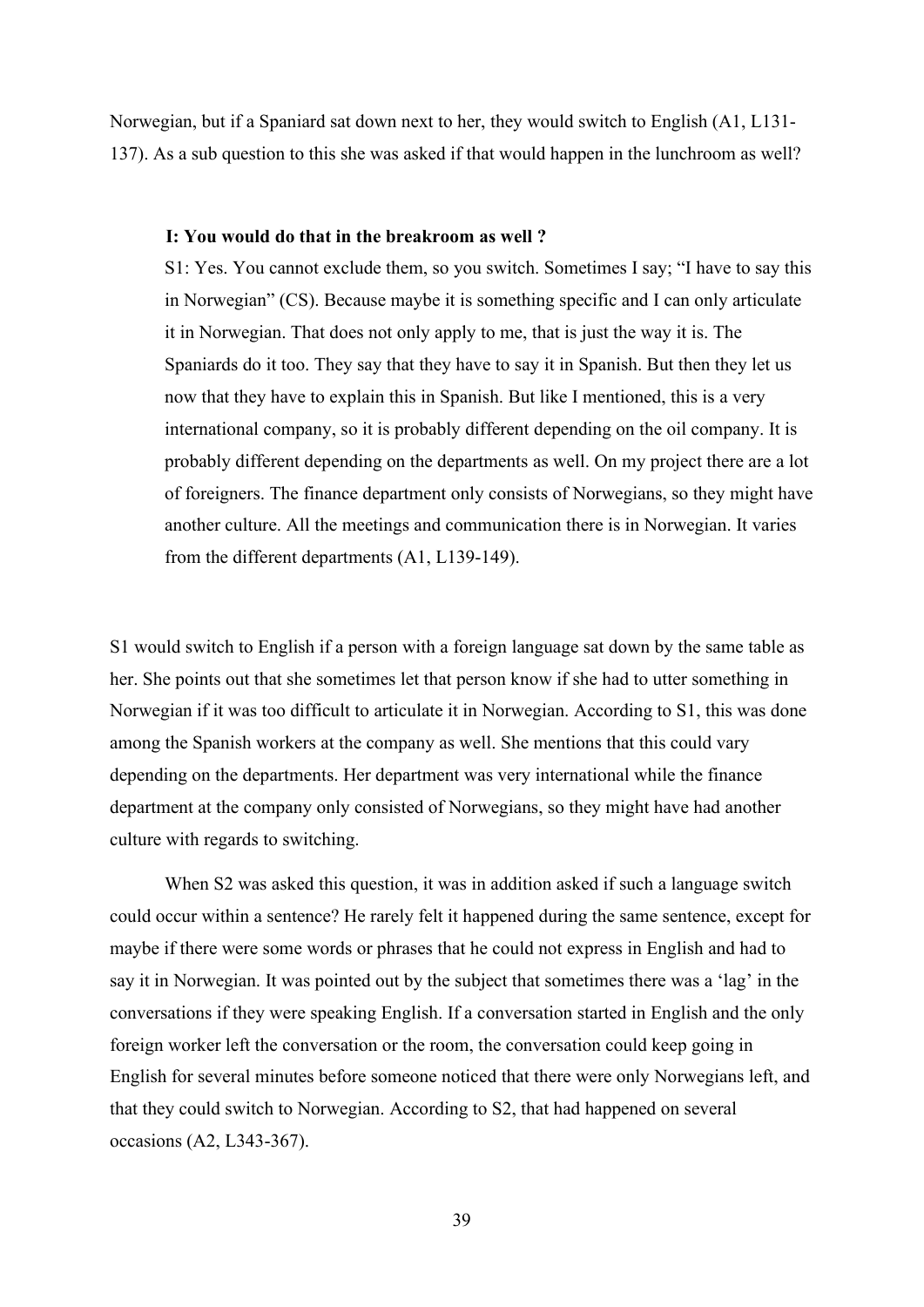S3 was asked if he sometimes switched and uttered whole sentences in English if he was talking wither other Norwegians? He rarely said whole sentences, but said that there were a lot of words and expressions that he did not know any good translations for. As a sub question to this he was asked about the lunchroom. S3 had previously mentioned that the lunchroom was a place where they were not supposed to be talking about work. He was then asked if he sometimes used English in the lunchroom? If it for instance had been a day with a lot of work-material mediated in English. He admitted that if there had been a lot of English during the day, he might have problems with finding the Norwegian words, and would then say it in English (A3, L346-359). S4 mentioned that a switch from Norwegian to English could happen if someone who did not speak Norwegian joined a conversation. He also mentioned that they tried to 'push' foreign workers who were currently learning Norwegian (A4, L235-240). In a sub question to this response, he was asked if this was their own wish?

#### **I: Is that their own wish ?**

S4: Someone mentioned that they think we switch to English too fast, and then it is harder for them to practice. I also know some colleagues better than others, and then we have the possibility to joke around a bit. Then I sometimes urge them to speak Norwegian.

#### **I: Do they enjoy that ?**

S4: It is easy to notice. If they do not like it, you switch to English (A4, L242-250).

Here, S4 explains how some of the foreign workers thought that the Norwegians switched to English too fast, and that made it harder for them to practice Norwegian. S4 points out that he primarily did this with co-workers that he knew better than others. If the co-workers did not like it, he would switch to English.

S5 mentioned that the workers in general often used the Norwegian words for something written in the media that was related to Covid, layoffs, and welfare. He points out that he would have had to look up those words, and then it was easier to just say them in Norwegian (A5, 278-288). With regards to this question S5 also mentions switching from English to Norwegian in meetings.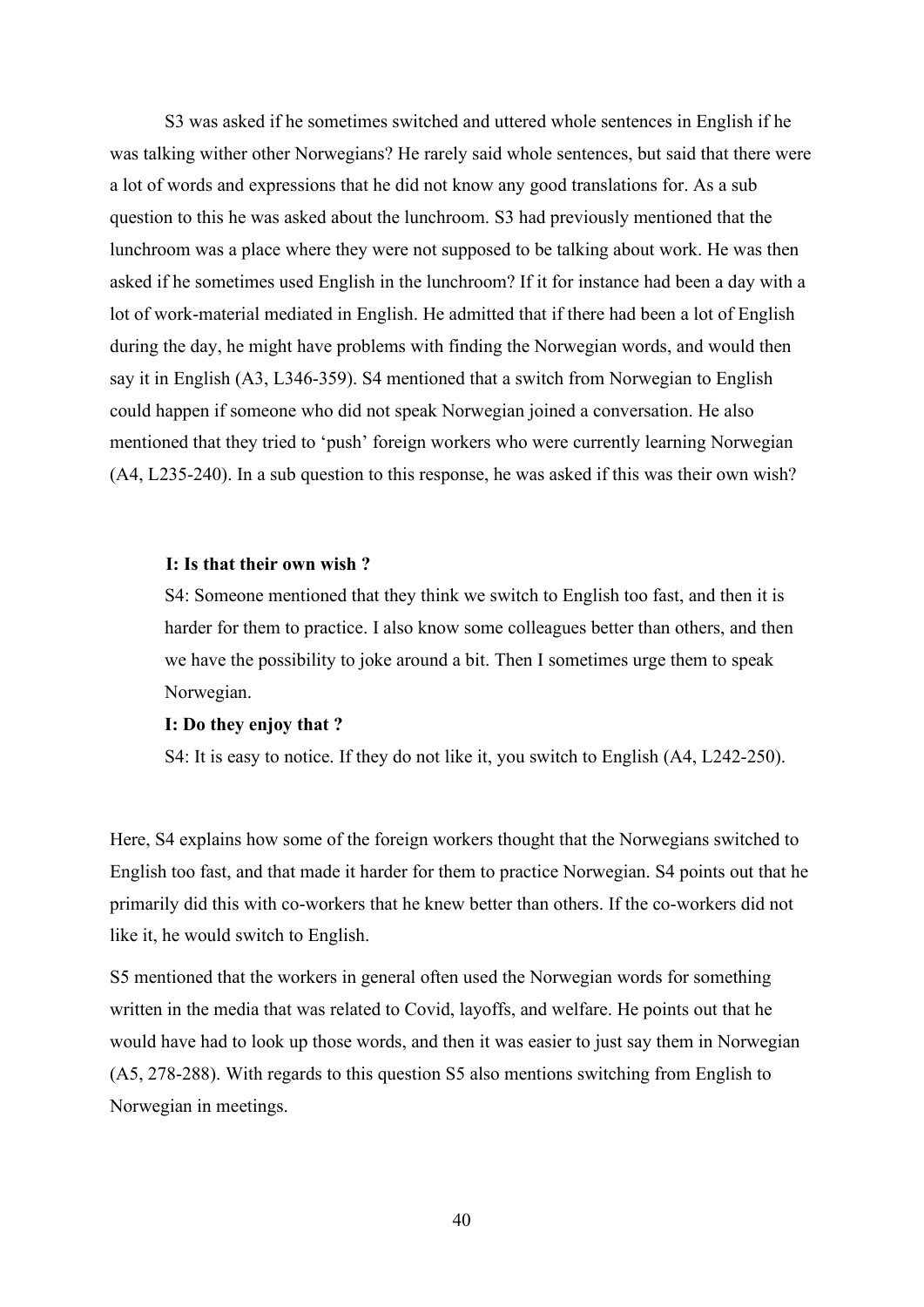S5: There is also another classical instance that several of us do. Say there is a meeting where there is one who speaks English, then the meeting usually proceeds in English. If that person has to leave in the middle of the meeting, we often continue to speak English for 5-10 minutes before anyone realizes it: Why do we continue to speak English ? Then we switch to Norwegian (A5, L302-306).

S5 said that a meeting usually proceeds in English if there is one person present who does not speak Norwegian. If that person should leave in the middle of the meeting, the remaining Norwegian participants would continue to speak English for several minutes before anyone would notice that they could be speaking Norwegian. When that was pointed out they would switch from English to Norwegian.

#### 4.12 Question 11

On this question the subjects were asked if they felt any form of pride when they talked to others within the oil and gas business about something that was related to work? S1 was asked this question, but it was not specified whether it was a conversation with someone within the oil and gas business or outside of it. S1 mentioned that she was proud of the work she did. She was in a follow-up question asked if it was fun to talk about her work with for instance someone from another oil and gas company? S1 said that it depended on who she was sitting together with. If she were sitting with girlfriends who worked in grocery stores or as nurses, she would not talk about it, because they did not know what it was about. She points out that it could in return be the other way around as well, and she would not understand so much about what a nurse did. If she was sitting with co-workers, that was mainly what they talked about. She underlined that she believed that nurses, doctors and teachers were also proud of what they worked with (A1, L167-189). S2 pointed out that the oil industry had not gotten a lot of positive publicity over the last couple of years, but he was proud of the work he did. He was proud of his position and he had no problem recommending this kind of work to others (A2, L369-376). When S3 was asked this question, he pointed out that it was more fun to talk to others within the same business about it.

## **I: If you talk to someone who works within the same line of business that you do, can you feel some sort of pride talking about that ? Is it fun to talk about ?**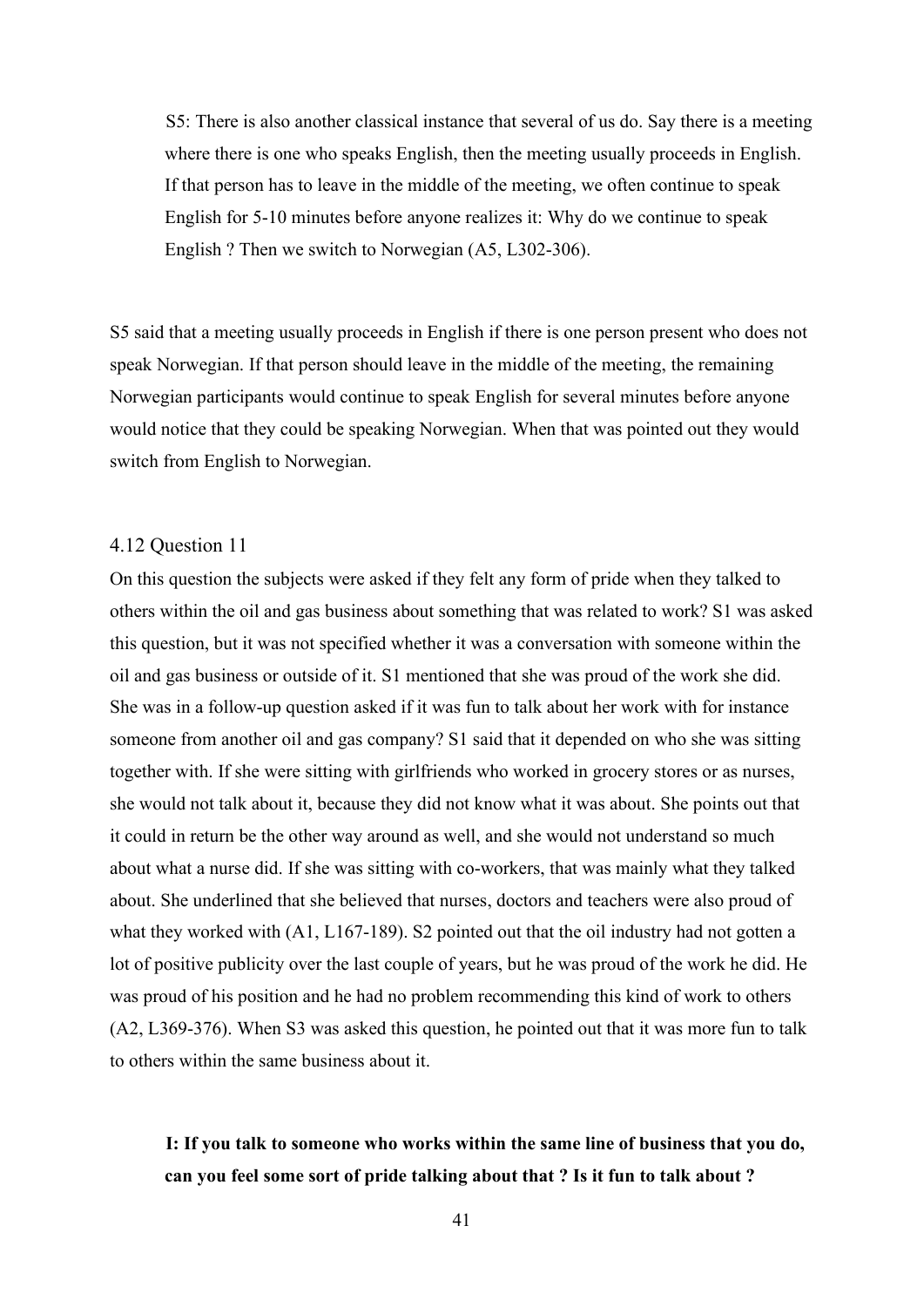S3: I understand what you mean. I think it is cool to talk about, because a lot of what we do within the oil and gas field is exciting, and there is a lot of cool technology. I do, however, think it is more fun to talk about with others in the same business. A lot of what I do is hard to explain to outsiders. It can be really difficult to explain what I actually do. It is like when we started this interview.

## **I: I was just thinking about that.**

S3: But I think that will be the case if it is outside the oil and gas business as well. In my previous job I also thought about that. How are you supposed to compress that to a level where others can understand it ? (A3, L361-374).

S3 thinks it is fun to talk about his work, because there was a lot of cool technology and it was generally exciting. He felt it was more exciting to talk about it with others who was in the same kind of business, because it could be hard to explain his work to outsiders. S3 would also think that related not only to the oil and gas industry and mentioned that he had the same challenges in his previous job.

When S4 was asked the question, he first said that he did not feel any particular pride. The interviewer then rephrased the question a bit and asked if he thought it was fun to talk about? S4 then said that although this was not his dream job, and that the best part of it was his coworkers, he did not feel any shame in working in the oil and gas industry (A4, L259-274). S5 was asked if he felt any form of joy, pride or excitement when he talked about his work with others in the business? S5 mentioned that among his friends there were not that many that worked with something that was oil and gas related, so when he could talk to someone who did it was extra fun (A5, L344-351). He then told about a friend of him who also worked within the industry:

 S5: We are mainly doing modifications and maintenance "topside" (CS) on platforms, while she, the one I thought of right now, works with what happens below the surface. Drilling down in the well. Still, we have much more in common with regards to workconversations than we have with others. The others understand nothing about this (A5, L355-358).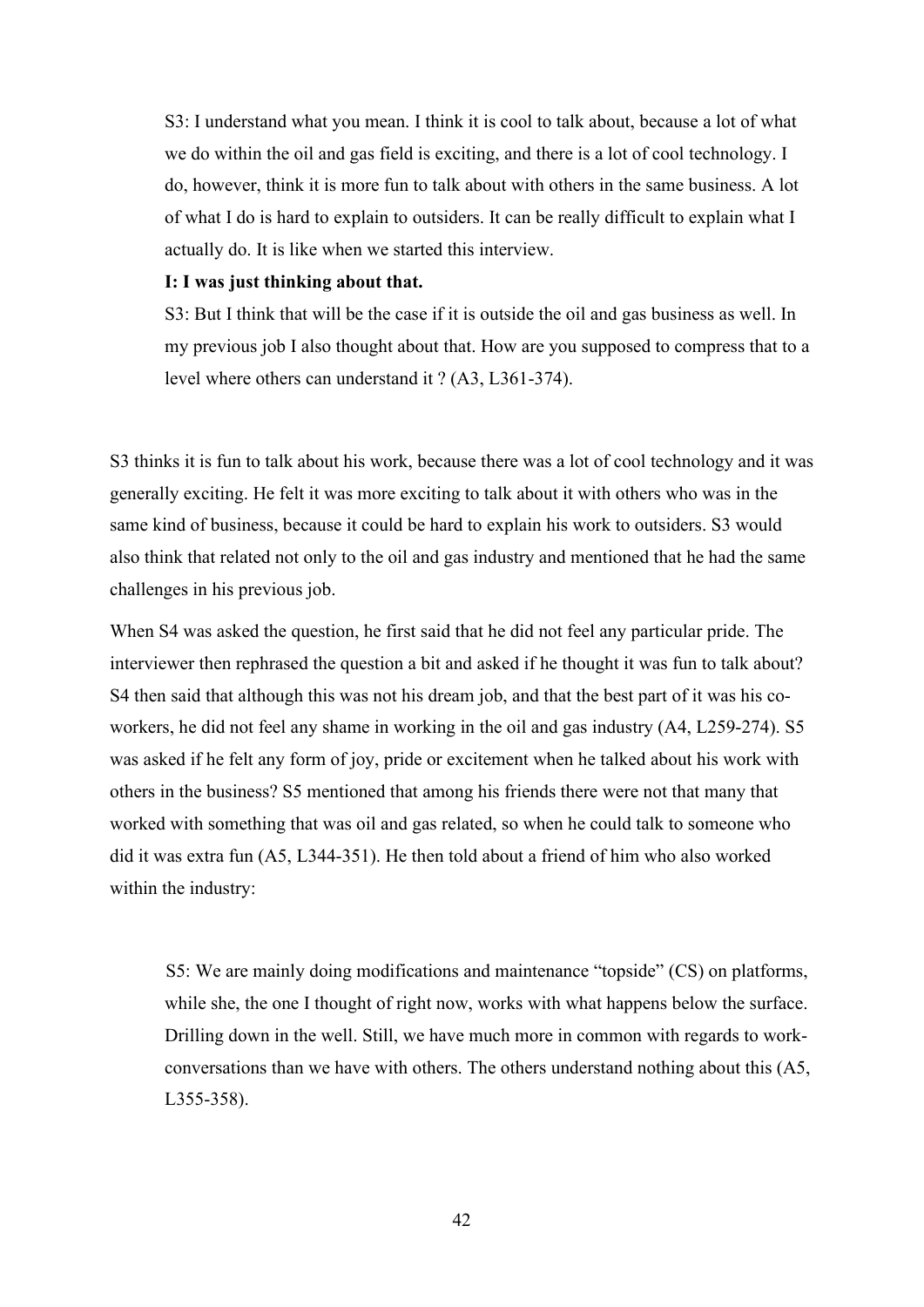He explains that although his work is mainly top site or above sea level and she primarily worked with drilling, they would have much more in common with regards to workconversations than he would have had with the rest, because the others would not have understood anything about what they were talking about.

## 4.13 Question 12

The subjects were asked if they thought it could be difficult for people, who were not acquainted with their line of business, to follow conversations that were related to the specifics of their job, and if they had any examples. S1 said that when they had multidisciplinary meetings at the workplace, she was not sure if the company nurse would understand when she was talking about welding, for instance. She points out that it was not always necessary that the nurse understood it either, but sometimes they would explain it a bit different. The most important for S1 was that the people who needed to understand the information did (A1, L195-208). S2 thought it could be difficult for others because there were so many words and expressions that were unique for the business. In general, it was ok for S2 to explain what his work was, but if he started talking about sub-operations, how things were done or special equipment, it could be difficult for outsiders to follow. The concept was easy, but it was everything around it that was hard, he explained (A2, L378-394). In a sub question to this information S2 was asked if he sometimes felt good about knowing something that others did not. S2 did not feel it that way. He mentioned that he had difficulties explaining to his girlfriend what he had done in a day, because it would require so much background information for her to understand it (A2, L396-408). When S3 was asked this question, he thought it could be difficult to understand if you had not seen it for yourself.

 S3: A lot of what is going on is very complex so it can be hard to understand it if you have not seen it for yourself. So, it is very difficult to understand if someone just tells you; "hi, I am putting three thousand meters of steel pipes down the ground". And if they ask you how ? Only with the help of conversation I believe it is hard to give a thorough explanation of how it works.

#### **I: Did it help you to physically see the equipment you are working with ?**

S3: Definitely. Things can be written as good as it gets on paper, but nothing is better than seeing it in real life and being present when it is used (A3, L396-405).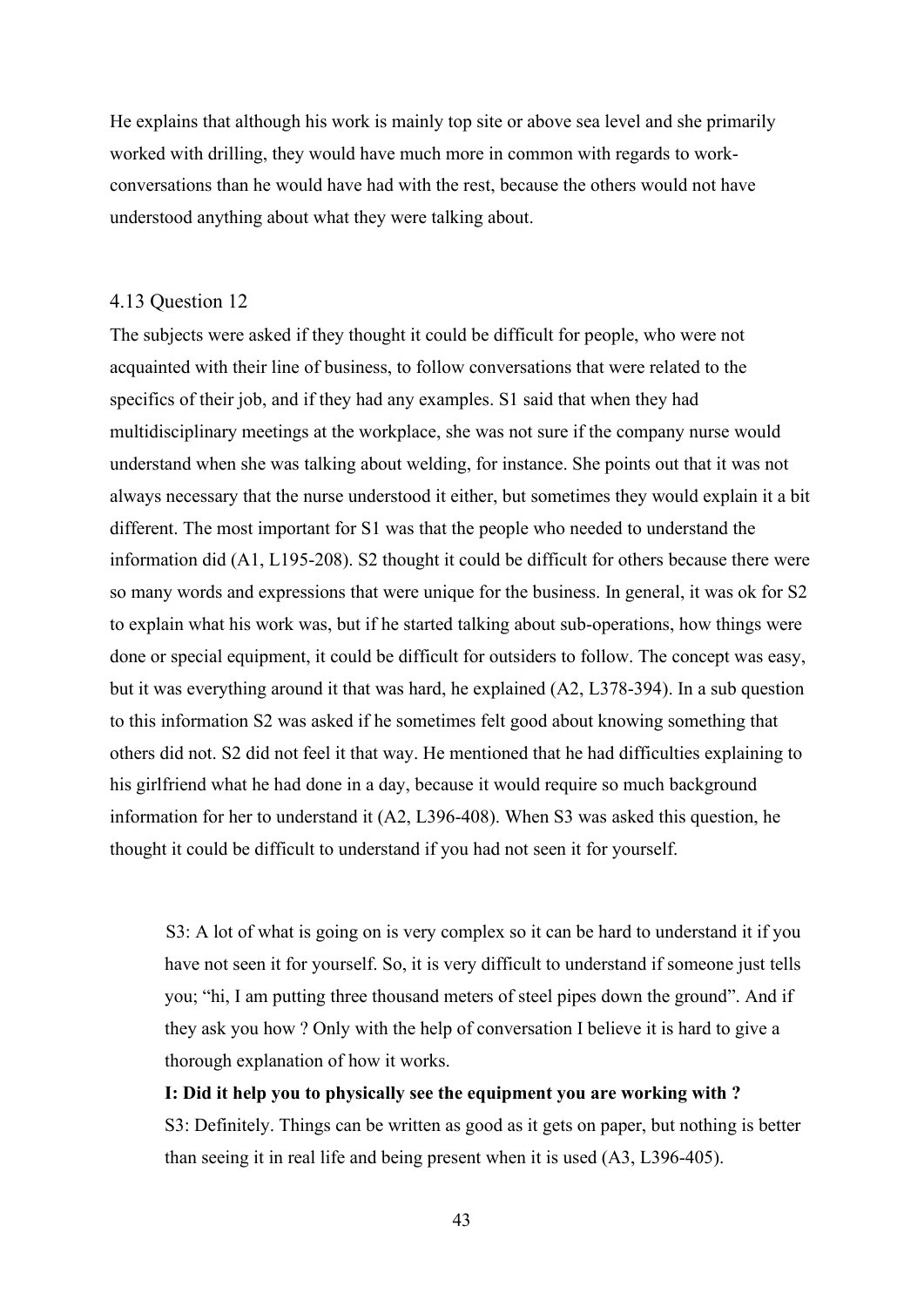S3 believed that it was difficult to explain in words what he worked with. He pointed out that it was easier for him to actually see the equipment and the process in which it was being used in reality.

S4 believed that it would be difficult for outsiders to take part in those kinds of conversations. For him it was given what 'roughneck' or 'top site' was, but for someone who had never dealt with that terminology it could be difficult. S4 believed that you had to be in the business to understand it. In a sub question he was asked if he had some trouble with the terminology when he first started in the company. To S4 it had gone pretty fast, but he pointed out that a lot of his work had to do with flanges, and he had no idea what that was when he first started at the company (A4, L281-302). S5 felt that it was easy for him to be carried away if he was talking to others who worked within the industry, but that outsiders probably did not find it that interesting. The conversation would most likely come to a natural stop, but if there was a majority of people who worked within that line of business, it was harder to stop talking about it (A5, L376-383).

## 4.14 Question 13

The subjects were asked if they felt like their employer facilitated people with a multilingual background. S1 believed that the company did do that and pointed out that you needed to be able to communicate in English. That was an official criterion if you were to work there (A1, L218-231). S2 thought this was a difficult question. He was then asked if he felt personally involved in that facilitating process. This was according to S2 maybe the most important part of that process. To make those who did not speak Norwegian feel included in the conversation and as a part of the group (A2, L434-446). S3 mentioned that this was a part of the culture. If someone spoke English, they would switch to English. He also mentioned that the company had some social events for the employees.

## **I: So you have that ? Is that something the company is in charge of ?**

S3: Yes, the company is in charge of that. They have different activities like golf, volleyball, field hockey, football, handball, and hockey. Sometimes they arrange some trips. So, the idea is that you can socialize with others from the same company, and not necessarily just from the same department (A3, L416-421).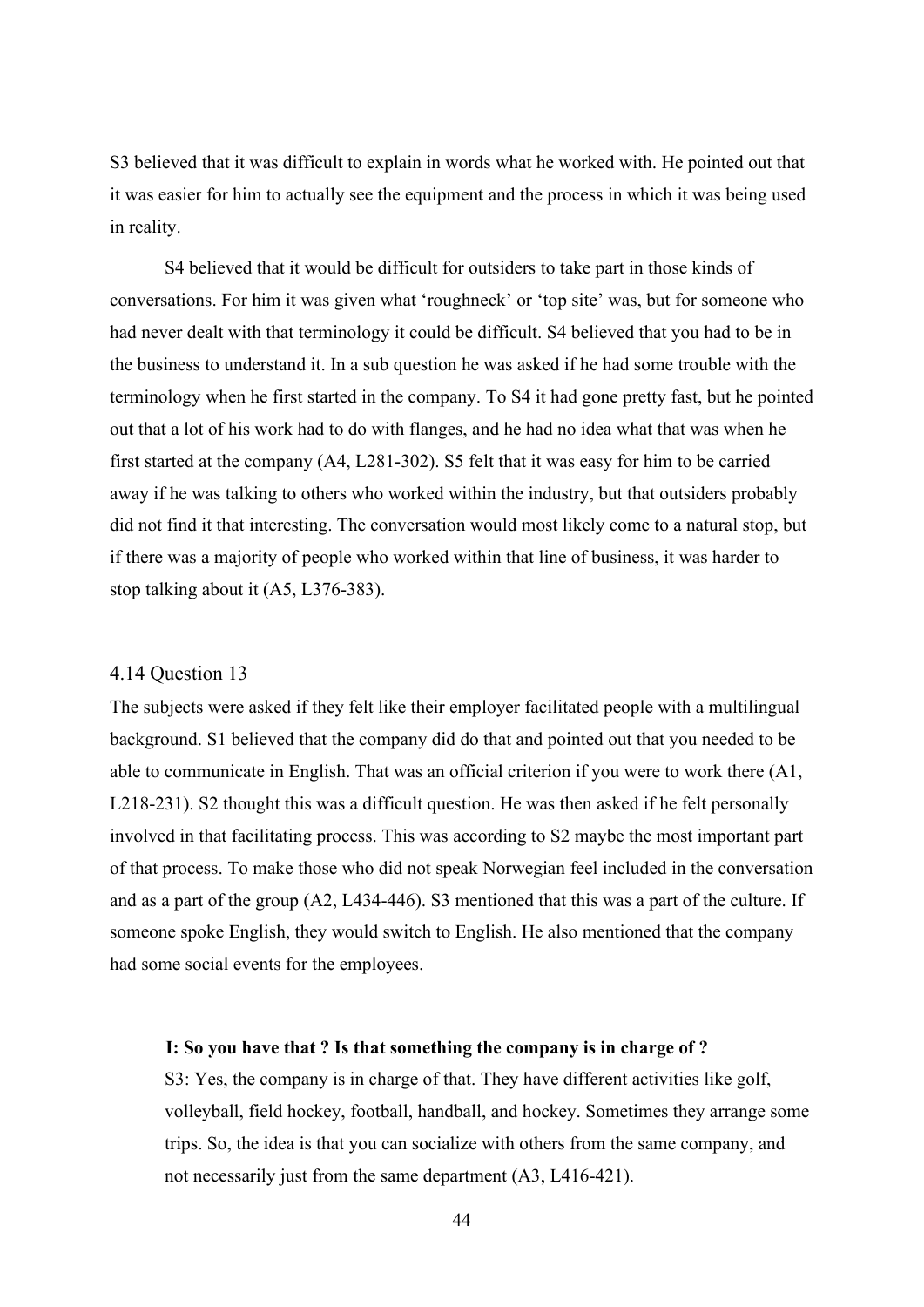The company that S3 worked for had different activities and trips that the employees could participate in if they wanted to. This way, they were able to socialize with other coworkers from the whole company and not just their own department.

S4 felt that the company did facilitate for people with a multilingual background. He mentioned that the company had previously had Norwegian language courses for the employees, but that there were less offers of that kind now (A4, L304-312). S5 did not know of any specific measures that the company made. He thought that there had been some options before the recession in 2014, but was sure (A5, L397-409).

## 4.15 Question 14

In the last question, the subjects were asked if they could range themselves on a scale of 1-10 with regards to English proficiency in written and oral English. They were also asked for how long they had been learning English. In these questions, S1 answered that she would rate herself an 8 in written English, and a 7 with regards to oral skills. She felt that she was more proficient in written English because there she had more time to do it properly. She had been learning English since the first grade, and then concluded with her total being around 35 years (A1, L240-251). S2 would estimate himself as a 9 in oral English and a 7 in writing. He felt he was more proficient when it came to speaking, although he admitted that there were some words and expressions that he was not always sure of. S2 thought he had been practicing English for around 20 years but mentioned that he had not been actively using it for all of those years (A2, L507-521).

S3 would rate himself around a 7 in both written and oral English. He imagined that he had been practicing English for around 26 or 27 years and pointed out that he had increased his proficiency more during his years at the university (A3, L447-457). S4 rated himself as a 9 in both oral and written English. He pointed out that he had lived several years abroad and among them one year in the US, and thought that his English skill were above average. He had been practicing English for around 21 years, and mentioned that those years abroad made a great difference (A4, L314-324). S5 felt he was average and around the general level compared to the rest of the office. He rated himself as a 7 in both written and oral English. He said he had been practicing English for around 21 or 22 years (A5, L424-434).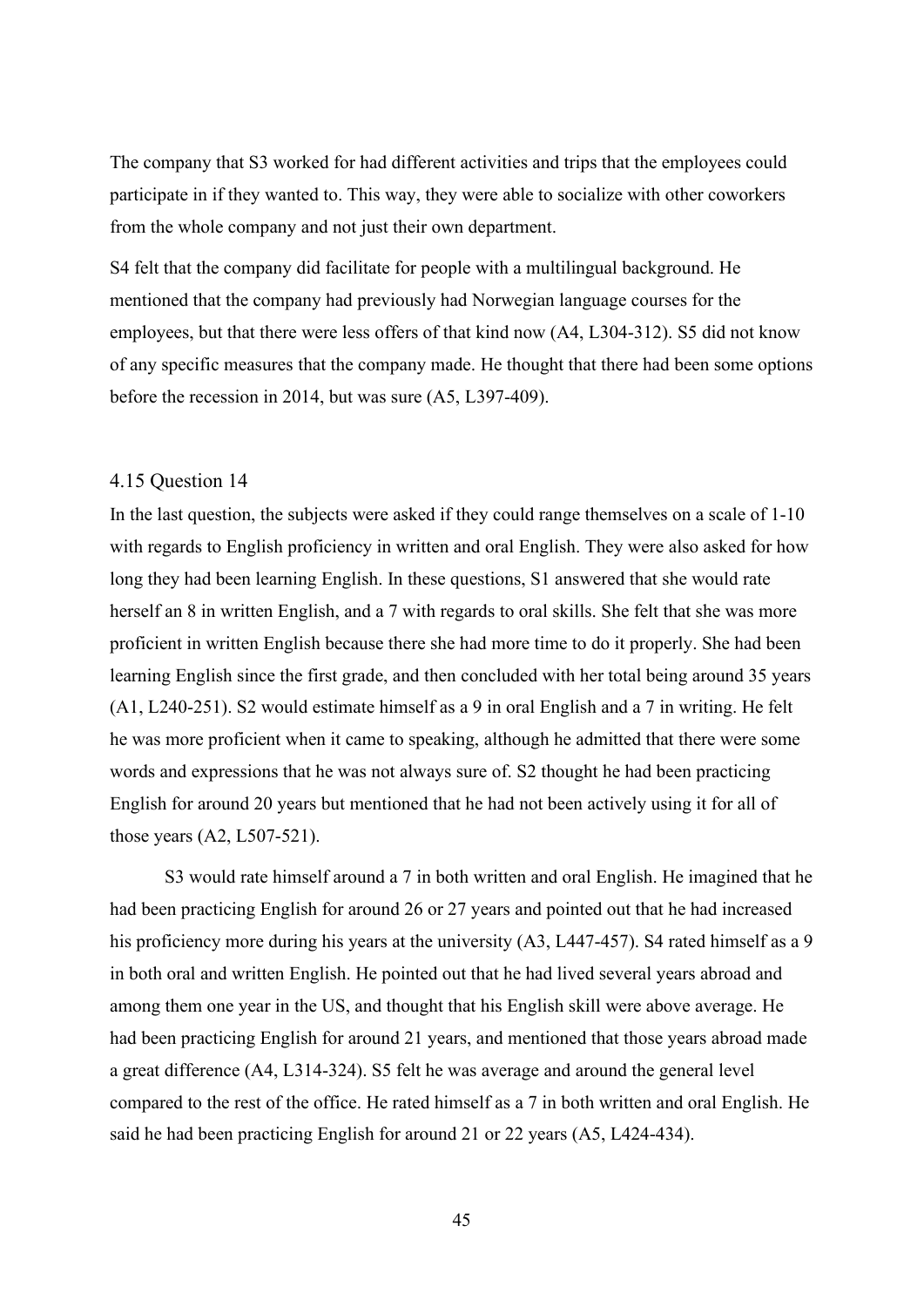## 5. Discussion

This part of the thesis will have a look at some of the important findings from chapter 4. The discussion of these findings is presented in each of the questions and are useful and necessary for creating a context around findings in other questions. Discussions in this chapter involve instances of code-switching, how it occurred in the workplace, how it is perceived by the subjects and if it is possible to view code-switching as a viable language resource for communication in an oil and gas-oriented workplace. Some of the findings are not directly related to the research questions, but nonetheless contribute valuable context for reading and interpreting the research questions in this thesis. This part also contains excerpts from chapter 4, and some excerpts from the interviewed that was referenced but not portrayed in the actual chapter. This was done in order to better discuss the findings, as well as to make this interesting discussion more comprehensible to the reader.

#### 5.2 Discussion Question 1

The question of how long the subjects had been working for their current company was posed as an introduction for the subjects. It was meant as a conversation starter and a way of answering something that needed little to no reflection. It was also one of the delimitations for this thesis, that the subjects had to have worked within their current company for minimum one year. As the questions are heavily based on issues concerning their work and working environment, it had made little sense to ask someone who had just started and were not integrated in the working environment at their company. The seniority in years among the subjects, were; S1 - 13 years, S2 - 1.5 years , S3 - 1.5 years, S4 - 2 years, S5 - 2.5 years. In return, this shows that although S1 had the longest employment in the company, the other four subjects had worked for their company for over one year, and it was reasonable to think that they were properly integrated at their work-place, giving more credibility to the rest of their answers in these interviews.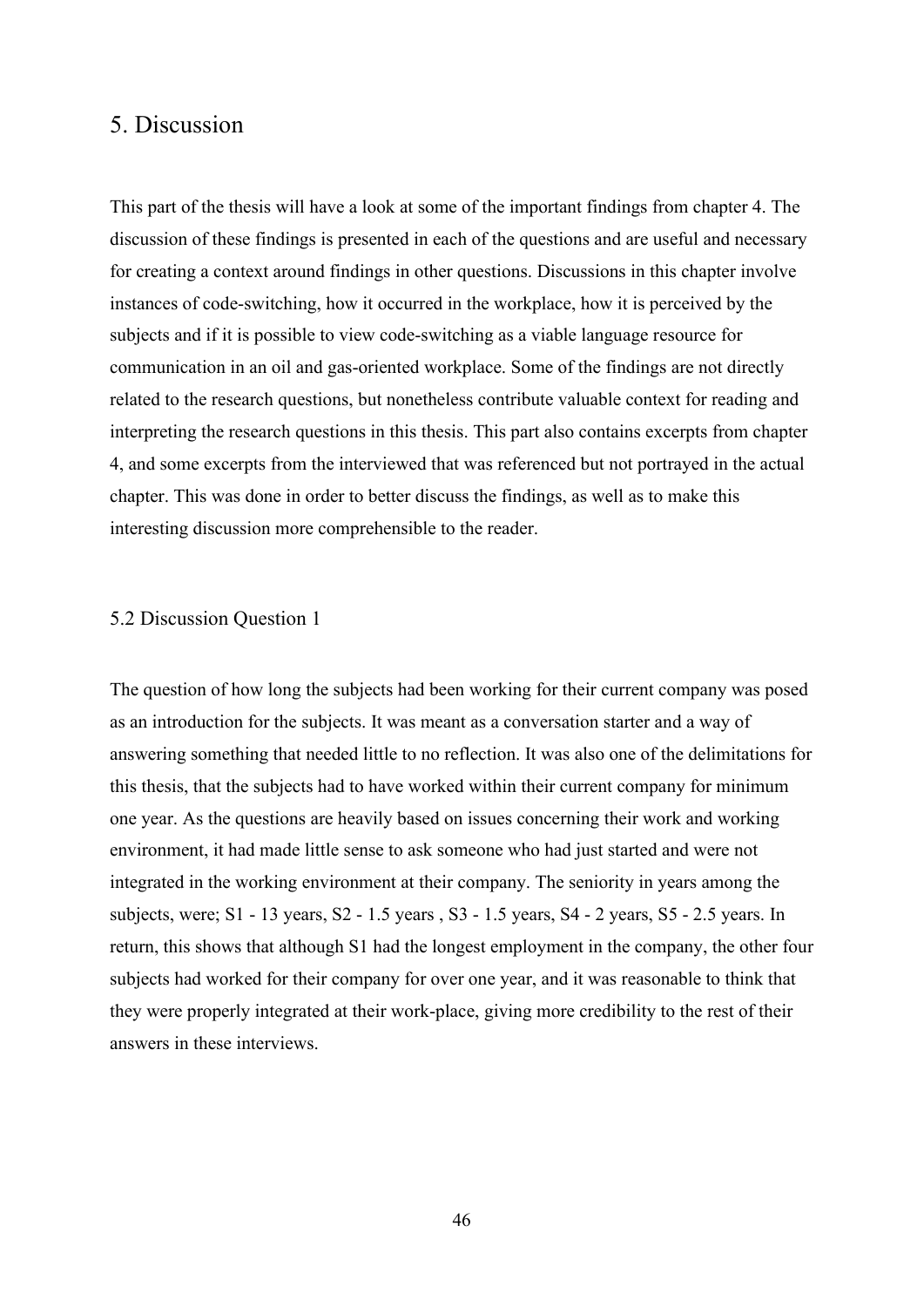## 5.3 Discussion Question 2

When asking about what their work mainly consisted of, the idea was to establish a form of work identity. Similar to question 1, it was intended as a disarming way to starting a conversation when asking them to formulate themselves about what their work consisted of, or what their main tasks in their job were. Even though the main questions were conducted in advance, it would be easier to categorize the subjects and perhaps ask some different questions or some useful follow-up questions. Because Socarraz-Novoa (2015) managed to integrate herself into the working environment and had a chance to observe the subjects before the interviews, she had an opportunity to ask questions based on her observations. As this was not possible in this thesis due to Covid-19, the closest way to establish some form of identity and ask further follow-up questions was to ask some loose questions in the beginning.

S1 was the only one who described herself as a manager, and as in charge of a group and a project. S2 had a divided position onshore and offshore. This was important for further questions because he was the only subject who worked this way and therefor provided valuable insight in some of the later questions about language and communication. S3 identified himself as a 'project engineer' but admitted that his official title was 'associate technical professional'. This can interpret S3 as an individual who would rather be identified with the Norwegian description, than the English one. He also communicated with multiple departments and people within his company. S4 and S5 both identified their title as 'piping engineer'. The fact that both of them worked for different companies also provided valuable information when it came to feelings, attitudes and general comparisons of a somewhat similar workplace: Both in structure but also with regards to communication and English language use. One can also see the first instances of code-switching, when S5 uses the English words; "detail engineering", "survey" and "as built". S5 seems to be using these for describing the different work processes he is involved in:

 S5: It is very varied. We have a horizontal organization where we follow a project from A to Z a lot of the times and are often involved in large parts of a project. I do not just sit and make a certain type of technical drawings. It is everything from a study face, "detail engineering" (CS), "survey" (CS), instalment and also an "as built" (CS) face.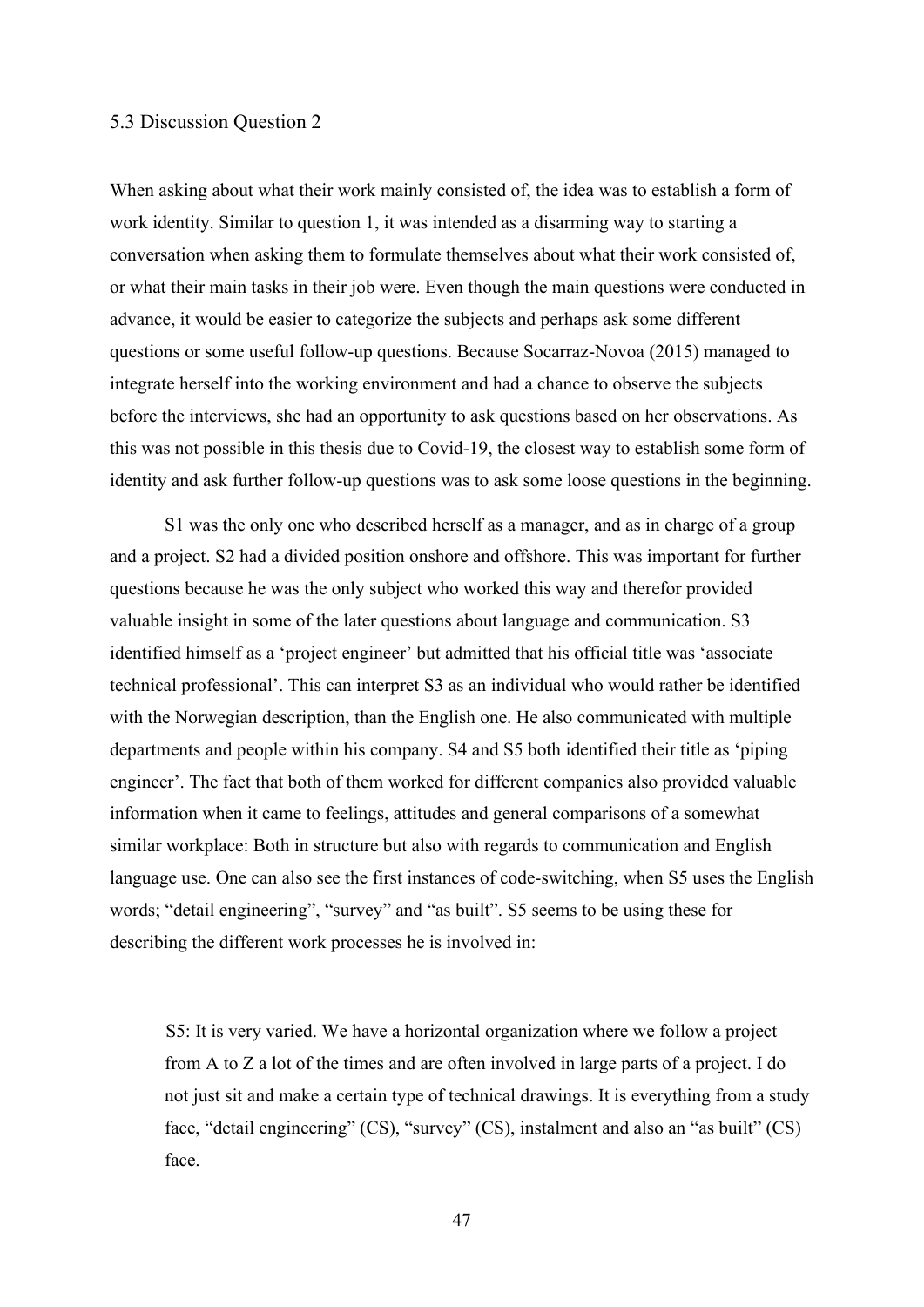#### **I: What do you do at work this week?**

S5: Right now, I am sitting with "as built" (CS). It is called "as built" (CS) (A5, L7- 16).

This shows how only by explaining what his work is in general or on one specific day, that code-switching could happen frequently when discussing work or progression of work to coworkers, project leaders, managers, or customers. In this specific instance it is of course uttered to the interviewer, but it is reasonable that similar conversations would take place several places in the actual workplace.

5.4 Discussion question 3

The intention behind this question about general communication in the workplace was to make the subjects interpret it themselves, to allow for a broader range of answers than a specific or narrow question would have done. In other words, that the answers were interpreted in different directions had a very intended function. It would hopefully give valuable insight into what the different subjects considered noteworthy about communication. S1 explained how around 80 percent of all communication was mediated in English, but most of the communication towards the Norwegian Petroleum Safety Authority was mediated in English. An important finding that S1 provided was how the company handled communication in meetings with regards to foreign workers with a different language than Norwegian. If there were people who did not speak Norwegian involved in a meeting, the meeting would take place in English, even if it was just one person. This was explained as what the Norwegians did:

 S1: Most of the communication is through meetings, but also a lot on email. Our communication is primarily in English. There are a lot of Spaniards here. If there are conversations in a meeting room where we are only Norwegians, we speak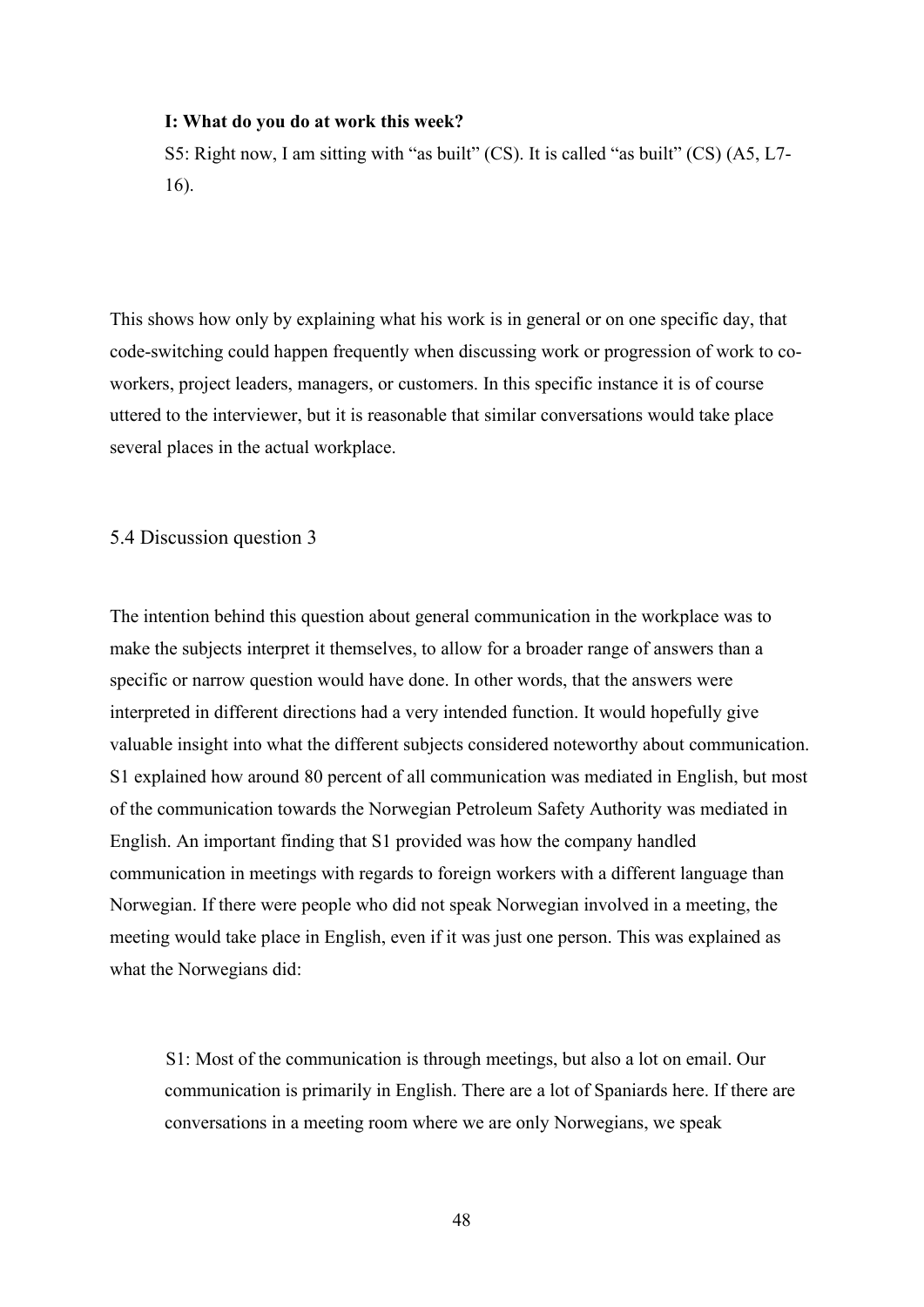Norwegian, but if there is one with a foreign background, UK, USA, Venezuela or Madrid, we do not [speak Norwegian] (A1, L28-31).

She later pointed out that the Spanish employees at the office would do the same: If there were one person who did not speak Spanish, the meeting would take place in English. This is important because it explains how code-switching occurred in a work situation. It was understandable in the interview with S1 that this was something that everyone in the office would do, as an act of politeness. S2, who had a divided position onshore and offshore explains how language differed in these places. The quantity of English was much more prominent onshore at the office, while it was almost only Norwegian communication offshore. S2 points at two reasons for this: (1) The number of foreign language speakers were higher at the office onshore than it was offshore, (2) the workers onshore were more proficient in English than those who worked offshore, and this could in return be as a result of a higher degree of English representation within the engineering program at the university.

If one looks at Hiss's (2017) study on multilingualism among a divided workforce of miners in the northern parts of Norway in the  $19<sup>th</sup>$  century, there were similarities in the divided workforce. There was a great number of multilinguals among the mine workers. It is however not likely that this was a result of higher education, as most of the mine workers here were farmers, reindeer herders and fishers. Multilingualism was mostly regulated by mobility, actual contacts and practical needs (Hiss, 2017: 700). S5 explained how the official work language at the workplace was English, especially within his piping-team. It is mentioned that much of S5's company communicated mostly in Norwegian with a Norwegian customer. S5 was not sure why they wanted all documentation and most of the communication in Norwegian. This will be brought up again in question 4 and 5 where there are similarities between S4, S5 and S2 on communication in Norwegian.

## 5.5 Discussion Question 4

This question was intended to show what kind of languages, nationalities and cultures that existed both among the workforces and, in return, with regards to communication and codeswitching. The most interesting findings with regards to this question was however not an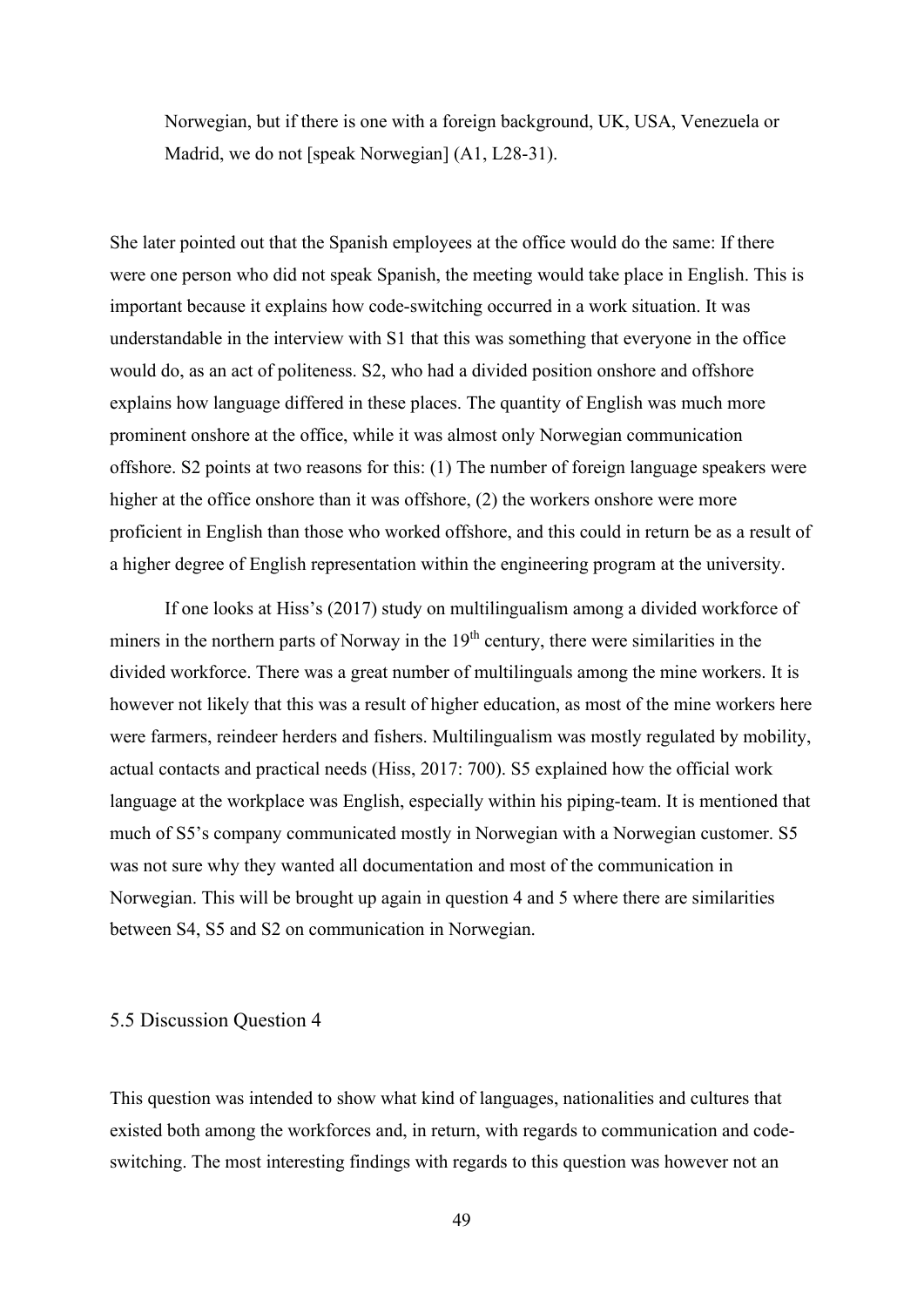answer which directly answered the question. S4 mentioned that most of the people he communicated were his coworkers in the workplace, some of these were from Britain, India, and the Philippines, and were given citizenship if they would work for the company. In contrast to Hiss's (2017) study where the workers were a product of the Norwegian government's assimilation policies, the foreign workers that S4 mentions were a necessity for his company in a time were shortage of laborer was a fact. He also mentions a customer who wanted all communication to be mediated in Norwegian. Because all companies are anonymized, this could not be shown just by reading the transcriptions, but the 'customer' which S5 referred to in the previous question was the same customer/company as S4 mentioned here. It needs to be noted that S4 and S5 worked for different companies, but both described themselves as 'piping engineers'. This Norwegian customer had a demand that all documentation and communication needed to be in Norwegian. The reason for this was not known to either S4 or S5 but will be given a greater context in question 5 where S2 gives a narrative to this.

## 4.6 Discussion Question 5

When asking the subjects about how much of the written work-material they guessed were in English and how much was in Norwegian, the intention was to learn something about the quantity of English versus Norwegian at work. S1 mentioned that 80 percent of communication were in English, but she did not specify how much of this that was written communication with regards to work-material. S3 mentioned around 90 percent English written work-material and S4 would estimate around 50 percent English. Two important findings in this section were from the answers from S2 and S3. S2 mentioned that a lot of the written work-material offshore was mainly Norwegian with a large number of English words. He gives an example of several English words that were integrated in in procedures and documentation; 'elevator', 'top drive', 'pipe', 'pipe deck' and 'conveyer' (A2, L166-172).

 S2: Yes, "elevator" (CS) is a lifting equipment that hangs from the "top drive" (CS). The "top drive" (CS) is really the drilling machine. But when we have to lift "pipe" (CS) and drive that down the whole, there is an "elevator" (CS) who grips the "pipe" (CS) either when we are pulling up or driving it down. Another equipment that we use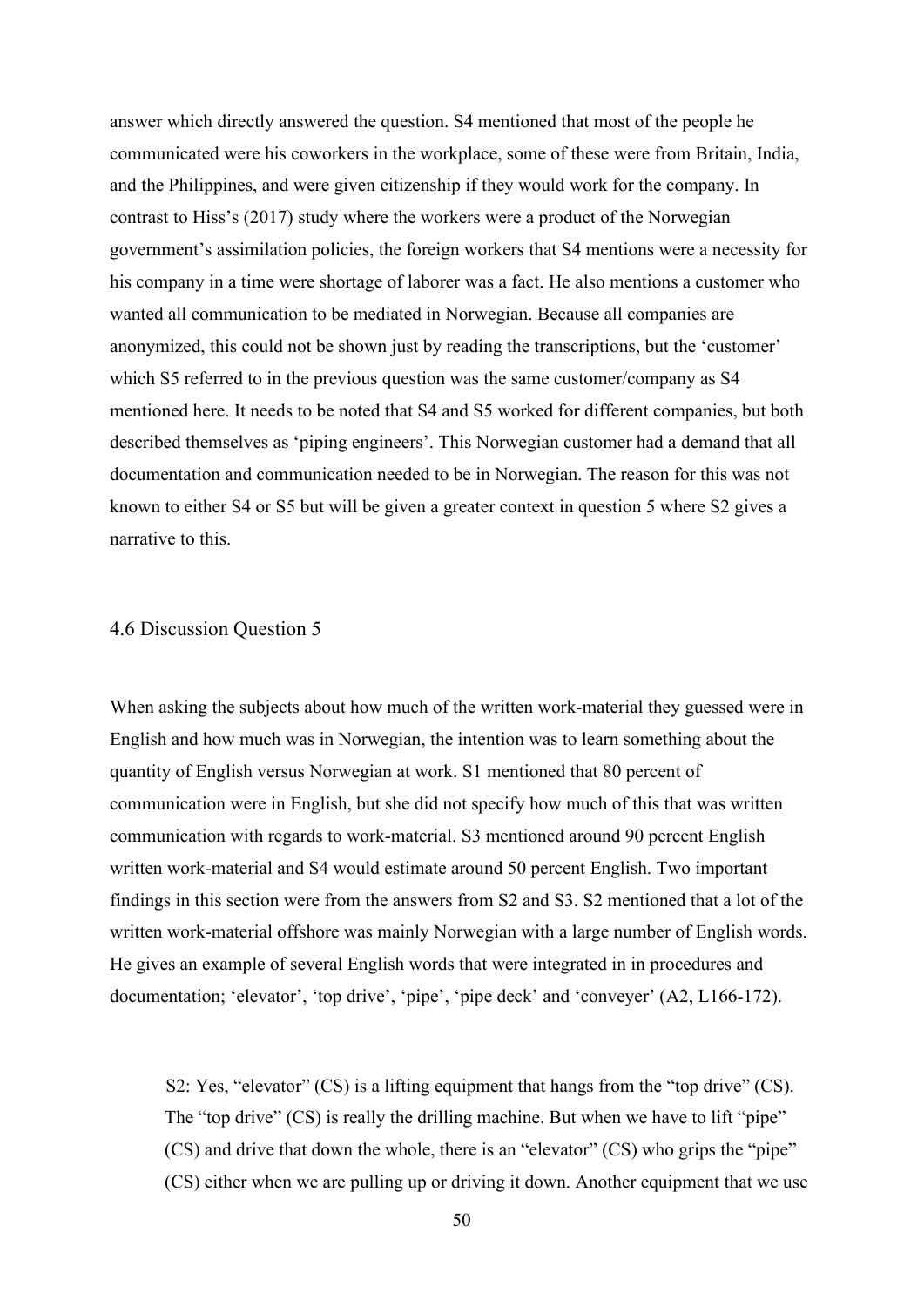is a "conveyer" (CS). That is a feeding drill that we lay from "pipe" (CS) towards "pipe deck" (CS) (A2, L168-172).

First and foremost, this gives another instance where code-switching occurred in written material at the workplace. It can also provide some context for S4 in question 5 and S5 in question 3. They both mentioned the customer who wanted documentation on equipment and general communication to be mediated in Norwegian. A hypothesis could be that the equipment that S2 was part of working with and installing offshore had similarities to the piping equipment that S4 and S5 worked with onshore. Given that most of the communication and workers that S2 describes offshore were Norwegian, it would be natural that important equipment, procedures and plans were written in Norwegian with regards to health and safety measures. This was however not verified by either of the subjects.

## 4.6 Discussion question 6

Asking about conversations to co-workers with a foreign background was a wide question and provided many different answers. The question was asked with the purpose of detecting differences in language when they talked about something that concerned their private life and something that was work-related. Socarraz-Novoa (2015) did this in her research, but seeing as she identified this as a part of her observation before the actual interviews it had to be done a bit differently here. Hopefully, the subjects would be able to describe their conversations for the interviewer. S2 and S4 both mentioned that some of the foreign colleagues at their work enjoyed when they were spoken to in Norwegian. S4 do not categorize this as work-related or private talk, but it is understood by the context that he refers to general conversations. He also mentions that he sometimes used some English words to help them.

S5 alluded to something similar when he mentioned that foreign colleagues sometimes sat together with him and some other Norwegians in the lunchroom. The foreign workers preferred that they spoke in Norwegian so they could get practice and learn the language. This tells that code-switching is used as a language resource among some of the foreign workers, given that some of them explicitly asked to have conversations in Norwegian in order to learn the language. The fact that S5 mentions that he sometimes uttered some English words also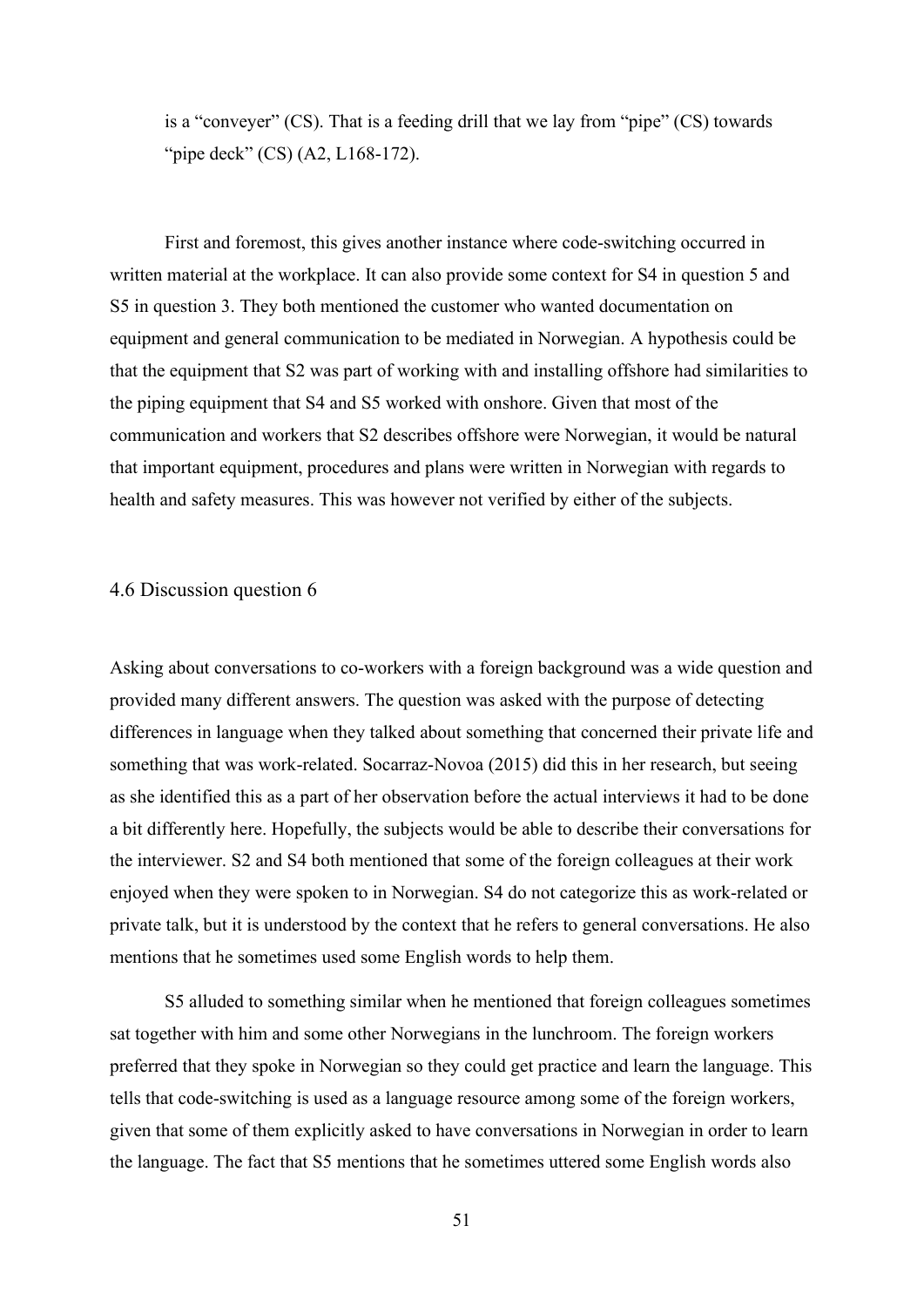shows how using instances of code-switching is viable to progress conversations when it was needed by the foreign speakers, and perhaps by S4 as well. The latter is not mentioned by S4 whether he used English words as a resource of his own.

#### 5.8 Discussion question 7

If and how English could pose as a barrier for the subjects were asked to make them reflect on which part of language and communication that could be difficult or they had problems with. In this way, it could be possible to identify some commonalities between the subjects. All of the subjects, except for S5, explicitly mentioned that although they did not perceive English to be a barrier, they sometimes experienced difficulties finding the right words in conversations. S1 points out that she sometimes did not want to have a conversation if it was a lot of difficult words that she had to translate into English, but it was not necessarily technical, work-related terms that were the problem but rather if something was very detailed in general (A1-L93- 105). S2 also mentioned that some words or expressions was difficult to translate into English, and that he sometimes had to search a little further for those words. S3 pointed out that he did not always find the right words in conversations, and this could lead to mumbling.

In an example from when S4 was on a company trip to USA (A3, L291-300) he had problems with some technical terms that was new to him. The problem was not really the terms themselves, but rather that he did not have anyone there to ask in Norwegian. S4 did also admit that he did not always remember the words, but adds that this could happen in Norwegian as well. Sometimes S5 had some problems understanding his boss, because he talked with a deep British accent. S5 also mentioned that his boss had previously worked a long time 'on the floor' which in this context is understood to be a blue-collar worker, and that there could be difficulties in keeping up with that kind of conversations.

The importance here is what about their English language use that the subjects found difficult. Structuring conversations and sometimes feeling inadequate to use English in certain situations were something is to be uttered in a very detailed manner. What S5 refers to is in close link to what could be defined as a form of jargon and can in some cases elicit some negative feelings in the case of not understanding the meaning (Jones 2011: 3). This is important because it tells us that code-switching in certain situations can be a challenging task that is not always perceived as a single positive action.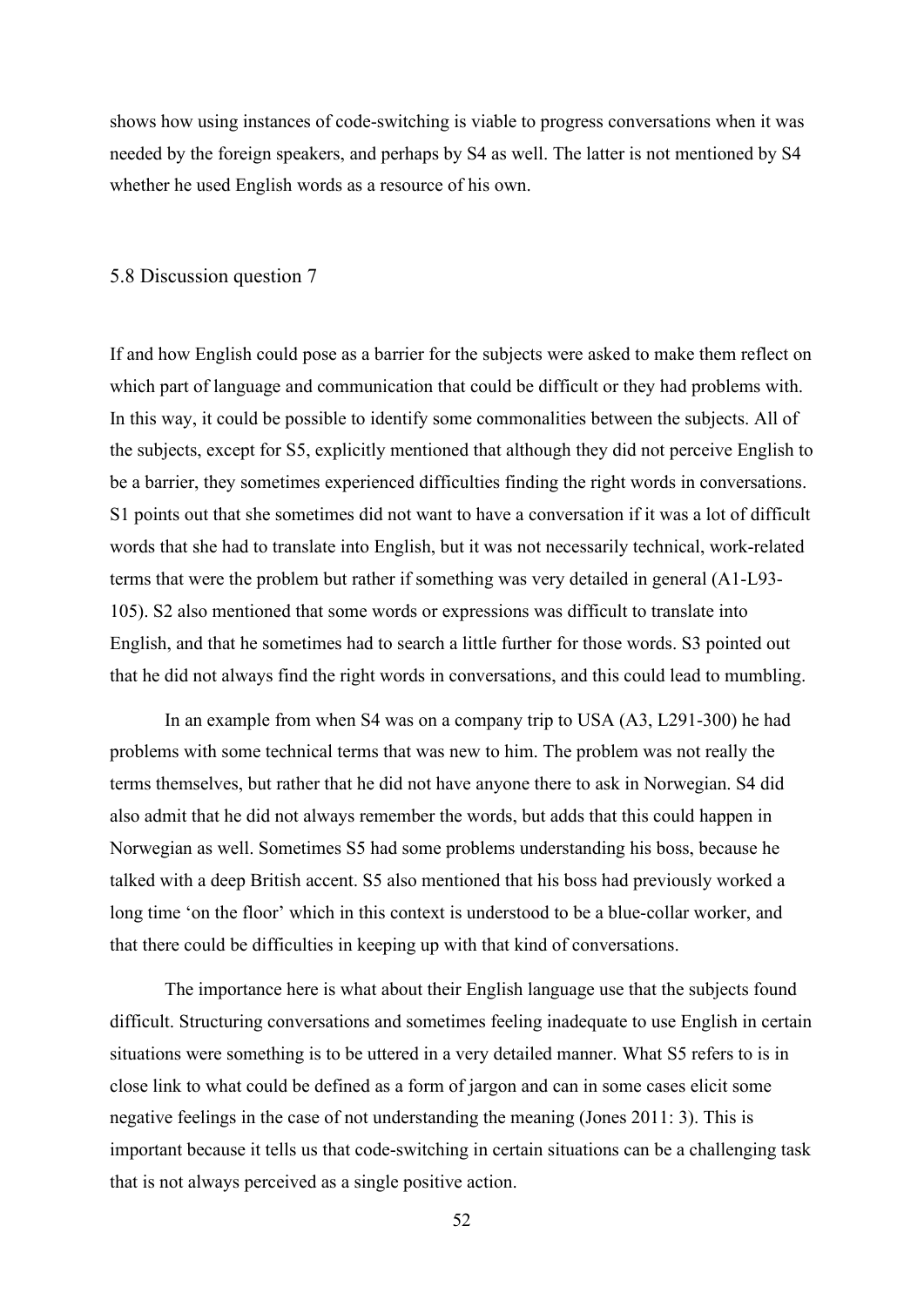## 5.9 Discussion question 8

If the subjects had difficulties with regards to English usage, they were asked about what kind of aids or tools they would use. This question was asked in order to see what kinds of aids were most reliable and what the subjects depended on when using English as a form of communication. All of the subjects, except for S4 were asked this question. All of them answered that they would use Google or in some instances Google Translate or Clue to find words or phrases that they were uncertain of. S3 viewed his co-workers as a resource or a tool in order to get explanations of English words. He did not think he had ever experienced that none of his coworkers could help him with English words or phrases. This is an example of how widely used digital tools were for the subjects but although all of them refers to this as viable help when it is regarding written communication or work material, S1 pointed out that it was not that easy to look at words online if he was in the middle of a conversation or a meeting (A2, L277-291).

From this, we can gather that while code-switching is mostly seen as a viable tool itself in terms of communication with foreign workers, there are, however, also challenges when attending certain arenas where code-switching occurs if there is little to no availability of tools which provide aid. Later, while discussing question 13, there will be mentions of certain measures taken by companies themselves to aid workers who need either extra material or guidance in switching to another language. While these measures are not always provided, and are often tied to the economic situation of the company, the aids themselves are described in a positive manner by the subjects.

### 5.9 Discussion question 9

Whether the subjects had received any official procedures on whether to communicate with regards to Norwegian or English, was asked to see if there were any instructions or frames that the subjects had to navigate within with regards to communication in a work-related setting. None of the subjects had received explicit orders from superiors regarding language and communication, except from S4 and S5 who primarily had to communicate with their main customer in Norwegian. S1 pointed out that as her team had changed dynamically, the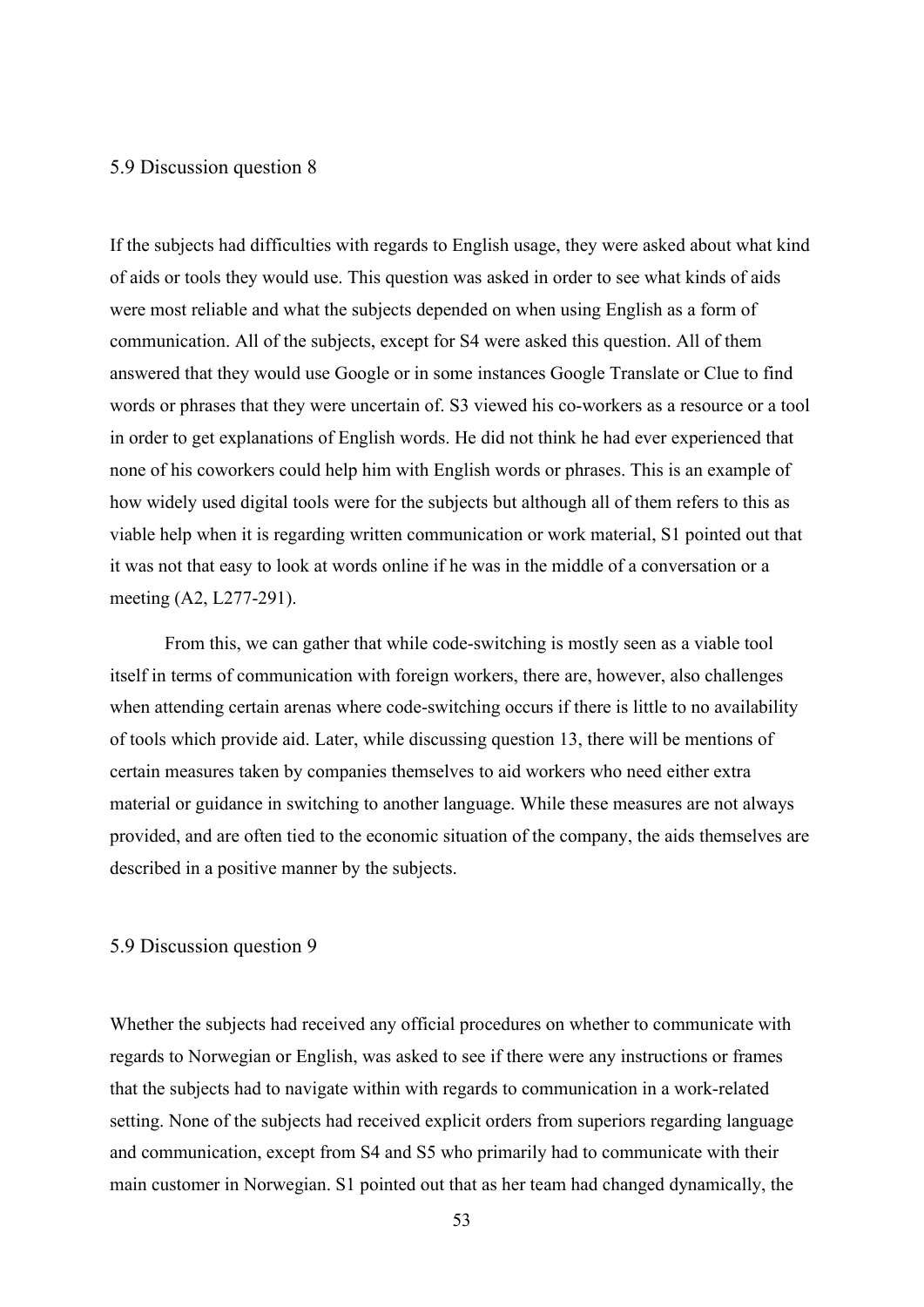communication would change alongside it. When she first started at the company, the team consisted predominantly of Norwegians, and communication would mostly be Norwegian. As the demography within her company had changed, the language usage had changed with it. She also mentioned that one of the general changes in the staff at her workplace was that Americans and Canadians had been exchanged with other foreign workers who were less proficient in English, and that this had led to less pressure for S1 when she was speaking English at work.

S2 mentioned that he sometimes used Norwegian to some of his foreign coworkers to help them improve their Norwegian. He mentioned an example with a British colleague, who according to S2, liked this activity. This shares a high degree of similarities as the instances mentioned by S4 and S5 in question 6. This shows how code-switching occurs and that it can function for the benefit of language learning. S3 verified how it was important to portray his company in a professional manner. He also states that he would answer written material, such as emails, in the same language as he had received. He also mentioned that even though he knew the recipient was Norwegian, he would sometimes write that email in English. This could happen if he thought that email would be forwarded to someone who might not know Norwegian, and spare the original recipient the task of translating these emails. This instance could perhaps be seen as an act of kindness but is perhaps better described as a way of increasing efficiency in communication.

If the communication process would affect future work for S3, it would probably be desirable that efficient and correct communication would be carried out, and that no information was lost in translation. As Mondada (2007) argues for the practical use of codeswitching to show participation frameworks, this is arguably applicable not only in talk-in interactions but also in written communication as shown with S3. If emails were sent in Norwegian but received in English, would that be as to say that the email not only was ready to be forwarded, but perhaps expected to be forwarded? Unfortunately, there was not a follow up question to this, so explicit data was non-existing.

#### 5.11 Discussion question 10

The subjects were asked if they sometimes switched between Norwegian and English when it came to work-related communication. This question was asked for the purpose of seeing in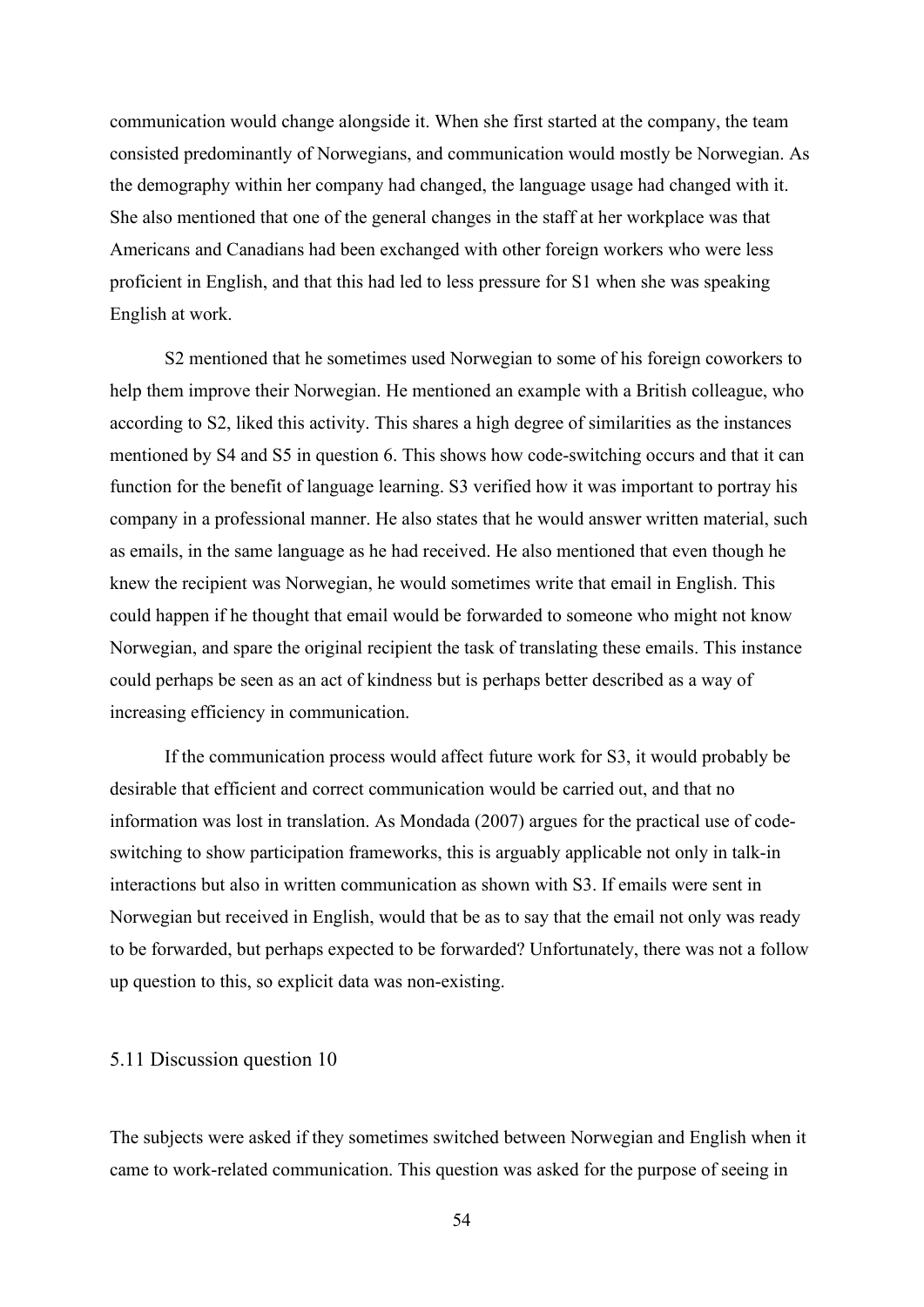which contexts code-switching would occur among the subjects and perhaps if it was perceived as a resource, or potentially an obstacle. S1 mentioned how she would switch from Norwegian to English if Spanish coworkers would join a conversation. She expressed that they could not be excluded from conversations. She admitted that if something were too specific to articulate in English, she would let the Spanish workers know, and announce that she had to say the following in Norwegian. This was a procedure done by the Spanish workers as well. The part where code-switching was used when a Spanish colleague joined in has some similarities to what Socarraz-Novoa (2015) classifies as 'face-saving'. This is an act that not only displays a social gesture, but also acknowledges others' identities. As S1 also mentions that the Spanish workers could not be excluded and the fact that this act was done in return by the Spanish workers, this can be perceived as a shared respect for each other or an acknowledgment of each other's languages, as well as recognizing that overcoming challenges in communication is a shared effort.

S2 and S5 both mentions code-switching with regards to foreign workers leaving a conversation. S2 said that if there was an ongoing English conversation and the only person who did not speak Norwegian left the table, there could often be a 'lag' where the remaining participants would keep the conversation going in English before switching to Norwegian. S5 mentioned that this often happened in meetings, and it was not before someone pointed out that they were only Norwegians left that they switched to Norwegian. This delay could last between 5-10 minutes. It was not given that the meetings were just going to switch to Norwegian when there was no use for English. This showed how sometimes, unconsciously, that switch did not automatically happen before it was pointed out after some time had passed, perhaps reflecting both the Norwegian workers' English-language proficiency, as well as a recognition of English as a useful lingua franca that needs to be practiced and maintained.

This is also interesting due to its implications for how code-switching can be perceived among the workers. One could, in other words, argue that the delay or 'lag' showcases a positive attitude towards code-switching among the workers. If it were highly uncomfortable or required a lot of effort to continue the conversation in a foreign language, this 'lag' would likely get pointed out quickly after the foreign workers left the conversation. As pointed out by S2 and S5, the conversation continued for quite some time, and thus indicates that codeswitching does not necessarily correlate to something negative or uncomfortable. It is important to note that this may not indicate that this is a general result for everyone in such an environment. It is, however, a valuable observation which is important to note in the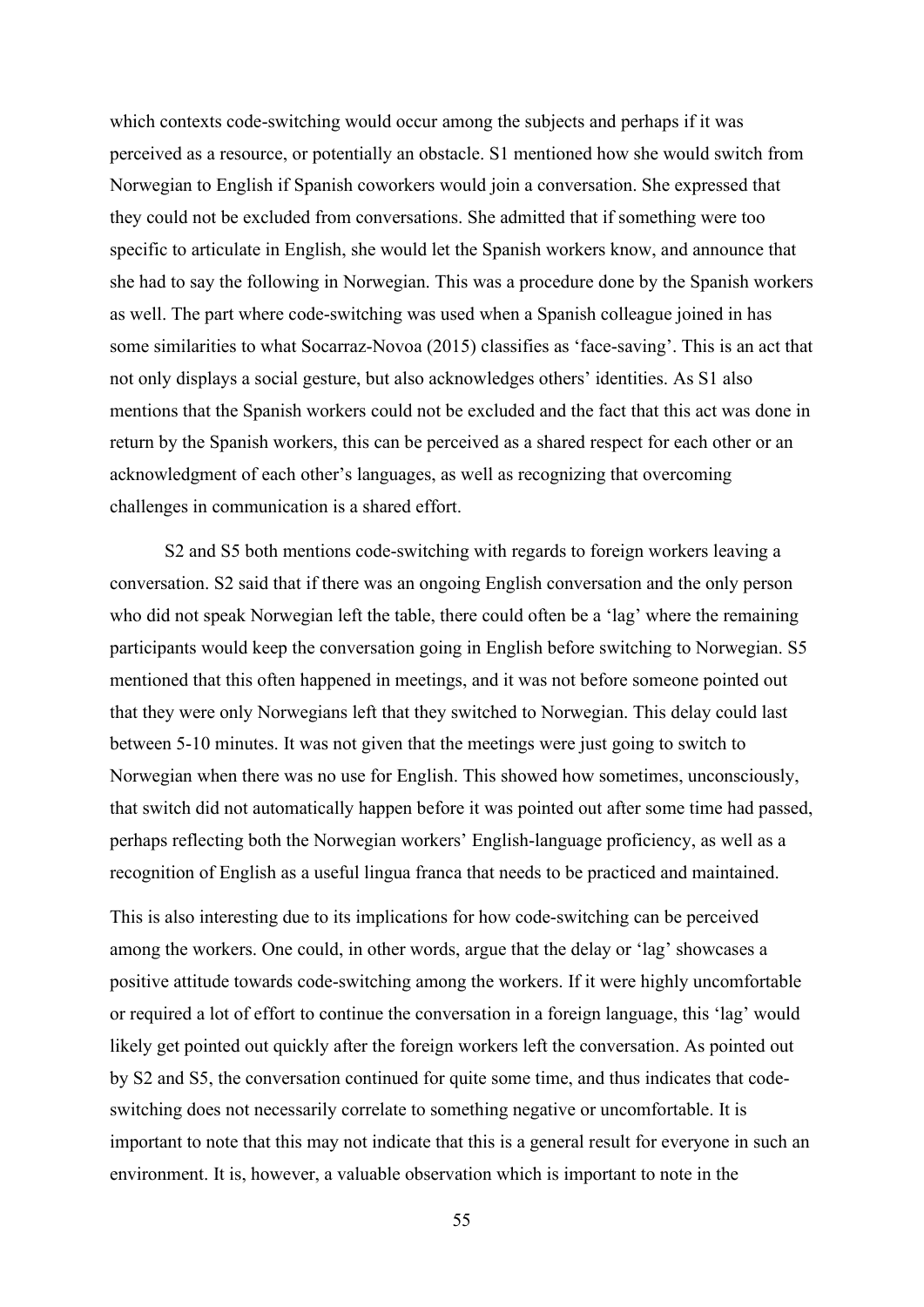discussion of how code-switching is perceived.

## 5.12 Discussion question 11

When the subjects were asked about whether they felt pride or joy when talking to people within the oil and gas business, the purpose was to detect some form of motivation or willingness to communicate information about their work**.** S1, S3, and S5 said, in some form, that it depends on whom they are talking to. S1 was proud of the work she did, but if the recipients were not acquainted with the business, she would not talk about it because they would not understand it. S5 enjoyed conversations about his work with someone who also worked within the business, and stated that even though they had different jobs, they still had much more in common with regards to work than what he had with others. S3 pointed out that that it was more fun talking to others within the same business, because it was very difficult explaining to outsiders what he did in his job. He makes a reference to this at the very beginning of the interview:

### **I: What is a cutting stick ?**

S3: So when you are going down the hole and you get stuck, you want to get loose. If you do not have the opportunity to get either up or down, you can place enough weight on the tool so that you cut enough sticks with the right amount of force. You can then get free from our tool, and pull yourself up again.

## **I: When you say the "tool" (CS), what is that ?**

S3: It is a bit hard to explain. The "tool" (CS) is the tool we use to drive "liner" (CS), which again is large steel pipes that expands within already existing steel pipes that are already down in the well. Inside those, we have a tool which are enabling us to expand the steel, and also helps us get loose if we get stuck (A3, L45-57).

As seen in the excerpt above, the number of English words and technical terms can be confusing for people who does not work with this kind of equipment. Explaining what the different components did was difficult for S3 and almost not understandable for the interviewer. Even though it is not related to risk in this instance, it could arguably be applied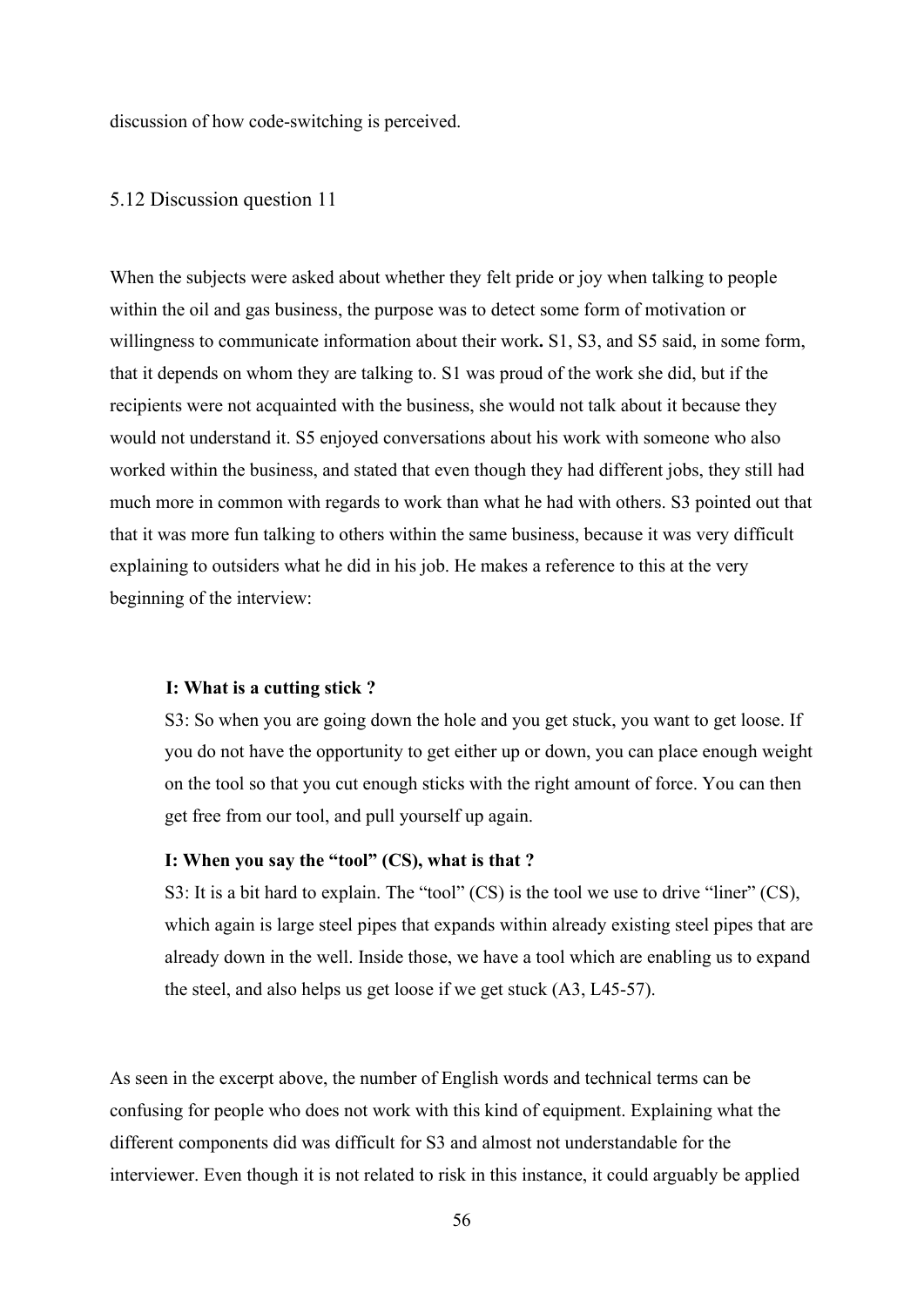to risk management in instances where there are uncertainties in the terminology that could lead to it. S3 later in the interview pointed out that they had a 'toolbox talk', which was a prejob meeting where they went through procedures and equipment before the job started (A3, L173-176). Some of the largest risks with regarding to language use in the workplace is the unawareness of the speakers in how language functions for processing and conveying information. The best way to create and increase this awareness is, according to Condamines (2010: 43) to discuss them during meetings. The importance of this is how for instance new workers within this business establish an understanding for the specific terminology of their job and within their specific field, including English-language use in general, but also specific jargon and professional terminology.

Another implication from this result is that code-switching itself is not the source of discomfort for workers within this field. Rather, it is related to who the receiver of information is when one is giving information related to the work. While the terminology might take some time to learn when first starting in this line of work, other workers use the same terminology and understand its meaning. Code-switching is therefore a useful tool, or a viable resource in that regard. What S3 is specifically referring to is the use of that same terminology in relation to people who have no understanding of that terminology at all.

## 5.13 Discussion question 12

This question shares some similarities with the previous question and provided some similar but still insightful answers. The question was asked with the purpose of making the subjects reflect on the difficulties in communication with people outside the oil and gas industry, and if they could pinpoint some of those challenges. The subjects displayed different instances and arenas of this, but a commonality was that the words and expressions specific to their job was hard to put into context when explaining to outsiders. S2 explains the difficulties in telling his girlfriend what he has done in the course of a job or a day at work:

 S2: I understand what you mean, but I do not really feel it that way. If I am trying to explain someone what I do offshore, and they do not work within that field, I would rather wish that they knew something about it, because then it would be easier to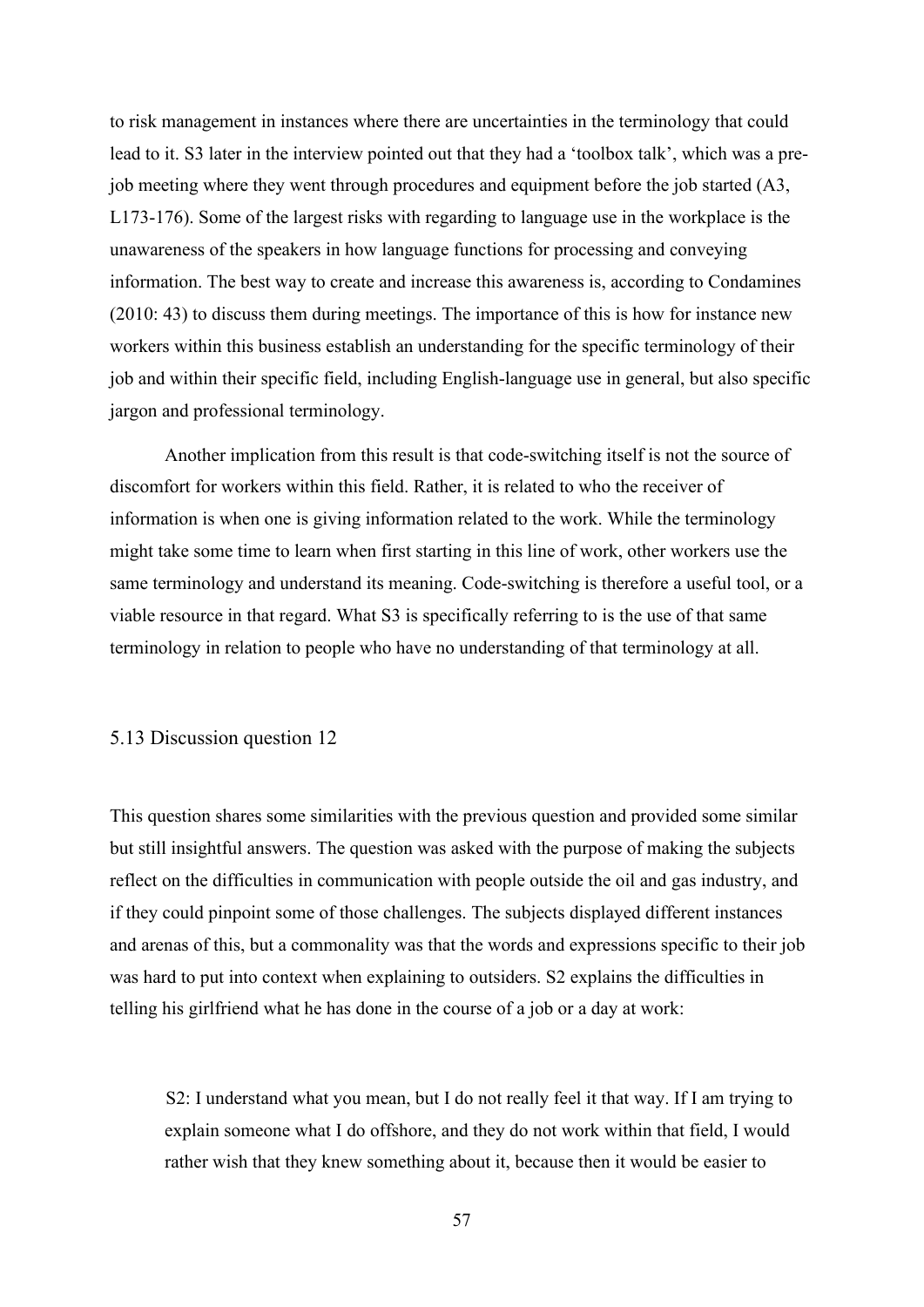explain. If they know the name of equipment or processes, and know what it is about, it is much easier to discuss what you are actually doing, and what you have done on this [offshore] trip. It would be much easier to explain the challenges that occurred and have a good conversation about it. So, no. It is not a good feeling to know something that someone else do not know, because the starting point is so different. For instance, when I am telling my girlfriend what we have done that [offshore] trip or that day, there is often so much background and explanations required for her to understand the setting. I would rather wish that she knew what it was all about (A3, L399-408).

The difficulties S2 had when explaining his work to his girlfriend was related to language and the challenges with explaining equipment and processes. The indication of this is that the professional terminology and technicalities of S2's work are too difficult to explain for outsiders. It was not mentioned that it was regarding the specific use of English, but it is reasonable to include the English words and expressions used in S2's job as factor for making his explanations more difficult for his girlfriend, and in general for people outside of his business. For S3 the troubles would be similar. He pointed out that the basics of his job was simple, but it was complex when something was detailed:

 S3: A lot of what is going on is very complex so it can be hard to get to know it if you have not seen it for yourself. So, it is very difficult to get to know if someone just tells you; "hi, I am putting three thousand meters of steel pipes down the ground". And if they ask you how ? Only with the help of conversation I believe it is hard to give a thorough explanation of how it works (A3, L396-400).

Language in itself was not enough to explain the details of S3's work to outsiders. The basics were easy enough, but if the conversation progressed, he believed it would be too difficult to give a thorough explanation into the specifics of his job. These instances display how language sometimes could be a barrier and a social challenge, and it tells us that language and perhaps code-switching may not always be perceived as a resource in every situation. In addition, it places the source of discomfort on the professional terminology, and not the actual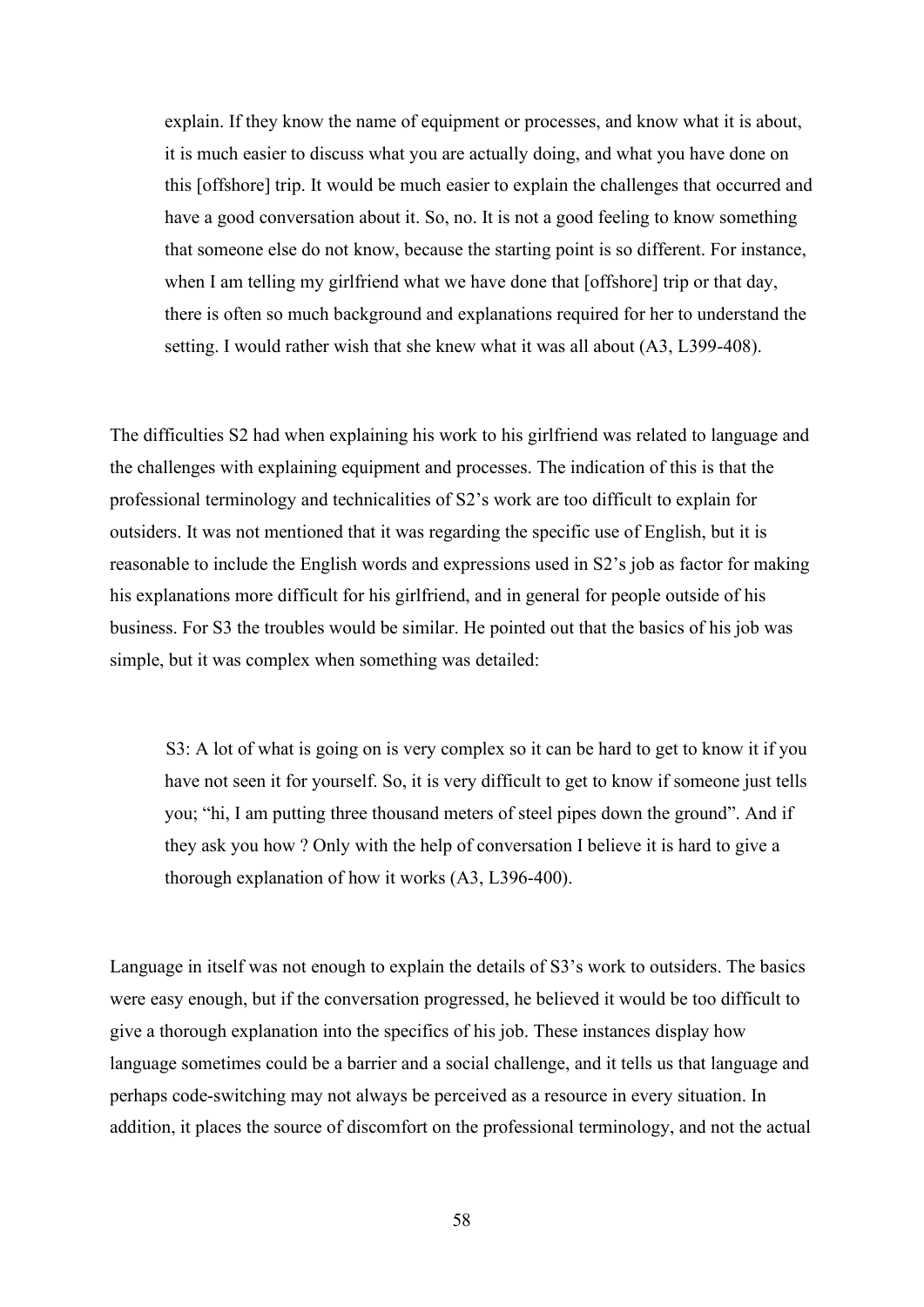usage of code-switching *within* the workplace and between workers who are communicating information to each other.

#### 5.14 Discussion question 13

The intention behind this question was to create a context for the subjects' working environment with regards to foreign workers and how the company facilitated their stay with regards to language challenges. S1 did not mention any specific measures from the company but said that it was an official requirement or criteria that they knew English. S2 also did not know about some special measures that his company had done but noted that both himself and the coworkers needed to make foreign colleagues feel included in conversations and make them a part of the team. This was not specifically written down as requirements but seemed to be measures taken by the workers themselves to ensure a healthy and inclusive environment. Interestingly enough, this again implies that code-switching in the workplace has a positive connotation to it. When such measures are instigated by the workers themselves, it indicates that code-switching is viewed as being a viable resource in the workplace. It is not only a viable resource for the company, who gains a more inclusive work environment for their employees, but also for the workers themselves. It also places the occurrences of codeswitching not only in meetings and formal arrangements. Instead, it indicates that it happens organically in less formal interactions as well.

S3 and S4 mentioned that their companies had or previously had social measures for the foreign workers. S3 mentioned that although this was for all of the new workers in the company, it was a good way to socialize and get to know the other employees. S4 knew that his company previously had some language courses that foreign workers in the company could participate in, but due to difficult financial times, these offers had been removed. Even though S4's company had to remove those courses, it is important to note that those measures were taken by the company to ensure a healthy environment. In the case that inclusion does not happen organically between workers themselves, these measures ensure another layer to the safety and security of those workers who may not feel comfortable code-switching when they begin their work. In all fairness, to be socially inclusive in the workplace was important for all the subjects. Although only two of the subjects mentioned concrete measures from the company, it seemed to be important that everyone in the company were included in some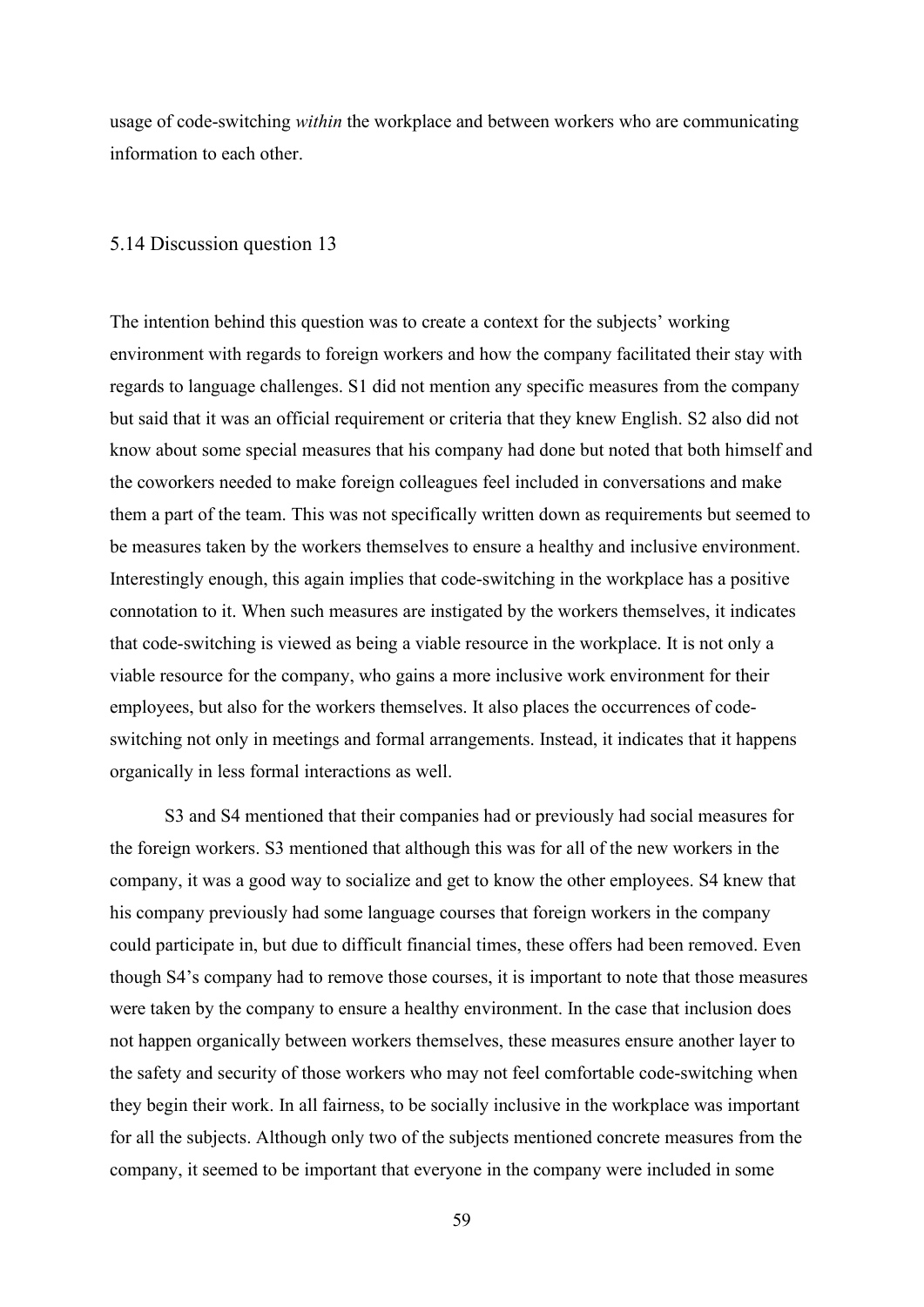form. A form of responsibility in inclusion of foreign workers seemed to be of high importance to the subjects. Again, the idea of code-switching was both seen as a positive occurrence during their work, and as a viable resource. Even though this may not be the case every time, as seen in the previous question, the overall impression from the answers provided to the interviewer regarding this particular question puts code-switching as a necessary and important feature of their workplace.

## 5.15 Discussion question 14

This question was asked in order to see how the subjects regarded themselves in terms of English skills. As the subjects were asked to range themselves on a scale from 1-10 it would be interesting to compare their answers with what results that may have been on the Common European Framework of Reference for Languages (CEFR-scale). Due mostly to the scale and scope of this thesis, however, a detailed comparison was unfortunately not viable. However, while it was impossible to make concrete statements on the subjects' proficiency level with regards to the CEFR-scale, it is however possible and credible that all of the subjects were at least on a B1 level that states that these speakers:

Can understand the main points of clear standard input on familiar matters regularly encountered in work, school, leisure, etc. Can deal with most situations likely to arise whilst travelling in an area where the language is spoken. Can produce simple connected text on topics which are familiar or of personal interest. Can describe experiences and events, dreams, hopes & ambitions and briefly give reasons and explanations for opinions and plans. (Council of Europe, 2020)

The subjects were asked to range themselves on a scale from 1-10, where 1 was 'unable to understand almost anything in English' and 10 was 'English on the same fluent level as Norwegian'. The answers that the different subjects stated are listed in the following order: Subject: written assessment-oral assessment. S1: 8-7, S2: 7 - 9, S3: 7 - 7, S4: 9 - 9, S5: 7 - 7. As all of the subjects ranked themselves as a 7 and above both with regards to written and oral proficiency it is likely that this result would reflect English-language skills at a B1 level minimum.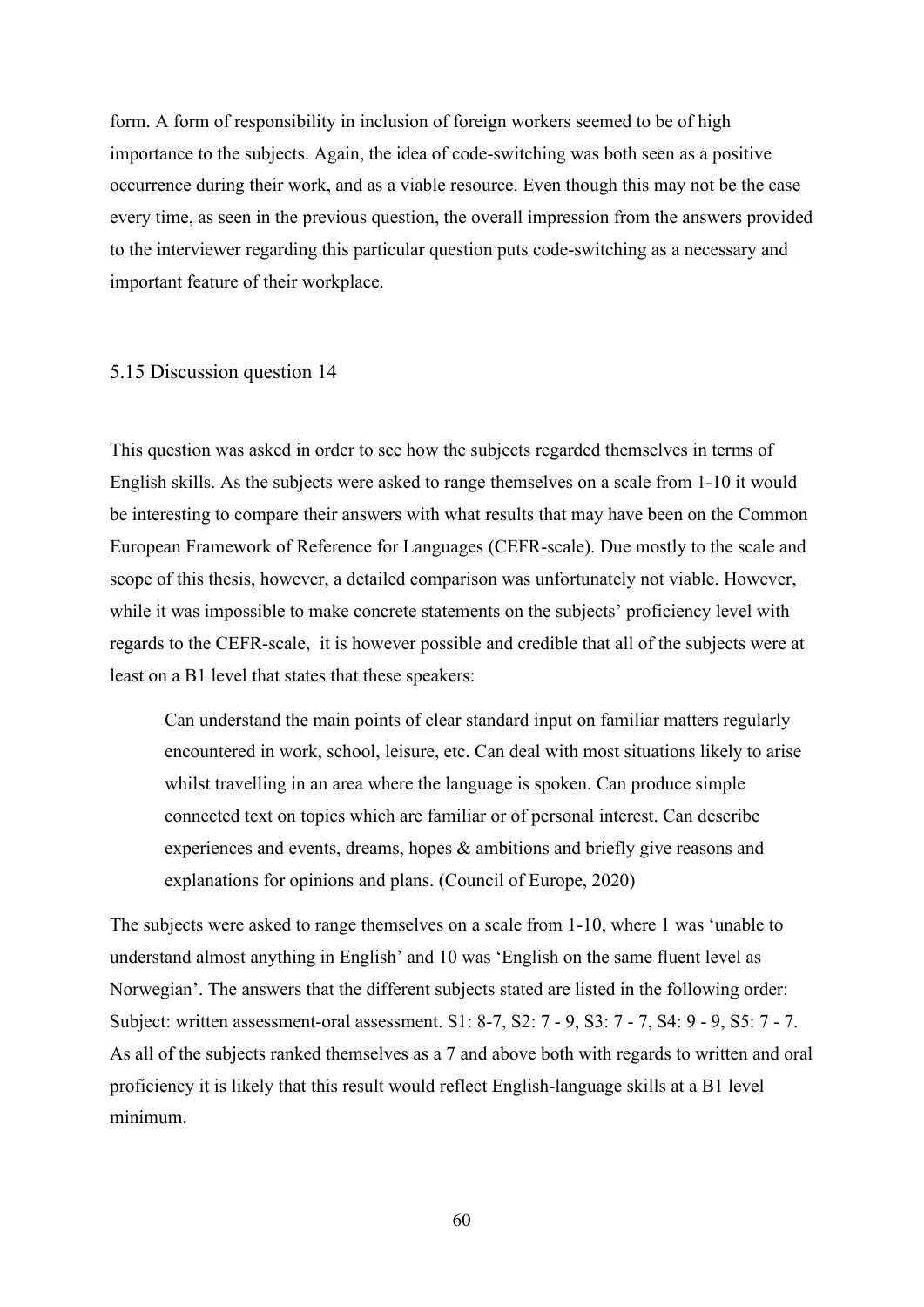Throughout the interviews all of the subjects had described or explained how they have (1) been able to understand and narrate familiar matters with regards to work, (2) described experiences and events (3) and explained opinions or plans. All of the subjects have given quite detailed descriptions of their work, what tasks they do and whom they communicate with. They have provided descriptions of situations, experiences and have stated opinions and plans both with regards to private life and work-related topics. The topic in this question is not directly related to the research questions, but it does create a foundation to say that all of the subject were regarded as reliable with regards to a basic level of English skills.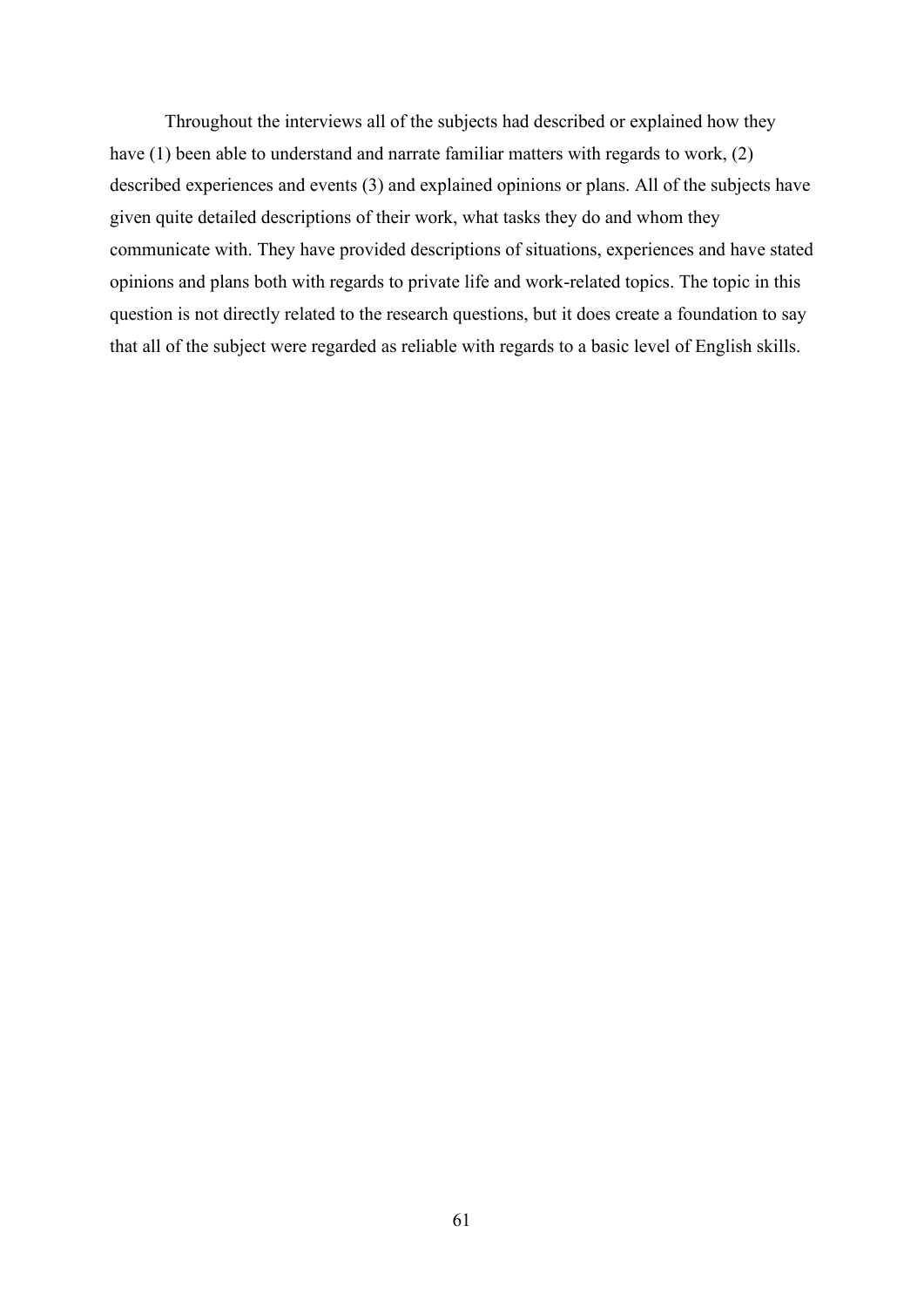## 6. Conclusion

This thesis has looked at different aspects of code-switching among oil industry workers based out of Rogaland in Norway. The subjects participating in the interviews have all volunteered to be a part of this project. All of the subject are Norwegian citizens, born in Norway and has Norwegian as their first language. They work for companies that primarily deal with different parts of the oil and gas industry, and their physical workplace is located in Rogaland. Their work also includes offshore trips for planning, in regard to maintenance and upgrades. This data provided by the subjects' interviews has created much of the foundation for enabling the results and this conclusion. As many of the questions in this thesis were open ended, it led to insightful conversations and reflections on different topics that were not always specific or necessary to the particular question being asked. However, these reflections contributed valuable nuance and personal reflections, that allow for greater insight into how professional terminology and jargon affect the interview subjects' personal and professional lives. The process of transcribing and translating Norwegian into English can potentially have led to some misunderstandings, and some things may potentially have been lost in translation. The difficult part of transcribing and translating interviews is to capture small and subtle instances of humor, irony, body language and general emotions. It is especially difficult when translating into another language where references, words and phrases do not always reflect the actual setting, utterance or meaning that was initially intended. The research questions that were to be answered in this thesis were the following three:

- 1.) Where does code-switching occur in the workplace?
- 2.) How is code-switching perceived among the workers?
- 3.) How is it possible to view code-switching as a viable resource within the workplace?

The questions that the subjects from the interviews answered were created with the intention of enabling and facilitating free speech, and general reflections. On question 1 and 2, the subjects were asked for how long they had been working in the company and what their main tasks in their job was. The question provided an answer from S5 were he displayed multiple instances of code-switching by explaining what he did in his job in general. These instances are believed to occur just as likely within his workplace as they did in this interview. It would be likely that S5 sometimes discussed progression and technical details regarding his ongoing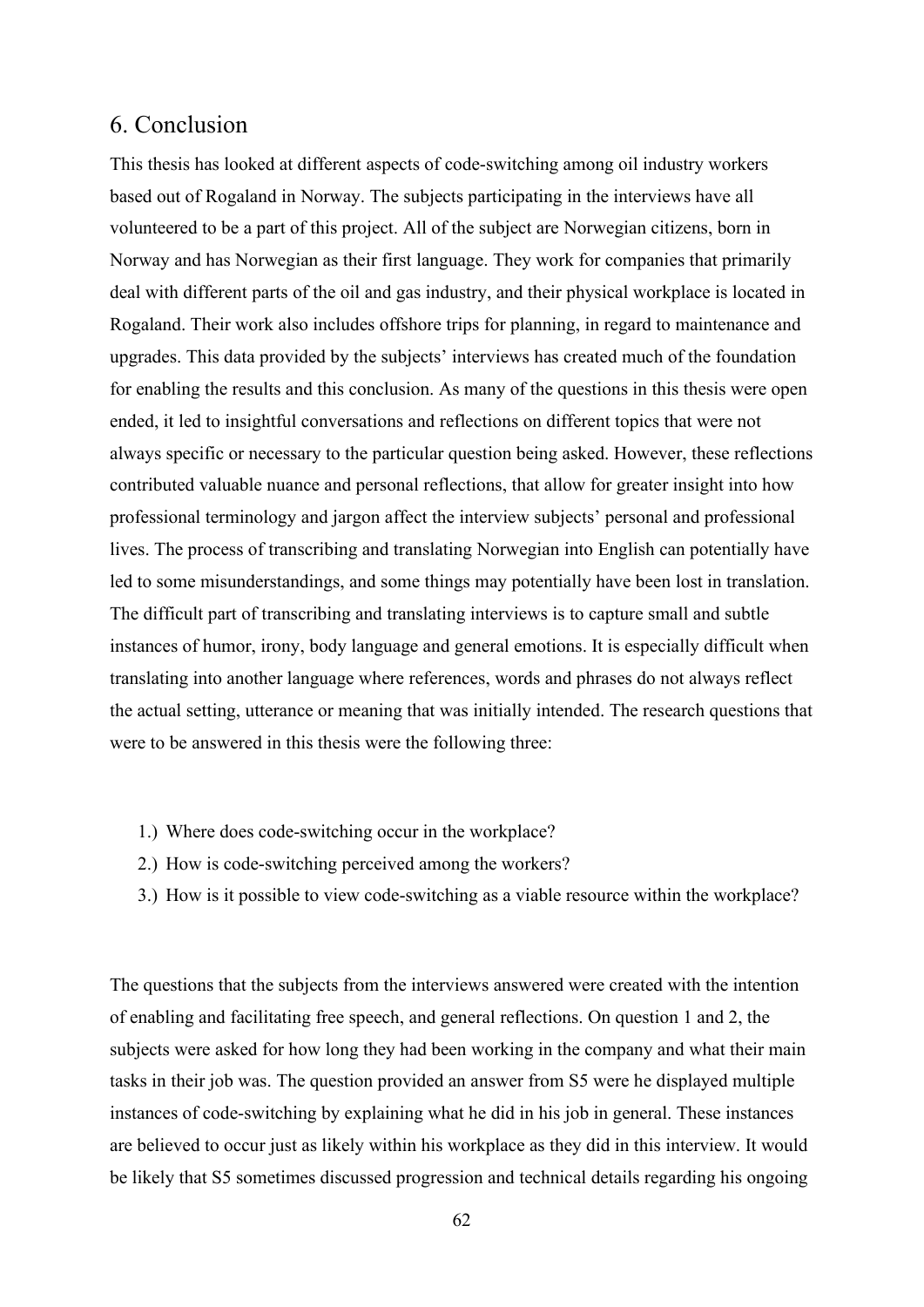work with bosses, other colleagues, or customers. As these English terms occurred in the interview, it is likely that they occurred in the workplace as well. On question 3, there are some important findings with regards to how and why code-switching occurred at work. It also provided context for statements made by two of the subjects in question 4 and 5. S1 explains how code-switching occurred in meetings with foreign workers. Both Norwegian and foreign workers would switch to, or use, English as the main language in meetings if there were workers with different first languages present. It was understood that this was done as an act of politeness by everyone. S2 told how language differed from when he worked onshore versus offshore. The amount of English communication and English speakers was higher onshore than offshore. Offshore, much of the communication and written material such as procedures, technical drawings, and job descriptions were written in Norwegian with a high degree of English words. S2 points to this being because of a higher number of Norwegian language speakers. S4 and S5 both mention a Norwegian customer which they do a lot of work for. As this customer required Norwegian-language communication and documentation of all the products, it is reasonable to assume that the situation S2 describes offshore, with a high amount Norwegian written material combined with a majority of Norwegian workers are closely linked with the written work material that is being used offshore on the Norwegian continental shelf. This gives the context for much of the Norwegian-language work material produced by S4 and S5, who both delt with the same Norwegian customer. This in return shows that the entirety of the oil-and gas industry from Rogaland does not have the same procedures and wiggle-room for English communication but that code-switching occurs with regards to technical English words being used in primarily Norwegian work-material.

S2 and S4 mention in question 6 how they sometimes talk with foreign colleagues in Norwegian, even though they normally communicated with the subjects in English. This was described by the subjects as being both educational and fun for the foreign workers and the subjects. S2 and S4 sometimes used English words to help their foreign colleagues. These instances portray a picture of code-switching as a positive resource at the work place. Not only as a resource for the foreign workers but also as a way of social inclusion for both Norwegian and foreign language speakers. In question 7 it is pointed out that English was not perceived as a barrier for the subjects, but there were instances where it could be challenging. The most normal occasions were when something detailed was to be explained, and some of the subjects had troubles finding the right words in English. Although this does not show code-switching in particular, it reflected a general difference with regards to English-language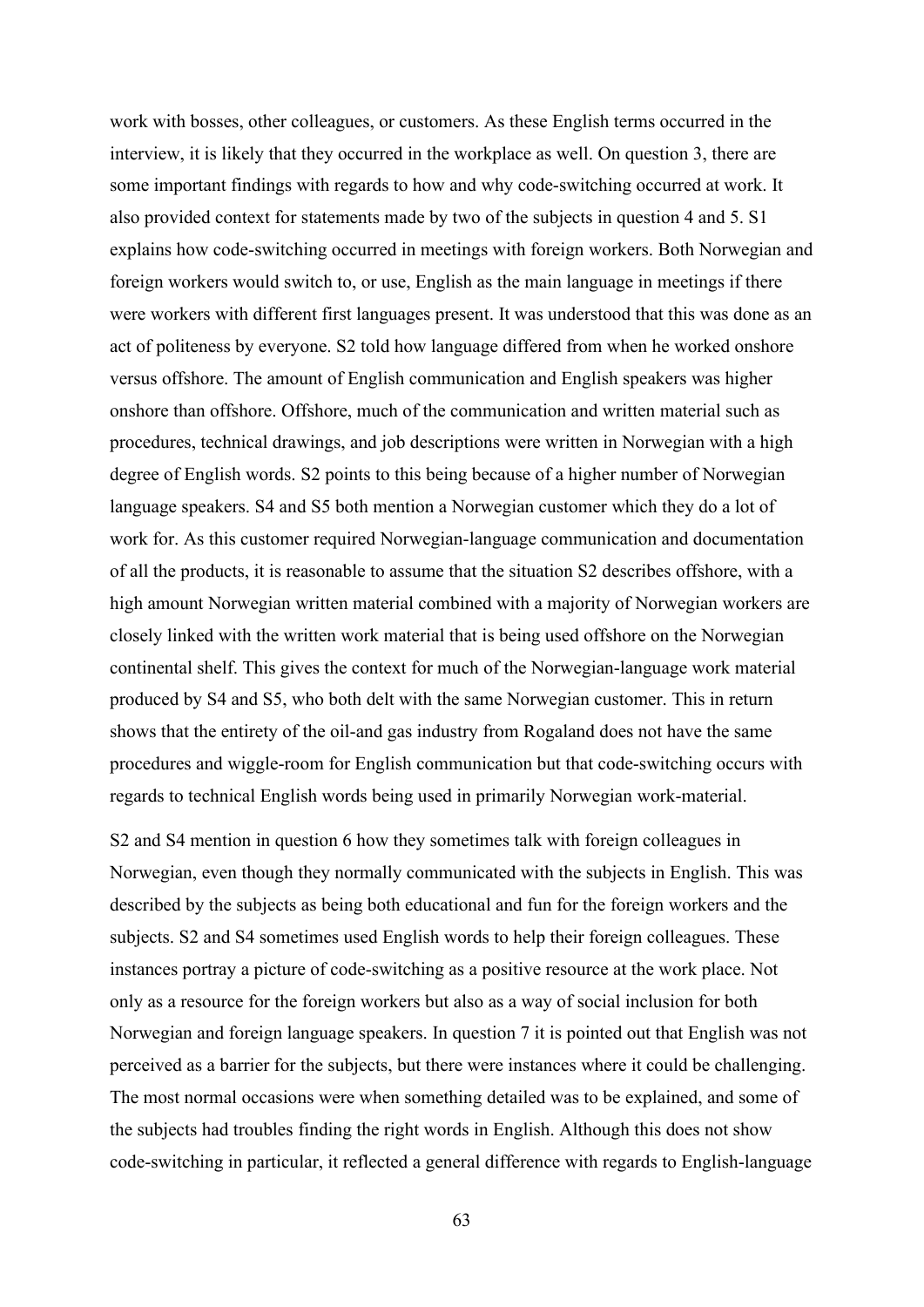communication in the workplace. In question 9 it is demonstrated how written communication could change not only because of the recipient, but also with the further notion that information could be forwarded to a wider use and to a different audience. This act of translating especially emails into English was perceived by S3 as an act of efficiency and kindness. This gesture, although subtle, could be viewed as a way of showing how that message was intentionally or unintentionally expected to be forwarded and in some parts backs some of Mondada's (2007) research on code-switching as a navigation speak, or in this case written communication. In question 10, one observes how instances of direct codeswitching at work happened on several occasions. With regards to meetings, one would always adjust the language according to the person who did not know the primary language of the meeting. The meeting would then take place in English. S1 mentions how this is done not only by the Norwegians, but also with the Spanish workers at her company, reflecting a common and mutual approach to this challenge. S2 and S5 detected how a delay in switching back to Norwegian could occur if the participant who did not speak Norwegian left the meeting. Although this instance would be perceived as amusing and comical to S5, it also reflects a certain degree of comfortableness and unawareness of English usage in meetings. If it were highly uncomfortable to speak English, it is reasonable to assume that switching back to Norwegian in these situations would happen much quicker. In question 11 and 12, one sees how it is enjoyable for the subjects to talk with others about their line of work, but that it could be challenging to outsiders of this industry. To put it in other words, code-switching was seen as a resource when speaking to others within the same industry. They understood much of the professional terminology and could actively participate in conversations. People who were not acquainted with that line of business had troubles not only with the professional terminology. This shows how it was not necessarily the code-switching that created the problem and difficulties, but rather the terminology in itself. Facilitating for foreign workers was important to the subjects. Although only two of the subjects mention how their company had taken measures for accommodating foreign workers, all of them agreed to a form of personal responsibility in including and facilitating for their colleagues. The last question provides a more reliable view of the subjects' proficiency and credibility, as it shows that all of the subjects perceived themselves as capable and proficient in their use of English.

As a summary of these findings, we have seen that code-switching occurred in many instances of the working environment for the subjects: Lunchrooms, meetings, written work material, and general conversations both about work but also about their personal lives. This is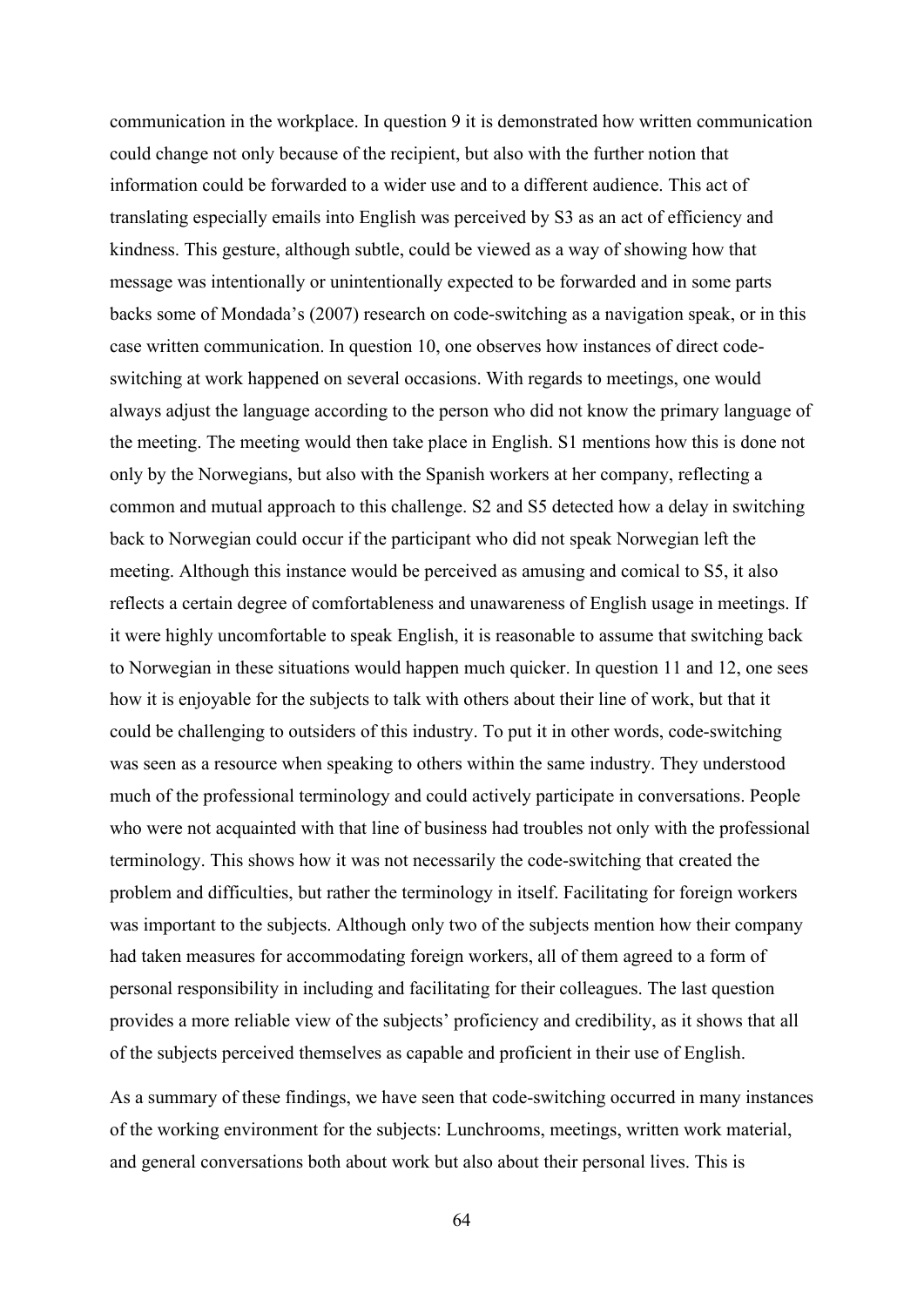especially reflected in connection to foreign colleagues and as a major part of a multilingual working environment, employing English as a highly useful and valuable lingua franca. The general findings in this thesis is that code-switching is perceived and used in a positive and constructive manner among the workers in oil and gas related workplaces. It was used not only for the sake of work-related conversations, but also as part of social measures and language learning processes. It is, based on these arguments, reasonable to perceive codeswitching as a viable and valuable resource within an oil and gas industry working environment.

As this thesis falls under the branch of sociolinguistics it gives valuable insight on the meaning and occurrences of code-switching in a multicultural and multilingual workplace. Future research undertaken in the scope of this specific thesis could look at language attitudes compared to proficiency, employing the CEFR-scale in a more detailed manner, in order to provide a more complete impression. Broader research of multicultural and multilingual workplaces should look closer into similar work environments to the oil and gas industry (an industry that employs a relatively large percentage of foreign-language workers) , but research should also attempt to draw interrogatory lines to other industries. This could provide deeply interesting perspectives on how work and personal identities are navigated within spheres where code-switching is prevalent. Additionally, where this thesis has focused on – and interviewed – specifically native Norwegian workers, it would be interesting to view foreign workers' views on multilingualism and code-switching within the same industry. This potential comparison could provide useful insight and information on how code-switching is perceived from a foreign workers's point of view, in what within Norway is considered a vital national industry, existing in a global work environment and job market.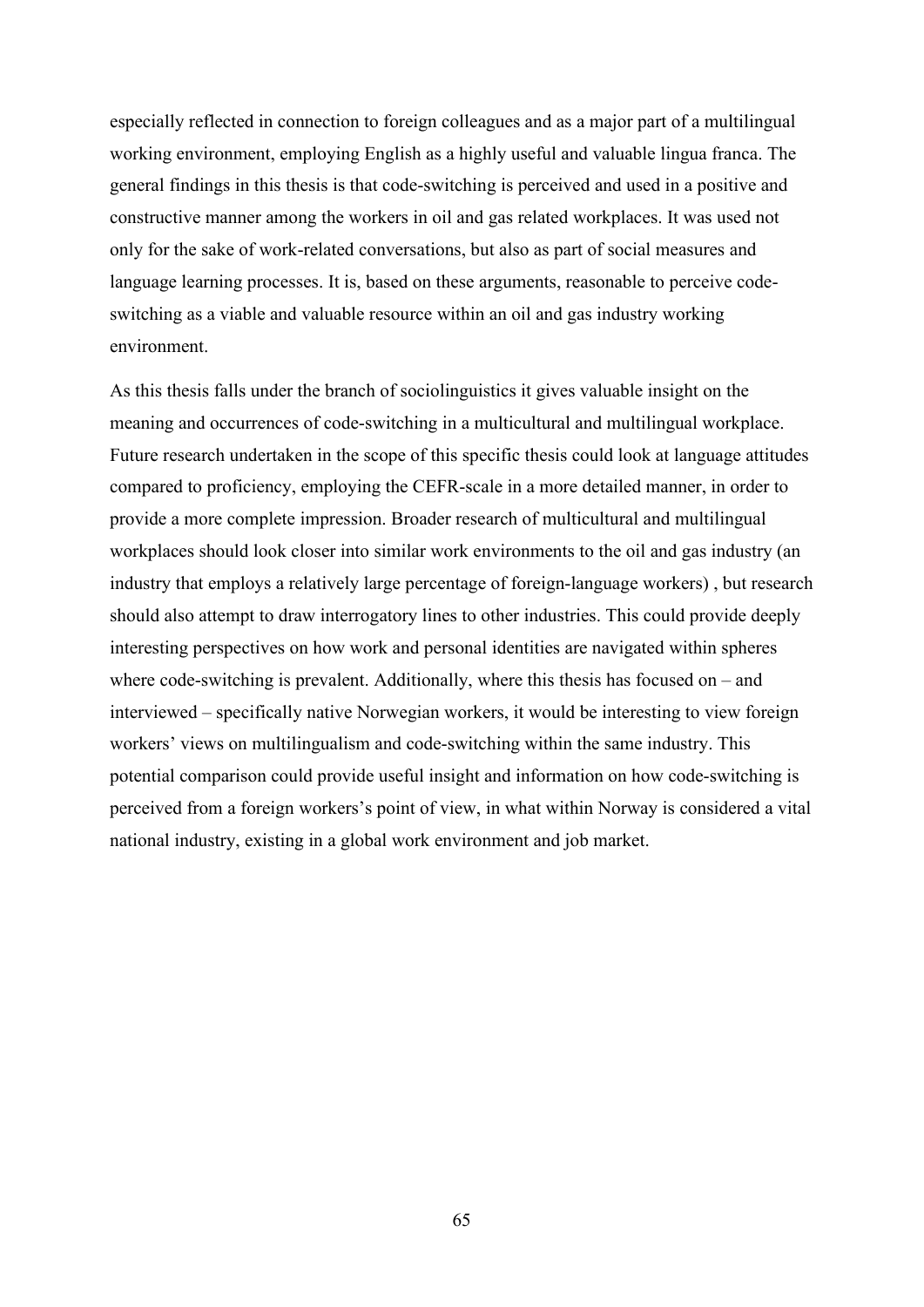## References

Bullock, B. E., & Toribio, A. J. (2009). Themes in the study of code-switching*.* In B. E. Bullock & A. J. Toribio (Eds.), *Cambridge handbooks in linguistics. The Cambridge handbook of linguistic code-switching* (p. 1–17). Cambridge University Press.

Condamines, A. (2010). Variations in terminology: Application to the management of risks related to language use in the workplace. *Terminology*, 16(1), 30-50.

Dewaele, J.M., & Wei, L. (2013). Attitudes towards code-switching among adult mono- and multilingual language users. *Journal of Multilingual and Multicultural Development*, 35(3), 235-251.

Elo, S., & Kyngäs, H. (2008). The qualitative content analysis process. Journal of Advanced Nursing, 62(1), 107-115.

Gardner-Chloros, P. (2009). *Code-switching*. Cambridge: Cambridge University Press.

Graneheim, U. H., & Lundman, B. (2004). Qualitative content analysis in nursing research: concepts, procedures and measures to achieve trustworthiness. *Nurse education today*, *24*(2), 105–112. https://doi.org/10.1016/j.nedt.2003.10.001

Norwegian Directorate of Health. (2020). The COVID-19 Epidemic: Guide to the use of home offices as a means of reducing COVID-19 infection and advice regarding workplace organization. [https://www.helsedirektoratet.no/english/corona/home-offices-and-workplace](https://www.helsedirektoratet.no/english/corona/home-offices-and-workplace-organisation/Home%20offices%20and%20workplace%20organisation%20(covid-19).pdf/_/attachment/inline/9823ebc5-9a73-49c8-821e-55f3cd7ec672:74a5eb7469c3260c3fa025a34ff5fbfbd3cffbe8/Home%20offices%20and%20workplace%20organisation%20(covid-19).pdf)[organisation/Home%20offices%20and%20workplace%20organisation%20\(covid-](https://www.helsedirektoratet.no/english/corona/home-offices-and-workplace-organisation/Home%20offices%20and%20workplace%20organisation%20(covid-19).pdf/_/attachment/inline/9823ebc5-9a73-49c8-821e-55f3cd7ec672:74a5eb7469c3260c3fa025a34ff5fbfbd3cffbe8/Home%20offices%20and%20workplace%20organisation%20(covid-19).pdf)[19\).pdf/\\_/attachment/inline/9823ebc5-9a73-49c8-821e-](https://www.helsedirektoratet.no/english/corona/home-offices-and-workplace-organisation/Home%20offices%20and%20workplace%20organisation%20(covid-19).pdf/_/attachment/inline/9823ebc5-9a73-49c8-821e-55f3cd7ec672:74a5eb7469c3260c3fa025a34ff5fbfbd3cffbe8/Home%20offices%20and%20workplace%20organisation%20(covid-19).pdf)

[55f3cd7ec672:74a5eb7469c3260c3fa025a34ff5fbfbd3cffbe8/Home%20offices%20and%20w](https://www.helsedirektoratet.no/english/corona/home-offices-and-workplace-organisation/Home%20offices%20and%20workplace%20organisation%20(covid-19).pdf/_/attachment/inline/9823ebc5-9a73-49c8-821e-55f3cd7ec672:74a5eb7469c3260c3fa025a34ff5fbfbd3cffbe8/Home%20offices%20and%20workplace%20organisation%20(covid-19).pdf) [orkplace%20organisation%20\(covid-19\).pdf](https://www.helsedirektoratet.no/english/corona/home-offices-and-workplace-organisation/Home%20offices%20and%20workplace%20organisation%20(covid-19).pdf/_/attachment/inline/9823ebc5-9a73-49c8-821e-55f3cd7ec672:74a5eb7469c3260c3fa025a34ff5fbfbd3cffbe8/Home%20offices%20and%20workplace%20organisation%20(covid-19).pdf) [Last Accessed 20.06.2020]

Hiss, F. (2017). Workplace multilingualism in shifting contexts: A historical case. *Language in Society*, 46(5), 697-718.

Holmes, J., & Stubbe, M. (2004). Strategic code-switching in New Zealand workplaces: scaffolding, solidarity and identity construction. In J. House & J. Rehbein (Eds.), *Multilingual Communication* (pp. 133-155). Philadelphia: John Benjamins Publishing Company.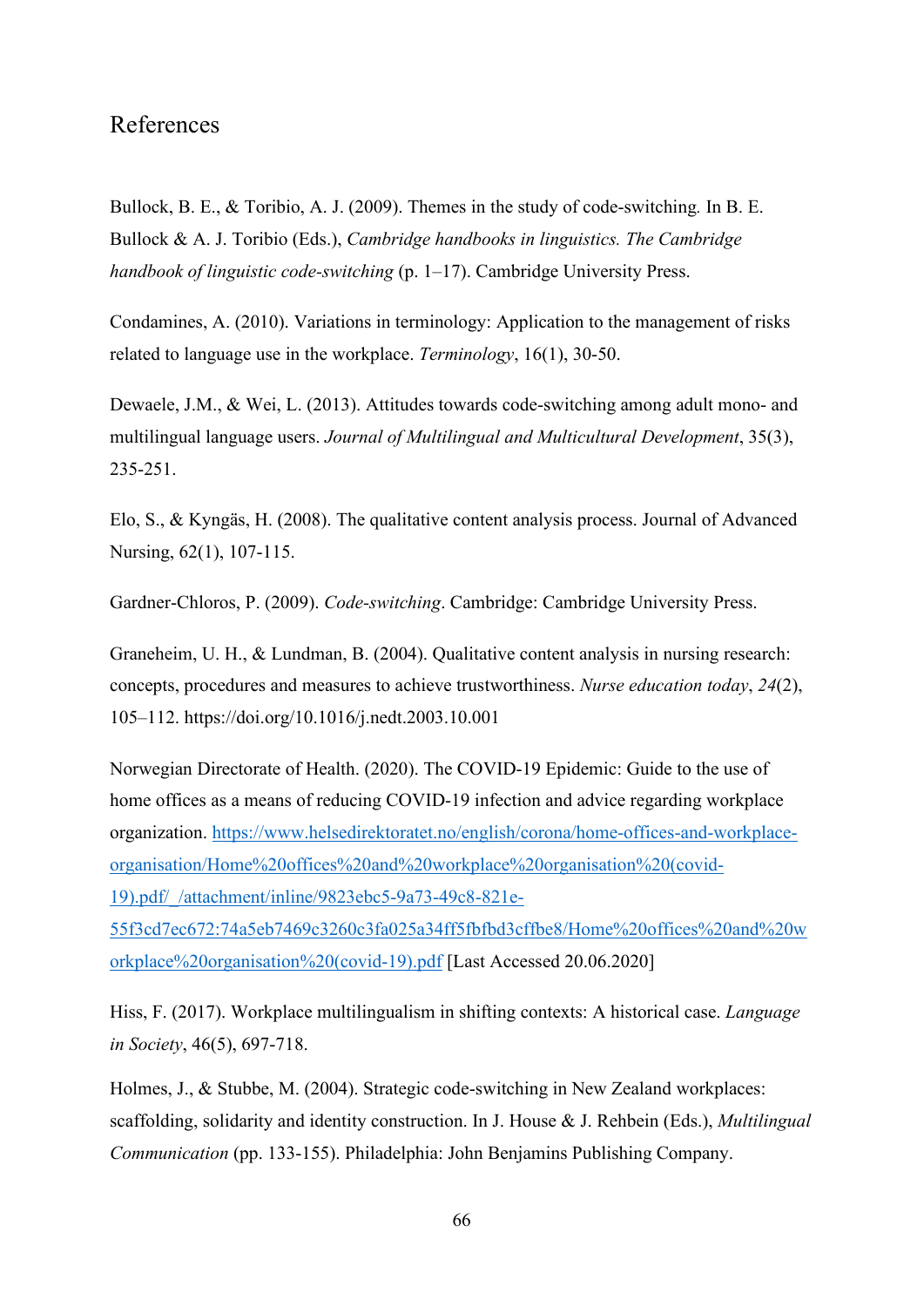Mak, C. (2009). Language and Communication: a Sociolinguistic Study of Newcomers' Socialization into the Workplace. (Thesis). University of Hong Kong, Pokfulam, Hong Kong SAR. Retrieved from [http://dx.doi.org/10.5353/th\\_b4322420](http://dx.doi.org/10.5353/th_b4322420)

Mack, N., Woodsong, C., MacQueen, K.M., Guest, G. & Namey, E. (2005). *Qualitative research methods: A data collector's field guide*. North Carolina: Family Health International.

Meyerhoff, M. (2019). *Introducing Sociolinguistics* (3rd ed.). Milton: Routledge.

Mondada, L. (2007.). Bilingualism and the analysis of talk at work: Code-switching as a resource for the organization of action and interaction. In M. Heller (Ed.), *Bilingualism: A Social Approach* (pp. 297-318). London: Palgrave Macmillan UK.

De Socarraz-Novoa, A. (2015). Code-switching in a Multilingual Workplace. *The Journal for Undergraduate Ethnography*, 5(1), 1-8.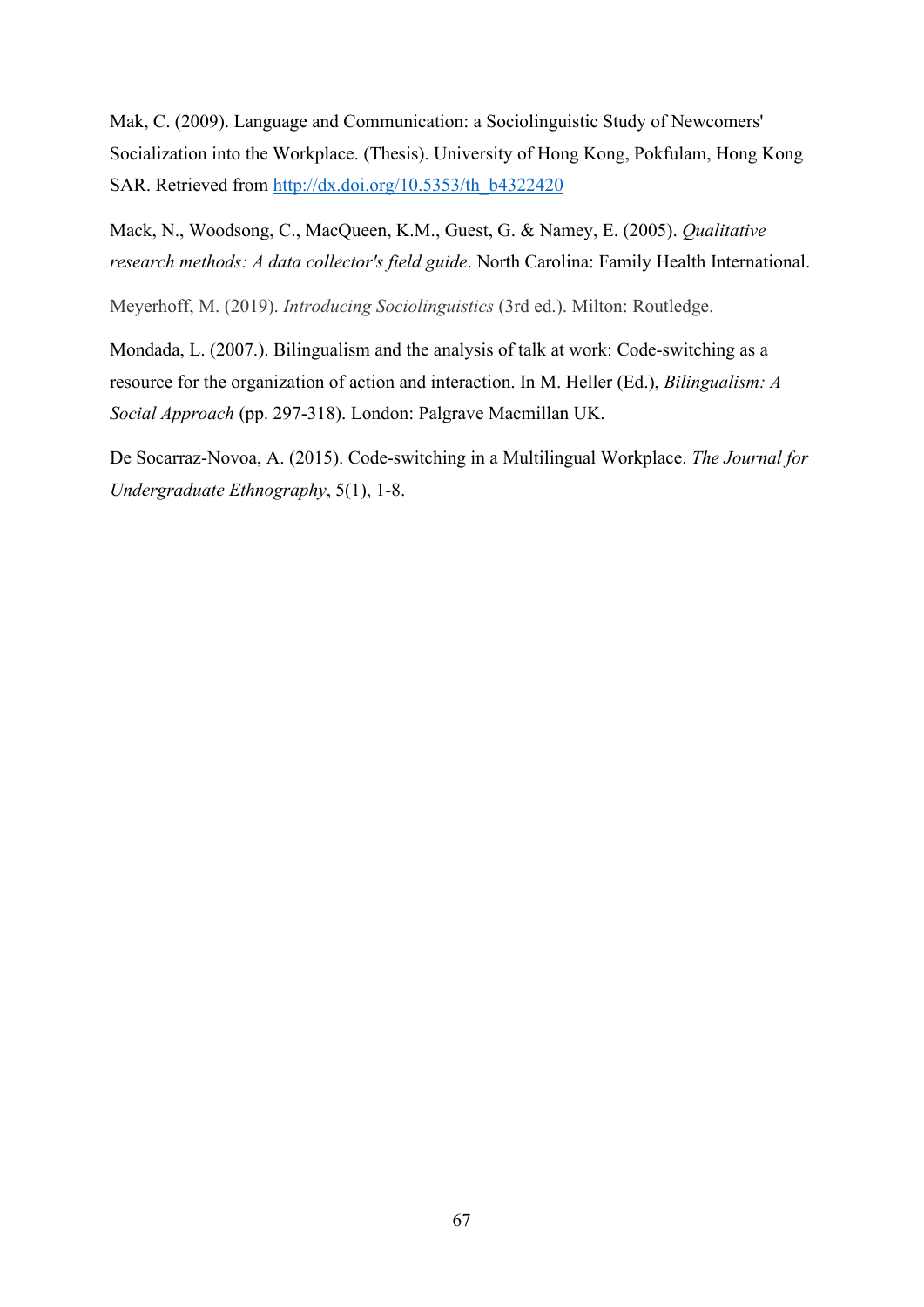## Appendices

Introductory Appendix

### **List of Conventions**

I= Interviewer.

S= Subject.

?= Rise in intonation (not necessarily a question).

(COMPANY)= A company or name of a place which is to be anonymous.

(CS)= The previous word or utterance in quotation marks ".." was spoken in English.

- (EAB)= The previous word or utterance in quotation marks ".." was an English abbreviation by the subject or interviewer.
- (NAB)= The previous word or utterance in quotation marks ".." was a Norwegian abbreviation by the subject or interviewer.

(NAME)= The name of an individual who is to be anonymous.

- (NOR) = Norwegian word in quotation marks ".." that there is no good translation for in English, but an approximate translation has been tried. The part behind the slash in quotation marks is the approximate translation.
- (TRANS) The word or expression in quotation marks divided with a slash needs to be showed in Norwegian in order to make sense. The part behind the slash is Norwegian.

## **Interviews**

The interviews were conducted in Norwegian. Afterwards they were translated and transcribed in English. It was unrealistic to believe that the subjects would be as sufficient in English as in Norwegian given that all the subjects were Norwegian citizens, and that their answers would been limited to what they had been in Norwegian. The only words or phrases in English are the ones marked with CS in quotation marks. These were spoken in English by the subjects or the interviewer. This way it was possible to determine when someone switched between Norwegian and English. The list of conventions at the beginning was developed by the interviewer.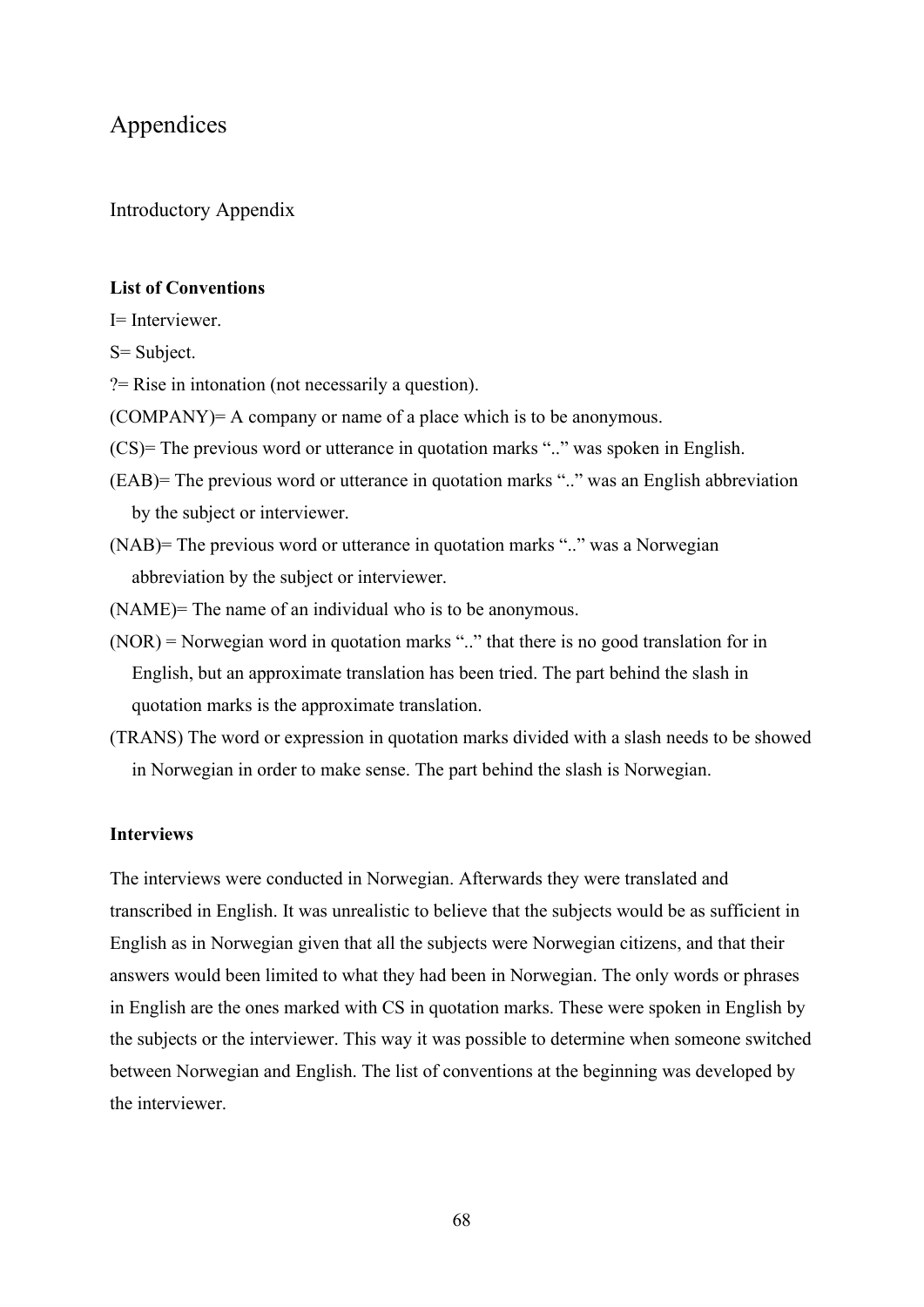- 1.) Hvor lenge har du jobbet i dette selskapet? *How long have you worked for this company?*
- 2.) Hva er det jobben din i hovedsak går ut på? *What are your main tasks in this job?*
- 3.) Hvordan vil du beskrive kommunikasjonen her på arbeidsplassen? *How would you describe the general communication in this workplace?*
- 4.) Kan du fortelle litt om hvilke mennesker du daglig kommuniserer med når det kommer til arbeidsrelatert kommunikasjon? *Can you say a little bit about what kind of people you daily communicate with when it comes to work-related communications?*
- 5.) Hvis du skal gjette, hvor mye av det skriftlige jobbmaterialet du går gjennom er på norsk, og hvor mye er på engelsk? *If you are to guess, how much of the written work material you go through is in Norwegian and how much is in English?*
- 6.) Hvis du snakker med kollegaer med utenlandsk bakgrunn, kan du beskrive hvordan den samtalen er for deg? Er det noen forskjeller i språket hvis dere snakker om noe som er jobbrelatert og noe som angår privatliv? *If you are speaking to colleagues with a foregin background, can you describe how that conversation is to you? Are there any differences in the language if you talk about something that is workrelated or something that concerns your private life?*
- 7.) Føler du at engelsk kan være en barriere? I så fall hvordan? *Do you feel like English can be a barrier? If that is the case, how?*
- 8.) Hvilke hjelpemidler bruker du hvis det er ord, utrykk eller generelle vanskeligheter med språket (engelsk) du må finne ut av? *Which tools do you use if there are words, phrases or general difficulties regarding the language (English) you have to work out?*
- 9.) Har du fått noen spesifikk innføring i hvordan du skal konversere med tanke på norsk eller engelsk via. F. eks mail, telefon? *Have you gotten any notions on how to communicate with regards to Norwegian or English, for instance via mail or telephone?*
- 10.) Opplever du at du av og til bytter mellom norsk og engelsk når du kommuniserer med andre i jobbsammenheng? *Do you sometimes experience that you switch between Norwegian and English in a work-related setting?*
- 11.) Føler du noen form for stolthet når du snakker med andre mennesker i olje og gassbransjen om noe som er jobbrelatert? *Do you feel some form of pride when you talk to other people within the oil and gas industry?*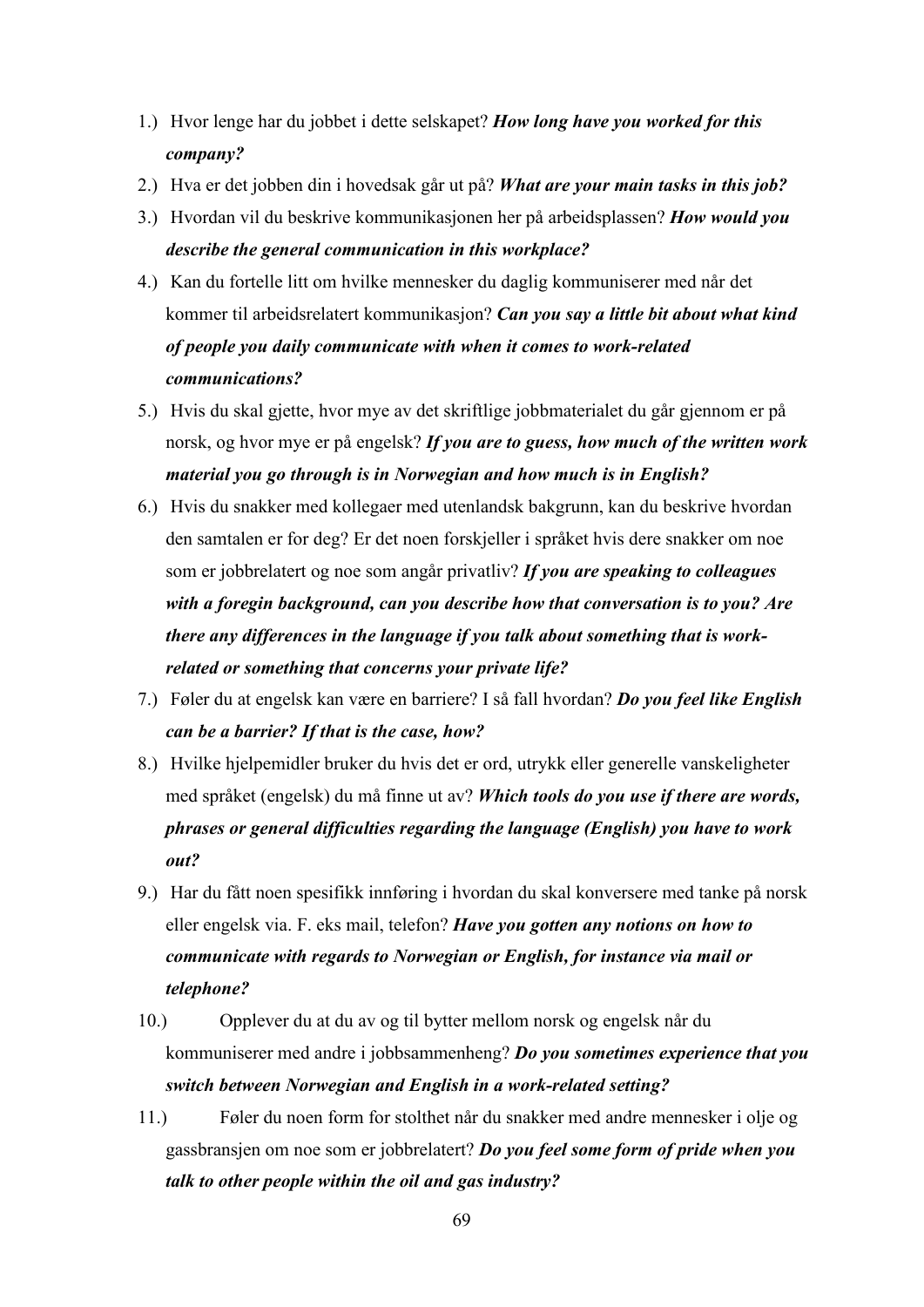- 12.) Tror du det kan være vanskelig for andre som ikke er kjent med din bransje å henge med på samtaler som omhandler ditt arbeid? Har du noen eksempler? *Do you believe it could be difficult for people who are not acquainted with your line of work to follow conversations that are related to the specifics of your job? Do you have any examples?*
- 13.) Føler du at arbeidsplassen din tilrettelegger for kollegaer med flerspråklig bakgrunn? *Do you feel like your employers facilitates for colleagues with a multilingual background?*
- 14.) Hvordan vil du rangere dine totale ferdigheter innenfor muntlig og skriftlig engelsk på en skala fra 1-10? 1 er uforstående til det aller meste, 10 er engelsk på lik linje som Norsk. Kan du utdype svaret ditt? *How would you range your proficiency in oral and written English on a scale from 1-10? 1 is unable to understand almost everything, 10 is English on the same level as Norwegian. Can you elaborate on your answer?*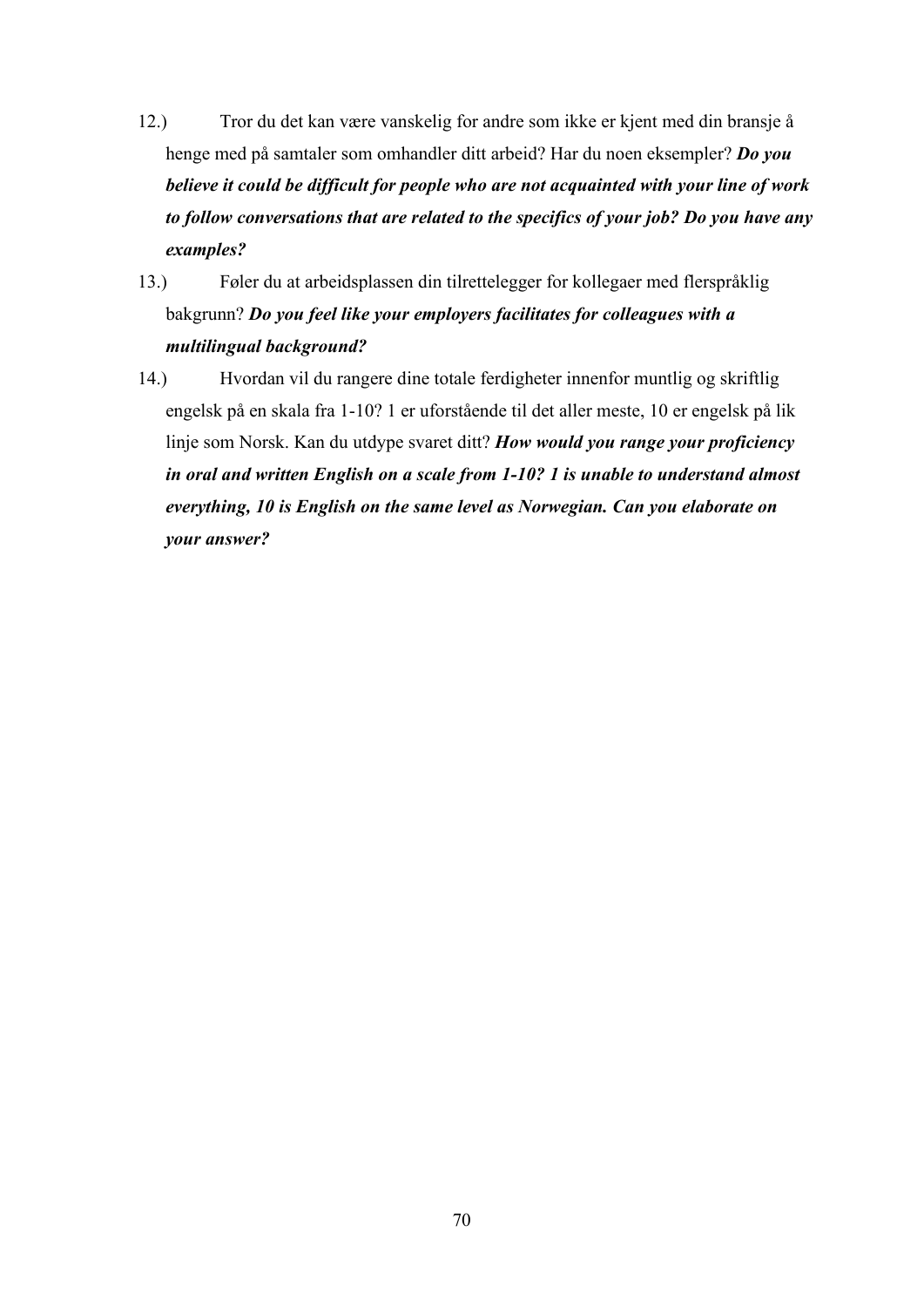# Appendix 1

Age: 42 Gender: Female Place of birth: Haugesund

**\*Establishing consent for the interview.**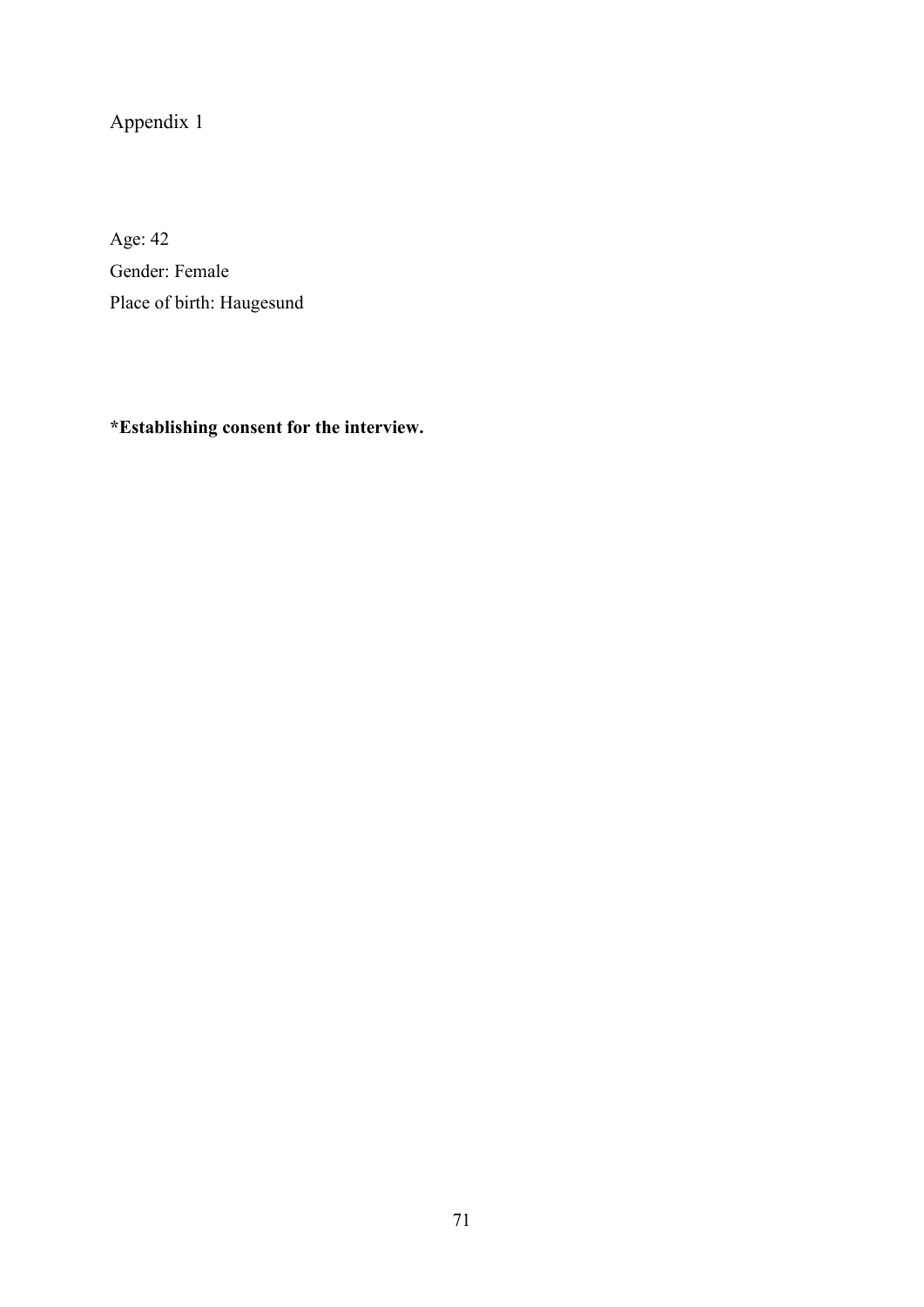### **I: You can start if you want to ? (Q1)**

S: Yes, I have worked in (COMPANY) since 2007. Earlier we were (COMPANY) so we were bought by a Spanish company. I have been working with health and safety and operations "offshore" (CS). I have been working with projects since 2016. Now, I am in charge of the rig located in (PLACE). That being the restructuring and preparation for operations. I can talk a little bit about the company ?

## **I: Sure, if you want to ? (QI)**

S: It is a Spanish company with a Spanish culture. The company that I started in was a Canadian company, so there were two very different cultures. Especially for us who were familiar with a Canadian culture. It is a large company, worldwide I think it is around 27000 employees. Here in Stavanger we are around 250 employees. We operate on (PLACE) and some other "subsea" (CS) fields. My main job is to lead a "team" (CS), both internally here but also towards (COMPANY) and (COMPANY). Those are the once who are going to operate out there, on behalf of us.

### **I: Do you cooperate a lot with the other companies then ? (Q2)**

S: Yes. But we are the real operator, so we are the end customer. (COMPANY) does the modifications, and (COMPANY) is also operating out there, and we are the operator who oversees that they do what they are supposed to. I run a team here of around 15 people, but I also have some supporting functions.

### **I: How would you describe the general communication in this workplace ? (Q3)**

S: Most of the communication is through meetings, but also a lot on email. Our communication is primarily in English. There are a lot of Spaniards here. If there are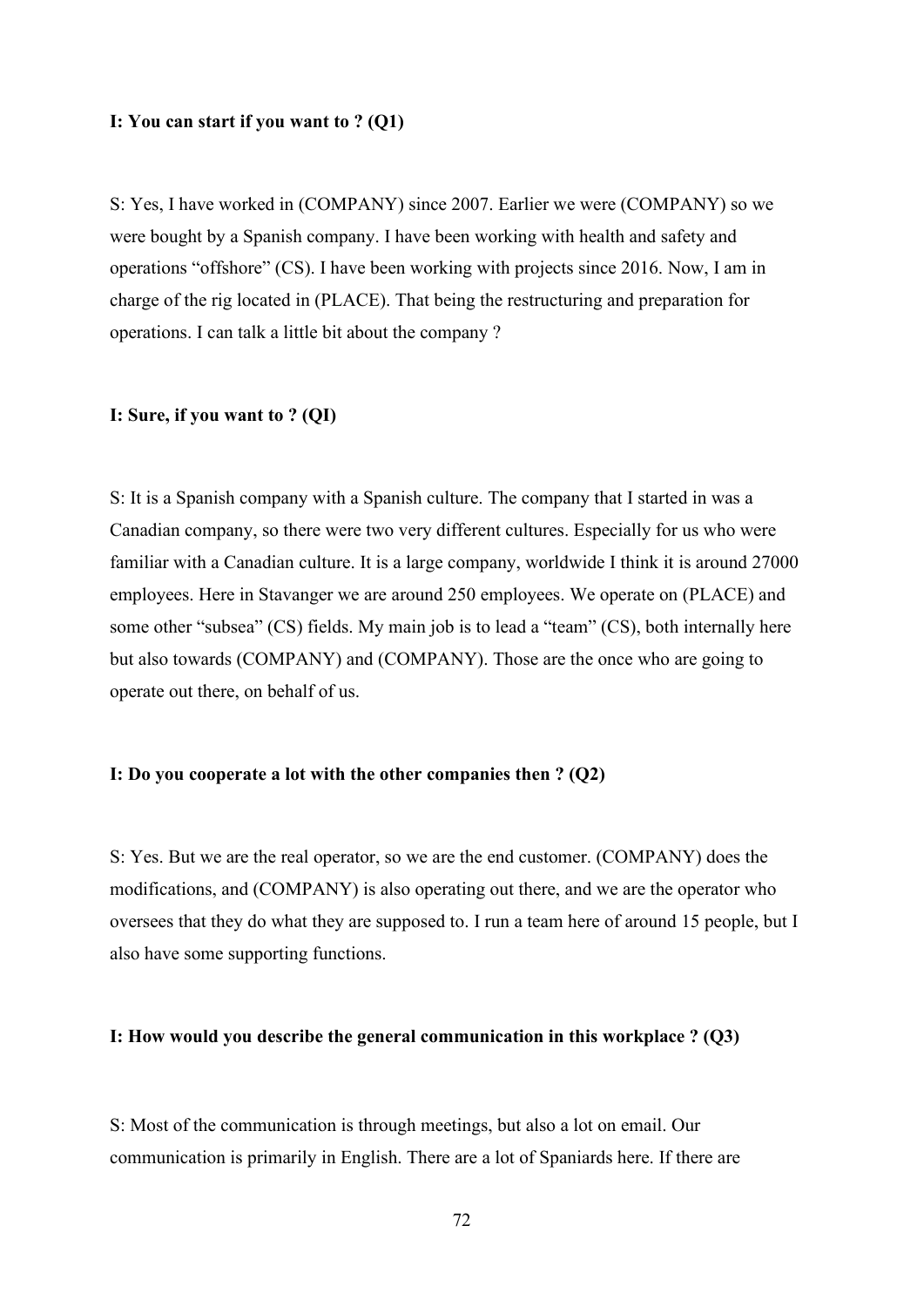conversations in a meeting room where we are only Norwegians, we speak Norwegian, but if there is one with a foreign background, UK, USA, Venezuela or Madrid we do not. We have a lot of nationalities, from Asia to USA. We also have a lot of "expats" (CS) here.

#### **I: What are "Expats" (CS) ? (Q3)**

S: They send people from the main office, because they wish that we should get experience from the different organizations within (COMPANY). There are also several Norwegians who have traveled abroad, and maybe work there for two or four years.

#### **I: So it is within your company, but from different offices ? (Q3)**

S: Yes. Some work in Madrid, some in Vietnam, Houston or UK, and they often have contracts on two or four years.

#### **I: Have you done this ? (Q3)**

S: Yes, for a little while. In 2009 I was working from the main office in Canada. I might do it again once I am done with this project. I think it is very interesting to learn from other cultures, from an organizational point of view. We, as Norwegians, often think that we are the best in the world, but we are not.

#### **I: So you feel there is a lot to learn from the others ? (Q3)**

S: Yes, there is a lot to learn. This company works in a lot of corrupt countries, especially in Latin America where you have Venezuela, Colombia, Brazil. It is not the same as being here in safe, little Norway. But with regards to communication, there are meetings, some emails.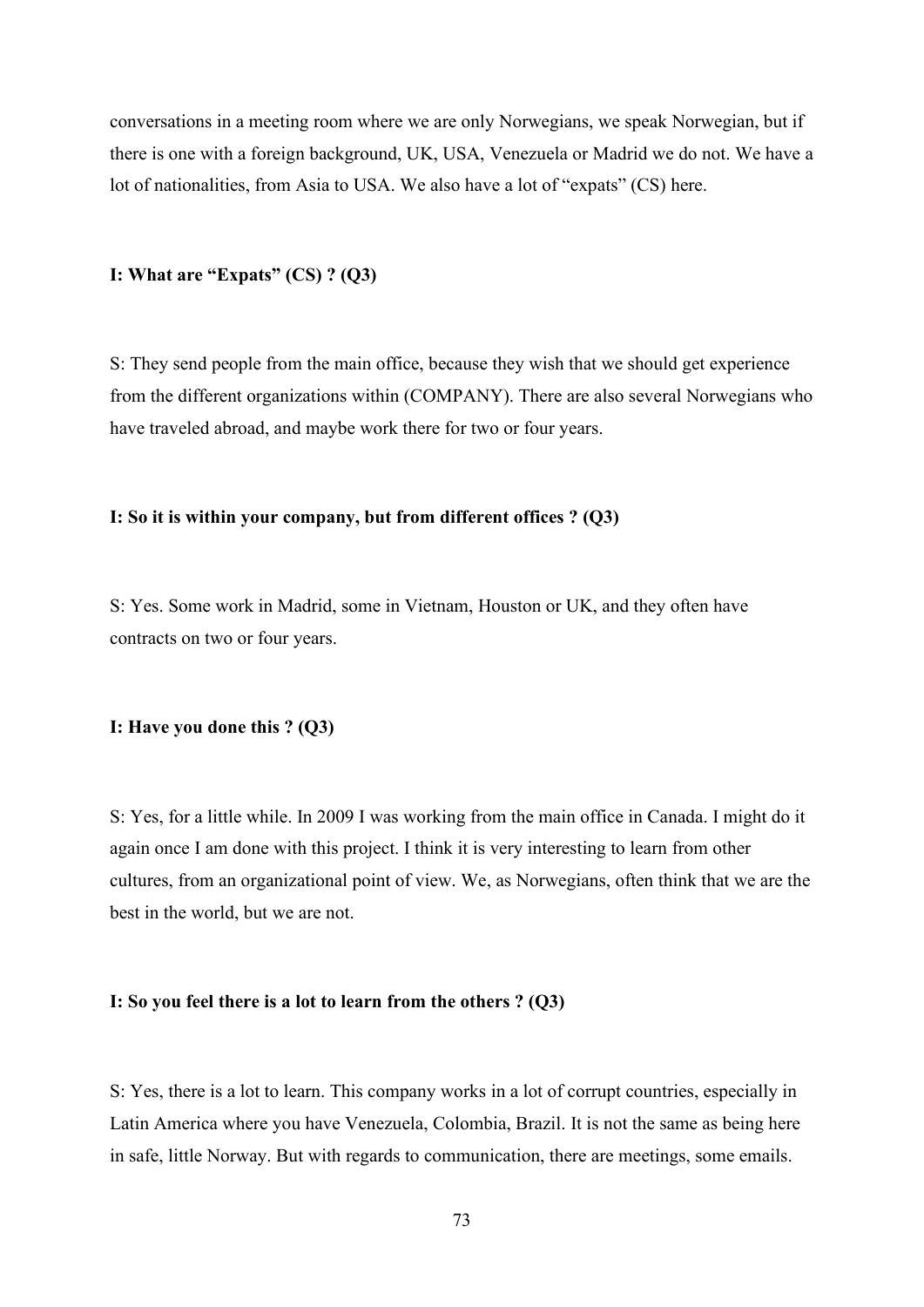General information is mediated via email. There are some phone calls, of course. Sometimes you walk around and ask people, so it is a little bit of everything. I would say it is about 80 percent English, but say the Spaniards are sitting for themselves in a meeting, they speak Spanish, so it is the same as us. If we are four Norwegians in meeting, we speak Norwegian. All formal information is in English. When it comes to the Petroleum Safety Authority Norway, or other public institutions, it is in Norwegian. It sometimes depends on what we are applying for, but it is mainly in Norwegian.

#### **I: So everything that has to do with the Norwegian government is in Norwegian ? (Q3)**

S: Yes. If you look at the rig that I work with, there are a lot of Danish workers. There we use to official languages, English and Scandinavian.

# **I: How do you feel it was when you started here ? Were there any guidelines or rules on how to communicate with regards to language? (Q9)**

S: I think it was more "learn as you go" (CS) and who you worked with. The "team" (CS) changes dynamically, so it is different from when I started to what it is today. Workers begin and workers quit. If you get more Spaniards or more Norwegians, it will be thereafter. Since I started in 2007 and until today, there have been major changes. When I started there were only Norwegians here, and when I talked to all those offshore everything was in Norwegian, because there were no foreigners. Today there are a lot of foreigners on the team, and it is therefore more natural that the communication is in English.

#### **I: Do you feel like that was an abrupt transition ? Or was it natural ? (Q9)**

S: I think it was kind of natural. I feel like it is easier now then what it used to be. Back then, there were Americans and Canadians, who are pretty good in English. They expected more, so you were often more insecure in conversations. Also, we did not use English that much. Now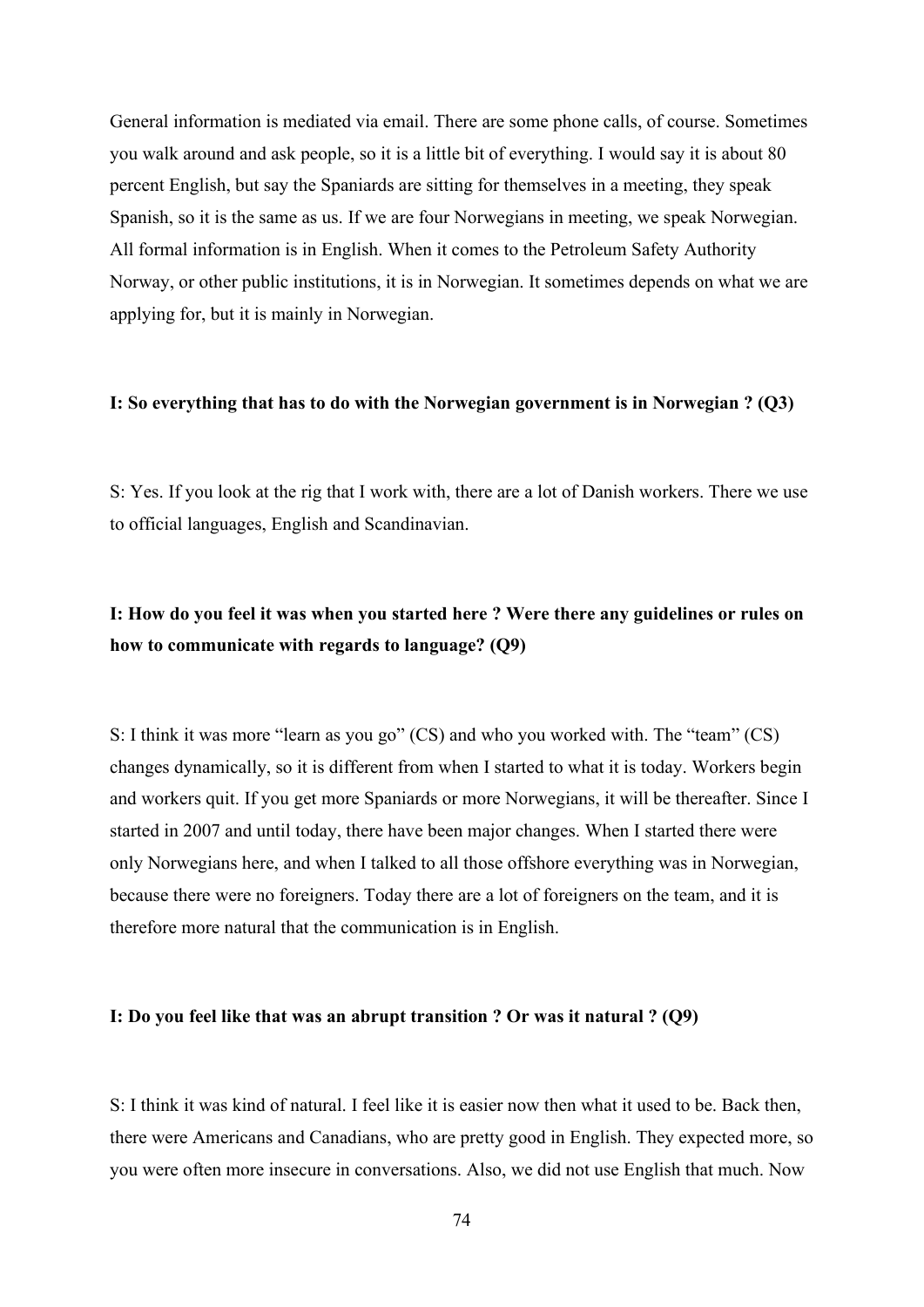that there are foreigners who are not that sufficient in English, it is easier to speak without thinking too much about it. On the other hand, I know that the Americans and the Canadians think we speak very good English, even though we do not believe it ourselves. They do not have two languages, but we do. I do not think it has gotten any worse. I think we, and other companies, have gotten more international than we were 15 years ago. That way both the language and the communication changes.

#### **I: Do you ever feel that English can be a barrier for you ? (Q7)**

S: Sometimes, maybe. If there is something that is very detailed. I am not afraid of speaking English, but sometimes you do not bother to have that kind of conversation at work, because you think; what are all those words in English ? Maybe you hold back a bit. It does not happen often, but it will take too much effort to say it in English.

#### **I: In these cases, is it the technical terms that are hard ?**

S: No, because we use the technical terms just as much in English as we do in Norwegian. So, we use the English words for pumps or "down-hole safety valve" (CS) "Down-hole safety valve/nedi hulls ventil" (TRANS). So, we use those English terms even though we are speaking Norwegian. It is almost weird to say the Norwegian words for those terms.

#### **I: What is a "down-hole safety valve" (CS) ?**

S: It is the lowest valve we got to secure the well. Offshore we have Christmas trees, but we do not say that, we say "Christmas trees" (CS). I do not say pipes, I say "piping" (CS) even though we speak Norwegian. There are a lot of those terms, and I think that is something that especially relates to the offshore industry. I think that is because of the generation from Ekofisk. There were a lot of Americans who imprinted those terms when they started, and you can not make them Norwegian, but I think that is ok. For me it would be unnatural to use the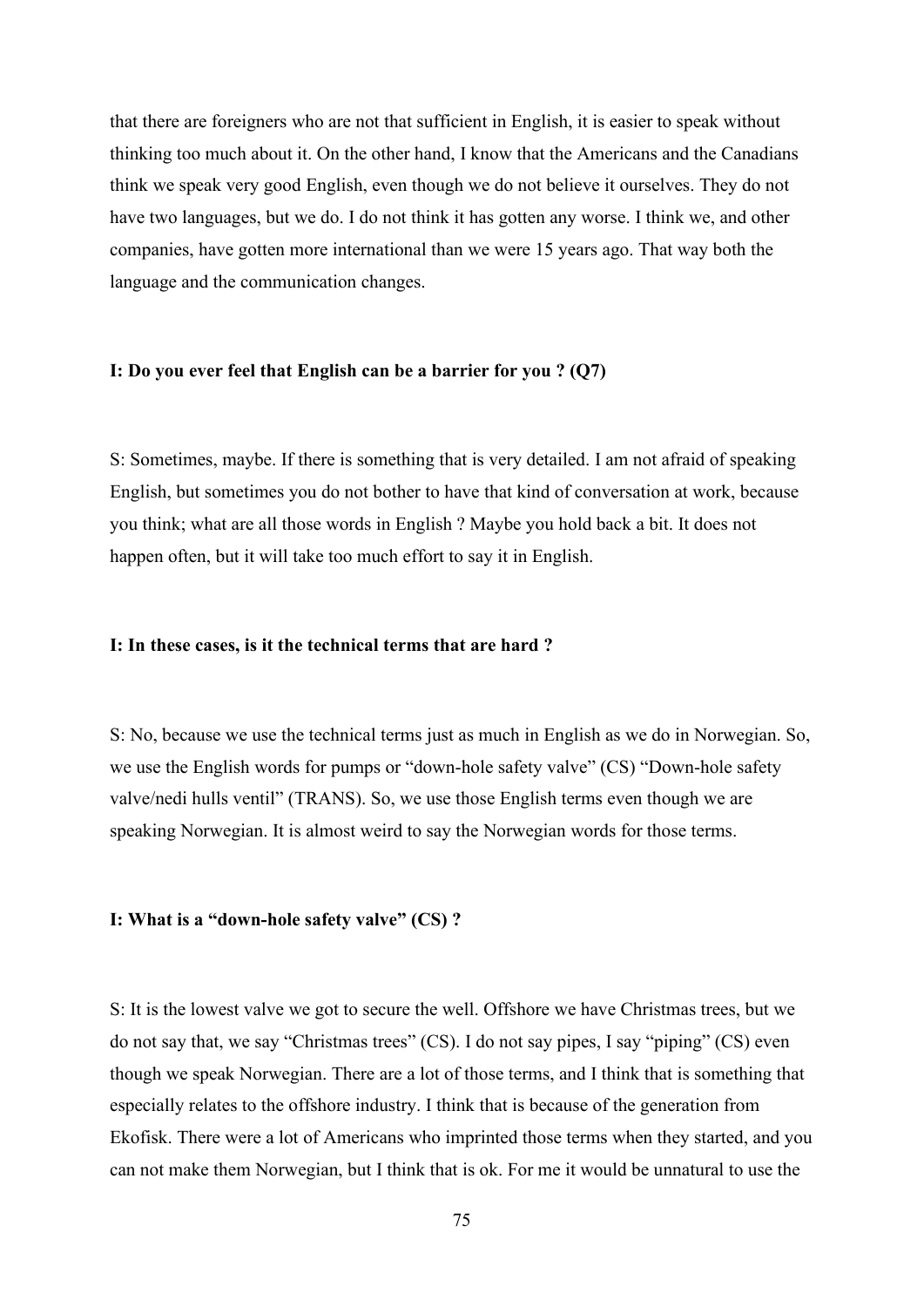Norwegian words, because I do not think I know what they are in Norwegian. I know some of them like pipes and "pipes" (CS) and cables and "cables" (CS). So when I speak Norwegian I use those English words.

#### **I: You mentioned "Christmas trees" (CS) ? What are those ?**

S: Christmas trees are those who stands upon the wells offshore. The secure you from the flood that comes from the reservoirs. You have valves, and then you have a big Christmas tree, or "christmas tree" (CS). So that secures us from getting a "blow out" (CS). I do not know what you would call that in Norwegian.

## **I: A "blow out/utblåsning" (TRANS) maybe ?**

S: Yes, there you see. I did not know. So it is not like a traditional christmas tree, although we decorate that as well.

**I: Do you sometimes feel like you switch between Norwegian and English when you talk with people at work ? Say it is in the lunchroom for instance do you feel your language is different if you talk about something concerning your private life than if you talk about something that is work-related ? (Q10)**

S: It depends on who is sitting around the table. If there are five Norwegians, you would speak Norwegian. If a Spaniard then sits down next to me, we switch to English.

### **I: You would do that in the breakroom as well ?**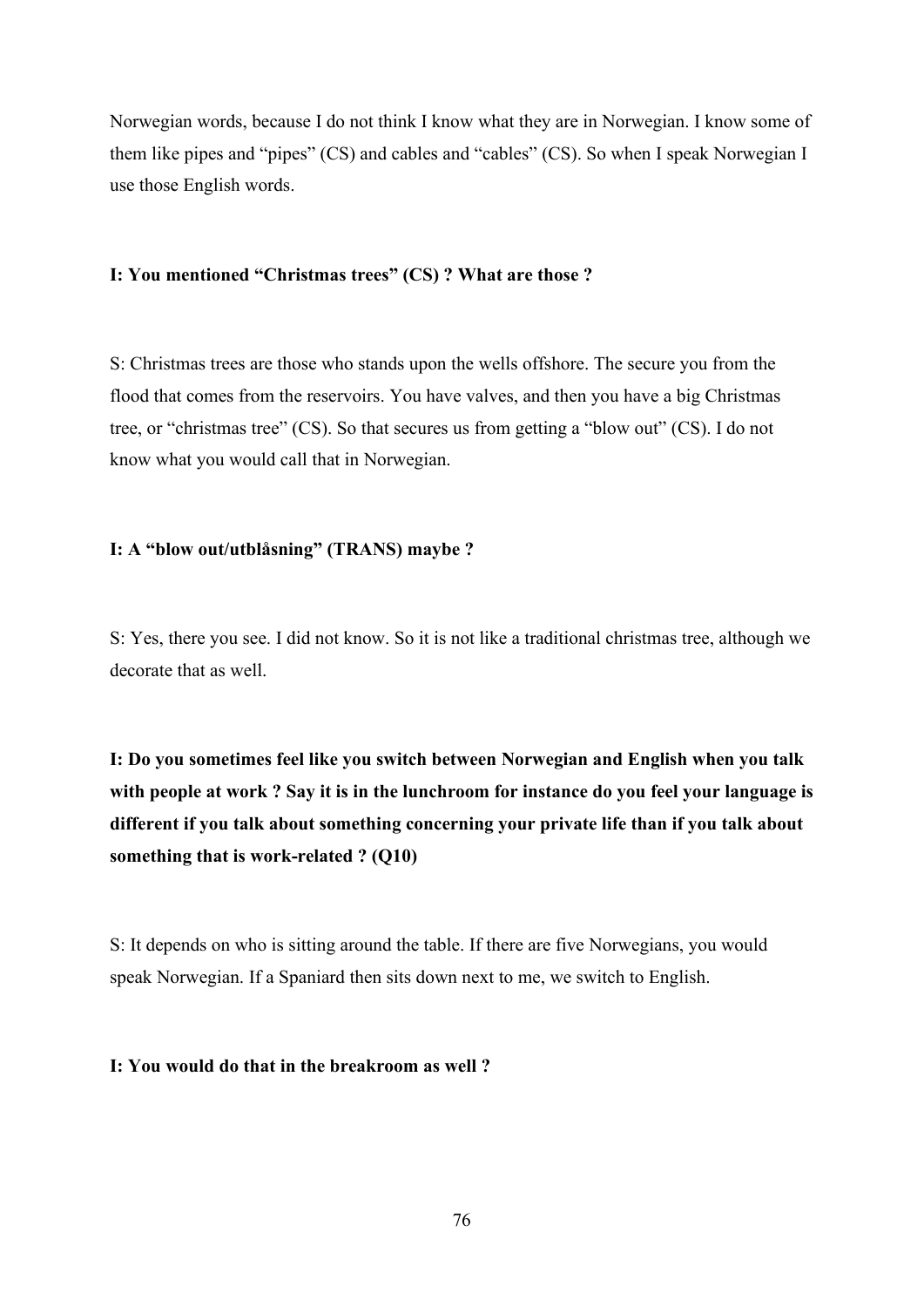S: Yes. You can not exclude them, so you switch. Sometimes I say; "I have to say this in Norwegian" (CS). Because maybe it is something specific and I can only articulate it in Norwegian. That does not only apply to me, that is just the way it is. The Spaniards do it to. They say that they have to say it in Spanish. But then they let us now that they have to explain this in Spanish. But like I mentioned, this is a very international company, so it is probably different depending on the oil company. It is probably different depending on the departments as well. On my project there are a lot of foreigners. The finance department only consists of Norwegians, so they might have another culture. All the meetings and communication there is in Norwegian. It varies from the different departments.

# **I: If you are to write an email, and you are struggling to find the words, how do you solve that ? (Q8)**

S: In a "worst case scenario" (CS) I would go to Google Translate or Clue if there is a word I can not remember. In general I try to take my time and do it right, and maybe rephrase it if it is necessary. Sometimes you have to make sure it that the recipient understands what you mean.

## **I: If it is orally ? Do feel that it is hard to find the right words sometimes ?**

S: Sometimes. But there is always another word you can use instead. I think it is easier now with the Spaniards then it was when the Americans. The Spaniards are not that sufficient in English either, so they do like us and explain it differently if there are confusions. But I have to say that almost everyone here speaks English very good. Now, I have spoken English in every meeting, every day, but of course I am not perfect, and I do not think I will ever be.

#### **I: Do you ever feel some sort of pride when you talk to somebody about your job ? (Q11)**

#### S: Here internally ?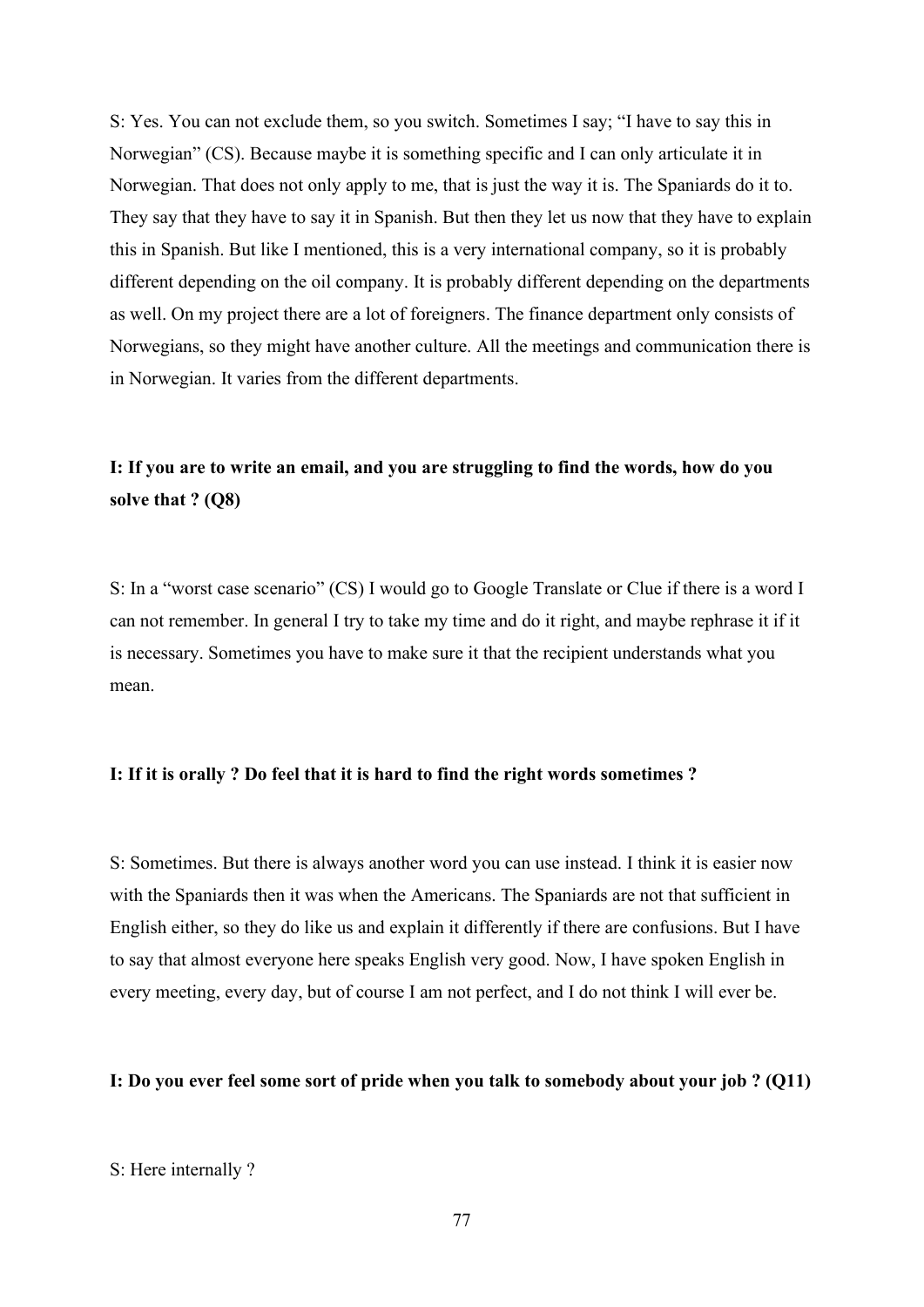#### **I: Internally or in a private setting.**

S: Yes, I would say so.

**I: Do you think that is because it something that you have for yourselves ? If you are talking with someone from another company for instance, do you think it is fun to talk about ?**

S: It depends on who I am talking with. Birds of a feather flock together. If you are sitting around a table and no one else has knowledge about the oil-industry, I do not bother talking to much about it. If someone asks me about my job, of course I answer. But if I am sitting at a table with some girlfriends who works in grocery stores and do not have any relations to the oil industry, they do not know what it is about. So I do not feel a need to talk about it. But if it is the other way around and there are many nurses sitting around a table and talking about that stuff, speaking that specific language, I can not follow, I just do not understand it. I think that is natural. If I am sitting with coworkers and that kind of people, that is mainly what we talk about. I do not think we have much more to talk about other than what we have done together. But I am proud of the work that we do. I think nurses, doctors or teacher are proud of what they do.

### **I: Yes, taking pride of you own occupation ?**

S: Yes, I think so. You have to be, or else you need to find something else to do.

**I: I guess we have talked a bit about this, but do you think it can be difficult for people who are not acquainted with your line of work to follow conversations that are related to the specifics of your job ? Do you have any examples maybe ? (Q12)**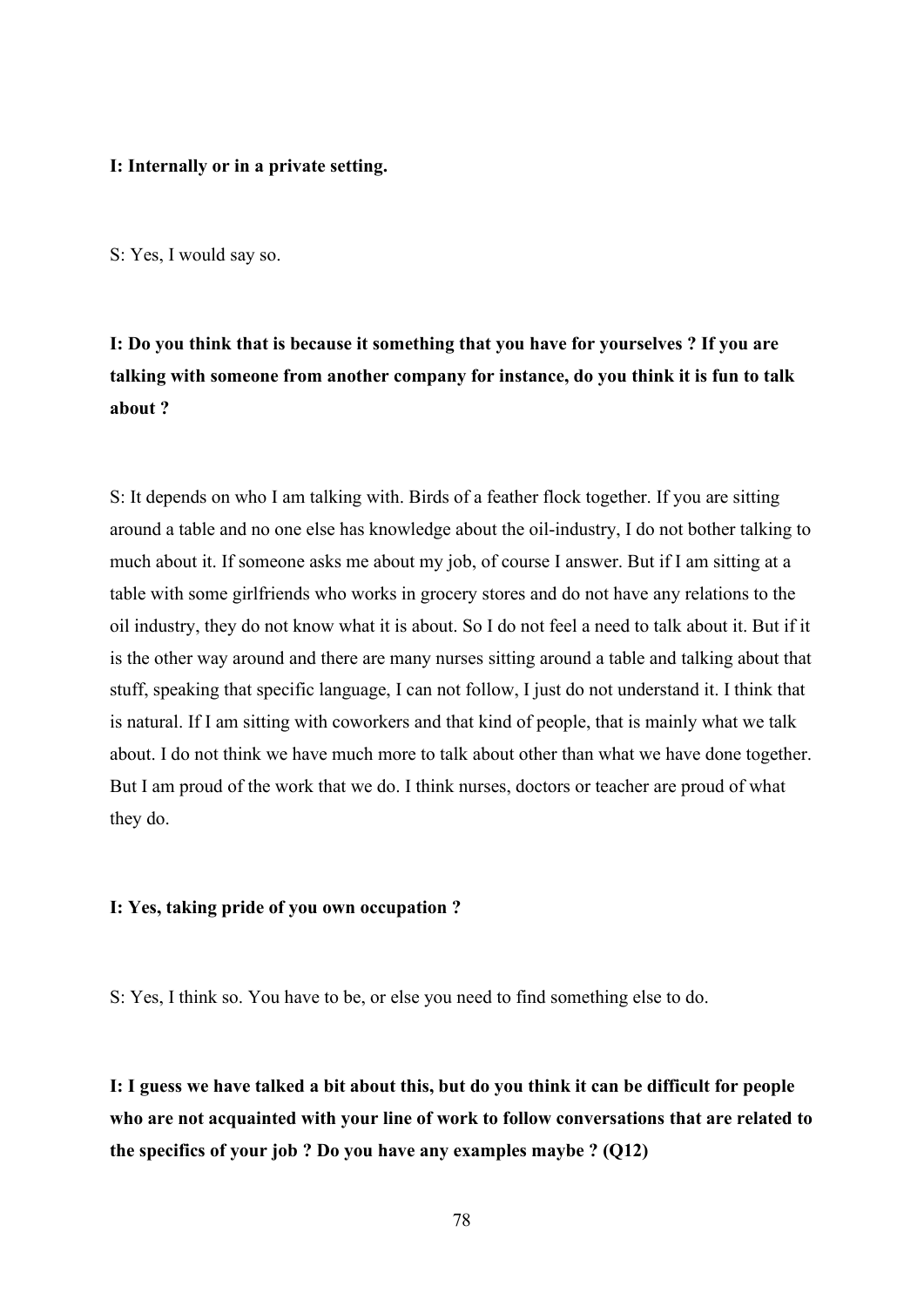S: With regards to English ?

#### **I: It can also be Norwegian. I am thinking more about the specifics of your work ?**

S: Yes, that happens a lot. We often have multidisciplinary meetings. There is more than one discipline within one meeting. So, it is not sure that the nurse in that meeting understands what I am saying about welding, and then we sometimes have to explain it a bit different. But it not always necessary that she understands it either. The important thing is that the intended recipient understands it. Things happen really fast and we do not always have time for everyone to understand everything.

**I: You mentioned that you have a nurse here. Do you experience her to be more interested than if it was a nurse who you were friends with ? Or that you mainly had a social connection with ?**

S: Yes, definitely. The nurses here work within the oil business and "offshore" (CS), but my nurse friend who works at the hospital does not know anything about it. The do not have that experience and that training. Our nurses work "offshore" (CS) and they are trained for it.

# **I: Do you feel that your employer facilitates for people with a multilingual background ? (Q13)**

S: Yes, absolutely. There are no differences between us.

**I: So you think it is ok to work here, even though you are from Brazil or Spain ?**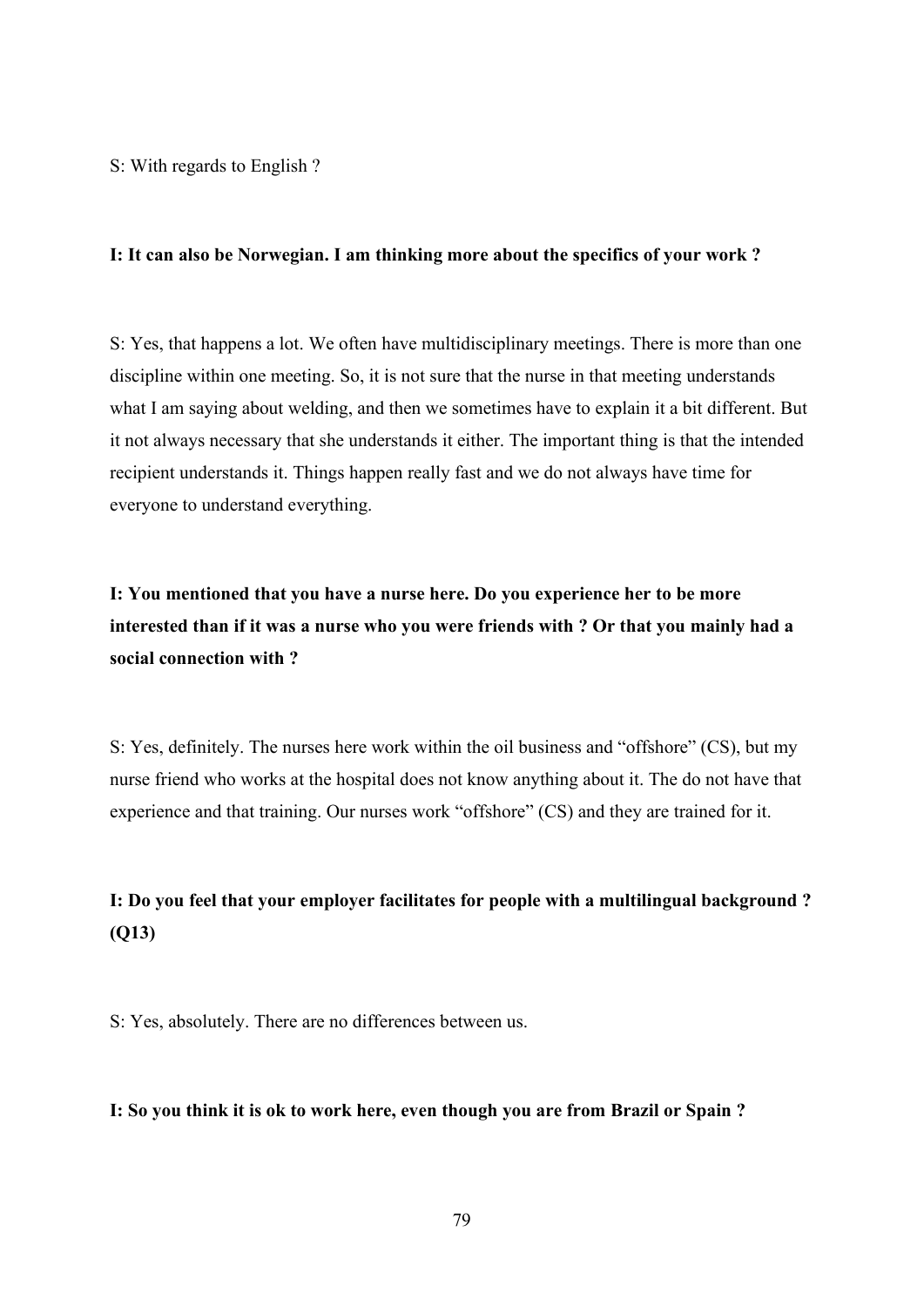S: There is on criteria. You have to know English. They do not send people from Spain if they do not have any "basic knowledge" (CS) in English. They do not send someone from China who does not have speak English at all. That is not possible.

#### **I: Is that an official criteria ?**

S: Yes. They have to know English. If not, they will not get employed. That has something to do with safety as well. People on standby have to speak Norwegian, it is not enough with only English. Also, you do not get to work in Norway if you do not know basic Norwegian. I have a colleague with a wife here. She is a doctor, and I am sure she would do an excellent job with that, but she cannot get employment because she does not know Norwegian. In that case it is alright because they are soon moving back to Spain where she will get her old job back. It is kind of the same here. You have to know English or Norwegian. If you speak Norwegian but English and visa versa you can still get a job in this company. That is the difference.

**I: How would you range your proficiency in oral and written English on a scale from 1- 10? 1 is unable to understand almost everything, 10 is English on the same level as Norwegian. Can you elaborate on your answer? (Q14)**

S: I would say maybe 8 in written English, and perhaps 7 with regards to oral English. I think I am better in writing. I rarely get insecure, but if I am writing in English, I have more time to look things up and get it done properly.

#### **I: For how long have you been learning English?**

S: I am 42 now, and I guess I started in first grade, although probably not as much as the first graders have now. So around 35 years maybe?

### **I: Thank you for participating.**

80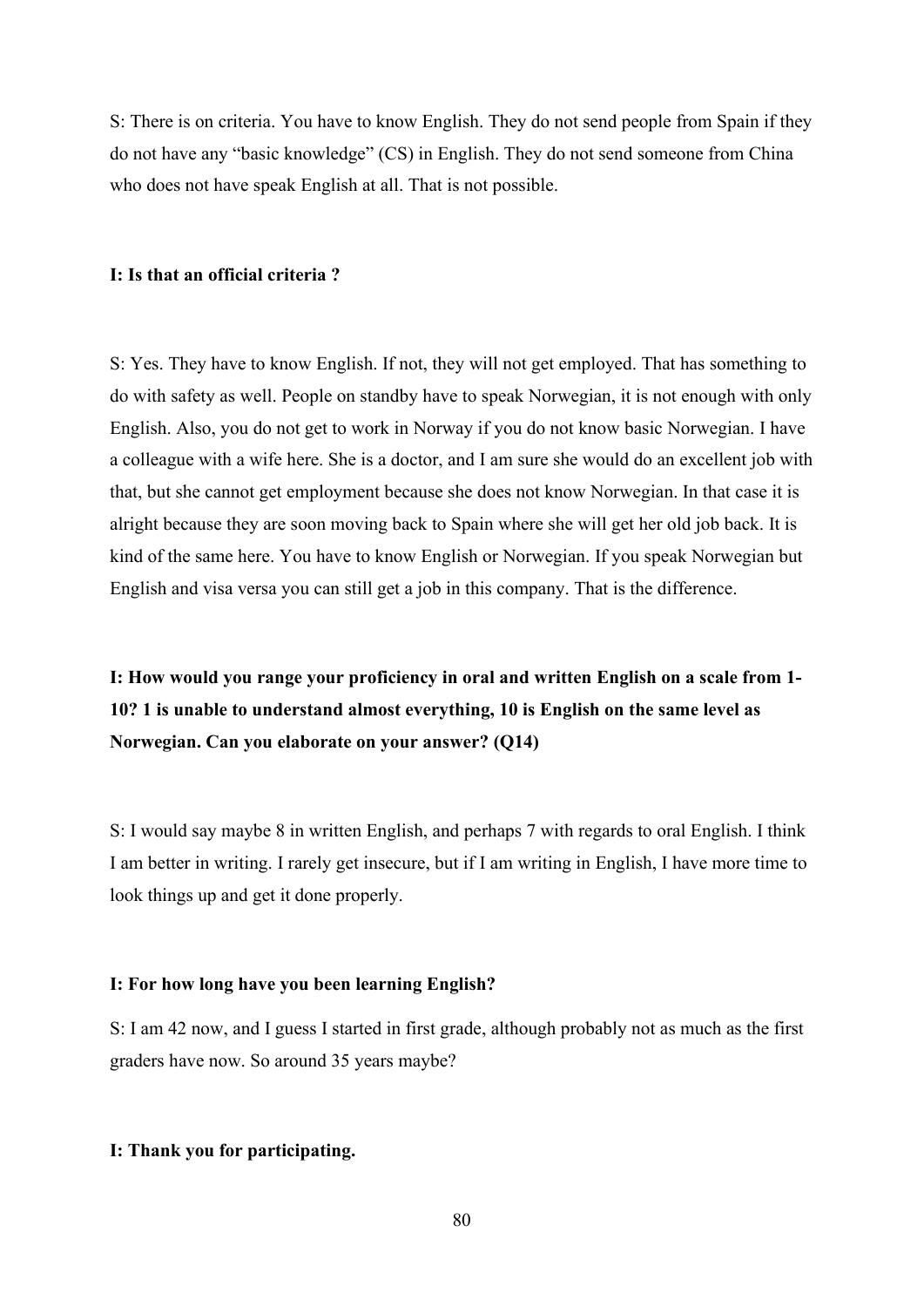Appendix 2

Age: 26 Gender: Male Place of birth: Oslo

**\*Establishing consent for the interview.**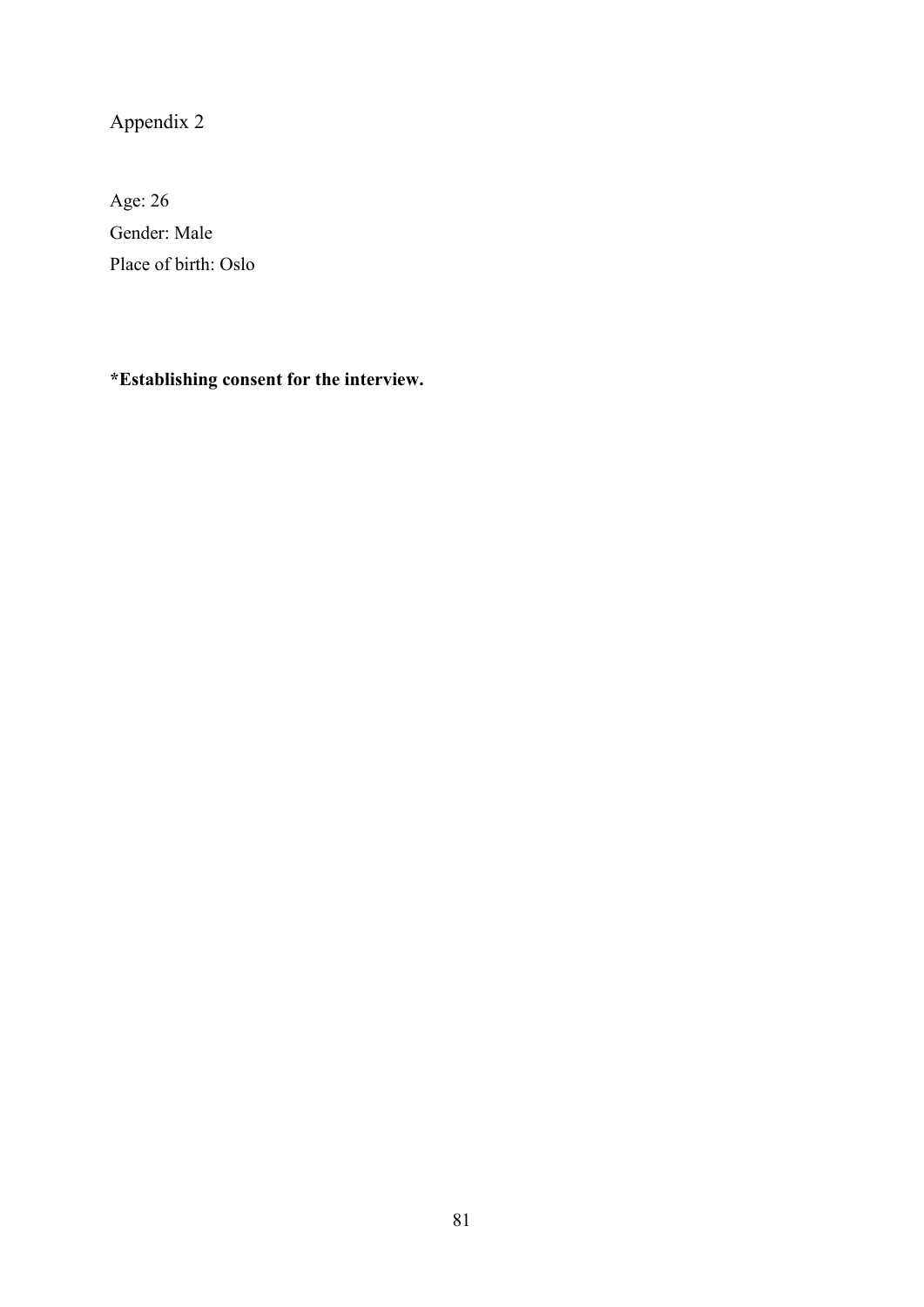#### **I: Can you tell us where you work and for how long you have been working there ? (Q1)**

S: Yes, I work in a drilling contractor firm that is called (COMPANY). I have been working there for 1,5 years. I work a little at the office, with the costumer, and I also work a portion of the time "offshore" (CS).

#### **I: Ok. When you say customer, what do you mean ?**

S: Then I mean the costumer, those who have hired us, (COMPANY) to execute a drilling on the installation that the operator owns or controls.

#### **I: Can you tell us what the work that you do mainly consists of ? (Q2)**

S: Yes. When I sit at the office, some of the time goes to plan future operations, and that being in collaboration with the customer and what they want to do. For my part it is important to make sure necessary equipment is sent out to the installation, to execute these operations. There is the planning part and also some work with "HMS" (NAB) to maintain a high safety standard. We take care of rapports that comes from the "offshore" (CS) department, and follow up if that is needed. When I am "offshore" (CS) the work is much more operational, and consists of maintaining an efficient and secure drift. Efficient and secure operation would actually be more accurate to say.

## **I: Would you say you have a divided position then? You are both "offshore" (CS) and "onshore" (CS) ?**

S: Yes, that is correct. In reality I am more of a planner on land for future operations and then go out and execute those operations. Of course, in a team or a drilling "crew" (CS). But I do not work consequently as a planner because that is a full time position, so it is only a partly in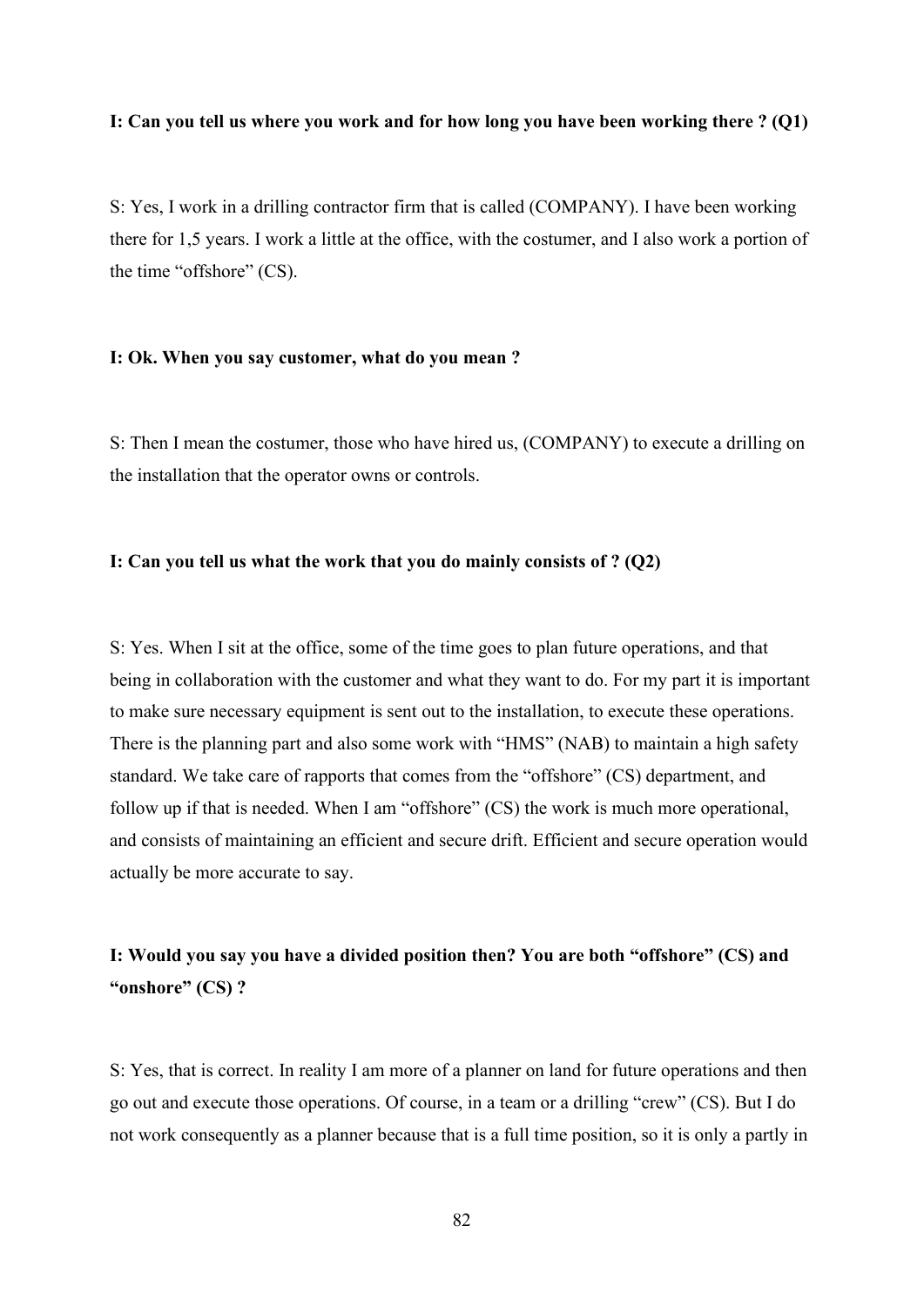between. But it is of course fun to plan a job or an operation and then be able to execute it afterwards.

# **I: Ok, so when you are out, there is a possibility that you are executing that explicit job you have planned ?**

S: Yes, that is correct.

#### **I: Is it always that way ?**

S: No, it depends on several things.

## **I: Ok. When you are "offshore" (CS) then ? Are you at the same place every time ?**

S: Now, it is mainly that way. Previous I was in something called the resource "pool". There I was sent around on different installations where there was a need. But now I am in a permanent drilling "crew" (CS).

# **I: Ok, so now you are following that crew. I see. Can you describe how you feel the communication is at work ? (Q3)**

S: That is very varied, and there is a pretty big difference between land and "offshore" (CS). By that I mean that "on shore" (CS) and "offshore" (CS) are two very different places when it comes to communication. When I am at the office on land, very much of the communication is in English, primarily because there is a lot of people at the office that do not speak Norwegian or are not that fluent in Norwegian, so it is easier to communicate in English ? At the same time, those who speak Norwegian at the office are more sufficient in English than those who are "offshore" (CS). That has probably to do with their relation to education, I would think.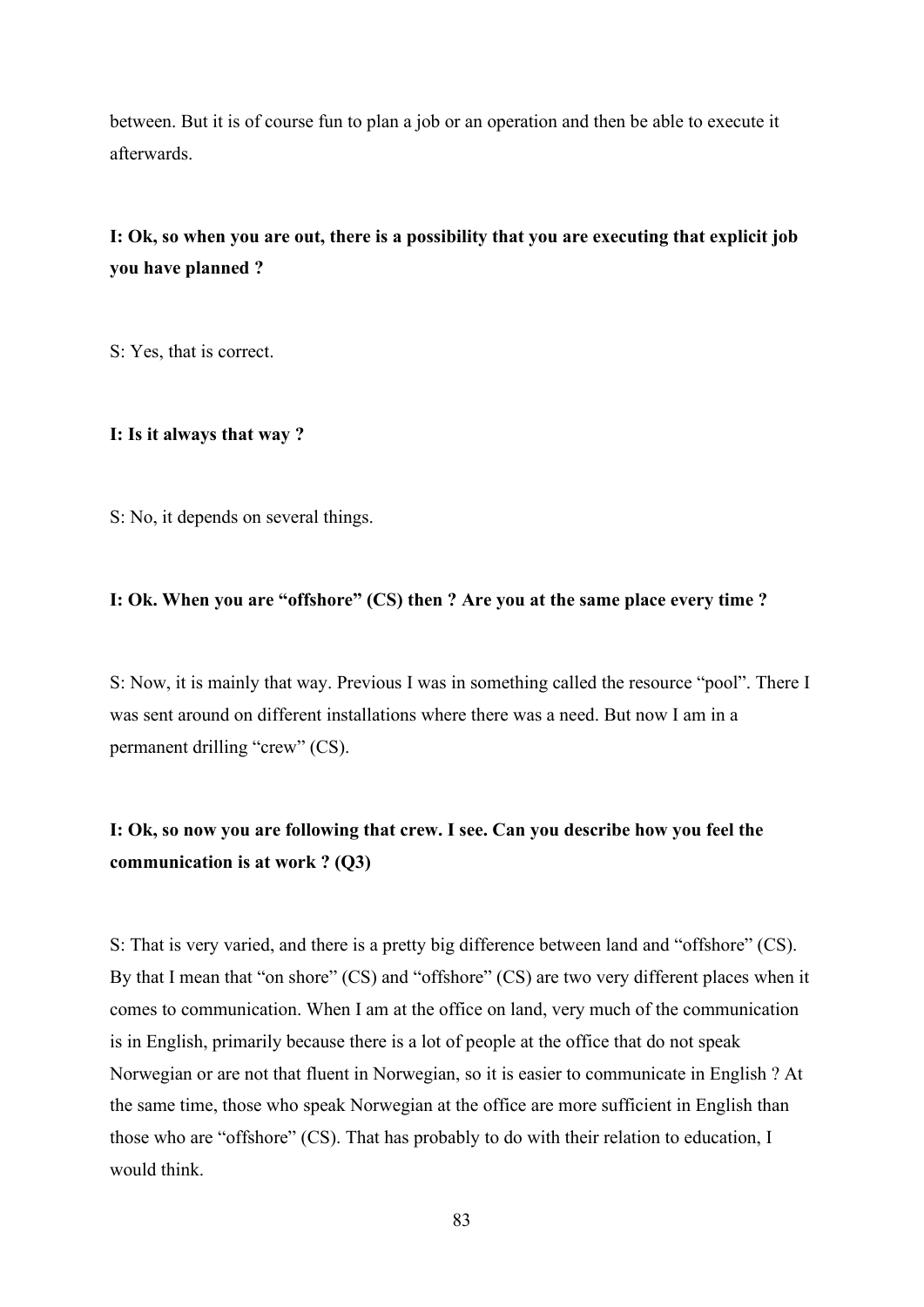#### **I: Ok, what do you think with regards to that ? Can you elaborate ?**

S: I work towards a lot of engineers at the office. And at the engineering study at the university there is a lot of lectures and subjects that are carried out in English. You get used to speaking English, you get used to read English, and you get used to solve tasks in English. Meanwhile "offshore" (CS) almost everyone speaks Norwegian, it is usually not many English-speaking people that do not speak Norwegian. If then there is someone who does not speak Norwegian, I think that the language quickly becomes a barrier. It becomes difficult to communicate properly.

**I: Do you feel that for yourself ? If you think about your own abilities, does your mindset become a bit different when you are "offshore" (CS) or in that position ? Because you are an engineer and much of your education, as you mentioned, have been carried out in English ?**

S: Both yes and no.

## **I: It is a difficult question to reflect on, and there is not necessarily a good answer.**

S: I do not feel that I change or behave different, or speak different when I am "offshore" instead of at the office. There is maybe a fraction more informal or jokingly talk "offshore" than there is at the office. But I think the reason for that is that there is a different working environment, and one communicates more than at the office. There are a lot of meetings and stuff at the office as well, but there is also a lot of time alone behind the computer and then there is not that much time for talking. When I am "offshore" (CS) the talk goes on continuously. So maybe I change a bit, because there is a different working environment.

# **I: When you are offshore. Do you sometimes work side by side with someone who speaks another language?**

84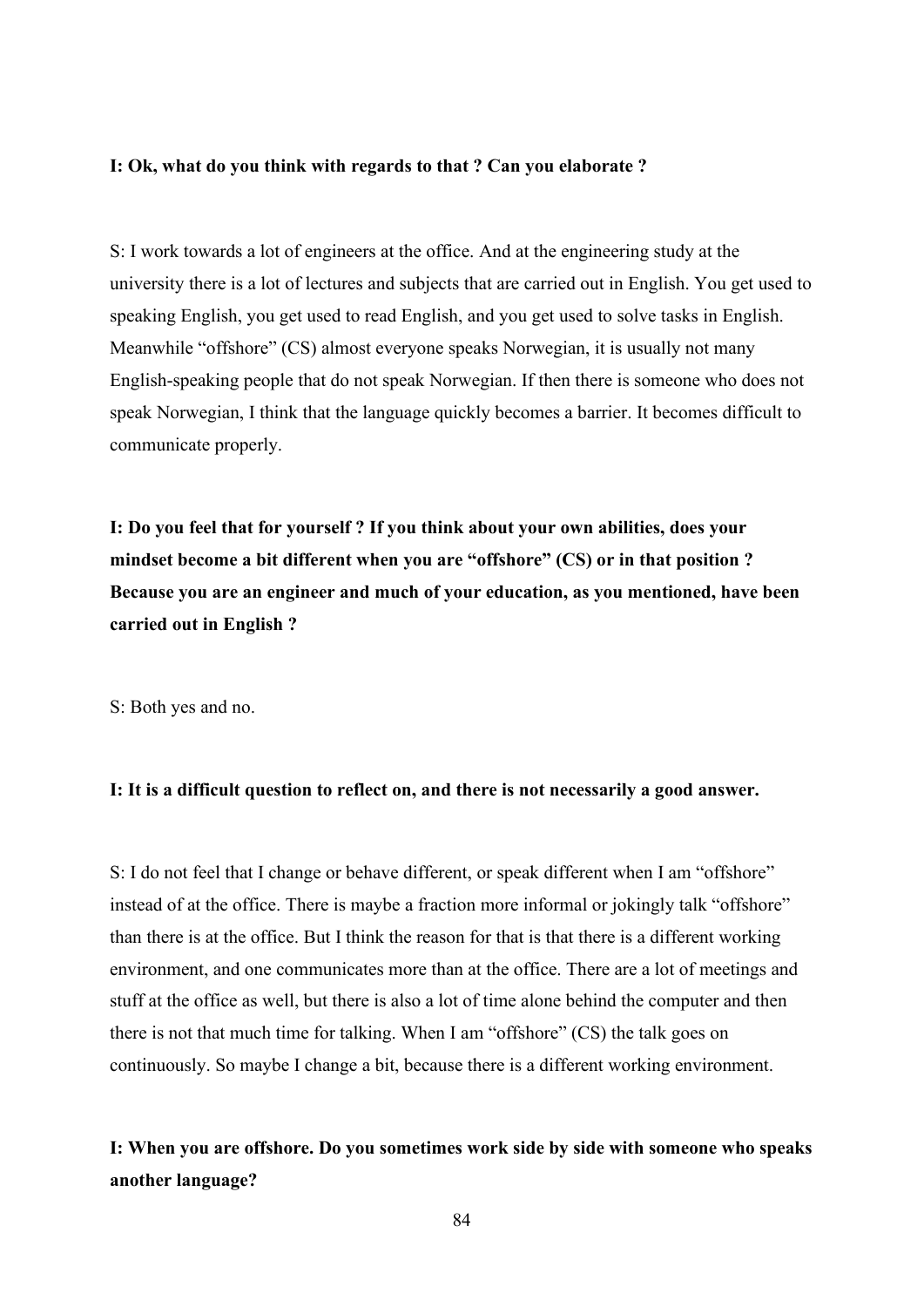S: Sometimes. There is usually one a Scottish person who understands a bit Norwegian, but the communication ought to be in English. I have been in a situation where there was this person, I do not remember if he was Scottish, but he had a broad accent which was very difficult to understand. If it was Scottish or Irish I do not know, but it was hard to understand.

#### **I: Ok, but he was somewhere from UK then ?**

S: Yes, he was from UK. It was the first time he was on the Norwegian continental shelf. So he did not understand any Norwegian at all. I would not say that it became a barrier, but it was a challenge. So I had to focus more, and maybe ask one more time. The focus on affirmative communication was very important, so we did not misunderstand what was said to each other. Except from that it is usually very all right. But I see that there are several out there who do not possess very good English skills, and maybe they do not have problems with communication, because we usually understand each other, if you use some body language, a little Norwegian and some English.

### **I: Is that with regards to work related talk, or is that in the breakroom ?**

S: No, then it is work related talk. But what I mean is that it usually just sorts itself out. But there are perhaps a lot who hang back a little, if we think about speaking English, because they are not comfortable with it, and then maybe it is a barrier. If there is a crew consisting of ten people for instance, and if one of those only speaks English, I think there would be several others on that "crew" (CS) who would feel a bit uncomfortable. It is probably easier for them to speak with someone who can speak Norwegian, because it would probably be a little barrier, if they have to speak in English.

**I: If you are either on land or water and you are speaking loosely in the break room and a person who does not speak Norwegian is there. How do you solve that situation ?**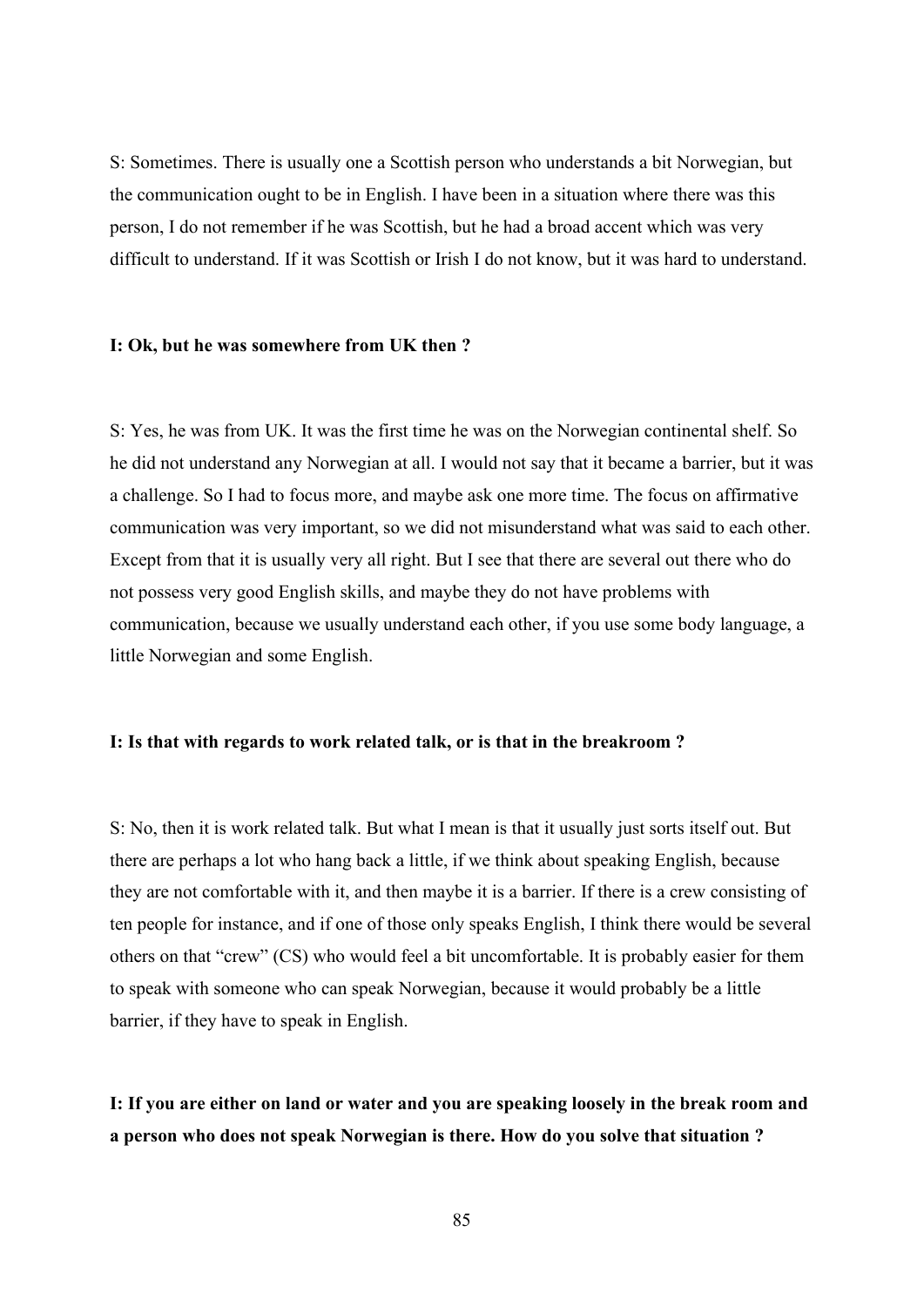S: What I would feel in that situation ?

#### **I: Yes, feel or react ?**

S: It is very varied. Some of us are very quick to switch into English, and include those who does not speak Norwegian in the conversation. But there are also those who does not think about that at all, or chooses to not do it, and continue the conversation in Norwegian. But there I can spot some differences when it comes to "offshore versus onshore" (CS). In the office, if there is lunch and we are having a conversation in Norwegian and someone who only speaks English sits down by the table, the conversation usually switches naturally into English immediately.

#### **I: Ok, and you would not say that occurs that often "offshore" (CS) ?**

S: No, I think there is a difference there. But maybe one can ask oneself the question, is that because there is a higher percentage of English speaking workers in the office opposed to "offshore" (CS)?

#### **I: Would you say that is the case ?**

S: Yes, there is definitely a higher percentage who does not speak Norwegian "onshore" (CS) versus "offshore" (CS).

**I: If you are to guess, how is division between Norwegians and foreigners "offshore versus onshore" (CS) ?**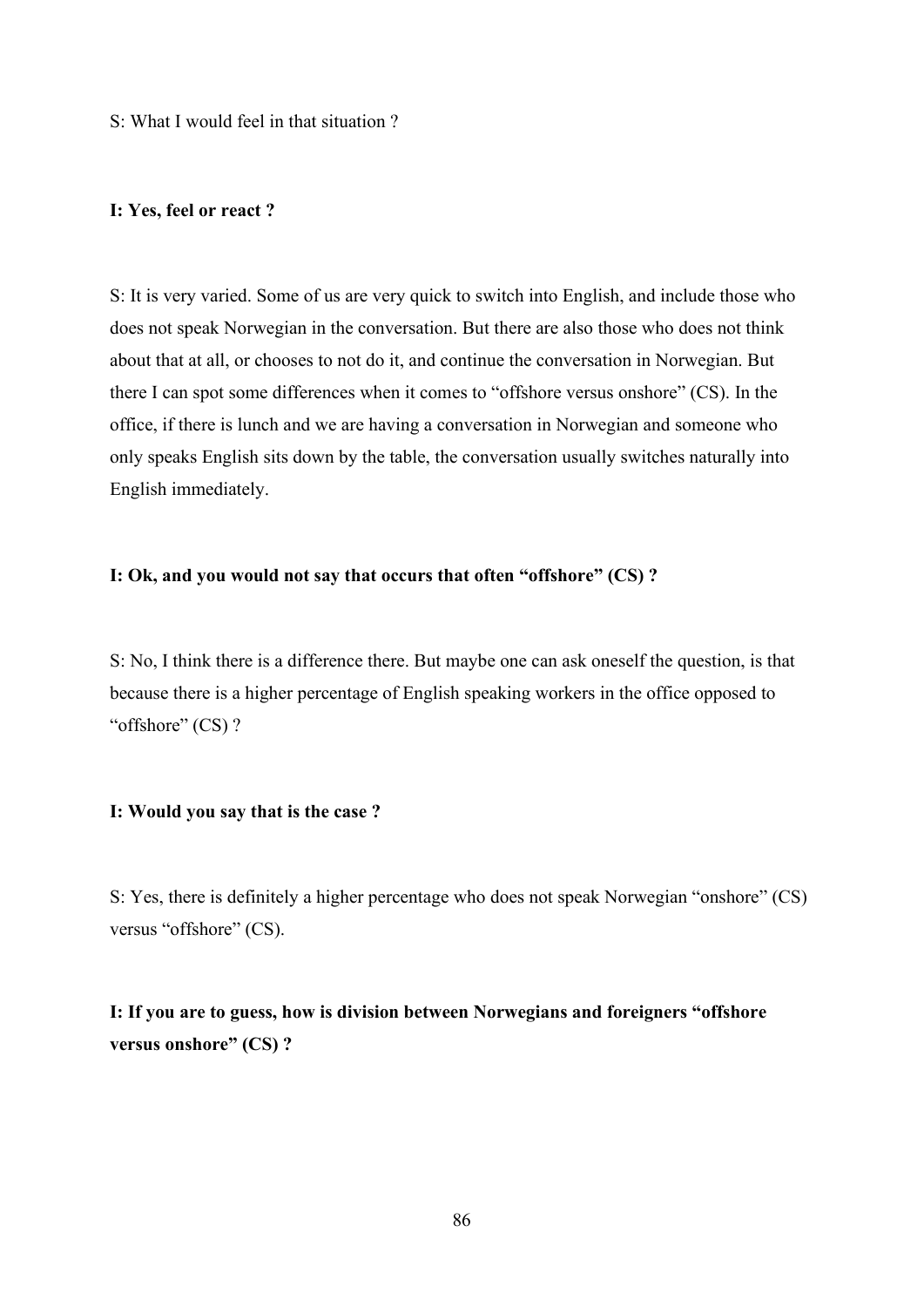S: If I am to guess at those installations I have been to, it would probably also vary with regards to the operating company, I would think one in twenty or one in thirty who one have to communicate primarily in English with.

#### **I: Not more than that "offshore" (CS) ?**

S: No, maybe two or three percent who does not speak Norwegian. But in the office, I would guess around fifteen or twenty percent maybe.

#### **I: Ok, so around there maybe ?**

S: Yes, I think so.

**I: This is also approximately, but the written work material that you go through; mails, contracts or papers etc. how much would you think is in English and how much in Norwegian ? (Q5)**

S: Everything relating to documentation, procedures that I see "offshore" (CS) is in Norwegian. Mainly everything out there is written in Norwegian. Of course, with an extreme amount of English or American words. Equipment that we use with regards to drilling usually comes from USA, and therefore it is very American.

#### **I: Do you have any examples that you can think of ?**

S: Yes, "elevator" (CS) is a lifting equipment that hangs from the "top drive" (CS). The "top drive" (CS) is really the drilling machine. But when we have to lift "pipe" (CS) and drive that down the whole, there is an "elevator" (CS) who grips the "pipe" (CS) either when we are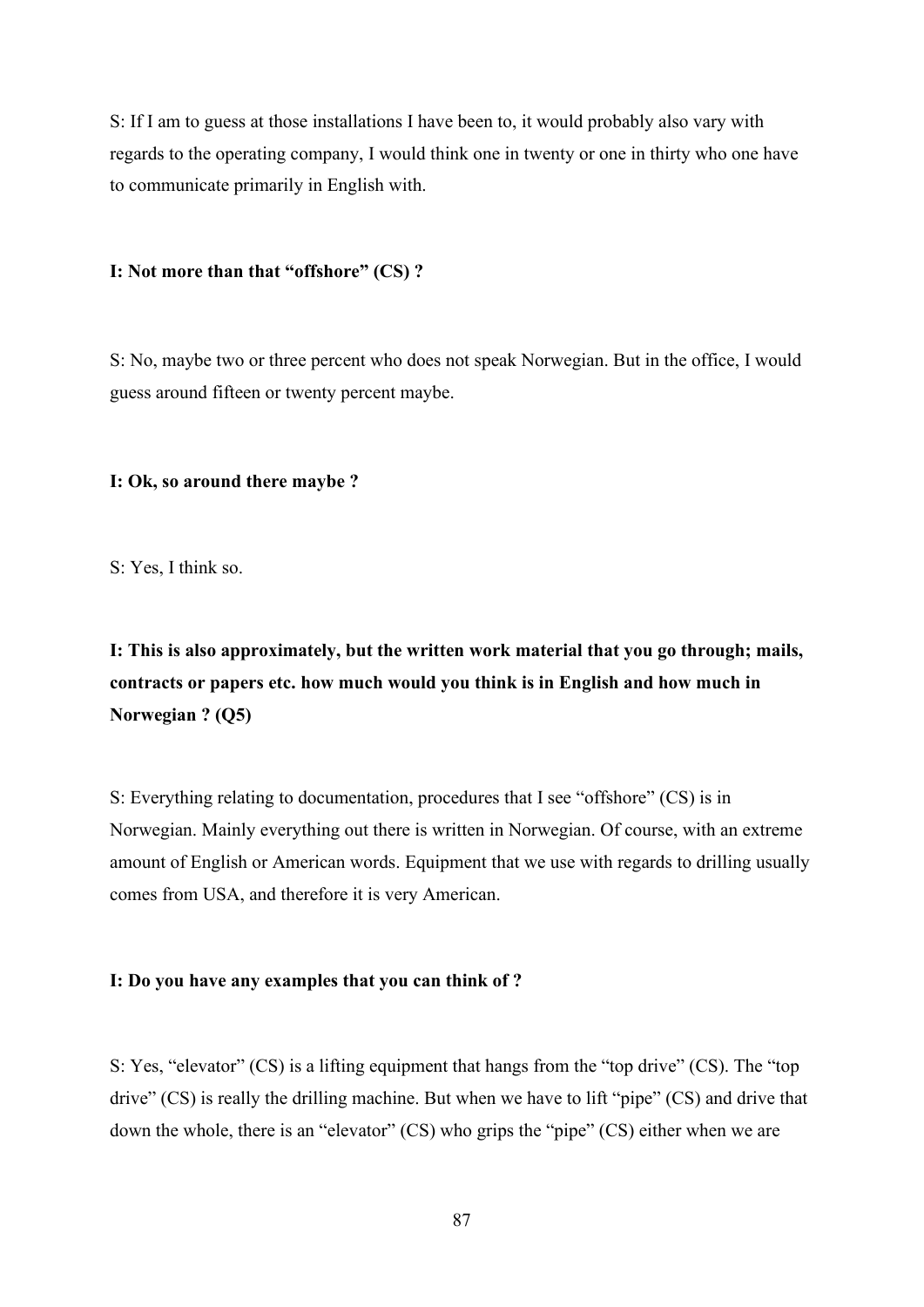pulling up or driving it down. Another equipment that we use is a "conveyer" (CS). That is a feeding drill that we lay from "pipe" (CS) towards "pipe deck" (CS).

#### **I: Ok ? What is "pipe deck" (CS) understood to be ?**

S: "Pipe deck" (CS) is the area outside the drilling tower. This is an area to store general load, but primarily "pipe" (CS) different pipes that is supposed to be on "pipe deck" (CS). So when we are driving pipes down the well the "pipes" (CS) from "pipe deck" (CS) is used. They are placed on the "conveyer" (CS) which is a kind of feeding drill, we then drive that in the drilling tower or drilling deck, and put that in the "elevator" (CS). The piece of pipe clicks around and is lifted by the "elevator" (CS). After this it is placed upon the "stick-up" (CS), that is the part of the "pipe" (CS) which sticks up over the drilling deck that we are supposed to connect to make the pipe longer and then enables us to get further down the well. I realize that this is very detailed.

## **I: Yes, it is very detailed, but that is completely fine.**

S: So, "elevator, top drive, conveyer, shaker" (CS).

## **I: What is a "shaker" (CS) ?**

S: As a part of the circulation system, we often pump directly down the string and then up and out of "anulus" (NOR) that is the large circular space outside, and then it goes over the "shakers" (CS). They are kind of "screens" (CS) or woven plates with very small holes that goes through them. So they pull out dirt and mud, typically stones and clay. So if we are drilling for instance we do not want to pump down the dirt we are pulling out, so it kind of separates it. The "shaker" (CS) is a large machine with "screens" (CS) where the "flow" (CS) goes over and then shakes, hence the word "shaker" (CS). So basically it is like separating something. It is the same concept. It is a giant separator which shakes, so you only get what you want through.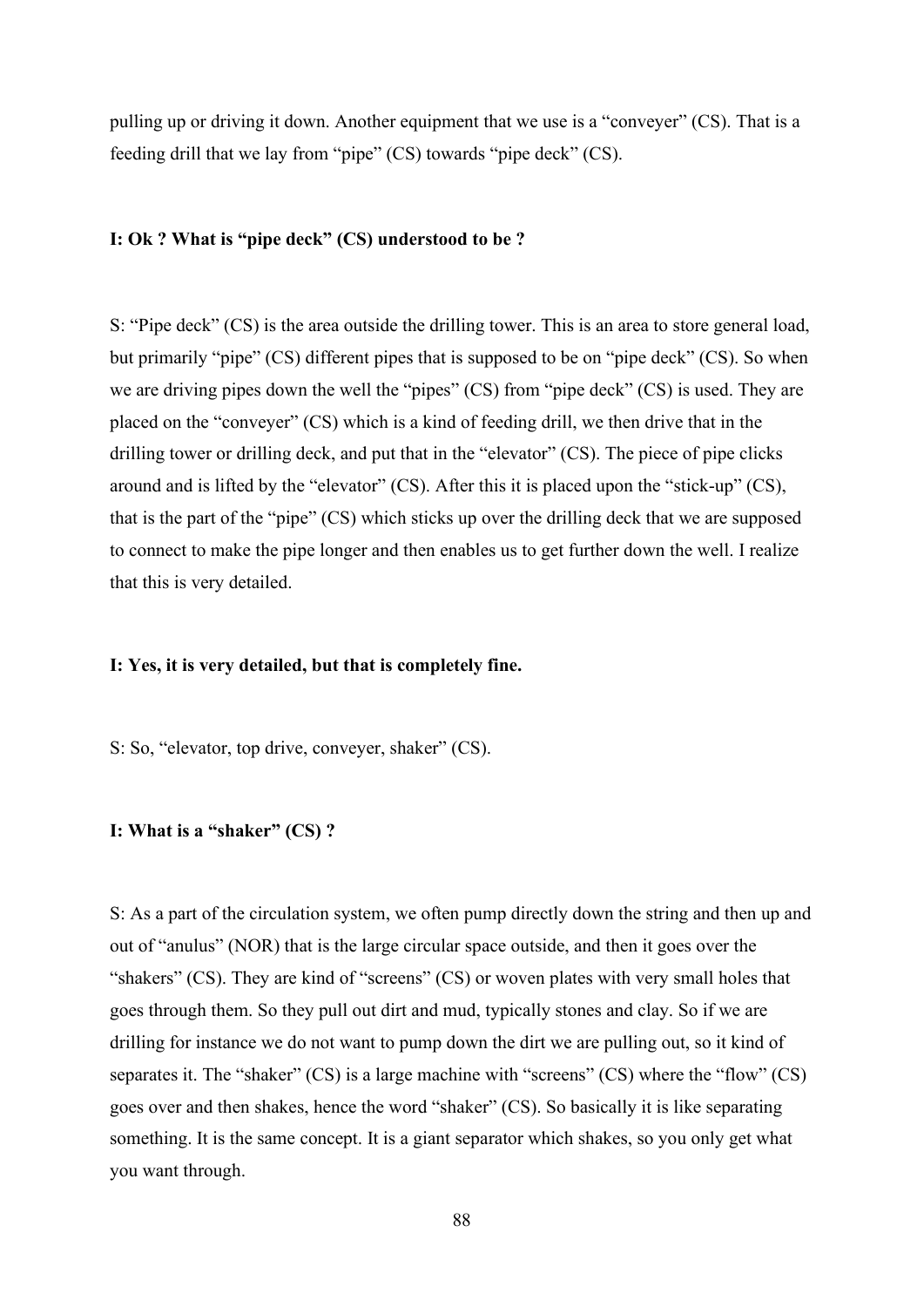**I: Ok. The way you are describing the processes now, it is probably very clear for you, right ? Would you say that the other Norwegians who work there, do you feel that they use the same jargon ?** 

S: There is definitely a jargon, yes. I remember my first trip "offshore" (CS). I did not understand a single thing, or basically nothing. Because there are so many words and expressions that are being used which you do not have a possibility to know in advance. A lot of it at least. So it does not really make sense. You can not make sense of it, it least that was the way it was for me. It took a long time before I understood what my superior told me to do. In the beginning I needed an explanation for almost everything.

**I: When you work on land ? Do you experience the same situations, where you feel the same level of English words ? Are someone struggling more than others ? Maybe you have an advantage because you work "offshore" (CS) as well, and you have a basic understanding of what is being said ?** 

S: Yes, I would definitely say it is a big advantage to have traveled a bit "offshore" (CS) and have worked with the equipment that is being used. When you are sitting at the office and are planning for operations. One thing is seeing things in pictures and having explained what it is called. To be out there and seeing it physically, seeing how big or how small it actually is, seeing how it is used and how it functions practically. I would absolutely say that is an advantage. I first started "offshore" (CS) and then I started on land, but if it had been the other way around, it would have taken much longer time for me to learn all those words and expressions, because I would not have had any brackets to hang all those words and expressions on. But to answer your question; we often use the same words and expressions, or that jargon "onshore" and "offshore" because it has the same names, and it is often English or American expressions. It is probably a bit more detail oriented out there. There is more knowledge on multiple support systems which are participating in the main operation. So maybe some more words and expressions "offshore" (CS) than on land. But it is very similar. Those words and expressions that are being used "offshore" (CS) are also used on land. So everyone knows what we are talking about whether on land or sea.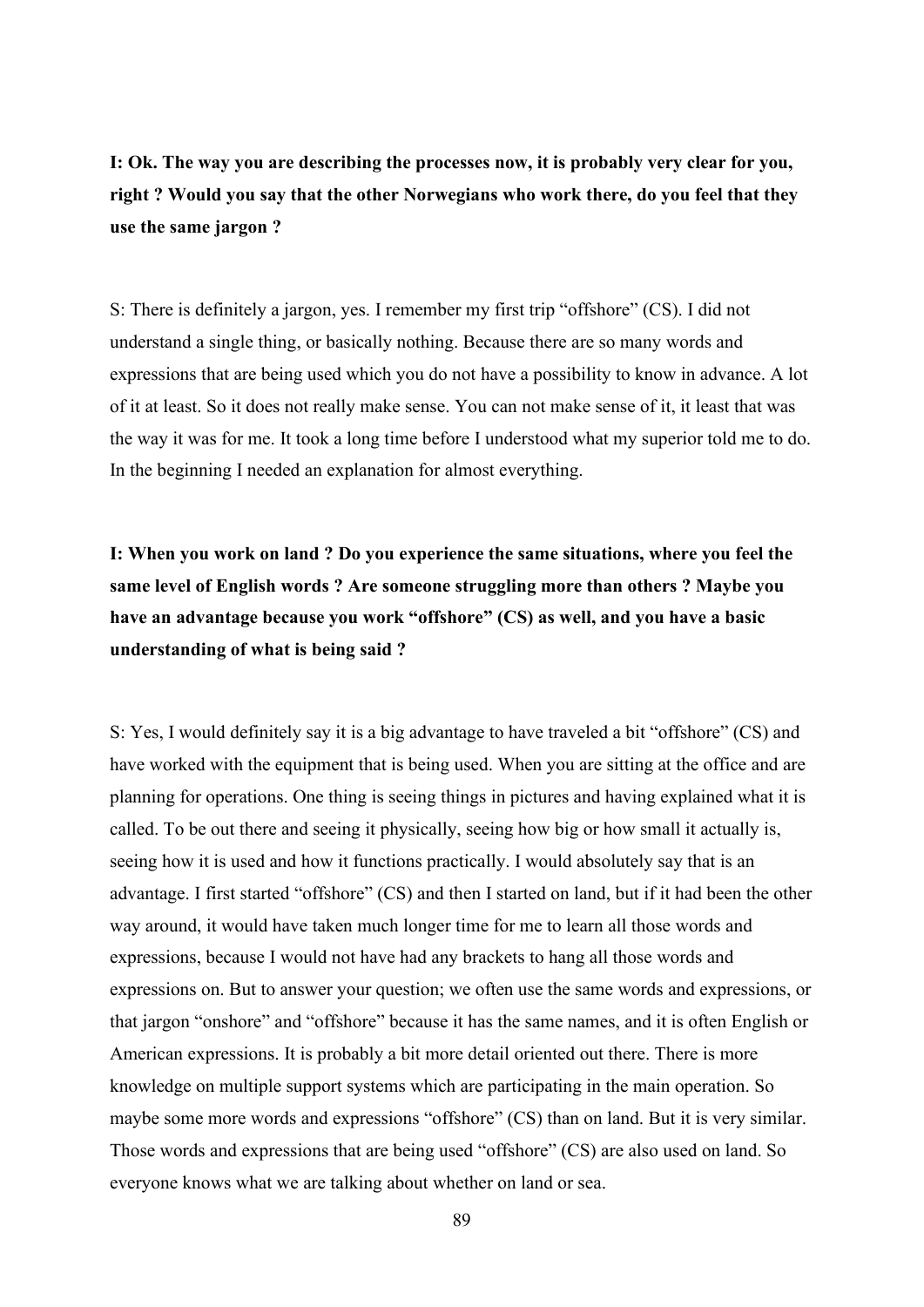**I: So with regards to competence, you would not say that someone are struggling to understand each other? Are someone struggling with communication "onshore" (CS) if they are communicating with someone "offshore" (CS) ?**

S: Yes, that can happen. But it goes both ways I feel. When it comes to more specific and technical details, some of those on land does not quite manage to capture exactly what the deal is. But if there are words and phrases that are not being used that often "offshore" (CS), for instance some systems or something organizational that those "offshore" are not that used to, there can be some issues there as well. But I do not know enough about that to say it explicitly.

## **I: I understand, but you do not know any instances where there are expressions, being Norwegian or English where it has been unknown to those on land or at sea ?**

S: No, not that I can recollect. Or, I know that it has happened to me several times. People have mentioned some things, and then I have thought; What is that ? And then I have asked what it was, or what they meant by that ? But if there are meetings, you generally sit alongside others. It is rarely one to one in these meetings. So you have pretty wide support, both "onshore" (CS) and "offshore" (CS) to help each other.

#### **I: Do you feel that English can be barrier to you ? (Q7)**

S: It can definitely happen that I need some more time to think things over sometimes. If I am supposed to answer a question in English and I am struggling to find the right words, that can happen. But that is generally, if it is on or of work. I speak best Norwegian, and then it is easier to maintain a conversation and easier to express oneself when one is speaking Norwegian versus English. I sometimes have to search a little further to find words or expressions when I communicate in English. But I would not say that it is a barrier in that way. But I know that it can be a barrier for others.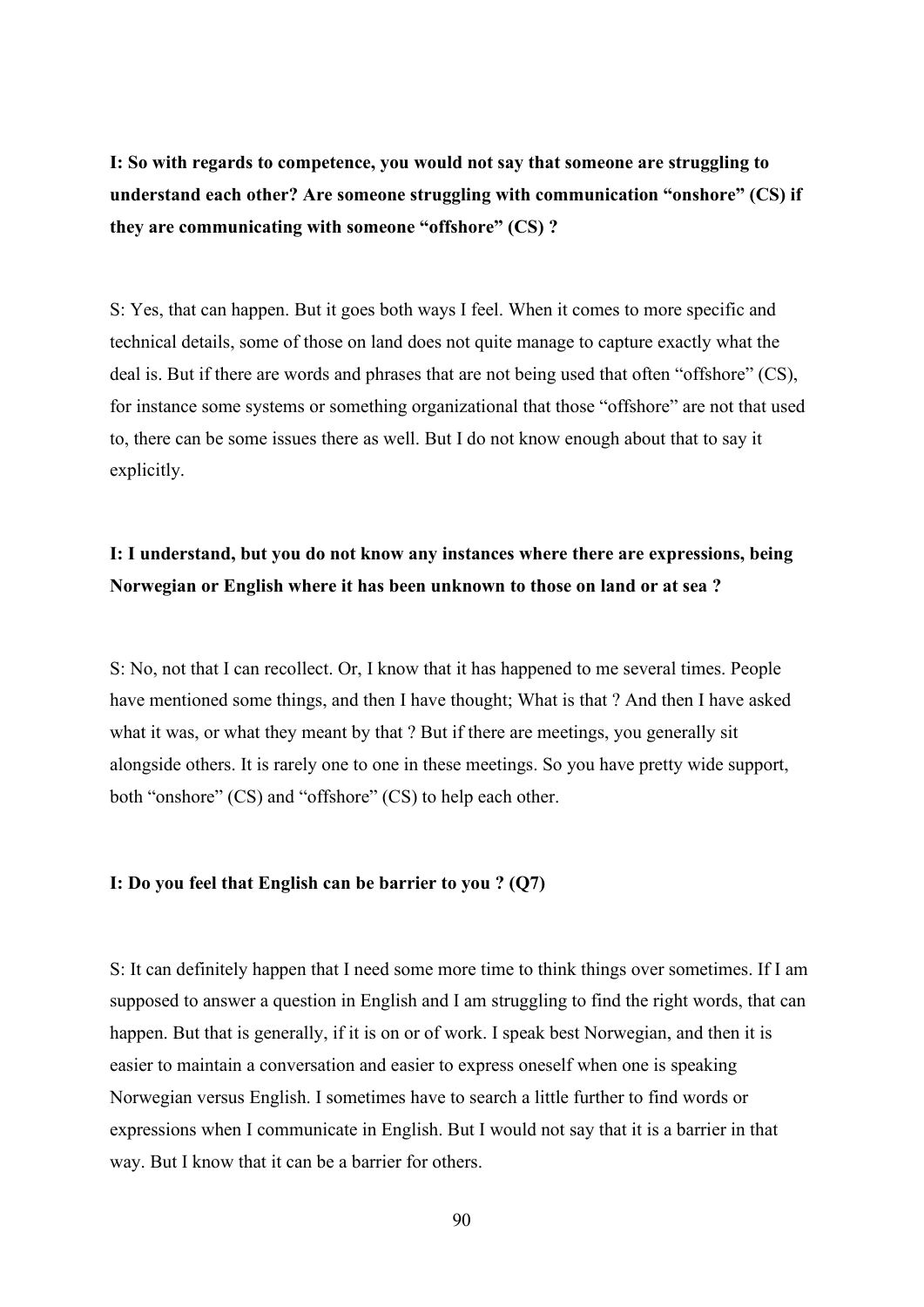## **I: Would you think there are some groups that that this is a larger problem or challenge for ?**

S: On a general basis, a lot of those who work with drilling typically comes from the countryside or small communities. When you are from a city you hear English a lot more often, I would guess. If you come from a small place where you do not speak any English, or that English you do know derives from TV-Shows or film. Or maybe you do not have had the same education as others. If you have not been exposed to it the same way, maybe it becomes a barrier. But I do not think it is any special group, but I can imagine that maybe age plays a part. Those who have grown up over the last couple of years are more familiar with it. They have iPad, PC, TV, they watch Tv-shows. I think we hear and speak much more English. We are more international than the generation above us.

# **I: If you are having troubles formulating yourself, say "onshore" ? That being emails, meetings or written communication. How do you solve that? (Q8)**

S: If it is a meeting or a conversation it is not that easy to just look it up. I think it is all about understanding each other. Try to maybe use another word, or maybe try to say it in Norwegian. Maybe they understand that Norwegian word and then understand the context. But if it is an email that I am writing, it is very easy to just use Google Translate to find singular words.

### **I: Ok, so when it comes to writing you would use those types of aids ?**

S: Yes, especially Google translate if I am stuck. Because if it is writing you have the necessary time to think, or to look it up. It is very rarely that I am writing an email in English, and I use a Norwegian word and put it in parenthesis or brackets. Because then you have the time to formulate yourself.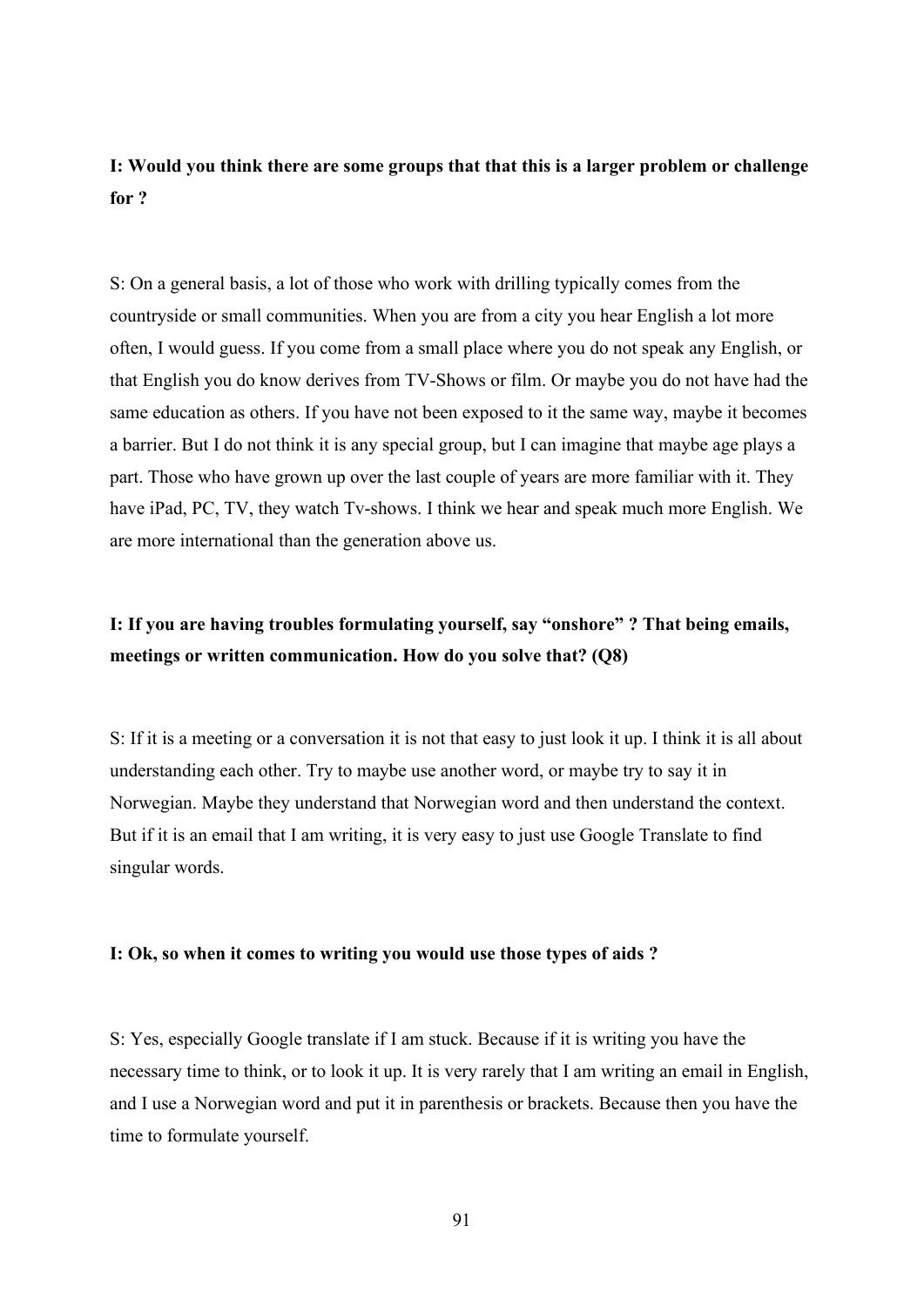#### **I: So you feel you have the time to do it properly ?**

S: Yes, but if something has a nickname in Norwegian and you can not find a suitable word in English, then perhaps I would write it in Norwegian.

**I: Have you gotten any work description, procedure or introduction to how you have to converse in mails, telephones meetings, etc. Are there any rules with regards to language usage ? (Q9)**

S: To be honest, I have not "nilest" (NOR)/"read the contract up and down" when it comes to personal relations, but I think that if you get an email in English, you have to answer in English. If someone starts a conversation in English, you answer in English. But there are some of the workers who are trying to learn Norwegian, and then I think it is ok to challenge them a little. So, sometimes if they speak English to me, I sometimes respond in Norwegian. That way I can challenge them to speak Norwegian. That happens, and they think it is fun.

## **I: Ok, but then you know they are a part of the game, or that they understand what is going on ?**

S: Yes, of course. It is not supposed to be too uncomfortable. A little uncomfortable is ok, but they have to want to do it or participate as well.

#### **I: Are there someone that you do it with consequently ? Who likes the challenge ?**

S: Yes, there is. It is probably not suitable for everyone, but those who have expressed that they want to learn Norwegian, gone to language courses etc. For them it is a golden opportunity. And to learn a language you have to speak in that language. You have to hear that language, and you have to write it.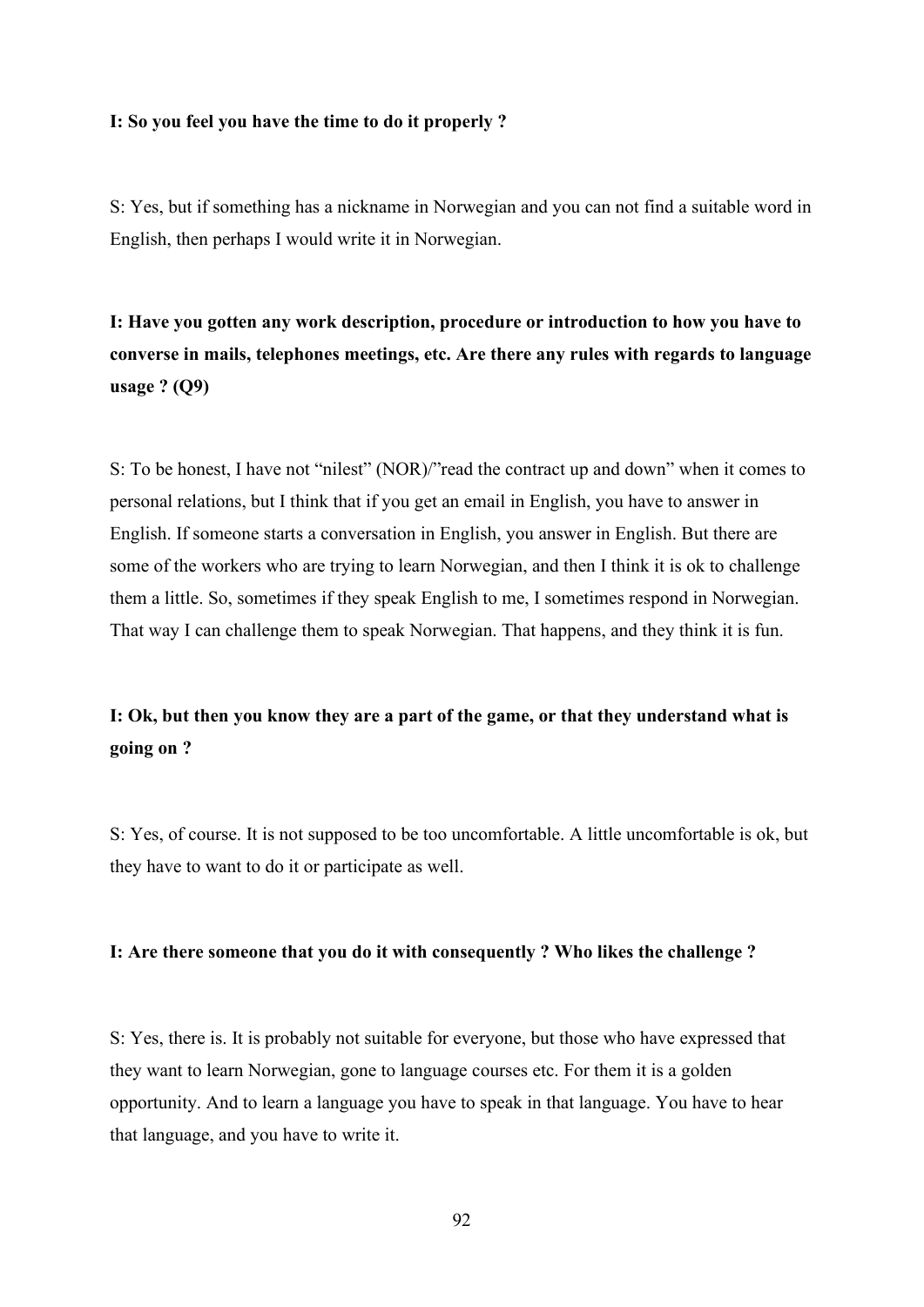#### **I: Are there any typical nationalities ? Or are there all sorts of people ?**

S: It could be anyone. I do not feel that some nationalities are more willing to learn than others.

#### **I: Do you have any examples that you can remember concretely ?**

S: Yes, there is one from England who has lived in Norway for about 1.5 years. He has taken some Norwegian language courses, but he does not speak it on a regular basis. He usually speaks English. With him I sometimes switch to Norwegian, to challenge him a bit. He thinks that is nice. I think it is nice as well.

#### **I: Ok, so that is a thing that you two do sometimes ?**

S: Yes, we do. But when I went to University, there were allot of international students from Iran, Japan, China and Africa etc. I do not feel that there has been any noticeable difference from where they are from. But it depends on them, and how their future plans are. Because if they want to continue living in Norway, or get a job in Norway, they are often more willing to learn Norwegian than if they are only here to study and are going back to their home afterwards. And I understand that. So maybe there is a difference there.

**I: I know we have talked a bit about this previously now, but do you sometimes feel that you switch between Norwegian and English in, for instance, the same sentence while you are speaking with others? Either with other Norwegians or someone with another nationality ? (Q10)**

S: Not that often, but I have noticed that sometimes when a conversation has started in English and if that one person who spoke English has left the conversation or the room, the conversation has continued in English even if we could switched to Norwegian. It probably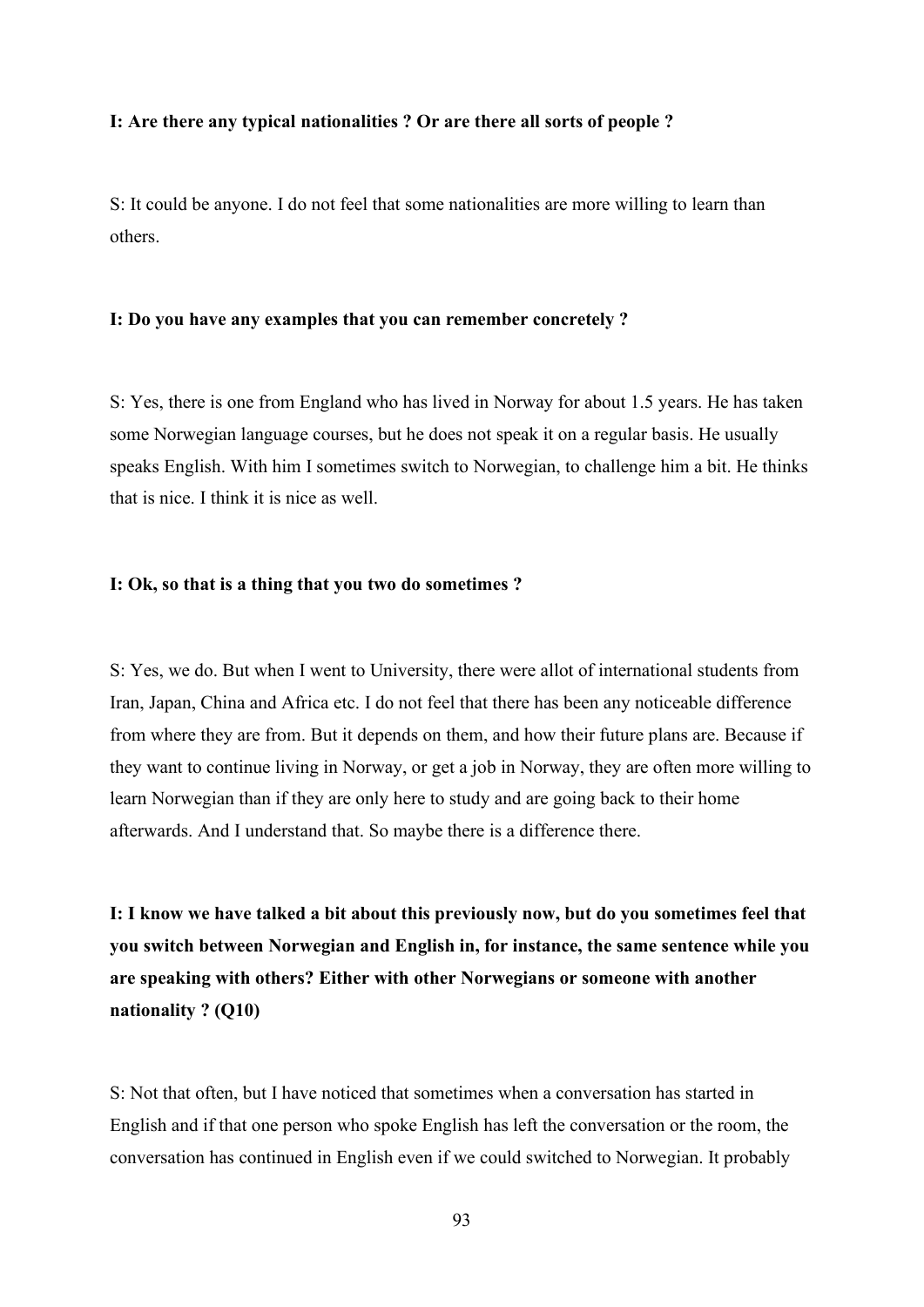took a couple of minutes before someone said that we might as well could speak Norwegian. And then we switched to Norwegian. But that it is a "lag" (CS) there, I definitely feel. That has happened on several occasions.

#### **I: Do you feel that was more natural ? To keep the conversation going in English ?**

S: I do not know. Maybe you are well into the conversation that you are not really thinking about that you are speaking English. When the moment comes where you have the opportunity to switch over to Norwegian, you probably do not think about it, before after a while. Why are we speaking English now ? We might as well speak Norwegian ? That has happened a couple of times. But I rarely feel it happening in the middle of a sentence. It would probably have to be if there are words or expressions, or that you can not manage to express oneself in English, that you have to say it in Norwegian. And sometimes there are someone in that group that knows what it is called in English and can help that person who does not know Norwegian. Or sometimes the person who does not know Norwegian actually understands that Norwegian word or expression. I think it is all about making yourself understandable.

**I: If you are talking with someone about work related talk ? That can be people in your own workplace or others within the same business, do you feel some sense of pride when you are talking about your work ? (Q11)**

S: Well, I am proud of the work that I do. I feel that the work I do has a purpose. A purpose for me, but also a purpose in general. I am proud of the position I have and the work I do. I have no problem recommending that kind of work to others because I think it is great. The oil industry has not gotten a lot of positive publicity the last couple of years.

**I: In social settings, do you think that others who does not know much about your line of work have problems understanding you ? Say you are sitting with a mixed table. You, some others within the oil and gas business and someone who works with something** 

94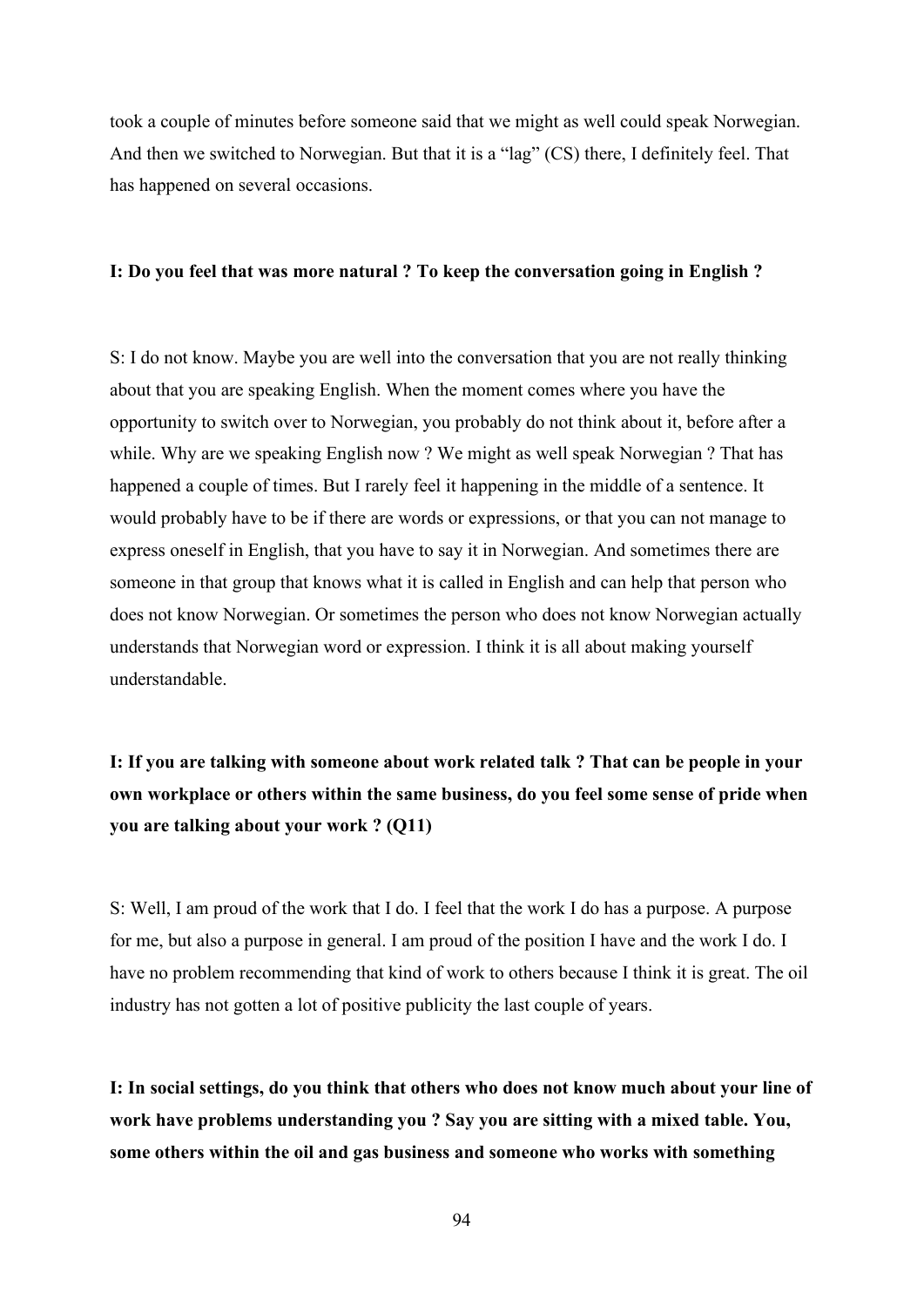## **completely different. Do you think it is hard for those people to participate in or understand your conversation ? (Q12)**

S: Yes, I think that is challenging. Like I said previously, there are so many words and expressions you only use out there, or in that business. No one else uses them. At least not with the same meaning. So being able to discuss what you do at work can be challenging with outsiders. That is especially amplified if you have two or three who work within that business, and two or three who do not. If we are talking for instance about drilling, we proceed to a detail-oriented conversation. Then I think it is worse for those who has no prior knowledge. So, I would say it is challenging and demanding to explain what I do. Principally it is ok to explain, but the minute you are talking about sub-operations, how things are done and what the equipment is called, that is when the problems occur. You might say that you drill some holes and drive some pipes down to produce some oil and gas. So, the concept is pretty easy, but it is everything around that is hard.

## **I: Are there some times or situations that you feel good about knowing something that the others does not know ? If you are in a conversation**.

S: I understand what you mean, but I do not really feel it that way. If I am trying to explain someone what I do offshore, and they do not work within that field, I would rather wish that they knew something about it, because then it would be easier to explain. If they know the name of equipment or processes, and know what it is about, it is much easier to discuss what you are actually doing, and what you have done this trip. It would be much easier to explain what challenges that occurred and have a good conversation about it. So, no. It is not a good feeling to know something that someone else do not, because the starting point is so different. For instance, when I am telling my girlfriend what we have done that trip or that day, it is often so much background and explanations for her to understand the setting. I would rather wish that she knew what it was all about. But it is always good to be asked a question that you know the answer to. If someone asks a question to a group of people, and you are the one who knows the answer, you get a good feeling.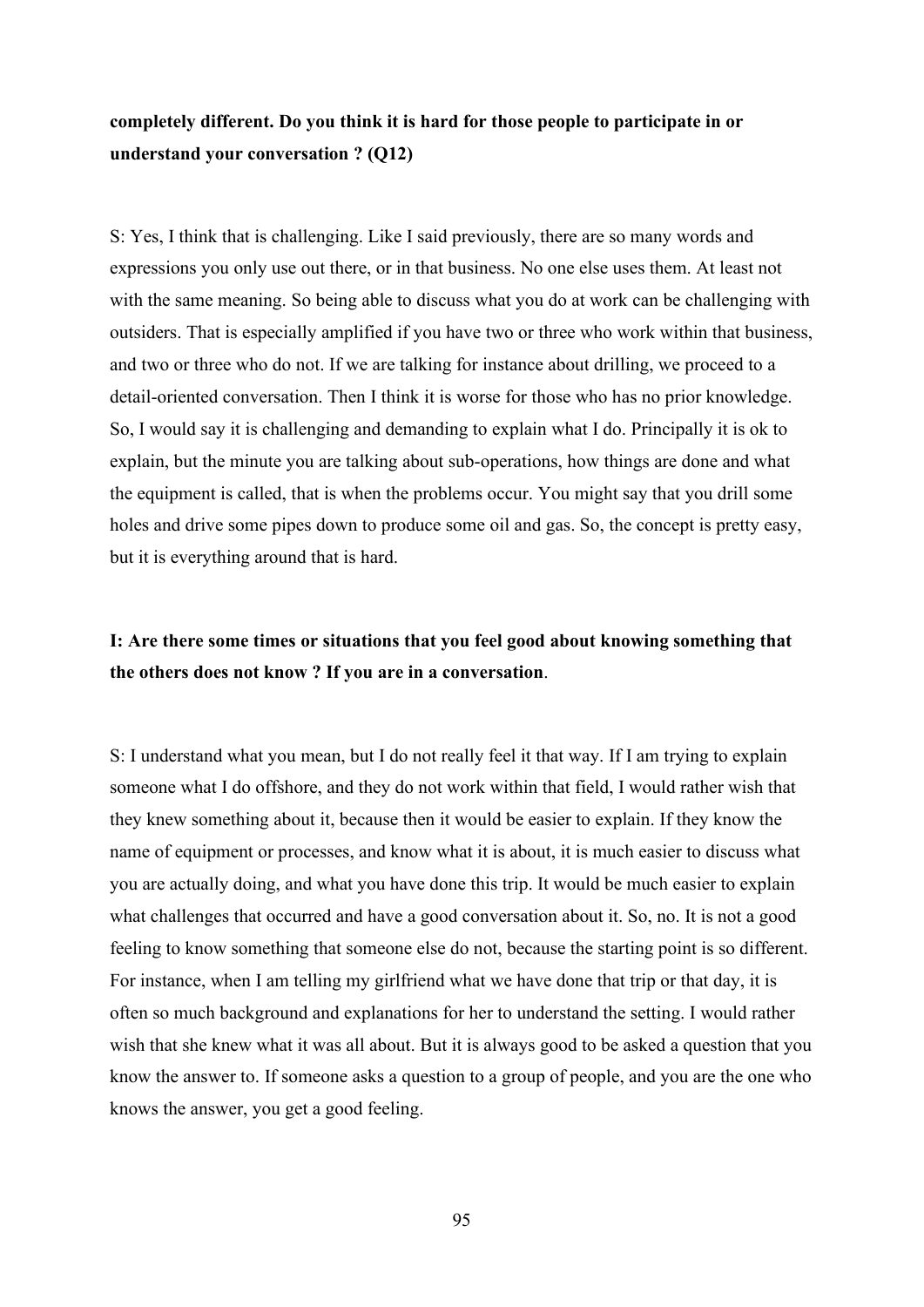#### **I: Ok, so you value that excitement or happiness ?**

S: The fact that I knew the answer or could solve that problem ? Definitely. So, it is a good feeling but I do not think that much about it. I do not think it would make me feel better if it was in a group rather then I dialogue.

#### **I: Do you observe that your employer facilitates for foreign workers ? (Q13)**

S: That is a good question.

#### **I: If that is the case; how ? And if not, how could it be better ?**

S: I do not really know. I have not been in situation where I have thought about it. The company I work for is an international company, but where I work the majority are Norwegians, or at least speak Norwegian. So those I meet "offshore" (CS) or on land who does not speak Norwegian are mainly from different companies. Because I work together with many different companies when I am out there, but also when I am on land.

#### **I: So a lot of those you work with are not necessarily from your own company ?**

S: No, so exactly how my company deals with that part, I am not really sure of.

# **I: Ok, but if you think about the environment at your work. Do you feel that as coworkers, you are a part of that facilitating process ?**

S: I think we are the most important part of that process. Of making people who do not speak Norwegian feel as a part of the group. And like I said earlier, there are more workers at the office than out there who switches to English. The threshold for switching to English is a bit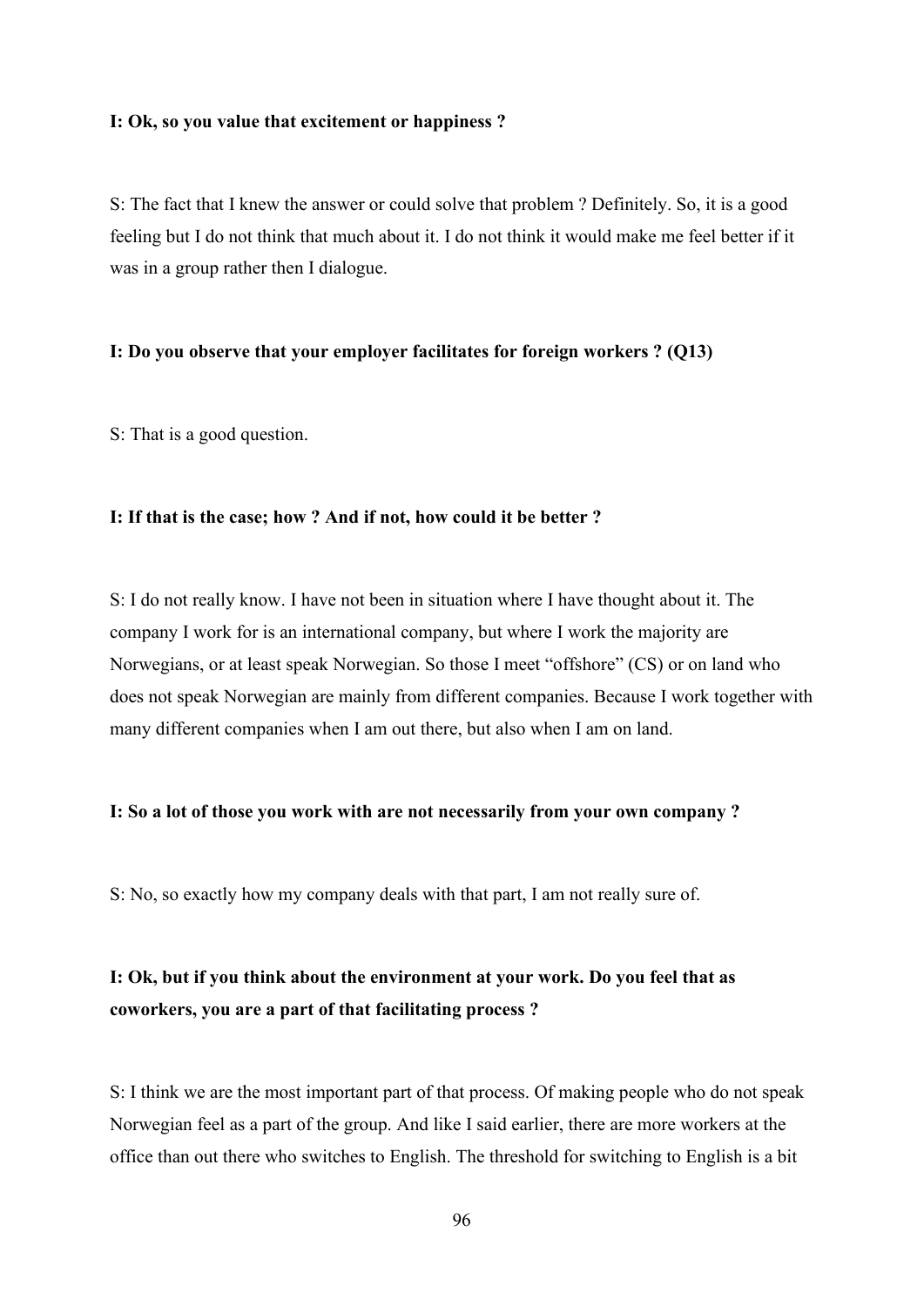higher "offshore" (CS). But at the same time, there are a lot fewer that speaks English "offshore" (CS). At least which I have met. So, it is not as relevant out there. If you are not willing to speak English at the office, you have a problem. There are so many meetings and so many mails in English, so you are kind of forced to do it. But "offshore" (CS), those who speaks English are one of a few. So, it is not relevant, but still important. Even if it just one who does not speak Norwegian, you still have to contribute to him, or her feeling included in the conversation.

# **I: Have you ever experienced that while you are communicating with someone in a work related situation, you have had a different perception of a word or an expression, and that has led to complications in the working process ?**

S: No, I do not think so. If there have been doubts about understanding something, I always ask an extra time or I get confirmed that everyone see the same picture. That extremely important with regards to what we are doing "offshore" (CS), but also at the office when we are planning it. Everyone has to see the same picture and the same risks. That way nobody makes mistakes and everyone understands the operation. The consequences of making mistakes can be very large, and even if the possibility is small the risk can by high. There have been situations where we are to solve a task, and the there have not been properly discussed exactly how we are going to do it. Then one might have some different perceptions on how to do it. Then we might think, why did we do it that way, we could have done this or that.

## **I: Is it the process that is unclear then ? Or can it be the work description or the phrasing ? Different interpretations ?**

S: Often several roads lead to Rome. There are several ways to solve a work task or operation. Based on different experiences, it is more about making your way inside the team. The importance of knowing how this crew works together. How to solve and distribute tasks as a team, so that you do not have different perceptions on how it should be done. But there it is a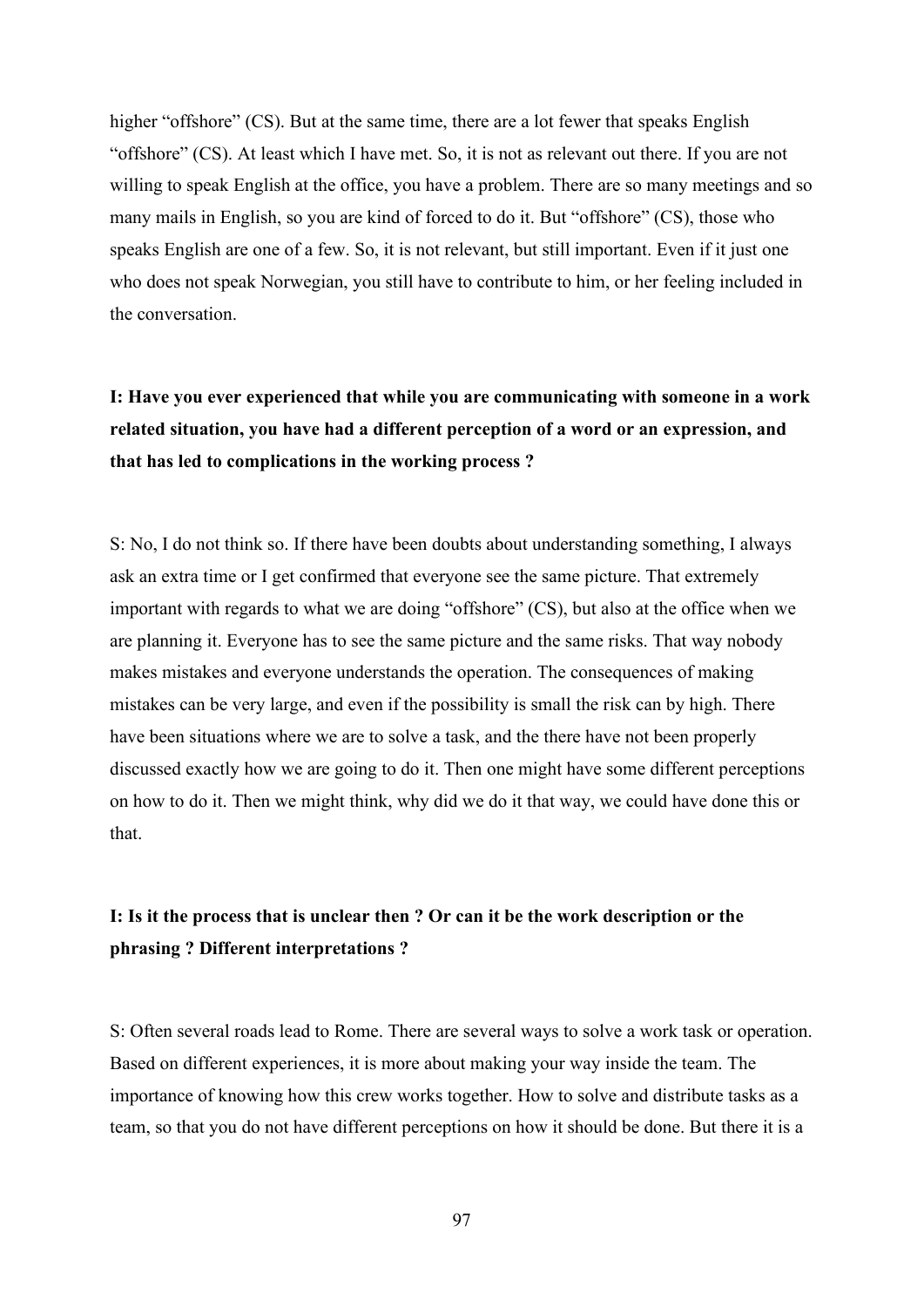lot of pre-work conversations, or "toolbox talk" (CS) as we call it. There we talk together and discuss the task before we go through with it.

## **I: What did you call that ? "Toolbox talk" (CS) ?**

S: Yes, "toolbox talk" (CS) or a pre work conversation.

## **I: Ok, does that happen right before task is to be done ?**

S: A pre work conversation can happen right before, or some time before. It depends on what operation we are supposed to do. But it can be everything from a small job to a more comprehensive one. In a prework conversation, there is mainly one person who leads the conversation, where the operation is walked through, and the crew comes with input on how we can solve it the best possible way, and what risks that are connected to those tasks or that job. Maybe provide some compensating measures that can reduce the risks. So it is to make the operation more efficient and safer. If we do not do it, maybe everyone have had their own separate understanding on how to execute their task. So that is a tool we often use "offshore" (CS) to make sure everyone is on the same page. There is also something called "stop job"  $(CS)$ .

## **I: "Stop job" (CS) ? What is that ?**

S: If something happens that have not been covered in the pre work conversation, that the something changes. Then one stops the job and discuss if there any new risks that have occurred based on the situational change. Is there something else we need to think about ? The method we planned in the pre work conversation did not work, so we have to make a new plan.

#### **I: So that is while the job is going on ?**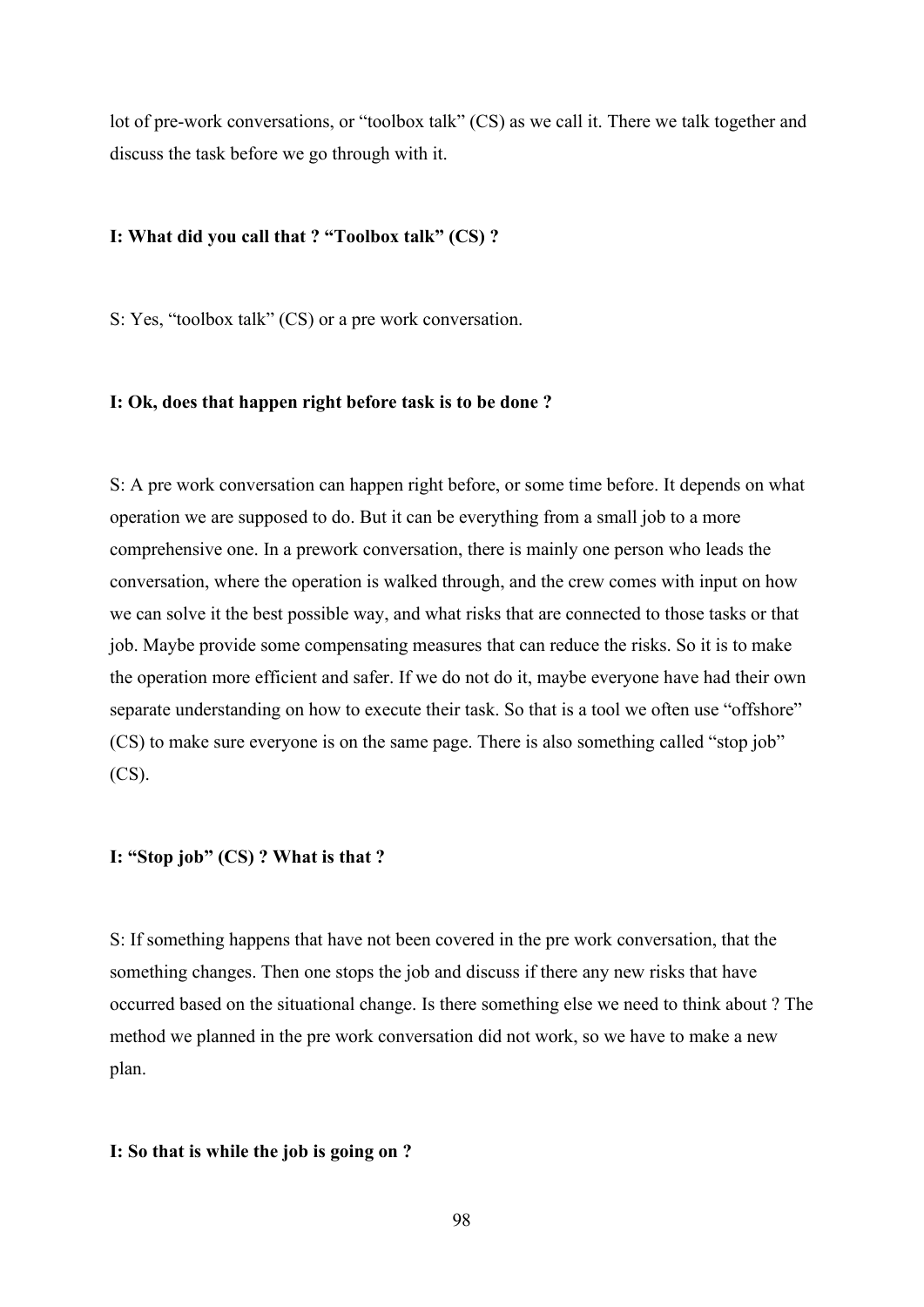S: Yes, it can be. So that is a tool we use often.

## **I: Is there a high threshold to yell "stop job" (CS) ?**

S: No, the threshold is not high in those situations. You get encouraged to do it if something changes, or the plan did not go as it was supposed to.

# **I: How would you range your proficiency in oral and written English on a scale from 1- 10? 1 is unable to understand almost everything, 10 is English on the same level as Norwegian. Can you elaborate on your answer?**

S: That is difficult. I think I am better at speaking than I am in writing. Perhaps 7 when it comes to writing and maybe 9 in oral English. I know that there are some words and expressions that I am not always sure of, but in general I would think I am pretty competent.

## **I: For how long have you been learning English?**

S: How long at school do you mean?

## **I: Yes, or in general.**

S: Ok, maybe around 20 years then. But I have not practiced it actively in all those years.

## **I: Alright, thank you for participating.**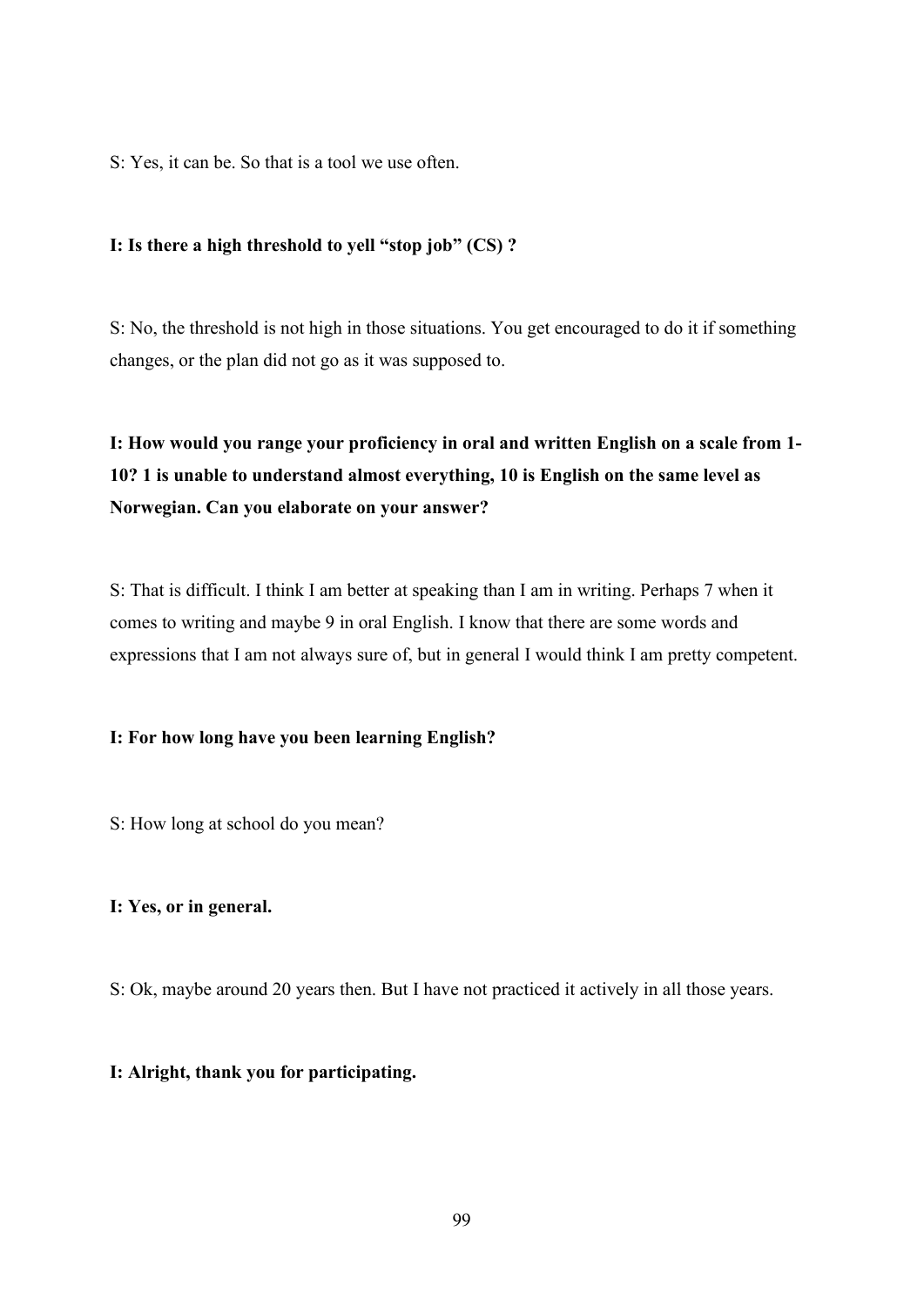Appendix 3

Age: 33 Gender: Male Place of birth: Oslo

**\*Establishing consent for the interview.**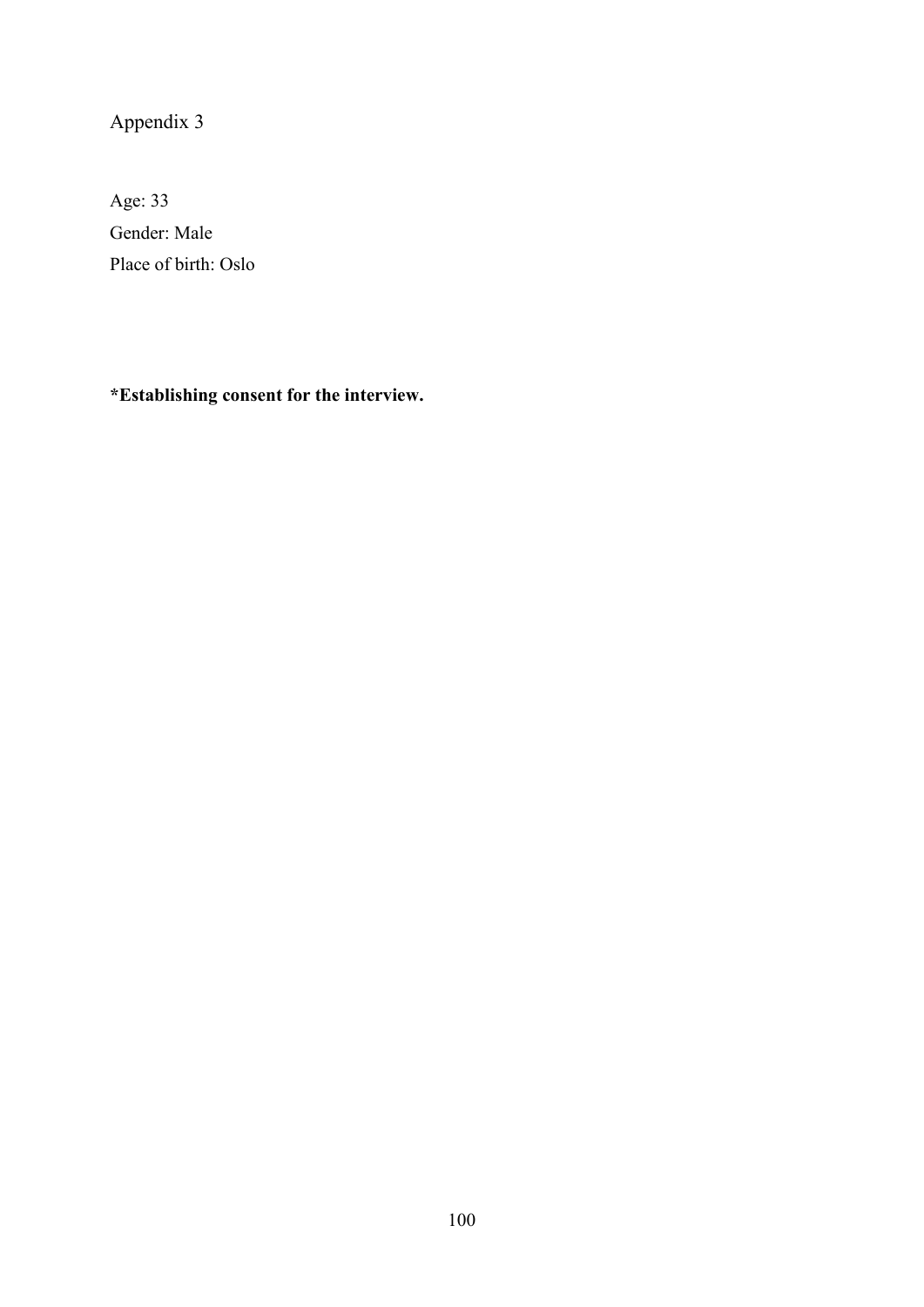#### **I: What do you work with and how long have you been working with it ? (Q1)**

S: I work in (Company) as a project engineer, or my official title "associate technical professional" (CS). I have been working there for around 1,5 year.

#### **I: So that is the official title of your position ?**

S: Yes it is. So we work with wells, planning, building "tools" (CS) and executing operations "offshore" (CS) for different customers within Norwegian oil and gas.

# **I: Ok, but your job ? What primarily do you do ? And can you mention the name of your title one more time ?**

S: "Associate technical professional" (CS) is the official title.

### **I: Have you ever had to present the title in Norwegian ?**

S: I think it is a bit hard to translate, so I usually just say project engineer. Because that is really what it is.

#### **I: Ok, I see. But when you arrive at work what is it that you do ? (Q2)**

S: A normal day is for instance planning of future operations. That means a lot of contact with the customer I am working towards, which is drilling engineers from that company. I get drilling data from then, and then I plan what kind of equipment we are going to use in the well within our line of work. I also do simulations to verify that the equipment can be used, that it can withstand the powers and the pressure it is being exposed to. After that I often make some rapports out of the results of those simulations and send that to the drilling engineer. I also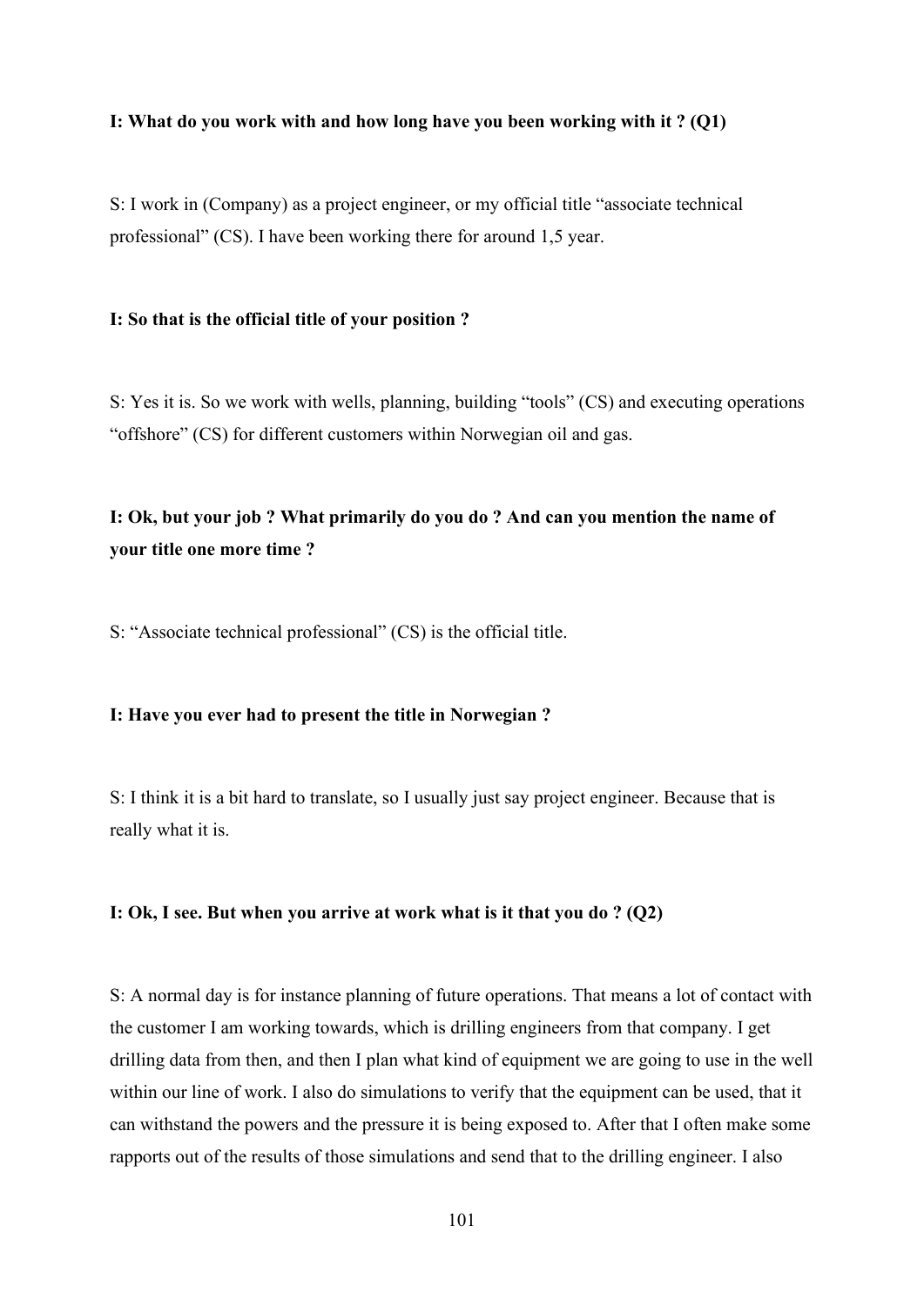have some responsibility in overseeing the process in the workshop, making sure that they are where they are supposed to be in the process of building the equipment. I also have some part in the process of mobilizing the equipment to the platforms.

#### **I: So you are really a part of the whole picture then ? Or at least large pieces of it ?**

S: Large pieces of the picture, at least until it is sent "offshore" (CS). And if we have "offshore" (CS) operations on what I call my wells, I would also be a contact person for the "offshore" (CS) workers if they have questions relating to the work that is being done.

#### **I: Is it mainly the work you are in charge of then ? Or is it primarily the equipment ?**

S: In charge of correct usage of the equipment, but not the building process. I tell the people in the workshop how the equipment is supposed to be built and how many cutting sticks they are supposed to use in that specific "tool" (CS).

#### **I: What is a cutting stick ?**

S: So when you are going down the hole and you get stuck, you want to get loose. If you do not have the opportunity to get either up or down, you can place enough weight on the tool so that you cut enough sticks with the right amount of force. You can then get free from our tool, and pull yourself up again.

#### **I: When you say the "tool" (CS), what is that ?**

S: It is a bit hard to explain. The "tool" (CS) is the tool we use to drive "liner" (CS), which again is large steel pipes that expands within already existing steel pipes that are already down in the well. Inside those, we have a tool which are enabling us to expand the steel, and also helps us get loose if we get stuck.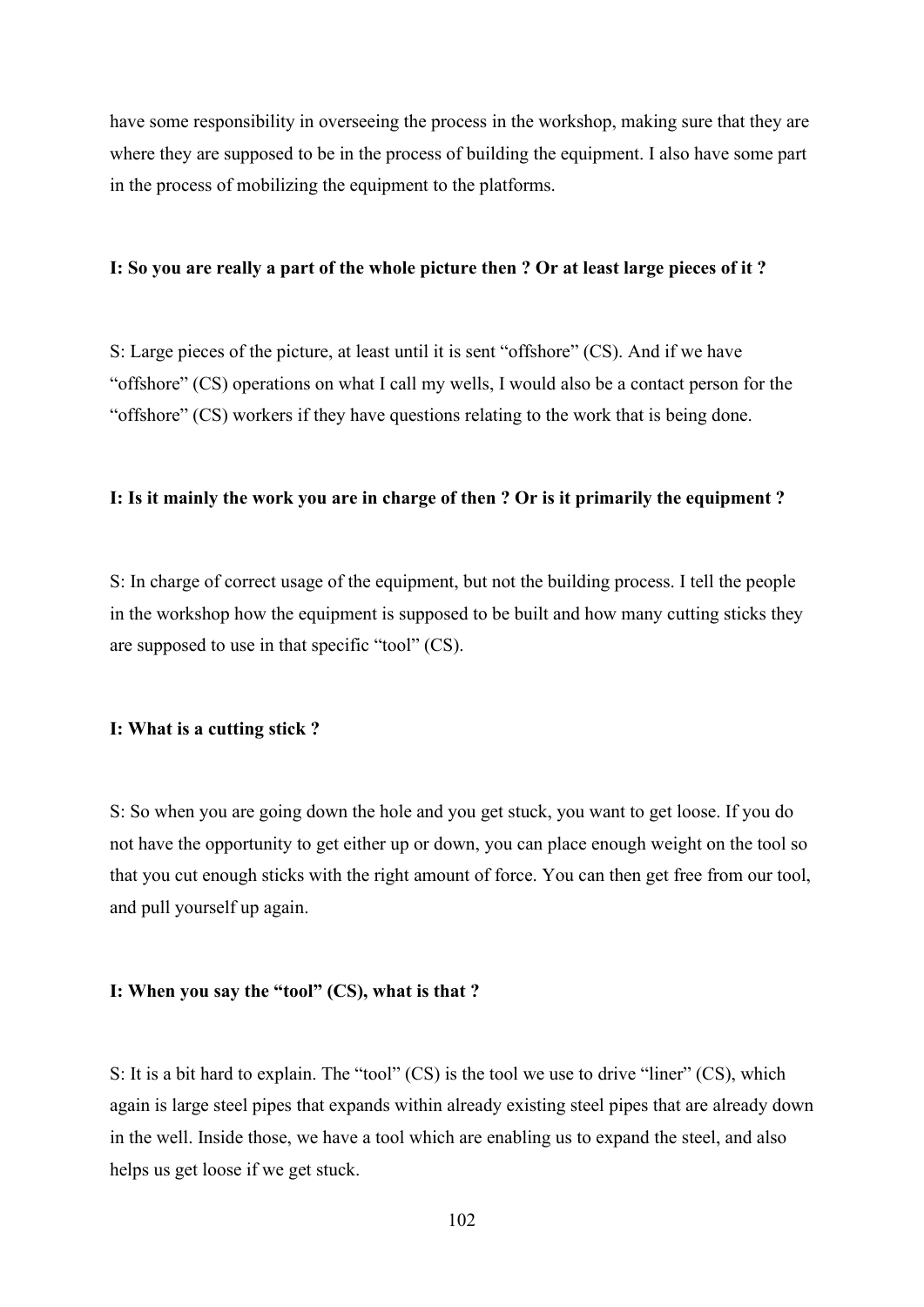#### **I: Ok, so that is a particular tool then ?**

S: Yes.

# **I: How would you describe the communication at your workplace ? How and when you interact with others in your job ? (Q3)**

S: I have my "team" (CS) which consists of different engineers and coordinators. The coordinators have the main responsibility to order external equipment and the general responsibility for that equipment and getting it "offshore" (CS). So, within our group there is obviously a lot of talking "face to face" (CS). With others it is often a lot of emails. We have quite a few communication channels; email, Skype, Teams and telephone. Those are the ones we use the most.

## **I: In terms of quantum, do you interact mostly with those at the office ? Or is it more outgoing towards "offshore" (CS) ? Like with jobs you mentioned earlier ?**

S: It depends on what is going on, but mainly it is within the office. Talking with each other, verifying and coming to agreements.

## **I: What kind of people do you talk to on a regular basis ? (Q4)**

S: Some of the interactions are administrative, but during a workday I talk with everyone, from those who build the different "tools" (CS) in the workshop, the leader of the workshop, other engineers, the coordinators and also a technical guide who is located in our building, he can help us with a lot of stuff. There are also some outgoing conversations towards the customer we are working for, especially the drilling engineers. So it is a broad spectrum of people you have to relate to during a workday.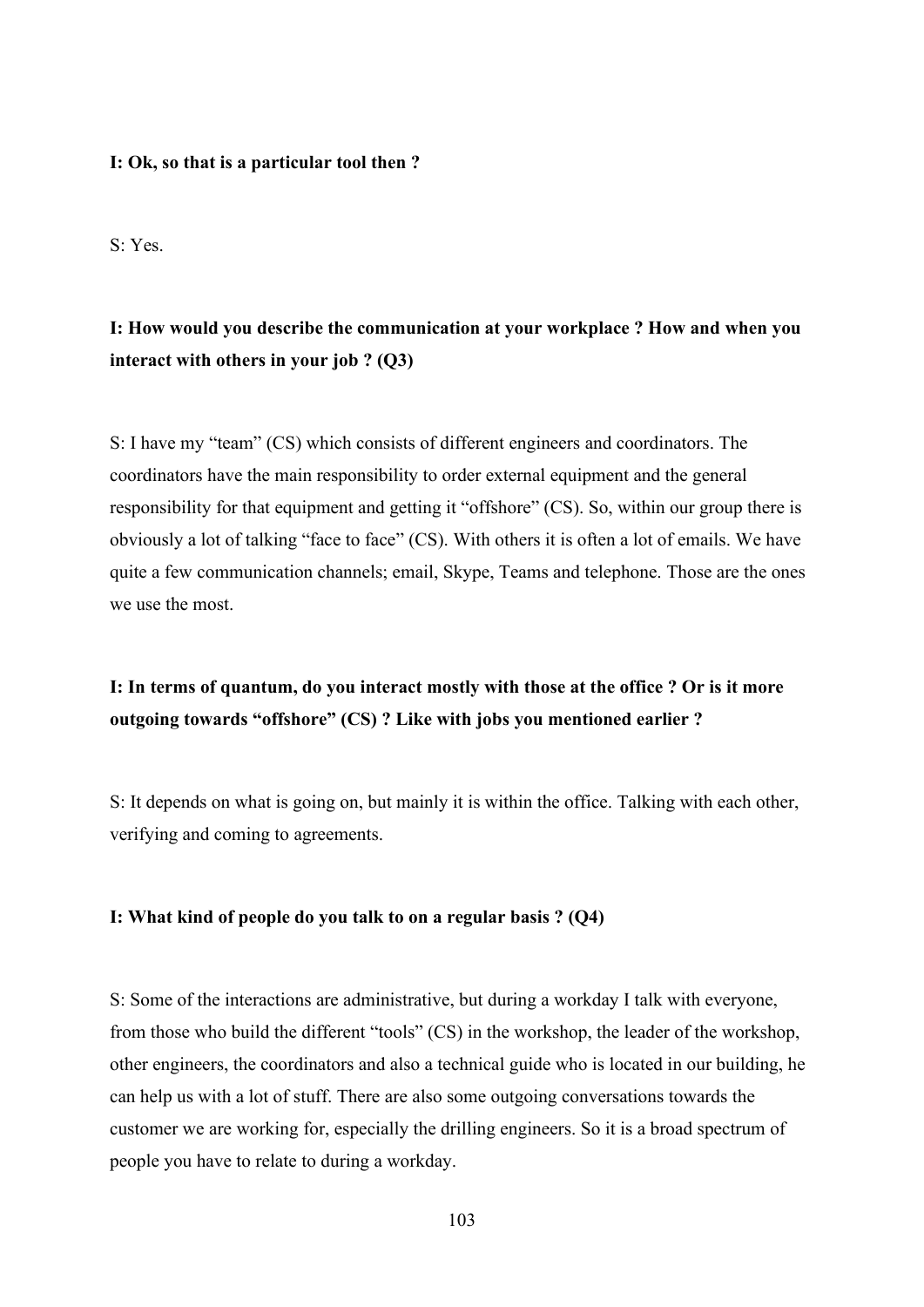## **I: Who of those do you recon you speak the most with ?**

S: That would be the other engineers on the same "team" (CS) as me.

### **I: How many people are on that team ?**

S: We are three engineers.

## **I: So you work close together ?**

S: We work close together, and we also sit together. All three of us.

## **I: Ok, so you physically sit together all three ?**

S: Yes.

# **I: This will be an estimate, but how much of the written work material that you deal with on a daily basis will you say is in English and how much is in Norwegian ? (Q5)**

S: I would guess at least 90 percent is English.

#### **I: Really, it is that high ?**

S: Yes, because all of the rapports are in English, mainly all communication through mail is in English. We also have other bilinguals here and with the costumer. Everything regarding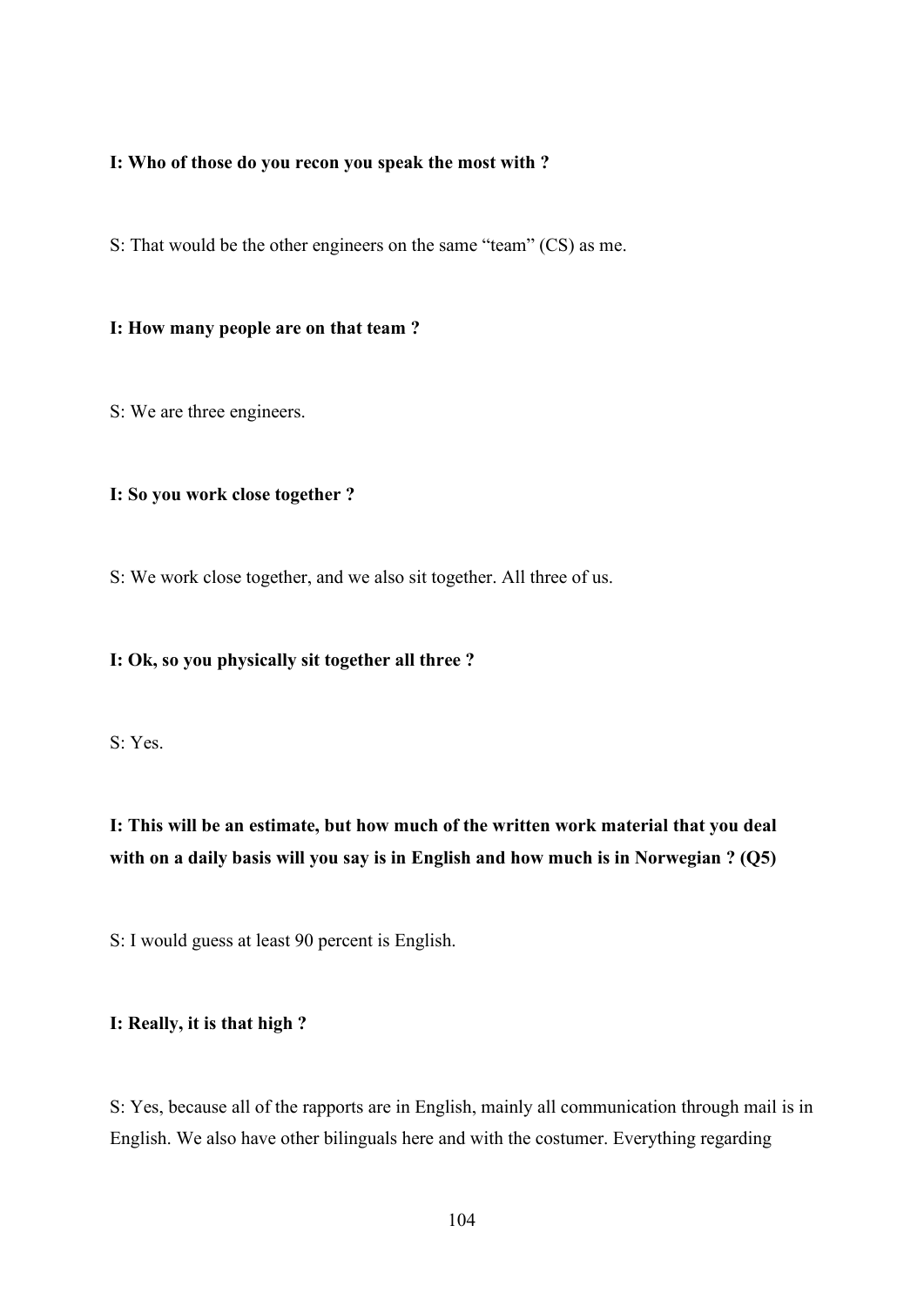simulating programs is in English. Even the Office package is in English to make it as easy as possible when we are producing something.

### **I: Ok, so even the software is in English ?**

S: Yes, everything.

## **I: If you are emailing someone within your team ? Are they Norwegians as well ?**

S: There is one Norwegian and one from Algeria, but he is currently learning Norwegian and understands Norwegian, so he asks us to write in Norwegian, so he can learn.

### **I: Ok, has he specifically asked you to do that ?**

S: Yes, he says, just speak and write Norwegian to me. So we try to do that, but if we need some rapid decisions, things are too hard to explain or it takes some time, we often just switch to English, because it takes less time.

## **I: So that is more efficient towards him ? In order to save time ?**

S: Yes.

### **I: How would you describe his English skills ?**

S: He is very fluid in English. He has worked all over the world for about 20 years, with English as the main language for communication. So it is a simple and efficient way to get good answers if you speak English.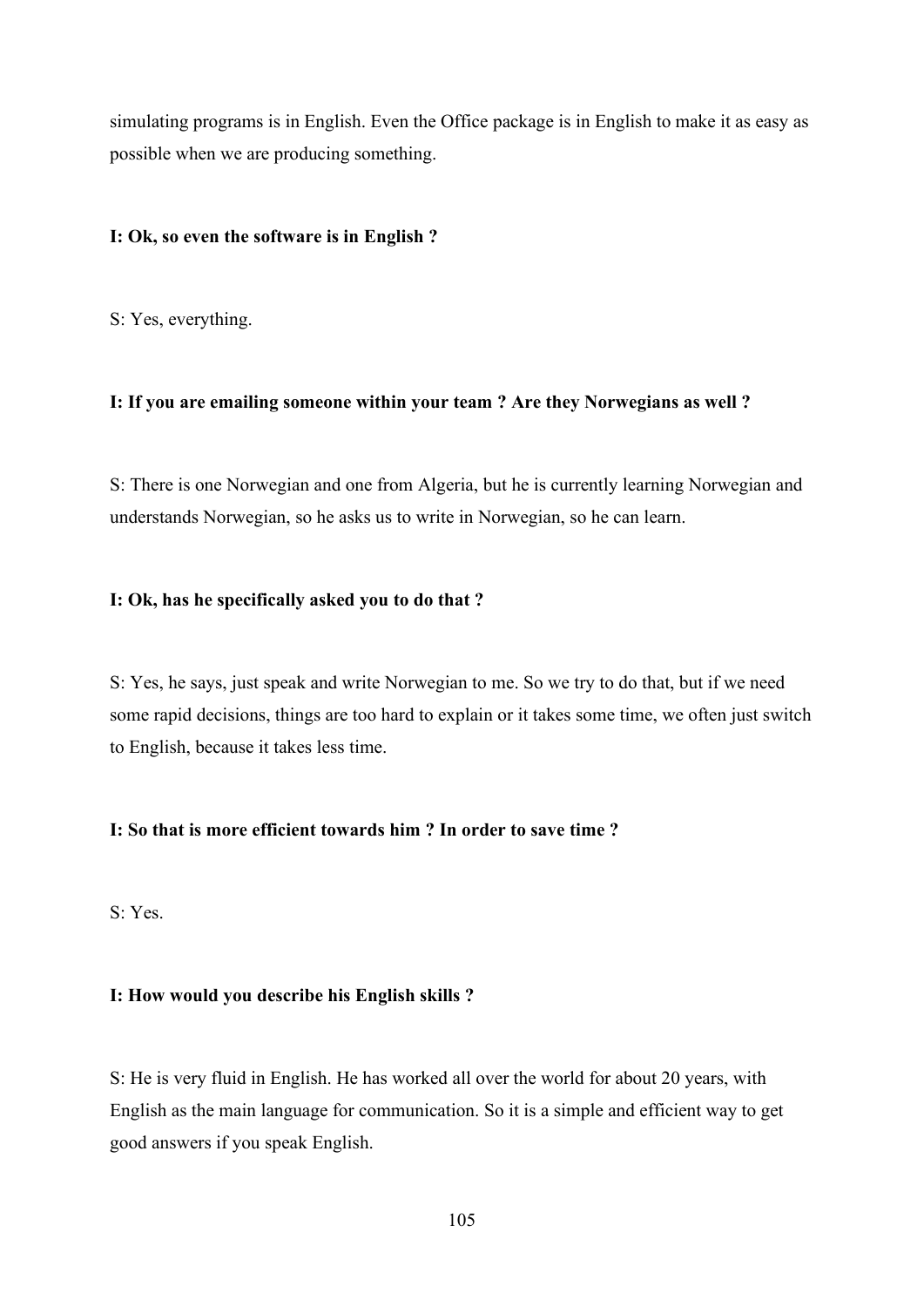# **I: If you are speaking English with colleagues, how do you feel that conversation is for you ? How comfortable are you there ? (Q6)**

S: How comfortable I am with speaking English as a language in the workplace ?

## **I: Yes.**

S: I think it is ok. I was a little unaccustomed to it in the beginning.

## **I: When you started at your job?**

S: Yes, when I started, but I got the hang of it pretty fast. In the whole business, I think everyone uses a lot of English words and expressions which are unknown at the beginning, but when you then get the hang of it you sort of se the connection. You pick up words and expressions, and it is easier to communicate. I think it is important to have a little bag with words and expressions if you are to communicate well with others. At least on a technical level with the others at work.

# **I: So, did you feel that was some of the hardest about that job ? Like what are they talking about now ?**

S: Yes, definitely. When I was sitting in meetings, and stuff like that, my mentor told me to write down everything I was unsure of, so we could go through it afterwards and he could explain to me what it meant. So, for the first meetings my lists were pretty long.

#### **I: So there were a lot of words ?**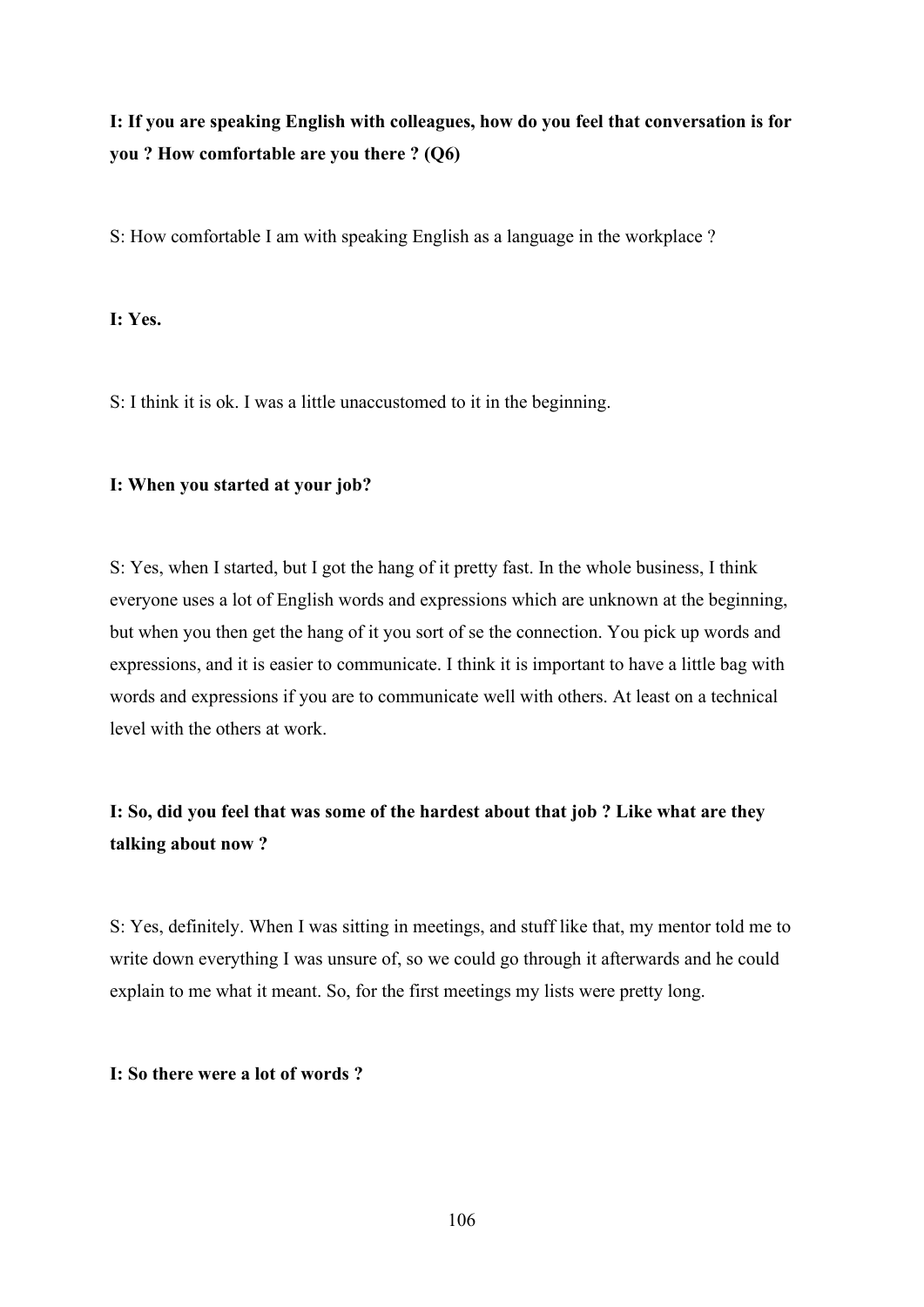S: There were a lot of words and terms which does not necessarily gives any meaning in the beginning, but once you get to understand them, it makes sense.

#### **I: Can you remember something you thought of at the time ?**

S: We have the classical "toolbox talk" (CS) which basically is a pre job meeting, where you go through procedures or things that needs to be done before you start the actual job. There are also a lot of expressions that we use internally in the office. "Hook load" (CS), "J slot" (CS).

#### **I: What are those ? Do you think you could manage to explain them in Norwegian ?**

S: In Norwegian. On an "offshore rig" (CS) you have a hook, if you can imagine, hanging from the tallest mast. All the weight you are putting down the well hangs from that hook. And that weight is then your "hook load" (CS). "J slot" (CS) is really an element in the equipment that we use. It is one of the ways we can get loose if we are stuck. So it is really just a track which is formed like a -j, and you have to manipulate the string to get your "tool" (CS) to get into that track, and then get out. So, if you get into the -j and then up again you are theoretically free and you can pull out. So everything down in the well can be left as it is, and everything above the well can lifted up.

## **I: The words and expressions you use at the office to communicate with the workers there ? Do you use them as well towards the customer ?**

S: Yes, we use the same words and expressions in the office as we would with the customer. There, the employees mostly know what it means. But as you just witnessed, it can be difficult to explain that terminology in Norwegian. I do not know if there are any direct translations at all. In some way I have just accepted that it is called what it is.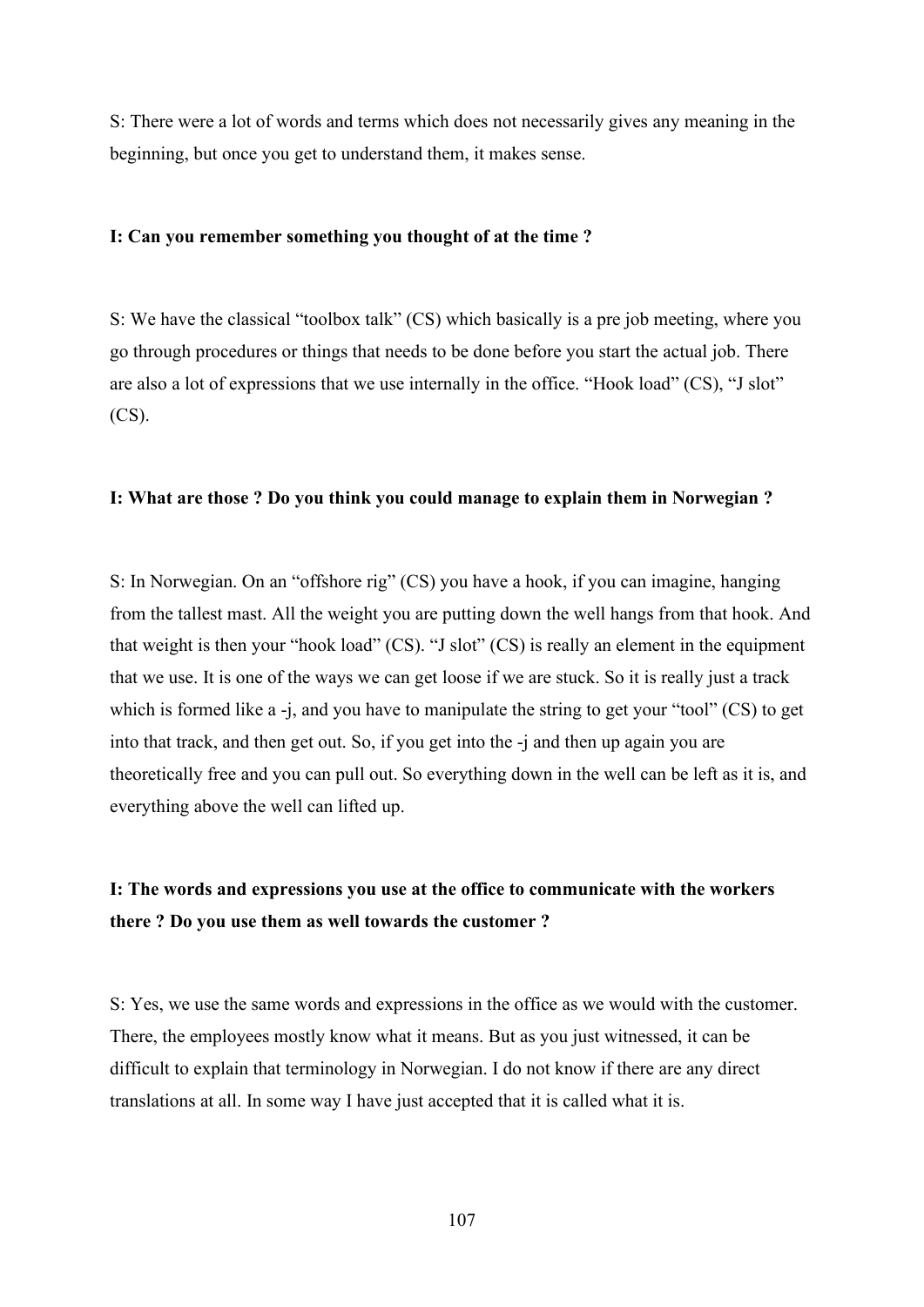# **I: If you talk to someone at work, are there anyone who does not know what it is ? Everyone understands it ?**

S: Mainly. As long as you are not new in the job, as I was, and had to write down almost everything.

**I: Are there any differences in the language if you talk about something that is workrelated versus something that concerns your private life ? In the lunch for instance, do you have a lunchroom where everyone sits together ? (Q6)**

S: Yes, we have a lunchroom and a coffee area where some of us get together, at least a couple of times a day. There we sort of have rule. In the lunchroom and the coffee area you are not allowed to talk about work. So there, all those words and expressions are excluded. Those you can not translate into Norwegian. So, you rather talk about normal stuff. I do not think people do something different rather than talk about different things.

## **I: Do you always sit with the same people at lunch ?**

S: No, that varies.

## **I: Are the many people with a different nationality in the lunch room ?**

S: Yes, there is quite a few.

**I: If you are sitting at a table, maybe not with the guy from Algerie because he wished to converse in Norwegian, but with someone who does not understand Norwegian that well ? Do you speak English ?**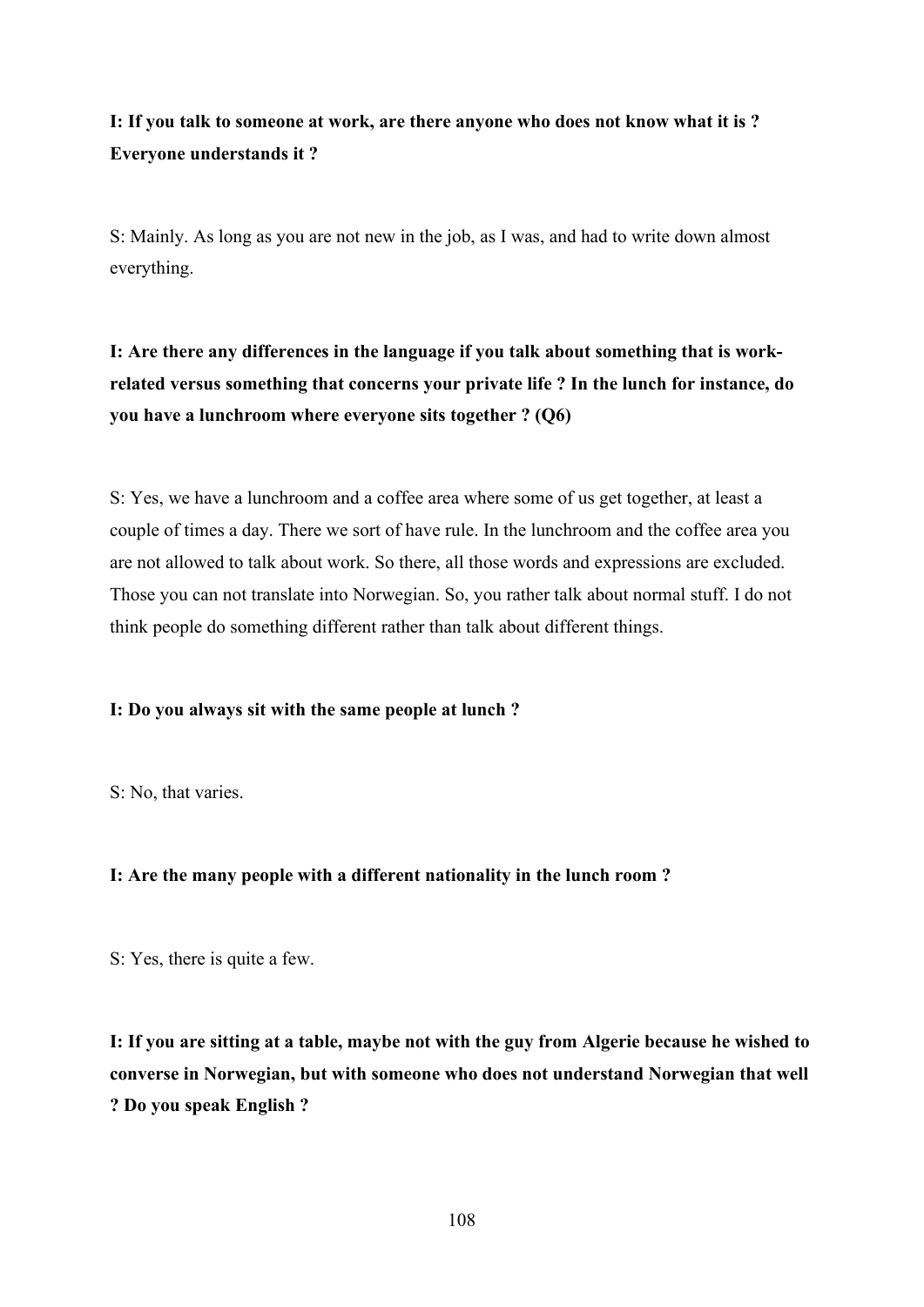S: Yes, or at least we try. Especially with those you sit next to or those who sit in front of you, you try to keep it going in English. But sometimes it slips up. Say there is someone at the end of the table who asks you for something in Norwegian, it is more natural to answer them in Norwegian rather than switching into English just so the others can hear what he asked about and what I am choosing to answer. But I think everyone tries to keep it in English, so everyone can participate in the conversation.

## **I: So there is a culture for doing it that way ? Are there someone who is worse than others ?**

S: No, it is an unwritten rule that you include the other coworkers, but of course some people are better than others. The worst are maybe those who speak the least English in general. There may be several reasons for that, but maybe they are not that comfortable with speaking English.

# **I: Do you feel that is more uncomfortable to speak English in the lunchroom than it is in general ? If you are talking about something work-related ?**

S: That is a hard question.

### **I: Yes, it is not always something we think about.**

S: Maybe yes and no. For me it would be most natural to speak Norwegian because I am from Norway. But when I arrive at work, I sort of switch to English pretty fast. I do not go around speaking English with the other Norwegians, but if there is someone there who does not speak Norwegian, I tend to switch pretty fast, and then I do not think more about it. It happens naturally.

# **I: If you have a meeting. Skype, Zoom or a physical meeting. Say you are four Norwegians and one foreigner. Do you speak English in that meeting ?**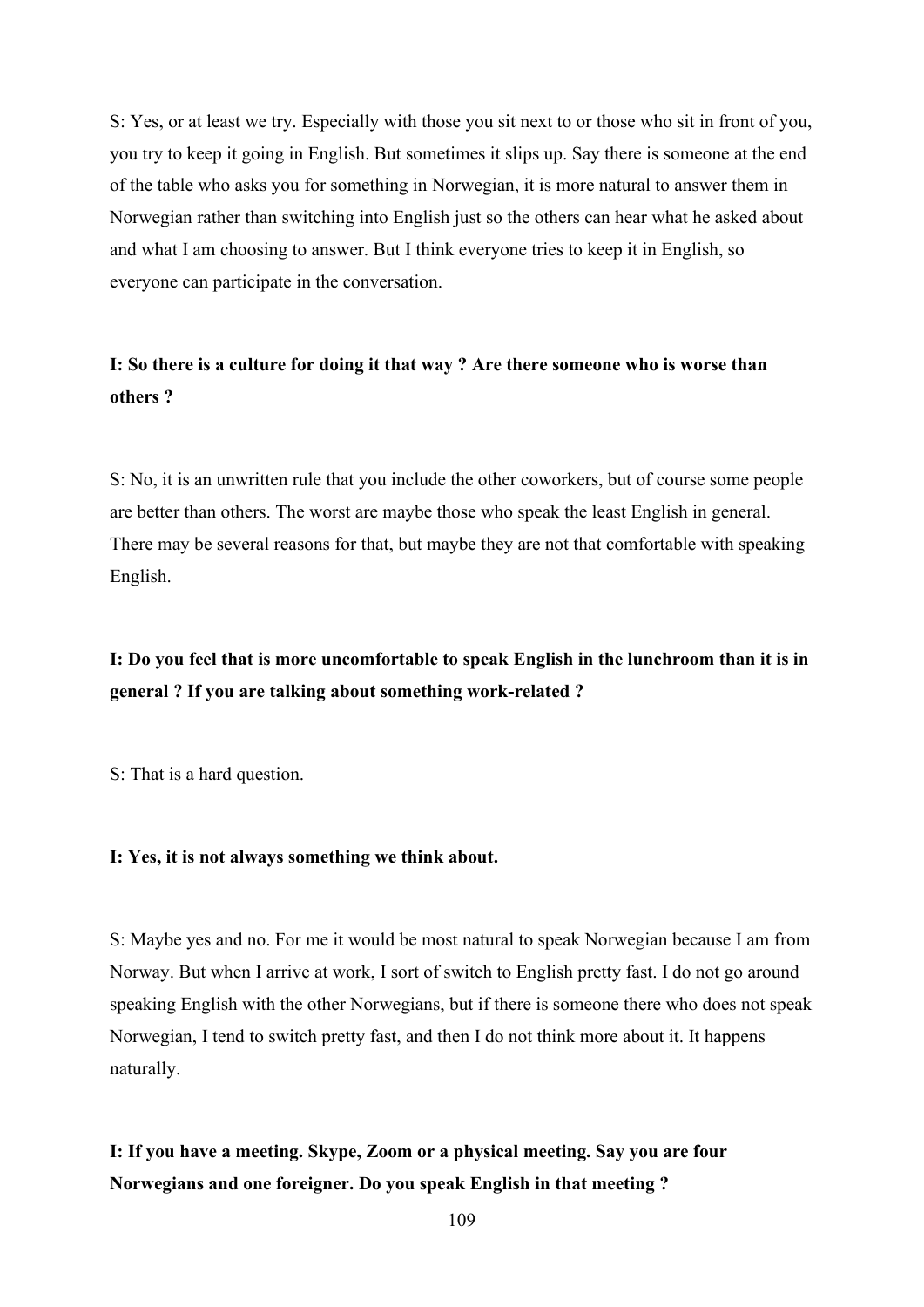S: Primarily, yes. But sometimes at the end of the meeting, if someone is pulling a joke or saying something funny, that might be said in Norwegian. But as long as it is work related, you keep it in English. If you are four people in a meeting room and you have meeting with four others who are Norwegian via skype, we often start in English, or we say: hello, we have one person here who speaks English, so we have to take the rest of the meeting in English, starting now. Just to make the others aware from the beginning. That way we are not 15 minutes into the meeting, and one person sits there and have not understood anything, because he or she does not understand Norwegian.

### **I: If the person who does not speak Norwegian leaves the meeting ? Do you just switch ?**

S: Often we continue in English without thinking about it, but after a little while it switches naturally to Norwegian. At least when we understand that the remaining participants speak Norwegian, we continue in the meeting in Norwegian.

## **I: Do you sometimes feel that English can be a barrier ? If you look away from the period that you started in the business, which you mentioned earlier. (Q7)**

S: Because English is not my mother tongue, my brain sometimes freezes and there is something you can not remember. Then you often think, what was that? And you start to mumble and say "eehh" for a little period. But except from that I do not think it is a barrier. Or, I remember I had some courses in the USA last fall with the company. On the first course there were mostly Americans and Canadians and the guy I traveled with is from Venezuela so he also spoke English. In the beginning there was a transition period. Coming from work where there is a lot of English and some Norwegian and here everything was in English. So, it was a transition at the beginning, but it went pretty fast. Eventually I did not think about it at all. I actually spoke English for a little while when I came home. You get so used to only speaking English.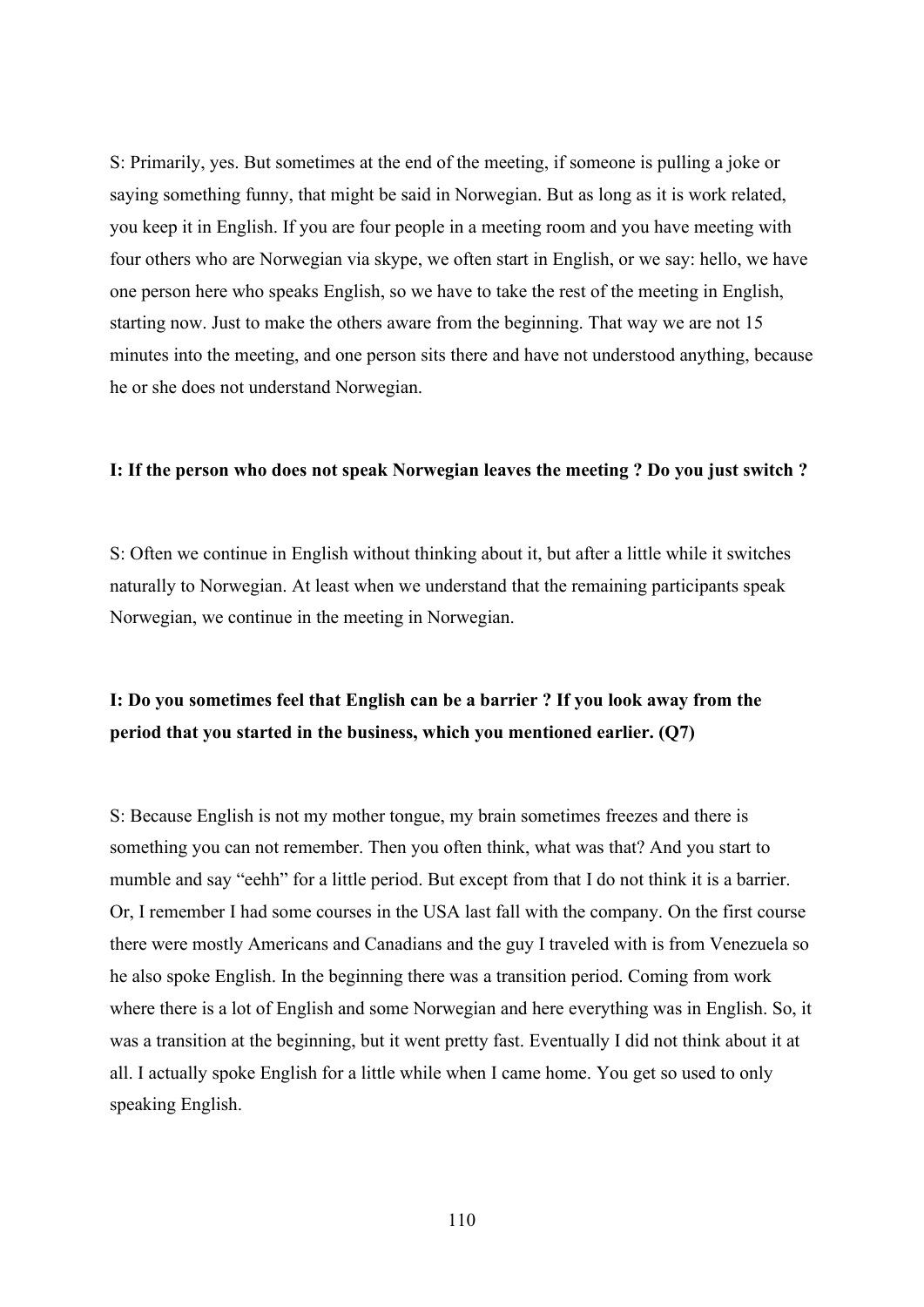# **I: How quickly do you think it took you to become comfortable with speaking only English down there ?**

S: Maybe a couple of days. And then it loosened up a bit. It gets easier and easier the more you speak, so I would think a couple of days.

# **I: If you think about what you said when you were in the USA. Was it the pace that was difficult ?**

S: Not necessarily the pace, because the instructor was from Argentina, so he was not the most fluent in English. But the course was about something that I previously had not dealt with that much, regarding equipment, so there were some new words and expressions. If you are at work, and you are stuck, you can ask someone and you will probably get an answer. Here everyone spoke English, so there were no one to ask. I sort of had to investigate those words myself, and that is why it took a bit more time in the beginning. But when you find the words you can use them the next time.

# **I: If you are at work, and you are struggling to find the words or expressions you are looking for, what kind of aids do you use ? (Q8)**

S: First and foremost, I tend to use my colleagues. I will just turn around and ask; hey remind me, what is that called in English ? Often I get a response, and if that person does not now the answer I will just turn another 90 degrees and ask the same question. Often I get what I want, but if not, it is often the good old Google Translate to see what they have to offer. Often you will understand by the suggestion that Google Translate comes with, if it is a good translation or not. Very often we know what it is called, but you just do not remember it. It is sort of like an elimination process.

## **I: It is not always correct ?**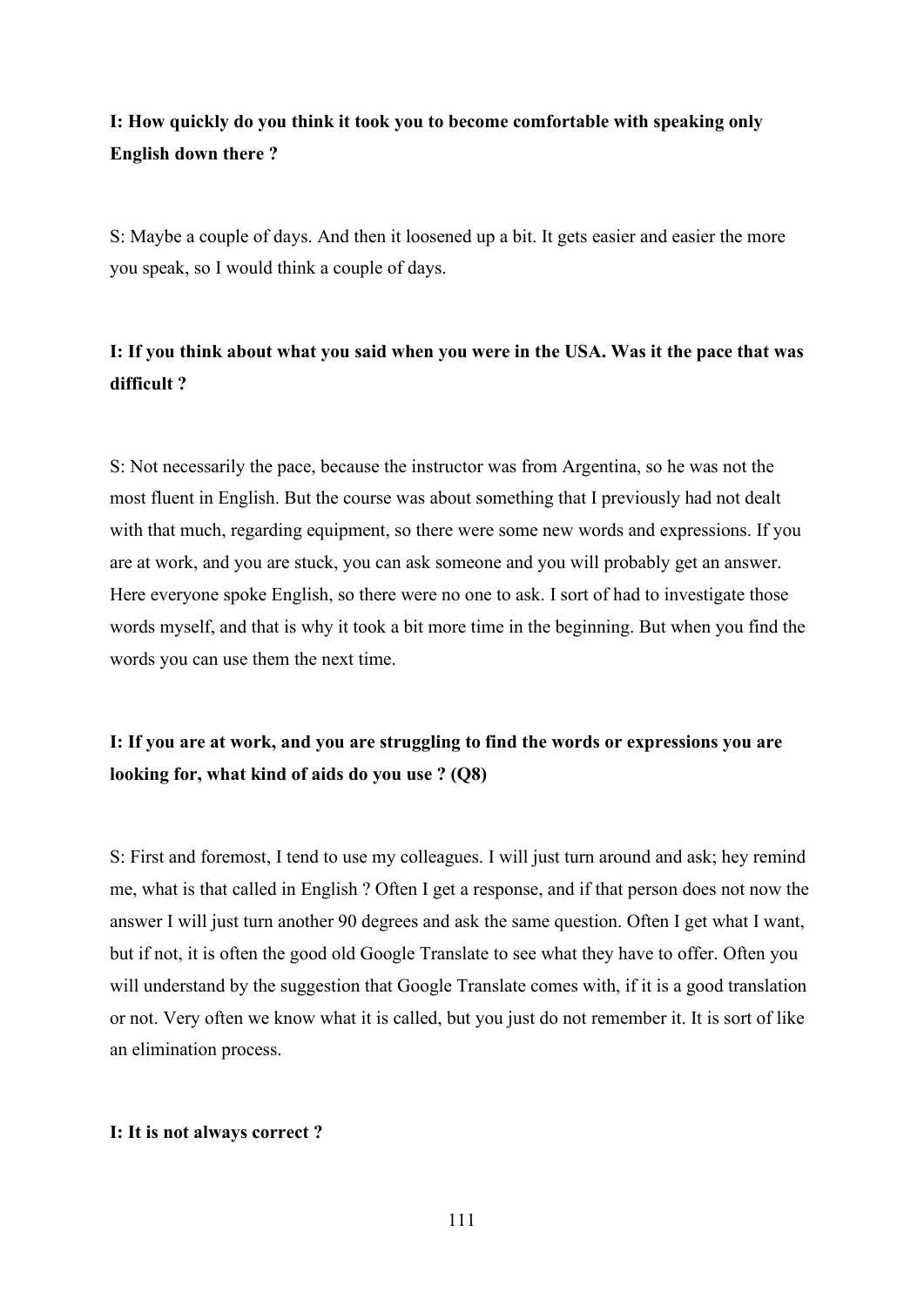S: It is not always a 100 percent, no. So the most practical, in my experience, is to use the people around me. Now I sit with the other engineers, the coordinators and also the chief of the workshop. And I do not think I have experienced that no one knows what a word or an expression is called or means in English.

**I: So there is always help to get from the other coworkers on that area ? That is good. When you first started in this job, do you know if there were any rules or customs on how to communicate ? Emails, telephones, meetings. How is the language supposed to be ? Are there any official guidelines ? (Q9)**

S: Not really. I think there are a lot of unwritten rules. Do not use emojis, do not write a smiley face if you are emailing with a customer. I guess you just have to try to portray the company in the best way possible and show that we are a serious company. On Skype or Teams meetings, within our department there is a lot more wiggle room. There you are allowed to joke around and write emojis, and stuff like that.

### **I: Ok, so when it get a bit more unofficial, it is ok ?**

S: If it is something official from our department out towards other departments or especially customers, it is kind of in the cards that you have to act professional.

## **I: If you are sending an email, and you know that the recipient is Norwegian, do you send that email in English or Norwegian ?**

S: That kind of depends. I have done both with regards to customers. Because some of those we communicate with at the customer talks English, and then the email is in English. I try to think a bit ahead as well. If the recipient is Norwegian, but I know or think that the email is going to be forwarded within their department, I will write it in English. That way he does not have to translate the message, if it is going to be forwarded. If it is a quick debrief or explanation between me and the recipient, I will write it in Norwegian.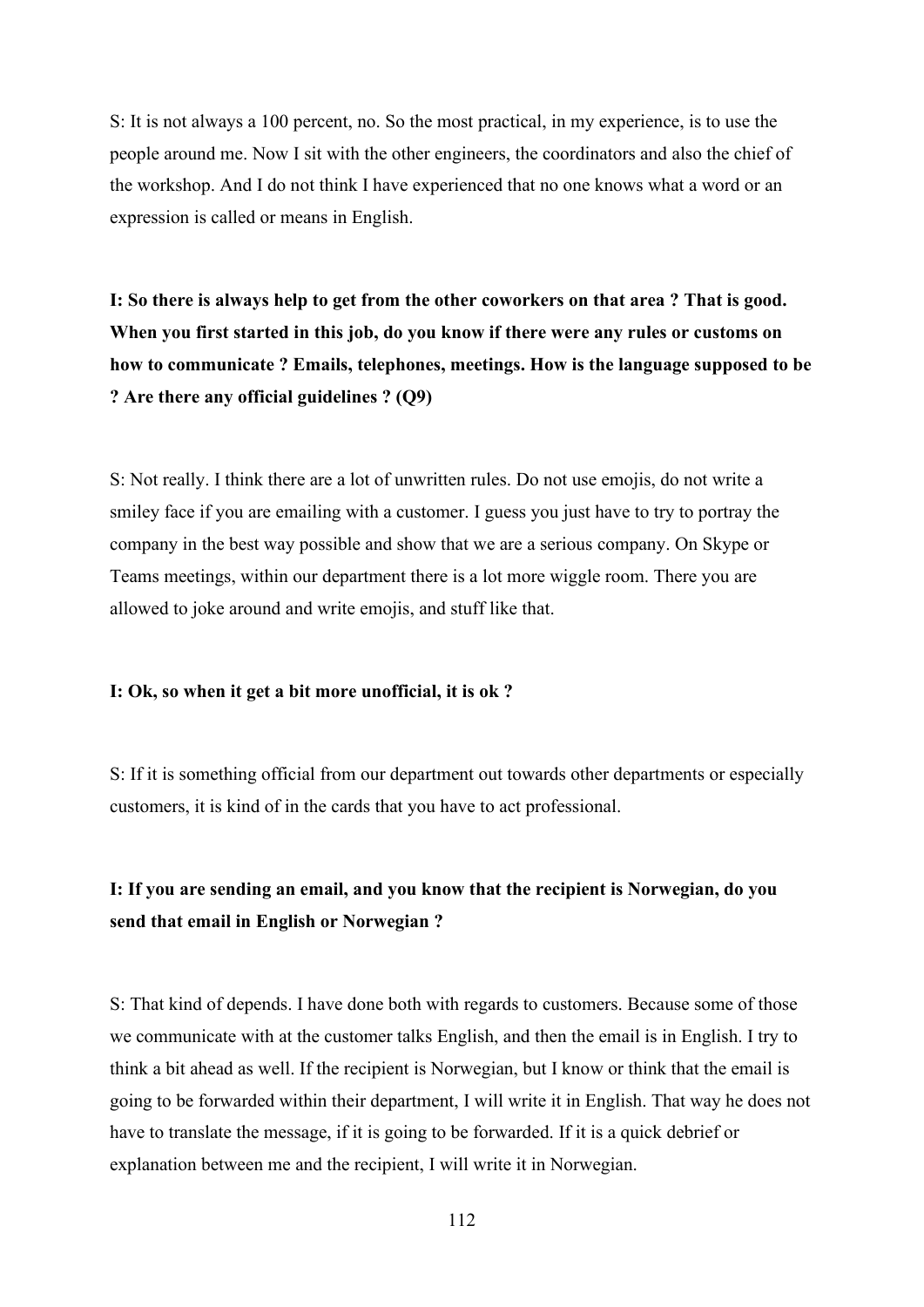**I: Do you sometimes experience that you switch and say whole sentences in English when you are talking with other Norwegians ? (Q10)**

S: It is rarely whole sentences, but like I mentioned earlier, there are a lot of words and expressions where I am not sure if a good translation in Norwegian actually exists. So, at least at work I would speak Norwegian, but sometimes those English terms pop in.

# **I: You mentioned that the breakroom is a place where you do not talk about work, but if there has been a day where a lot has been mediated in English ? Do you sometimes unconsciously bring it with you there ?**

S: Perhaps, but then it might be the opposite of what I mentioned when I was in the USA. If it has been a lot of English, I might have problems finding the right Norwegian word. Then I will say it in English, because that is where my mind is. So that has happened several times.

# **I: If you talk with someone who works within the same line of business that you do, can you feel some sort of pride talking about that ? Is it fun to talk about ? (Q11)**

S: I understand what you mean. I think it is cool to talk about, because a lot of what we do within the oil and gas field is exciting, and there is much cool technology. I do however think it is more fun to talk about with others in the same business. Much of what I do is hard to explain to outsiders. It can be really difficult to explain what I actually do. It is like when we started this interview.

## **I: I was just thinking about that.**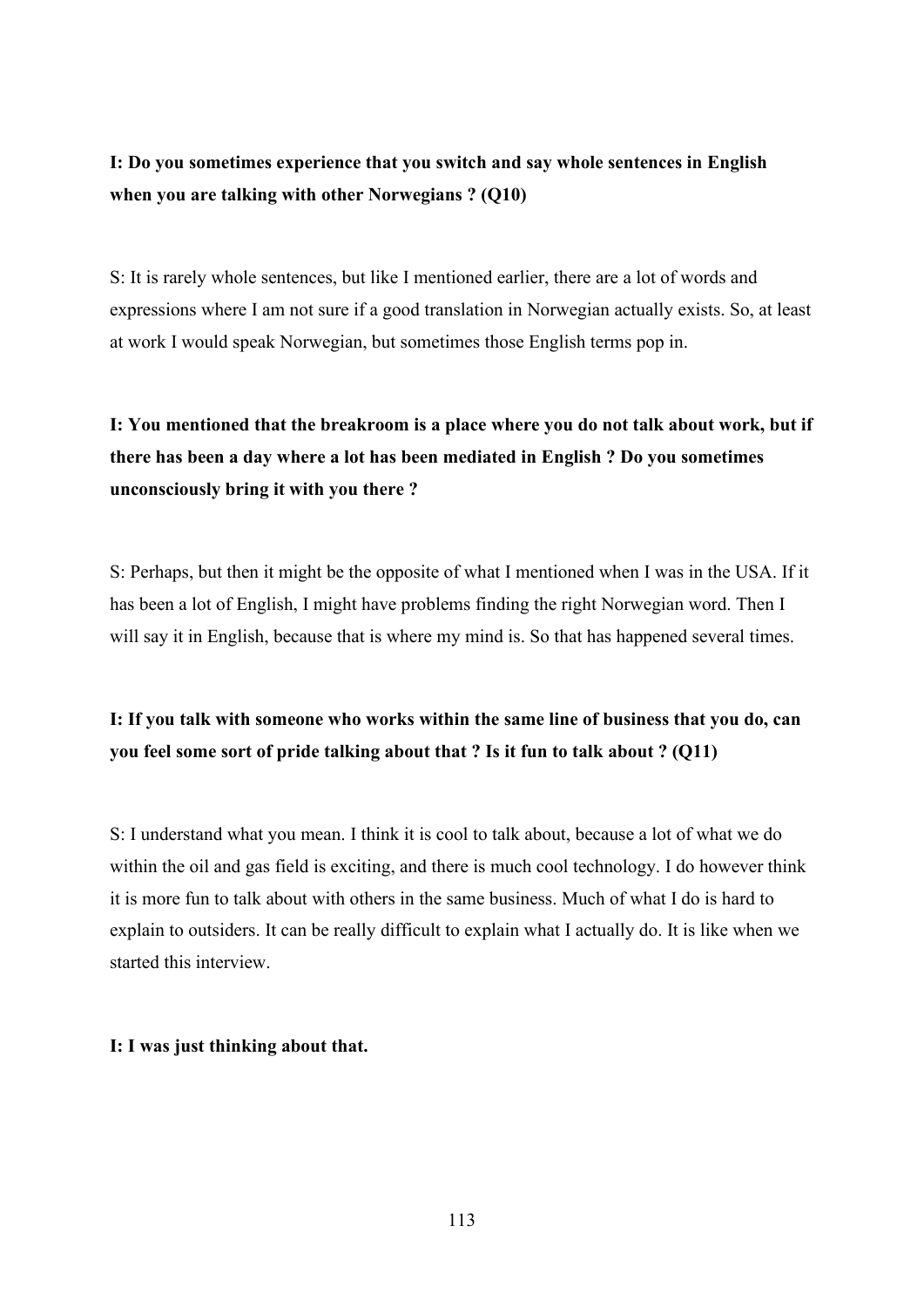S: But I think that will be the case if it is outside the oil and gas business as well. My previous work I also thought about that. How are you supposed to compress that to a level where others can understand it ?

## **I: Do you notice that when you talk to friends or acquaintances ? If that is in a private and loose setting ?**

S: When enough people have asked what you are working with, you make a very simplified version of what you do. If they are still interested, you can explain it wider. So a simplified version would be that we drive several thousand meters of steel pipes down in the ground, and facilitate for the production of oil. Very briefly, that is what we do. But if someone is interested I will of course explain it in greater length, but very often you will see if the person is keeping up or not.

# **I: Do you feel some form of pride when you talk to other people within the oil and gas industry about something that is related to that kind of business ? (Q11)**

S: I do not think about it that much. It is always nice to know stuff, and on some level present yourself that way. That you know something others do not. But I do not like gloat over it.

# **I: You have talked a bit about it, but believe it could be difficult for people who are not acquainted with your line of work to follow conversations that is related to the specifics of your job ? (Q12)**

S: Allot of what is going on is very complex so it can be hard to get to know it if you have not seen it for yourself. So, it is very difficult to get to know if someone just tell you; hi, I am putting three thousand meters of steel pipes down the ground. And if they ask you how ? Only with the help of conversation I believe it is hard to give a thorough explanation of how it works.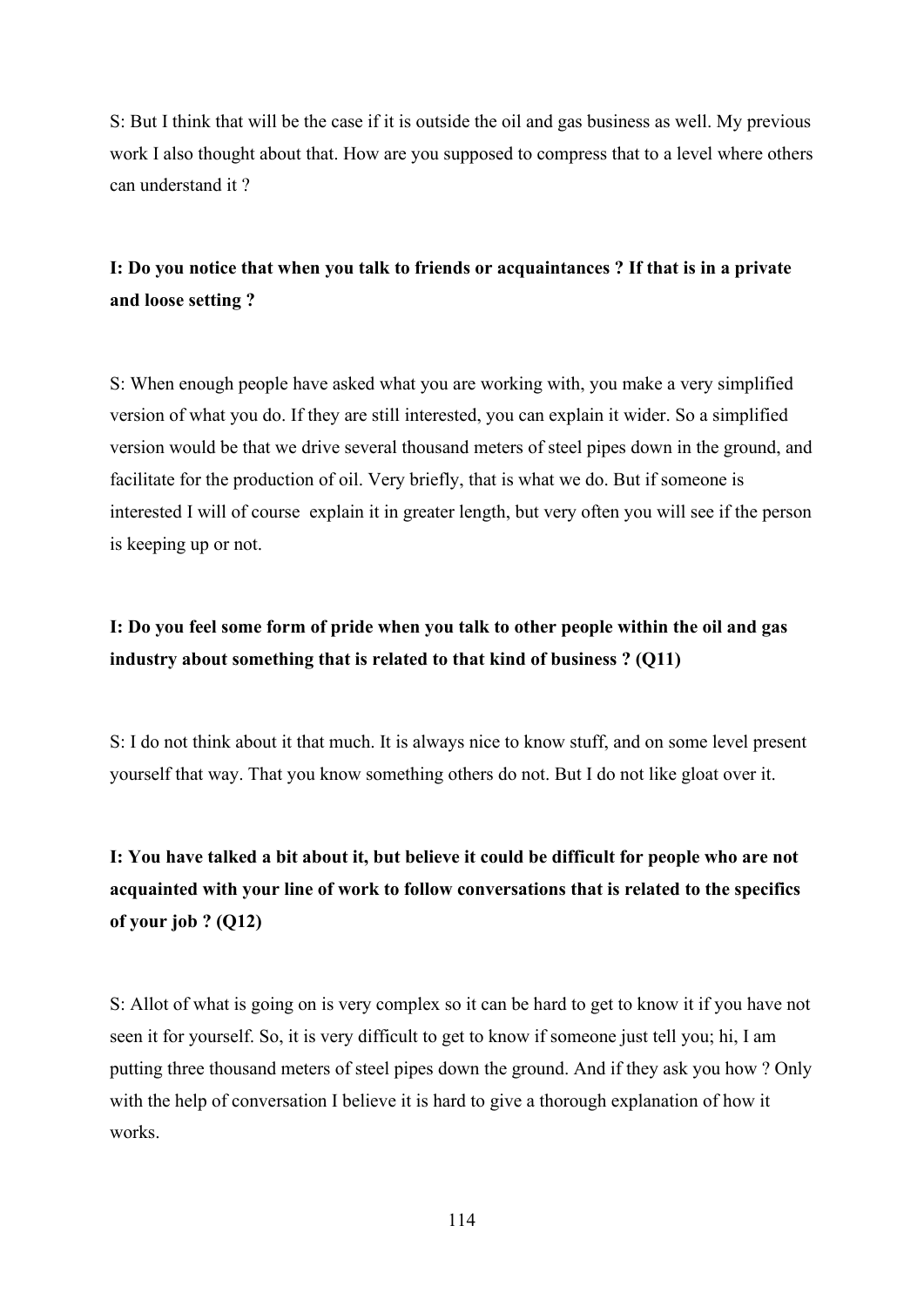### **I: Did it help you to physically see the equipment you are working with ?**

S: Definitely. Things can be written as good as it gets on paper, but nothing is better than seeing it in real life and being present when it is used.

# **I: Do you feel that your employers facilitate for colleagues with a multilingual background ? (Q13)**

S: Yes, I would say so. I think it is in that culture. You are supposed to be inclusive, and like we talked about, if there are someone who speaks English, everybody switches to English. Say you move from Algeria and arrive in Stavanger, never been to Norway before and do not know anyone, we have some social events with different activities you can participate in to get to know people.

### **I: So you have that ? Is that something the company is in charge of ?**

S: Yes, the company is in charge of that. They have different activities like golf, volleyball, field hockey, football, handball and hockey. Sometimes they arrange some trips. So, the thought is that you can socialize with others from the same company, and not necessarily just from the same department.

# **I: Did that help you when you first started there ? Was it a lower threshold to get in contact with others ?**

S: It is easier to get in touch with someone if you for instance play football with them. It is a bit more natural to do it in a social setting. In a professional working environment, you can feel like you are disturbing them if it is something social, and they might feel like they can not just leave. The social settings are often there to make people get to know each other.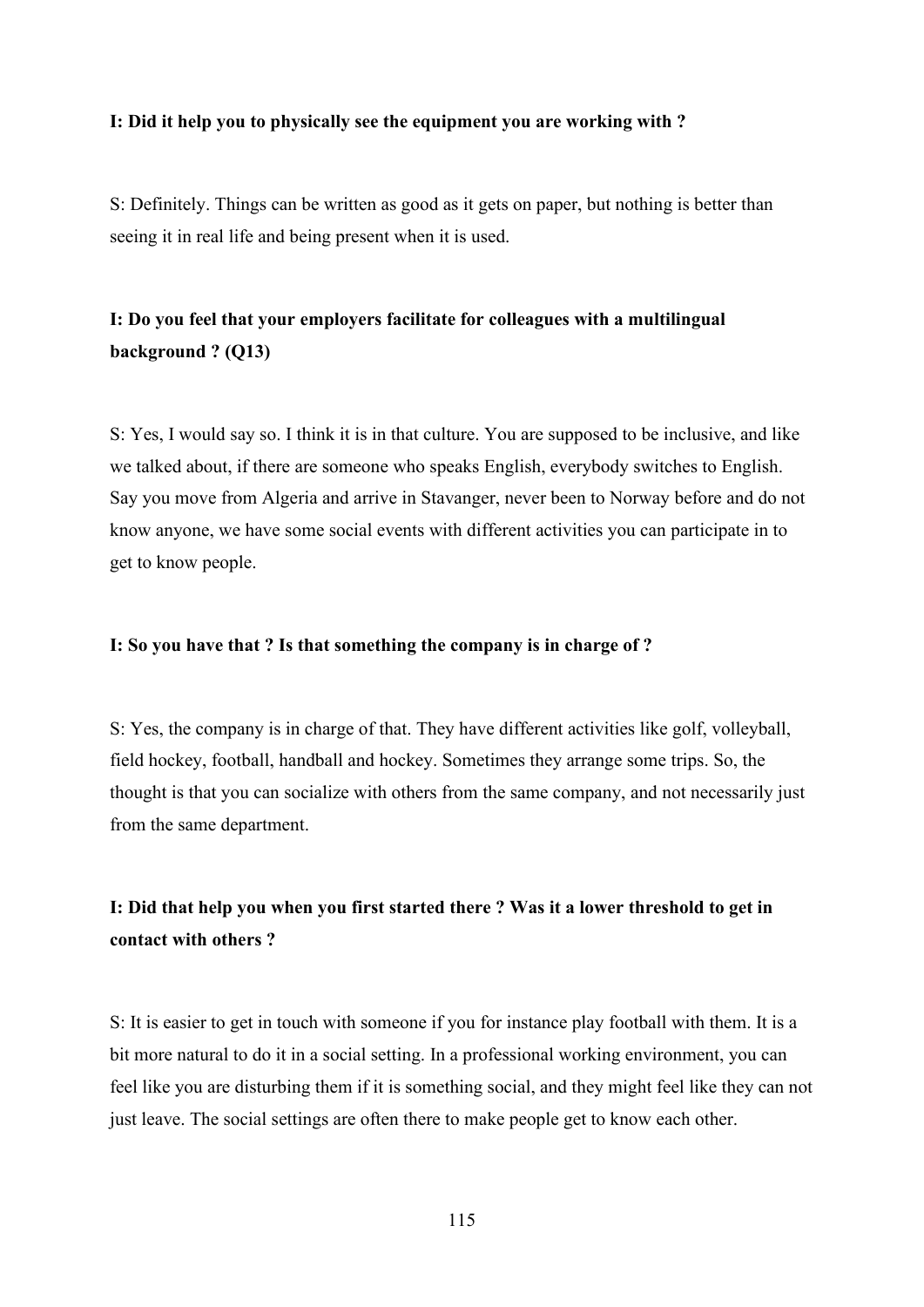# **I: When you started there ? Do you feel it was easier to get in contact with someone at work after you had attended a social event together ?**

S: It is easier to get in touch with someone you have seen before, and they have seen you before. That way you have a face to connect with the person you are writing to. It might be easier to formulate yourself, because you know how that person is. There are also different mentor programs, so everyone gets an appointed mentor who helps you with everything and is your main contact if you have questions about something. So if you are wondering about something he can point you in the right direction or to the right person. That way you get in contact with more than just the others in your department.

### **I: How long did you have your mentor ?**

S: It was a sliding transition. After a while you get more independent and created your own network. So, then I could ask one of them, and so on.

**I: How would you range your proficiency in oral and written English on a scale from 1- 10? 1 is unable to understand almost everything, 10 is English on the same level as Norwegian. Can you elaborate on your answer?**

S: It could have been better than it is. Maybe 7 with regards to oral skills, and perhaps the same in writing. I think it is approximately the same.

### **I: For how long have you been learning English?**

S: If I count from first grade, it would be around 26 or 27 years, I think. Something like that. I do feel that I evolved more during my years at the university.

## **I: Thank you for participating.**

116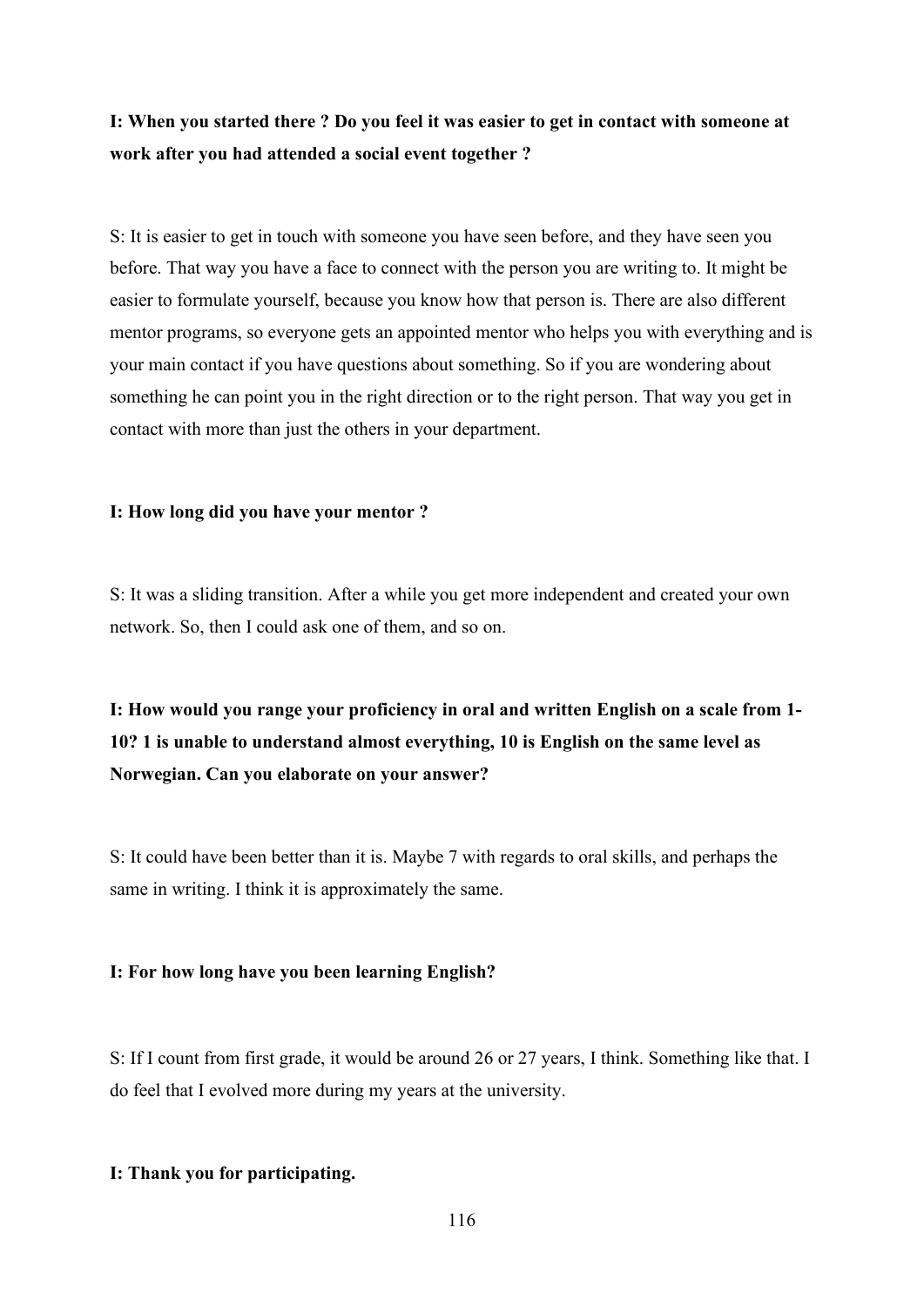# Appendix 4

Age: 27

Gender: Male

Place of birth: Sandnes

**\*Establishing consent for the interview.**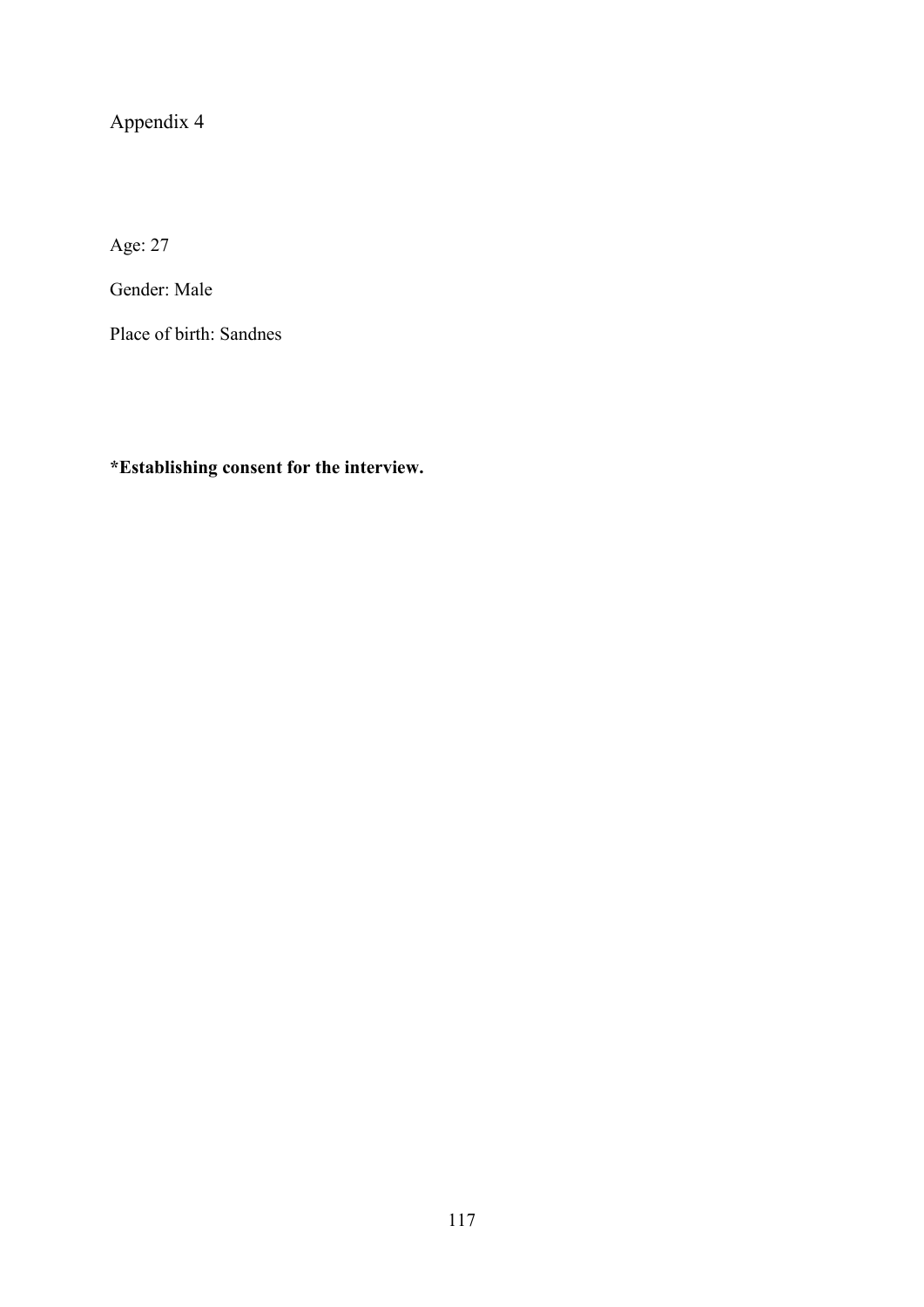## **I: Can you tell a little bit about where you work, and how long you have been working there ? (Q1)**

S: I work in (Company). I have been working there for a little over 2 years. It is an "engineering" (CS) company who does engineering mainly towards the oil sector, so it goes under the definition oil service company.

### **I: Can you tell us about what your tasks are in this job ? (Q2)**

S: My title is "piping engineer" (CS) or "piping and layout engineer". In Norwegian that is piping engineer. My tasks at work are mainly designing and planning piping systems on platforms on what we call "top site" (CS) which means above sea level. A platform consists of an extreme amount of pipes. I work on something we call "KV" (NAB) jobs, I think it stands for "qualitative maintenance jobs/kvalitative vedlikeholdsjobber" (TRANS). These are smaller modifications or repairs of pipes. If there is a rusty pipe, it has to be replaced. There are some different ways to do this. I get measurements of the pipe in order to know how it looks. After this I make designs for new pipes and perhaps get them produced. If this is the case I have to send a job package and instructions for new materials and so on. We usually use Poland, because they are the cheapest. After we get the pipes, we make a job card which explains how to dismantle the old pipes and install the new ones. This includes material lists, designs and health and safety cards. Everything they need to get the job done. In the end, I update the new designs, after it is installed. Sometimes they have changed something while conducting the installation. After all this I put it in the (Company) database.

### **I: In the beginning you mentioned that it was pipes above sea level ?**

S: Yes, "top site" (CS). That is what we call it. Our company primarily works with "top site" (CS). If we have to do something that is "subsea" (CS) or under water, it is often in collaboration with other companies who specializes in that.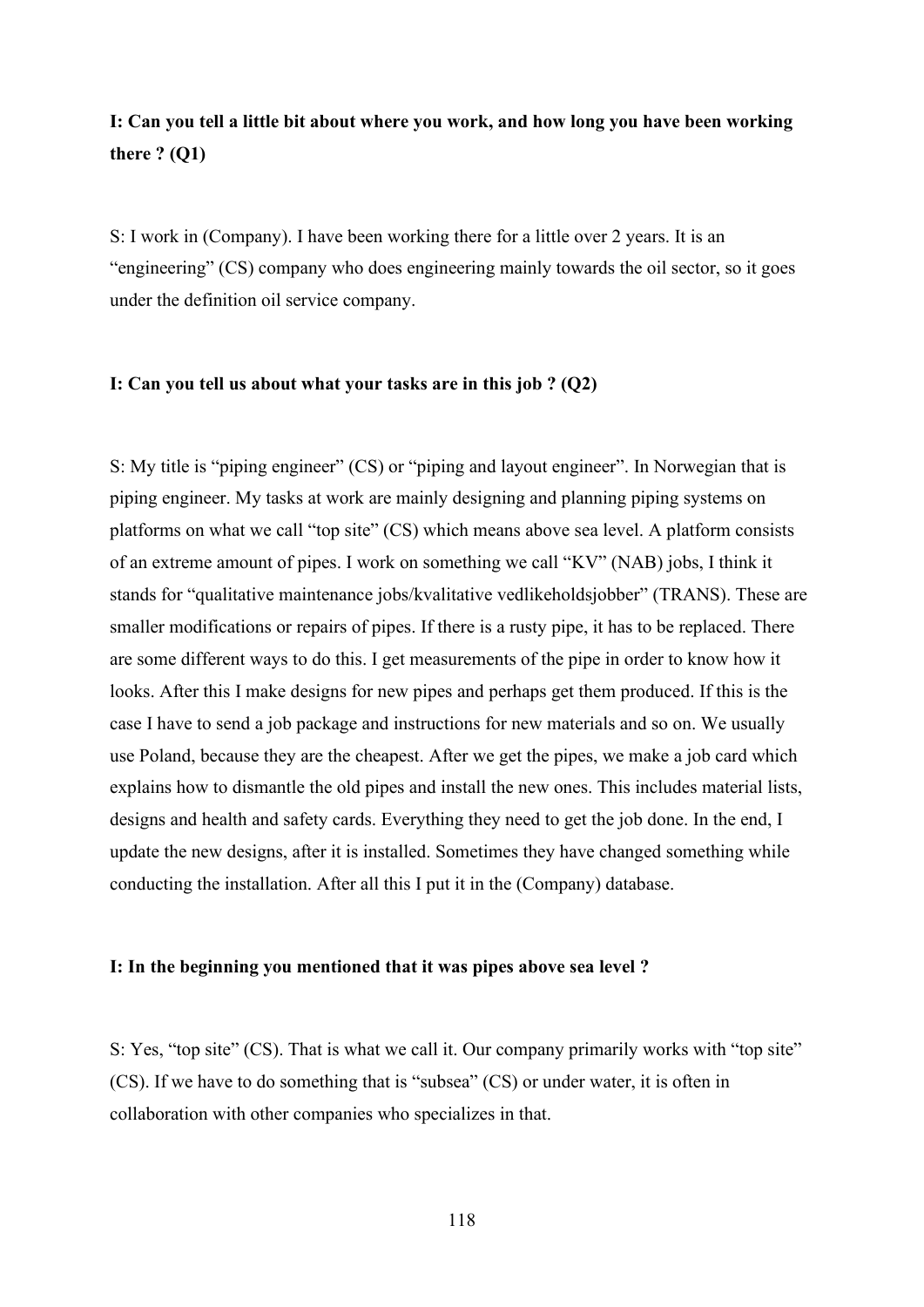#### **I: You primarily work in the office here, but are you sometimes "offshore" (CS) ?**

S: Primarily this is a desk job, but if exiting documentations on systems we are fixing is to deficient, and it is wise to have a physical look at it, I sometimes travel to the platforms and have a look at it. I have been "offshore" (CS) three times in two years, so it is not that much. I measure and take pictures to get an overview of the job so we can solve and execute it.

## **I: How would you describe the communication at your workplace ? With regards to emails, telephones and others you might converse with ? (Q3)**

S: We sit in an open office space. I am new to the game so I have a senior by my side who I can ask for help. That is primarily oral, because he sits right next to me. Besides that, we have "lean" (CS) meetings two times a week to keep oneself up to date within the piping discipline.

### **I: "Lean" (CS) ? What is that ?**

S: "Lean" is to cut unnecessary nonsense. To keep it as "lean" (CS) as possible. It is one of the modern expressions which are being used. It is with regards to improvement of efficiency. If that is actually the case ? That is a different story. We sit together in the disciplines, although we are together with other disciplines. On the contract which I work with, we have an electronics discipline, "piping" (CS) discipline, structure discipline, instrument discipline and a mechanical discipline. Under mechanical there are also process and "HVAC". Because everyone sits in an open office space it is easy to go over and physically talk to people. On the computers it is mostly emails, but if you just have a quick question, we also use Skype. In the last period of times we also use Teams. Because of Corona we must have all meetings on Teams. Previously we used meeting rooms. So, there is a lot going on on the computer. Teams, Skype and email. Today we needed assistance from another supplier, and then I just called that guy to clarify things rapidly, so we did not have to send a bunch of emails back and forth. We like to use emails when it comes to business. That way we have it in writing and everything is documented.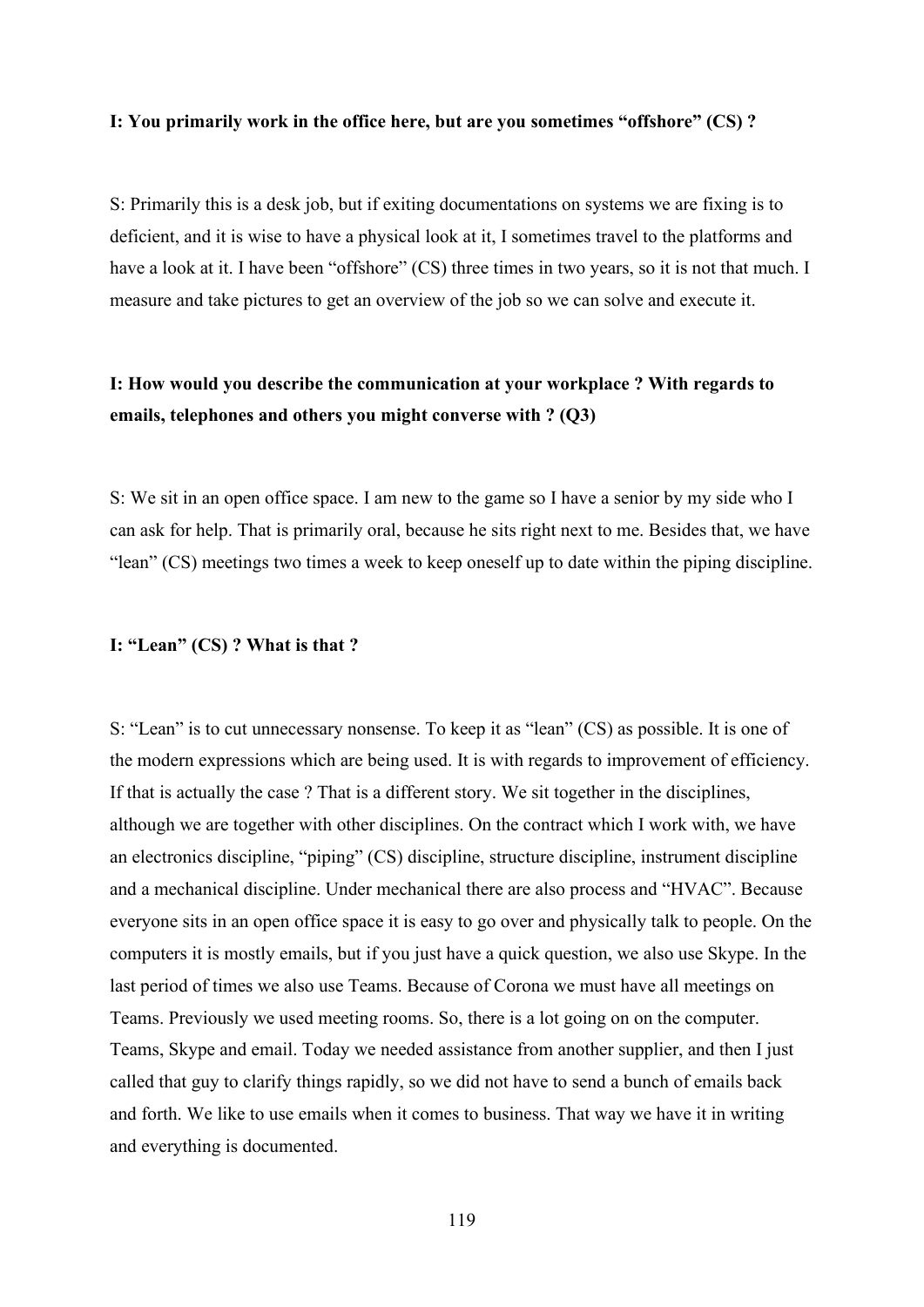### **I: If there is an internal meeting with the people at the office ?**

S: Then we usually use Teams. That is a good application. Regular meetings are out now.

### **I: Do you think it will come back ? Or will it be like this ?**

S: Partly, I think it will but it has worked very good with Teams so I think that will be used a lot more. That way you can participate, but if there is only a small portion that concerns you, it is possible to do other types of work on the computer while you have Teams in the background. It is much more efficient.

## **I: Can you say something about the people you communicate with when it comes to work-related communication ? (Q4)**

S: When the oil industry was at its peak, there was a shortage of labors in Norway, so they recruited a lot of workers from abroad. A lot from India and the Philippines, and they basically received citizenship on arrival. It was a simple way to recruit by giving them citizenship. So even though I work with some people from India, the Philippines and Britain, they are all Norwegians on paper.

### **I: Those you work with ?**

S: Everyone has a Norwegian citizenship. Almost everyone has partially learnt Norwegian, but most of prefer to communicate in English. So it is about fifty-fifty, English and Norwegian when it comes to work-related talk.

## **I: When you are communicating with the company you mentioned earlier ? Are there someone you communicate in English with, or is everything in Norwegian ?**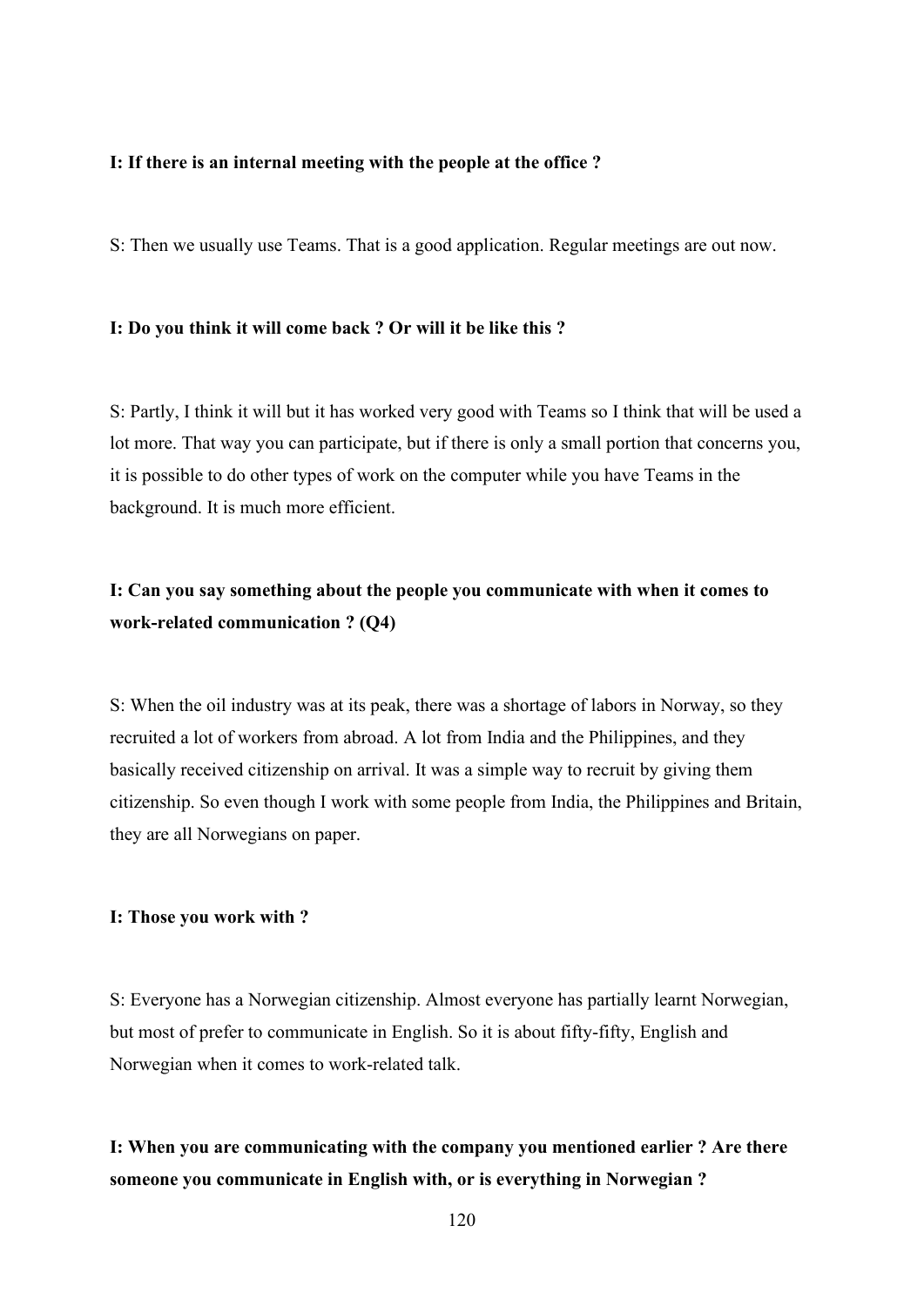S: The main rule is that you talk Norwegian, but we switch fast to English if someone does not speak Norwegian. You always try first in Norwegian and you switch to English if it is necessary.

### **I: When it comes to emails and such ?**

S: To (company) the rule is that everything is supposed to be in Norwegian. All documentation which we deliver is supposed to be in Norwegian. That is because it is (company), they are a bit distinct that way. Other operators have other rules, but because we mainly work with (company), everything is supposed to be in Norwegian. The job cards which get sent out to sea, everyone of those should be in Norwegian. Because we have a lot of English-speaking people who work with us, we also have people who translates. Perhaps the engineer produces something in English, then it gets sent to translation, so it comes out in Norwegian.

## **I: What do you do with words and expressions in English that are used on a regular basis ? Do those get translated as well ?**

S: No. There is a focus on spelling, but not like that. There are a lot of English loanwords that are being used.

### **I: Do you have some examples of that ?**

S: "Piping" (CS) for instance. It means pipes, but we call it "piping" (CS).

**I: During a workday, you talk to the people at work, there are some emails, some telephone calls and meetings ?**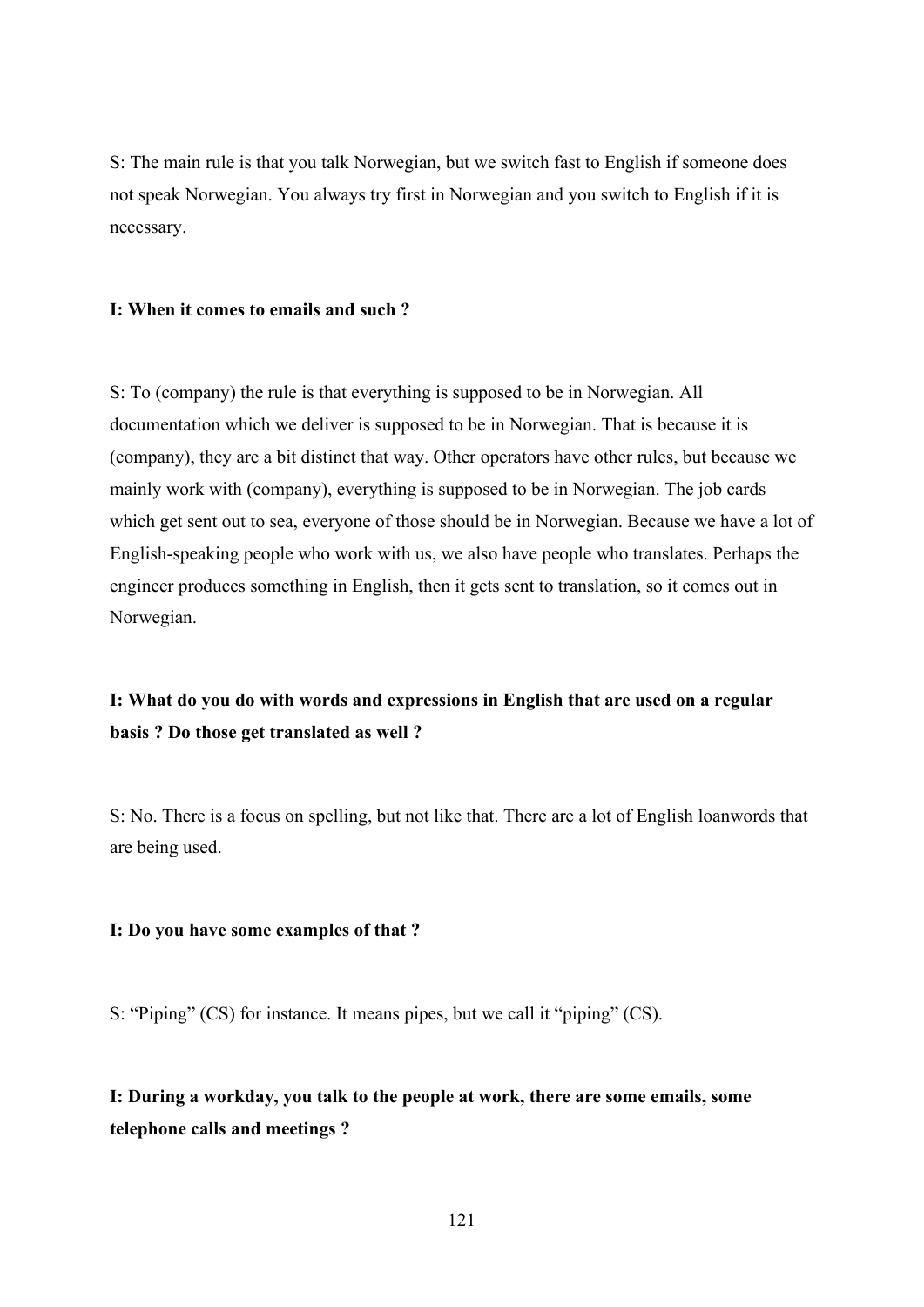S: The people I talk to are primarily those within the workplace. But say we weld something onto a pipe, and we need conduct a pressure test, to make sure that it is sealed properly. We can not do that part ourselves, because we do not have our own people to do it, so we get another company to conduct that test. Then we get another company to do that test, and you have to communicate with them to get it done. We do not make any products other then the engineering, so everything we install, we have to buy. So that is some of the communication, but for me, it is not that much of that kind in a workday. So most of it is internal. Everything you make gets checked internally, so you are sure you have not forgotten anything, or made some mistakes.

# **I: If you are to take a guess, how much of the written work-material is in Norwegian and how much is in English ? (Q5)**

S: I would say fifty-fifty. It varies. Personally, I do not always notice if I am speaking or writing English or Norwegian. Both comes naturally, so it only depends on who you are talking to.

### **I: So during a day you would say it is mixed ?**

S: Yes, very mixed.

# **I: If you are speaking to colleagues with a foreign background, how do you experience that conversation ? Are there differences in language if you talk to them about something work-related versus something private ? (Q6)**

S: I would not say there are any differences. The communication works fine. Everyone in the company is proficient in English. Like I said earlier, several of them know Norwegian. Sometimes to help them improve, you say it in Norwegian. Sometimes you have to use a little English to help them.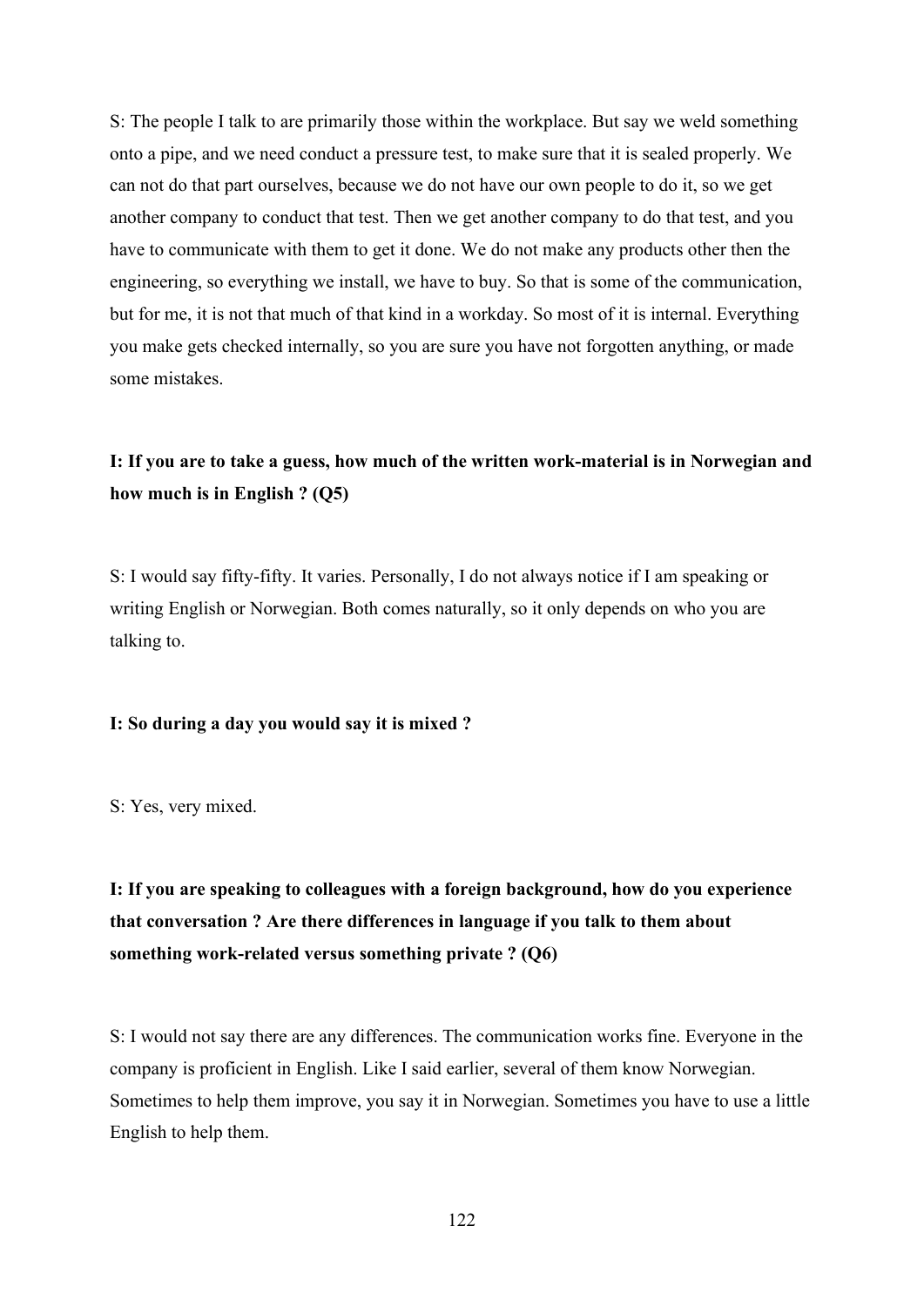### **I: You mentioned some workers from India and the Philippines ?**

S: There are a lot from India and the Philippines, and also some from Britain.

### **I: Are there any of those that you feel are more interested in learning Norwegian ?**

S: It depends on the person. The Indians talk Indian amongst themselves, but they have three different languages within their own country, so it is not always they understand each other either. The Filipinos talk their own language among themselves. There is also someone from France, and a little group from Venezuela. You notice that they come together. I have also noticed that when I lived abroad. If there are Norwegians there, you are drawn towards them. You notice that within the company as well. If they are from the same country they come together. We actually had some Russians as well, but they are relatively skilled in Norwegian.

### **I: When you say that they come together ? Is that in the lunchroom ?**

S: In the lunchroom, a coffee break perhaps. I think it is easier for them to ask each other for help than ask others.

### **I: Do you think that has to do with the culture, or is it the language ?**

S: It may have something to do with the culture, but really I just think it comes naturally.

### **I: Is it easier for you to ask someone who is Norwegian, you think ?**

S: Yes it is.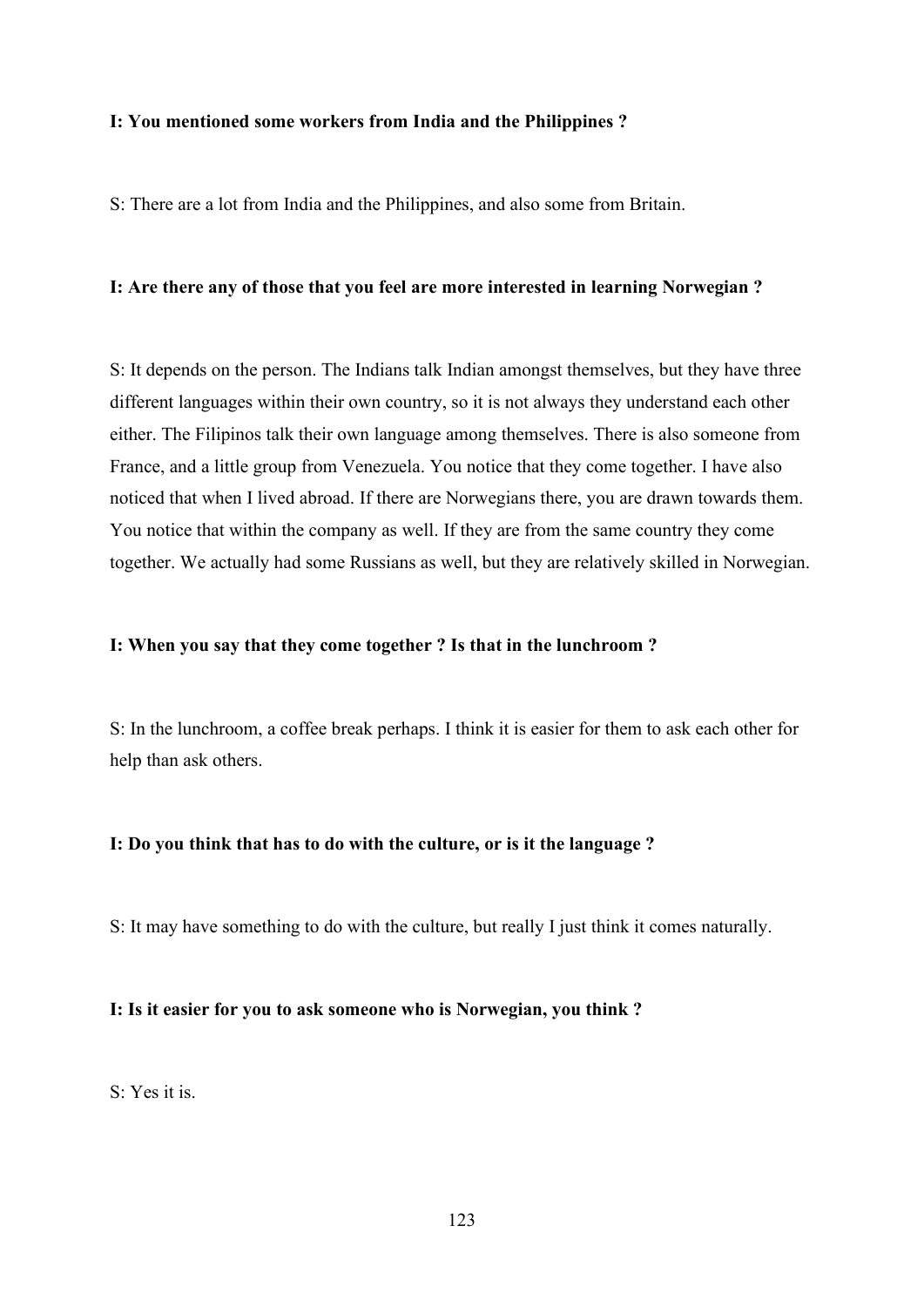# **I: In the lunchroom then ? Are there someone from India or France sitting on your table ? I do not know if you have fixed seating ?**

S: It is sort of the regular tables. We are like the children's table, because we are the youngest. There it is actually only Norwegians.

**I: Say you are a couple of employees talking about something that is work-related or something that concerns the private life and someone with a foreign background happens to join in ?**

S: Then we quickly switch to English. We try to make everyone understand what we are saying.

## **I: Are there someone who is less adaptable in that situation you think ?**

S: I think everyone are the same in that way, although you can notice that the oldest Norwegians prefer the meetings and stuff like that to be conducted in Norwegian. But they mange English well enough.

## **I: Do you sometimes feel that English can be a barrier for you ? (Q7)**

S: No. I have lived some years abroad, so for me it comes pretty naturally. Of course there are words you do not always remember, but you always manage to express yourself in the end. When it comes to writing I am quick to use Google translate if I get stuck. If it is a rapport, or something like that.

# **I: Is it difficult to find the words sometimes ? If you do not have technological aids at hand ?**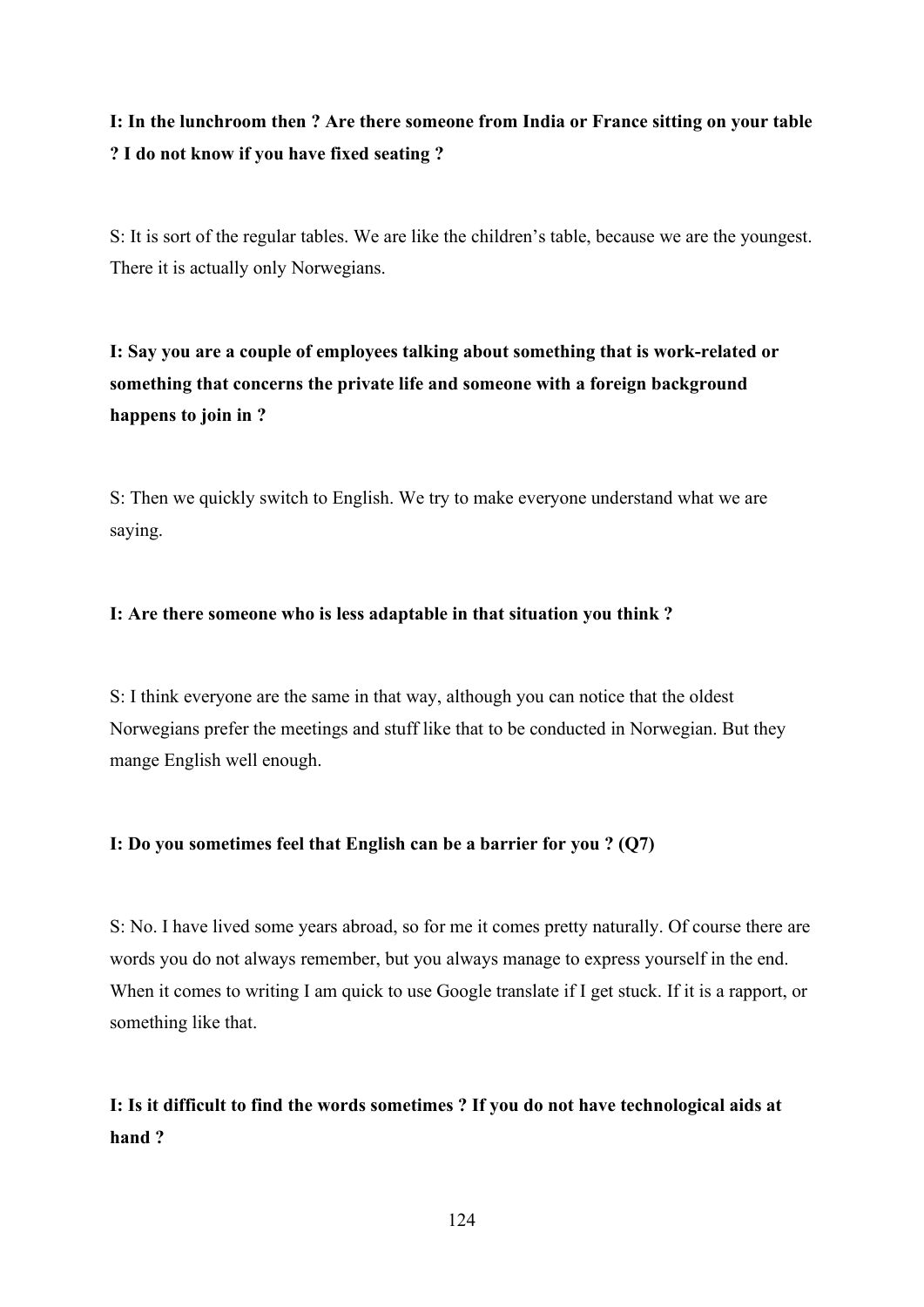S: No. But it can be both ways. Sometimes it is the Norwegian words you do not find, so you have to use English.

## **I: Can that be easier ?**

S: Sometimes. It goes both ways.

**I: Have you gotten any notions on how to communicate with regards to Norwegian or English, for instance via email or telephone ? You mentioned that (company) only wants is to be in Norwegian ? (Q9)**

S: I think that it is only that they want it to be in Norwegian. In emails it is a bit selfexplanatory. You answer in the same language as the email was written in. If I get an email from (company) in English, I do not answer in Norwegian.

## **I: If you were to write an email to someone else, and you were uncertain ?**

S: I would write it in English. It can of course depend on the recipient's name. If it is a typical Norwegian name, you could write it in Norwegian. You have to see the whole picture.

# **I: When you started there, did the company set any guidelines on how you are supposed to converse ? (Q9)**

S: We do have a department in Poland which we have close cooperation with, and most of them do not know Norwegian, so there we use English.

## **I: Do you feel that their English is proficient ?**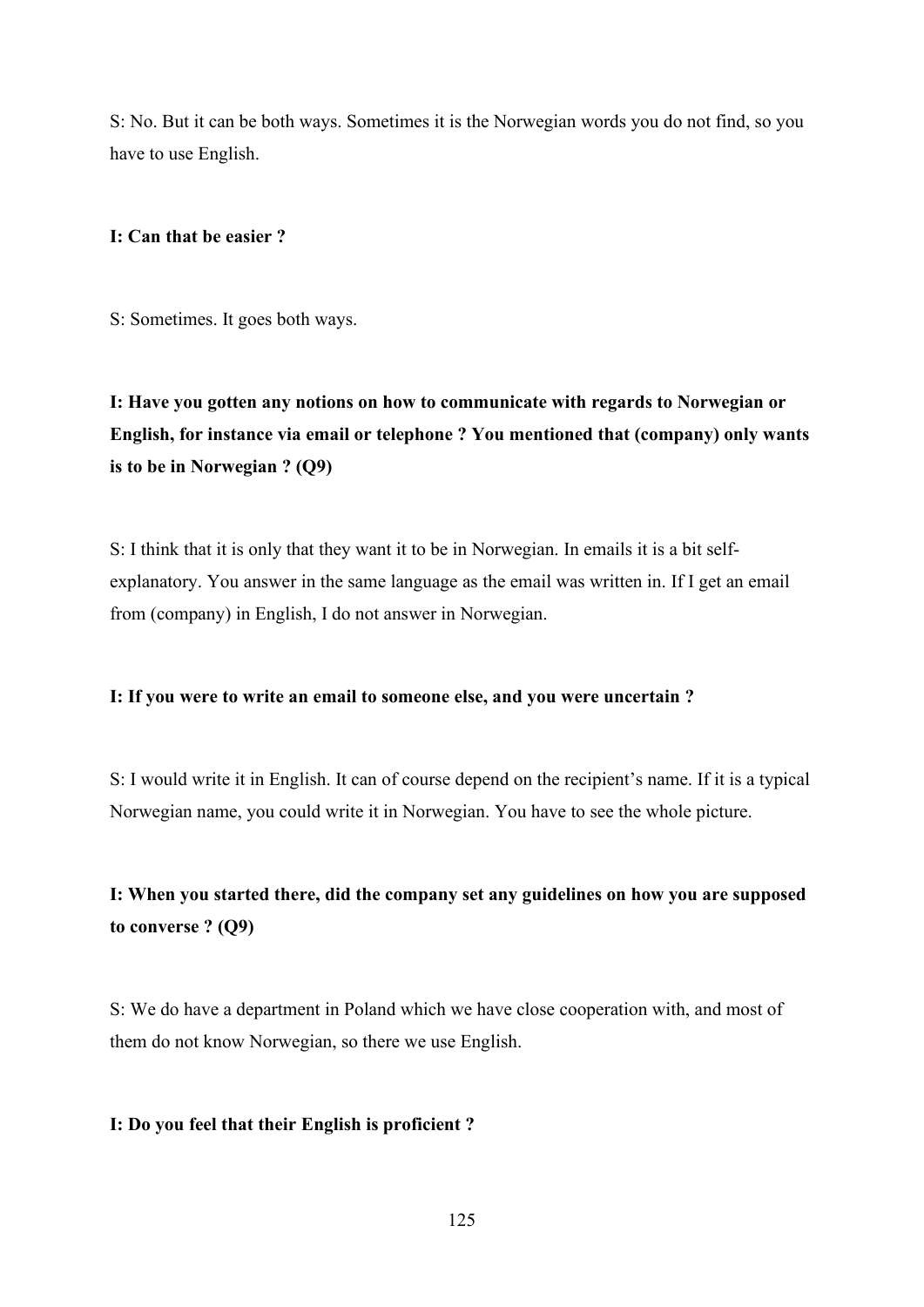S: Yes, they are good.

## **I: We have talked a bit about it, but do you experience yourself switching between Norwegian and English when you talk to others ? Use some of both languages ? (Q10)**

S: Yes, that can happen. If someone joins in who does not speak Norwegian, you quickly switch to English. And there are of course those who are trying to learn Norwegian. We try to push them a bit.

## **I: Is that their own wish ?**

S: Someone mentioned that they think we switch to English too fast, and then it is harder for them to practice. I also know some colleagues better than others, and then we have the possibility to joke around a bit. Then I sometimes urge them to speak Norwegian.

### **I: Do they enjoy that ?**

S: It is easy to notice. If they do not like it, you switch to English.

### **I: Are there a lot you can do that to ? Among the foreign workers ?**

S: Within our "piping" (CS) group we are four Norwegians, two from India, one from the Philippines and one from Britain. Some people have come and gone and some are moved around depending on the project, but right now it is about fifty-fifty. Those "lean" (CS) meetings that I talked about are conducted in English.

**I: Do you feel some form pride when you talk to people about your work ? If it is with others that also work within the oil and gas sector ? (Q11)**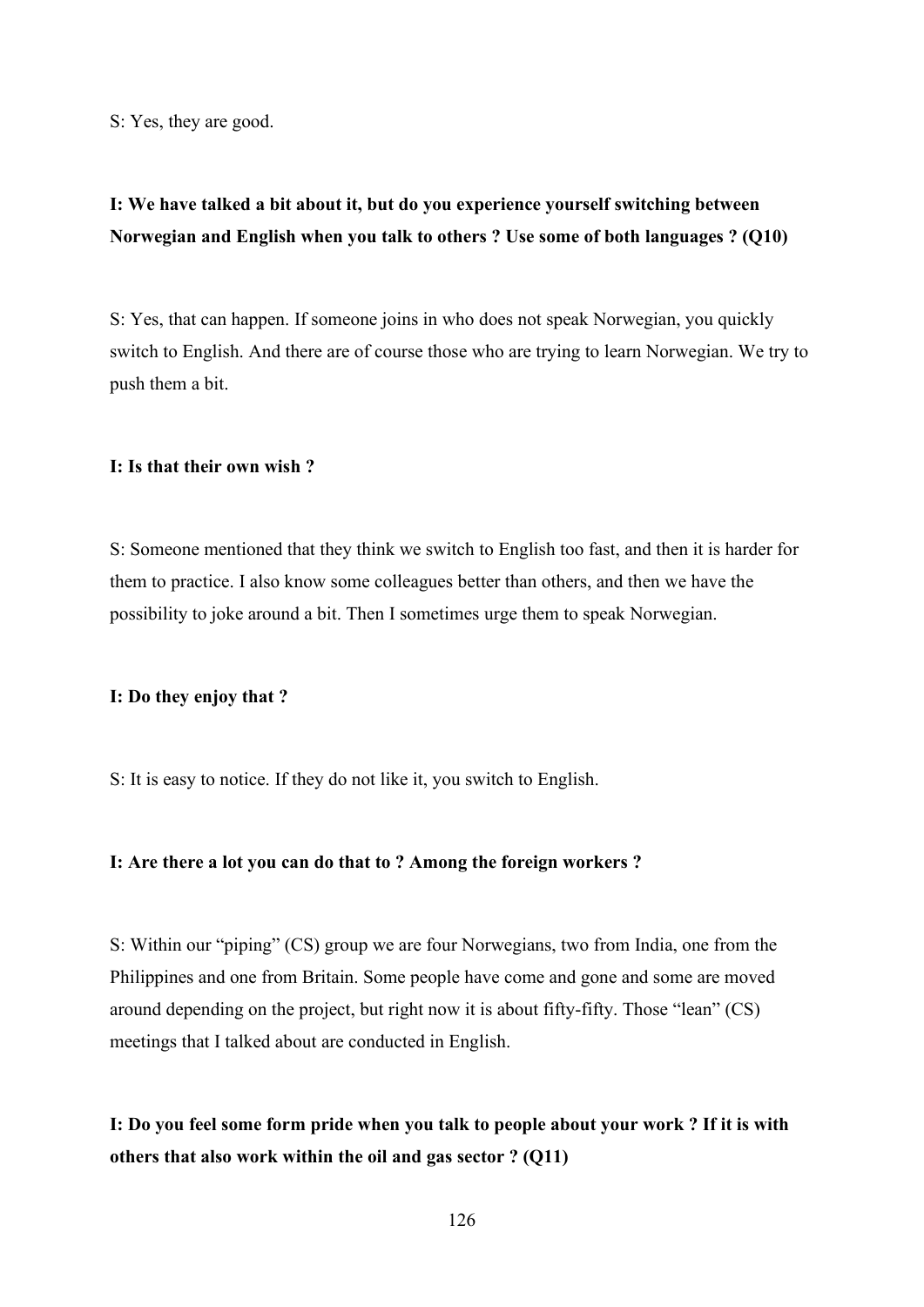S: Outside of the company then ?

### **I: For instance, yes.**

S: No. No particular pride.

### **I: Maybe pride is the wrong word. Do you think it is fun to talk about ? (Q11)**

S: Both yes and no. This is not my dream job, but it is a job. I have nice coworkers, and I think that is the best about the job. The tasks are ok, I like to do them. I do not feel any shame about working in the oil business, but I do not see it as something that is better than something else. I do not feel any shame. I do feel there are people who tries to portray it that way. I do not think I am better than others. It is a legit business.

## **I: Do you think it is difficult for others who do not work in the oil and gas business to participate in those conversations ? If it is a social setting ? (Q12)**

S: In a professional conversation ?

# **I: Not necessarily about a specific topic regarding your job, but say you talk loosely with someone who works in a different company ?**

S: Definitely. There are terminologies we use every day. Take "top site" (CS) ? For me it is a given, but someone who never dealt with it would probably wounder what it means. It is the platform above the sea. You also have "roughneck" and all those terms which are being used out there. You have to be in the game to understand it. There are a lot of words and expressions.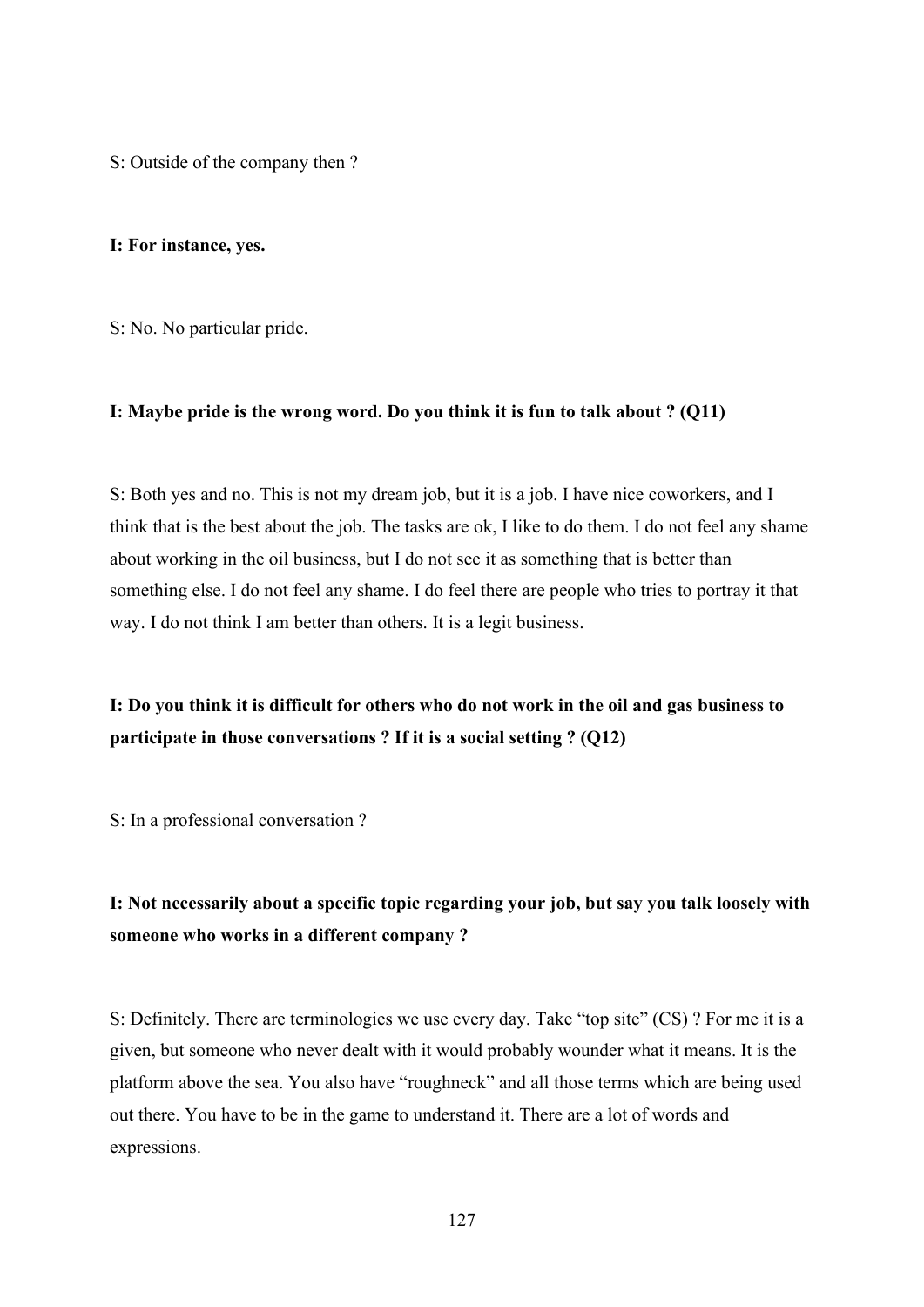## **I: When you first stared ? Was it hard to get acquainted ?**

S: It comes pretty fast, but of course you feel a bit blanc in the beginning. One of the most important things that I work with is flange. Do you know what a flange is ?

### **I: I think of that as sort of a socket maybe ?**

S: It is the ring outside of the pipe with holes in it, so you can connect the pipes.

## **I: That is a flange ?**

S: Almost all the work that I do now has to do with flanges, and I had never heard of it before I started here.

# **I: Do you feel your employer facilitates for people with a multilingual background ? (Q13)**

S: Yes, definitely.

### **I: Have they taken any social measures for instance ?**

S: In the glory days they had Norwegian language courses, but it is less of that kind now. It is an international company, so I feel it is ok.

**I: How would you range your proficiency in oral and written English on a scale from 1- 10? 1 is unable to understand almost everything, 10 is English on the same level as Norwegian. Can you elaborate on your answer?**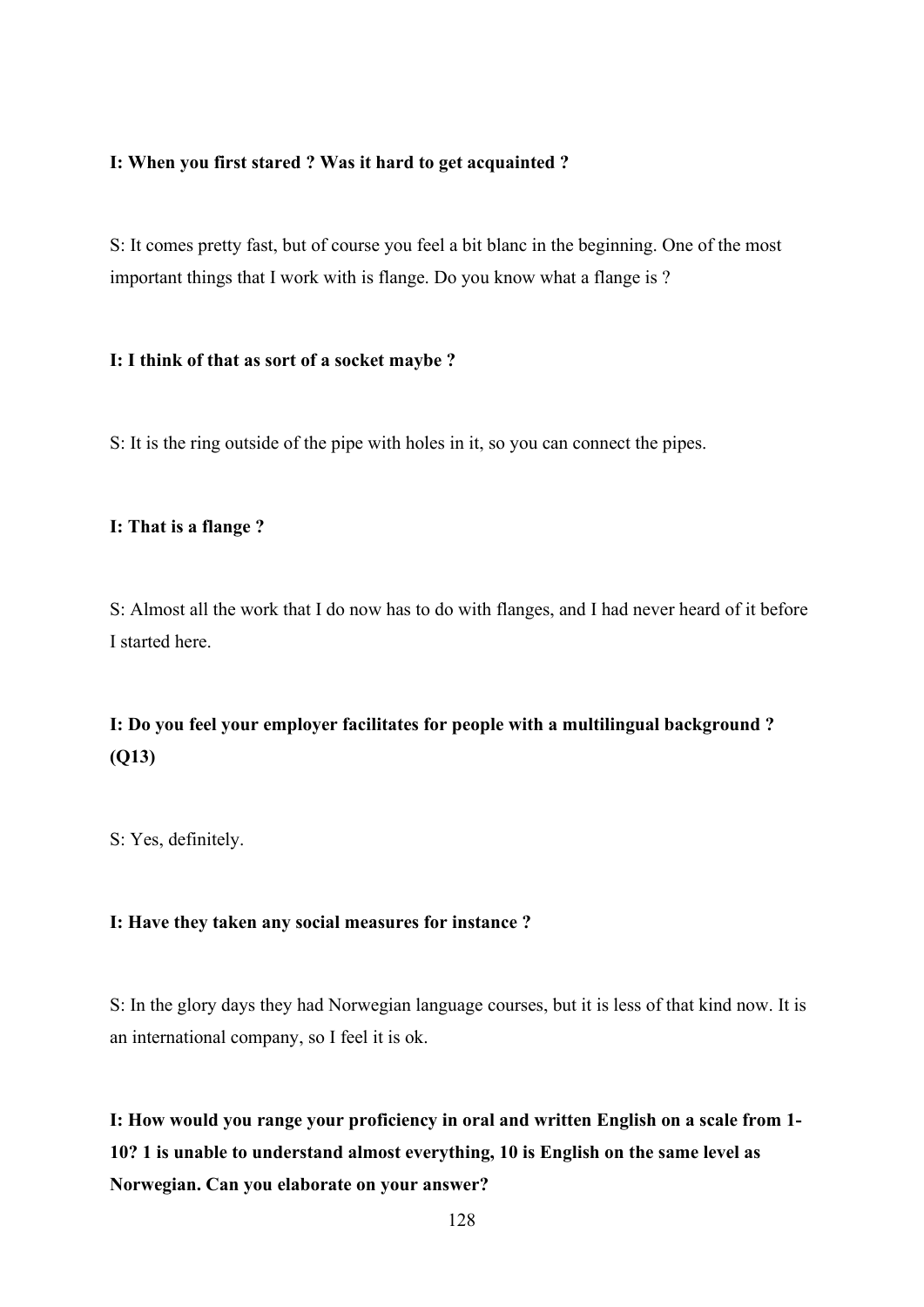S: I would say I am about 9 in both. I have lived some years abroad, and in USA for one year, so I think my English skills are above average.

## **I: For how long have you been learning English?**

S: Actively speaking, I would say that those years abroad made a great difference, but if I count from when I started school, it would be around 21 years.

# **I: Thank you for participating.**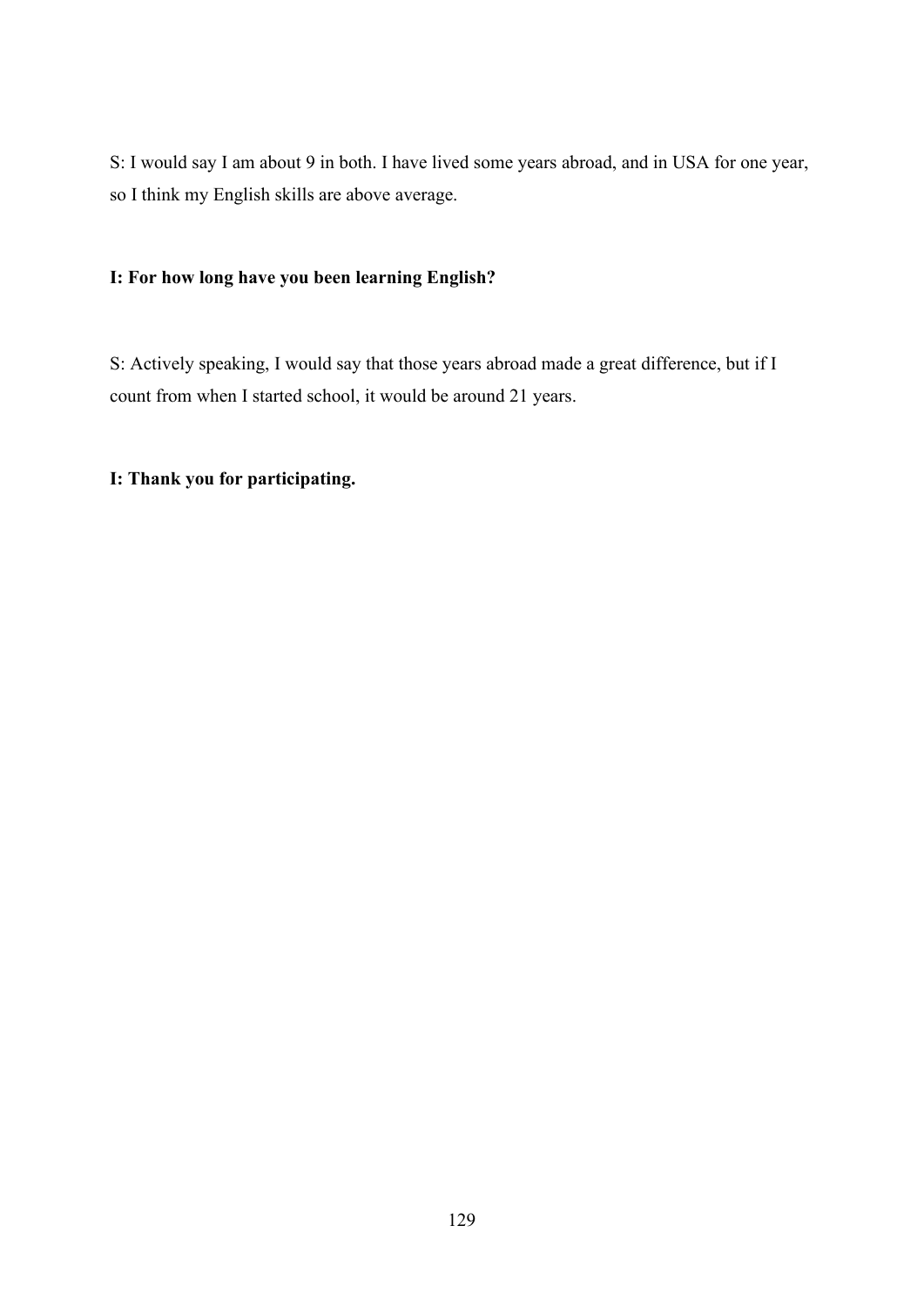# Appendix 5

Age: 28 Gender: Male Place of birth: Kristiansand

# **\*Establishing consent for the interview.**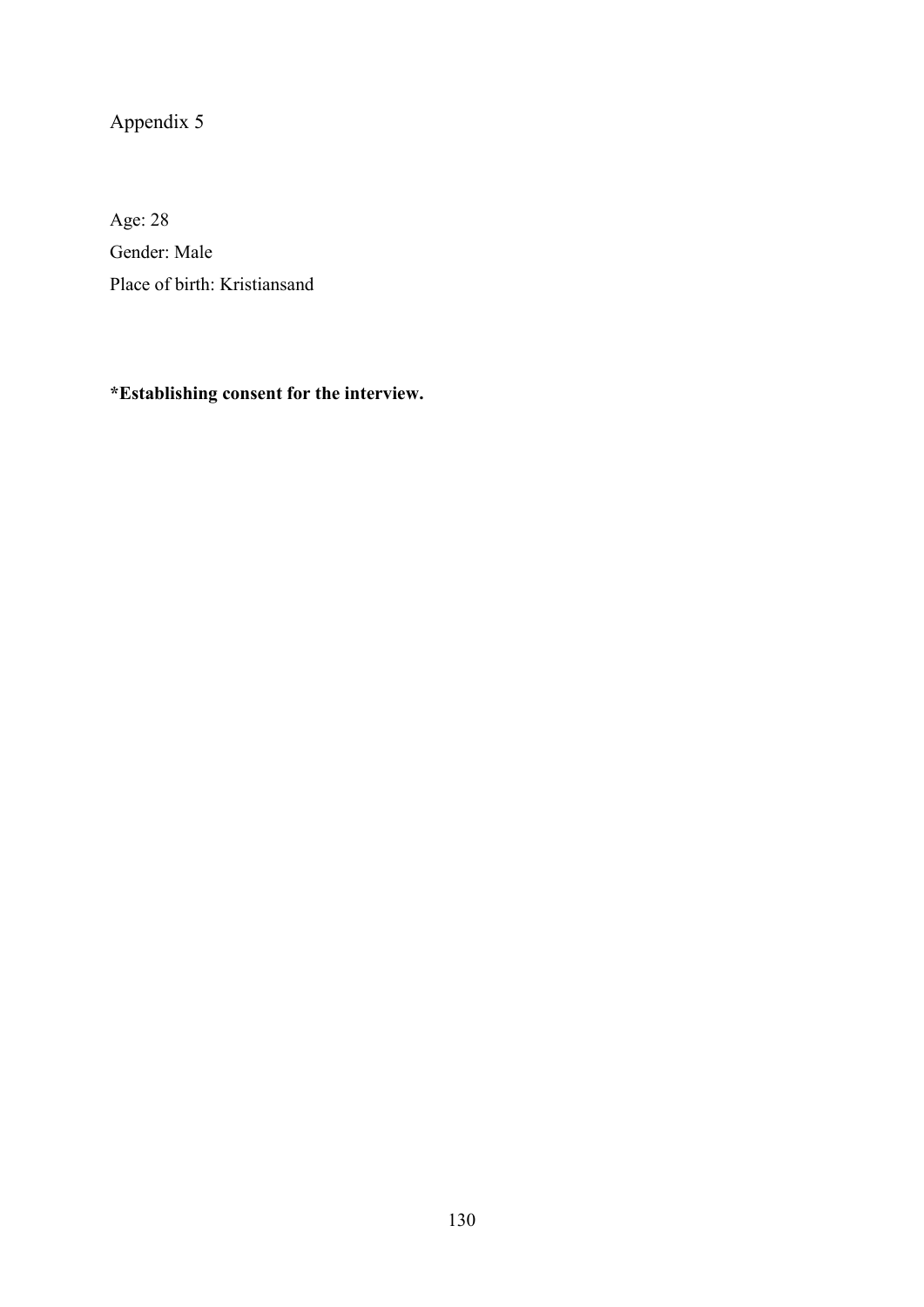### **I: Can you tell us what you work with, and how long you have been doing this ? (Q1)**

S: I work as a "piping engineer" (CS) in (company). I have been working there for approximately 2,5 years. We have a contract with (company) where we do maintenance and modifications of ten of their platforms. So I am on a team who works on that contract.

## **I: What are your tasks in this job ? On a daily basis ? (Q2)**

S: It is very varied. We have a horizontal organization where we follow a project from A to Z a lot of the times and are often involved in large parts of a project. I do not just sit and make a certain type of technical drawings. It is everything from a study face, "detail engineering" (CS), "survey" (CS), instalment and also an "as built" (CS) face.

### **I: What do you do at work this week ?**

S: Right now, I am sitting with "as built" (CS). It is called "as built" (CS).

### **I: Can you explain what "as built" (CS) is ?**

S: That is when we are done with a project, and the 3D model has to be updated, so it can reflect reality. So "as built" (CS).

## **I: So it is they way it is actually built ?**

S: Yes.

## **I: What part or phase of the job do you enjoy the most ?**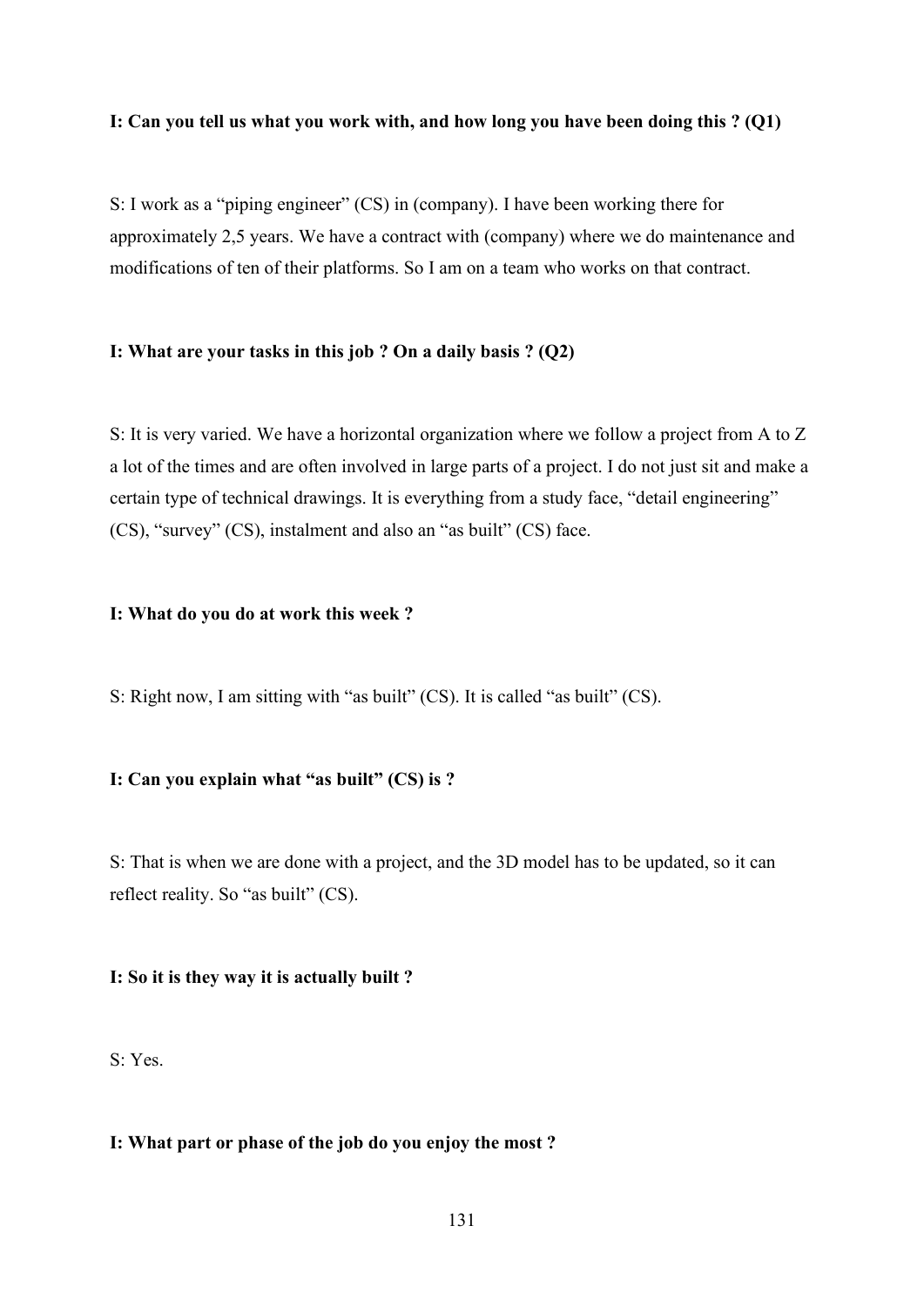S: The beginning is always the most fun. Then you need to find out about stuff. You have to scramble your brain to find the best solutions. That is also the face when you are out in the field, because you have to map the project and find out how to take on the job.

### **I: Where do you have to go then ? Out on a rig ?**

S: Yes, or a platform. Because that is what we work towards.

### **I: And what you do out there ? Would that be to map the pipes then ?**

S: Yes. That way we can sit on land and design it and have it prefabricated so it is ready for installation.

# **I: How would you describe the communication at the workplace ? Who do you communicate with ? (Q3)**

S: The work language is primary in English. Right now, we are about 30 percent Norwegians who are born in Norway, and the rest are born in other countries. But the main language or the work language is in English. That is within my group with regards to "piping" (CS) towards that contract. With the customer, Norwegian is the language we are supposed to use. When we speak internally in our group about something that is work-related, but also not workrelated, we speak English. English is the general work language in the business. The customer has demanded that some documentation must be in Norwegian because it is a Norwegian company.

### **I: Is it only that company who has that demand ?**

S: That I am not sure of.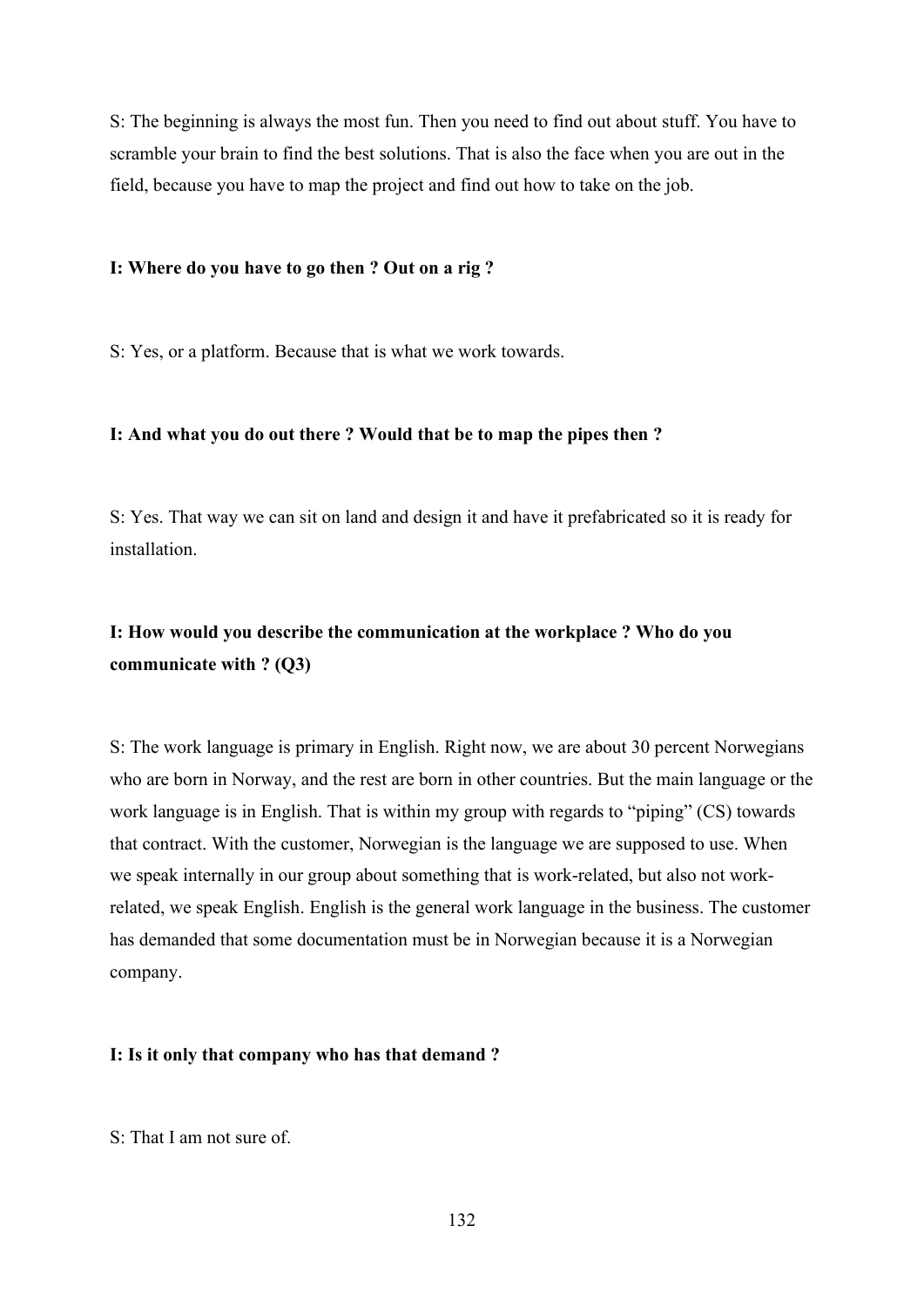# **I: Can you say something about the people you work with ? Those you communicate with on a daily basis ? (Q4)**

S: That will be the people who works with "piping" within the same group as I am, but we sit in a landscape where the whole discipline towards that contract is gathered. So, we talk and cooperate with other disciplines, project leaders and "management" (CS). That is on a daily basis.

### **I: Does everyone sit on the same floor ?**

S: The floor we sit on is divided into three parts, where everyone working on the (company) contract is placed within one of those.

### **I: You mentioned that you were around 30 percent Norwegians ?**

S: Yes, around that. A quick estimate. In the piping department we are five Norwegians who are born in Norway and have Norwegian as our main language. The rest comes from India, the Philippines and England.

### **I: Would you always communicate with them in English ?**

S: A lot of them knows Norwegian, but it is often easier to talk with them in English, because that is the language that they master the best. Also, English is the official working language. Even though the customer wants it in Norwegian, most of the subject terms and the industrial standard is in Norwegian.

# **I: If you are to guess, or give an estimate. How much of the written work material is in Norwegian and how much is in English ? (Q5)**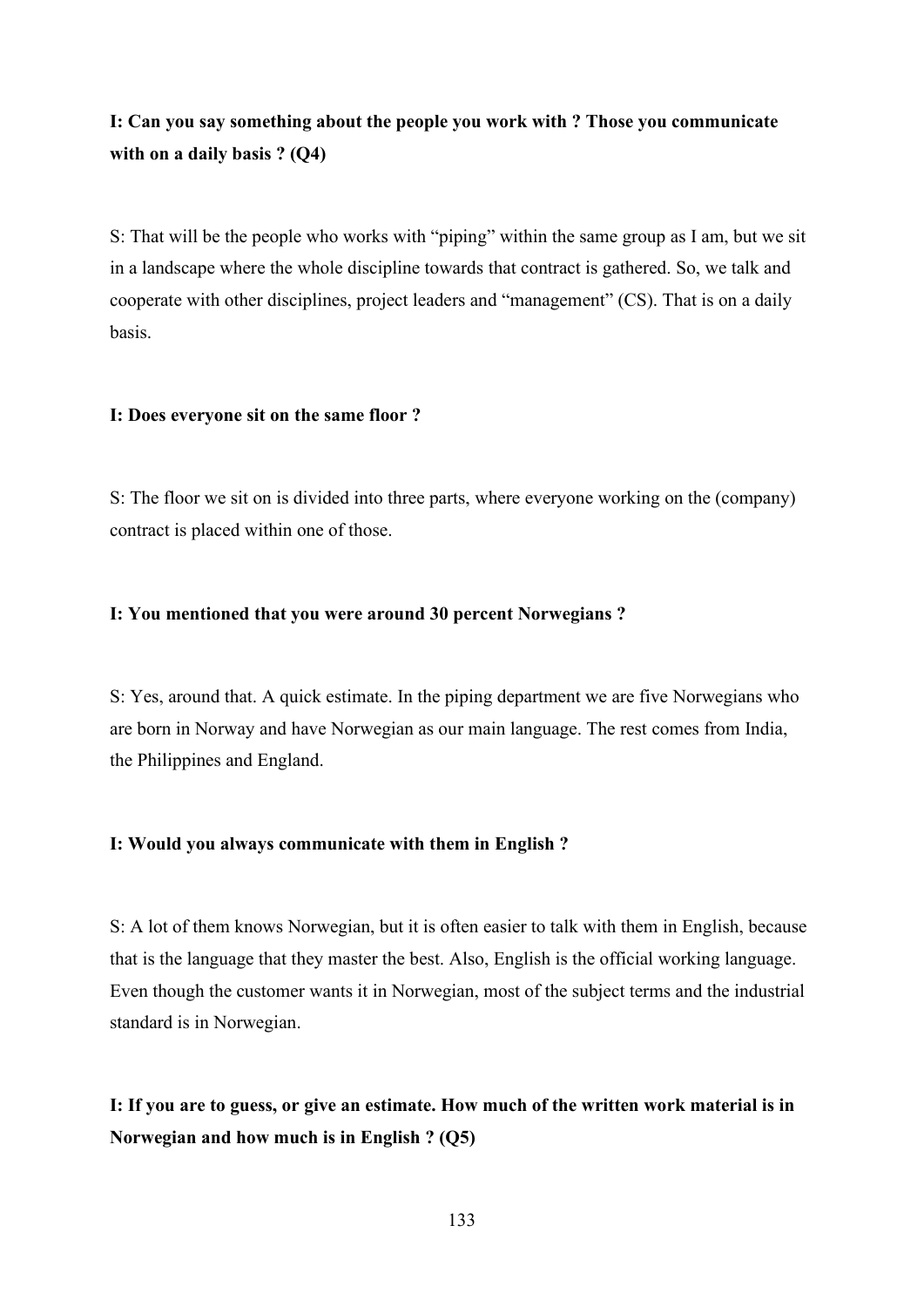S: Most of the documentation we deliver to the customer is supposed to be in Norwegian with the exception of some very technical drawings, they can be in English.

### **I: You can also include for instance emails in this estimate.**

S: It depends on who you are sending the email to. If you send to someone you know does not have Norwegian as their main language, you write it in English. If you know they are Norwegian, you can write it in Norwegian. It depends on the recipient. But it is never wrong to write it in English. That will be ok for everyone.

# **I: Do you sometimes write an email in English, even though you know he or she is Norwegian ?**

S: If I know that it is only meant for that person, I will write it in Norwegian. But if I think there is a chance of that email being read by someone I do not know is, I might write it in English. But as mentioned, meetings and documentation towards the customer is supposed to be in Norwegian.

### **I: Does not the customer have that much foreign workers ?**

S: I am not exactly sure, but I think it is a principle. There is a division between those who are "onshore" (CS) and "offshore" (CS), both with regards to the customer and us. Those who work on the platforms tend to have a vocational background and are not that sufficient in English. So, when we make documentation on land that they need "offshore", it is important that we write it in Norwegian so that they understand everything that is written. If it is advanced and technical English, it is not certain that they understand all the subject terms. Among them, the Norwegian technical terms are often deep-rooted. That might be a reason.

## **I: You mentioned documentation. Will there not be some words that are difficult to translate ? You mentioned "as built" (CS) ?**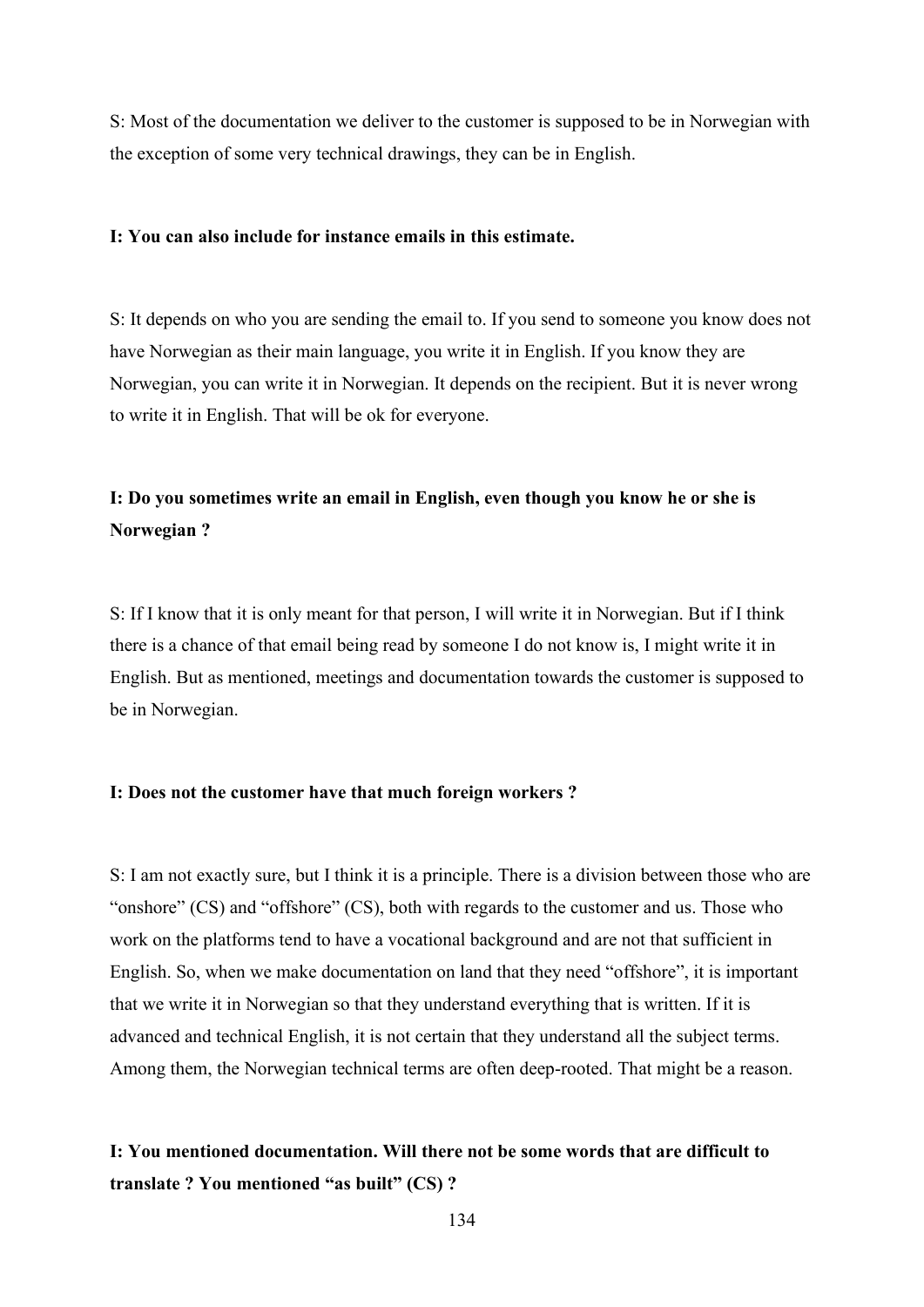S: I do not know what to use there instead. It is really a revision of a document. It is the last revision we make before handing over the drawings towards the customer. Then we say that this is how it is actually built.

### **I: Can that be difficult sometimes ? How do I say or write this in Norwegian ?**

S: It is easier to understand it in Norwegian because all of the subject terms is in English, and that is the universal language. The technical bible within the branch of piping is also written in English. It is called "ASME" (EAB).

### **I: What is "ASME" (EAB) ?**

S: I do not know that much about it. It has been a while since I have opened it. It controls "process piping" (CS) which is how things have to be designed. It is kind of a design bible. Design this after these rules, because they have been gathered through a hundred years of experience and testing. Under this again is something called "NORSOK" (NAB). These are the general rules for the Norwegian continental shelf. Everyone who operates on the Norwegian continental shelf must follow these rules. The customer often got their own set of rules beneath "NORSOK" (NAB). These are often stricter rules than "NORSOK" (NAB) because some of the customers wants stricter or more precise rules.

## **I: Is "ASME" (EAB) a physical book ?**

S: Yes. It is a standard, so you can order it as a book. It is nice and thick I will tell you.

# **I: If you talk to colleagues with a foreign background, can you describe how that conversation is to you ? (Q6)**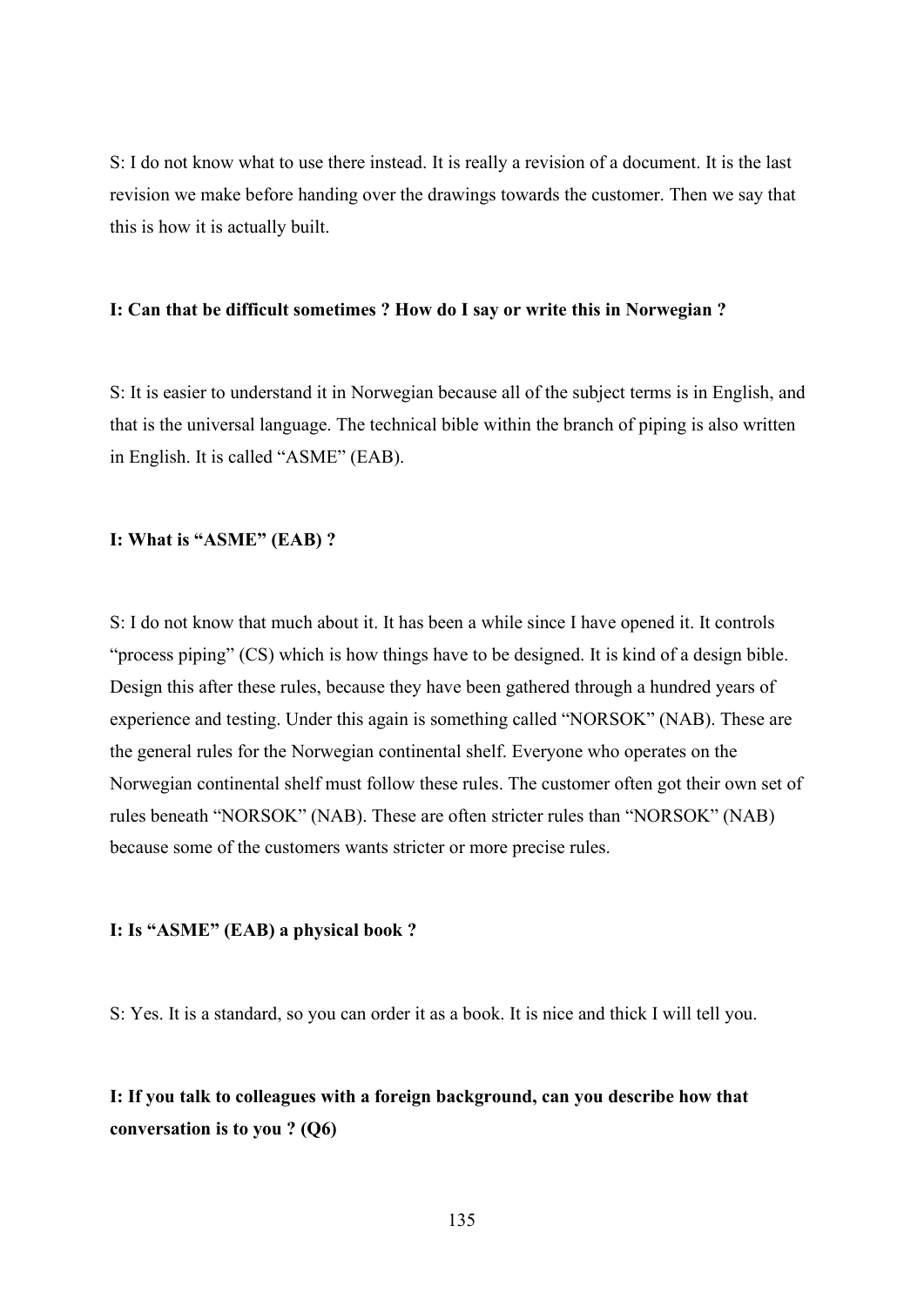S: I feel that the conversation has a good flow, but I have only worked with "piping" (CS) for two years, so that is nothing compared to some of the senior engineers. There are a lot of times they use terms that I do not understand, and that can lead to a stop in the conversation.

### **I: How do you deal with that ?**

S: I just have to ask. But sometimes it stops because we are different nationalities, and we think differently, we have different logics. On several occasions I have experienced that we are discussing something where it seems as if we disagree, but really, we are talking about the same solution. We only have different ways of presenting it, we realize afterwards.

#### **I: Can you think of an example ?**

S: No, I am sorry. Not on the top of my mind. I took a master's degree, and that was written in English. But sometimes when I talk to Indians or Filipinos, they have their own way of speaking English. I sometimes feel that I have a different pronunciation after I talk with them.

### **I: Would you say it affects you ?**

S: Yes, a little bit.

## **I: Is it the accent, or the way they speak ?**

S: Both, I would say. Especially pronunciation and sentence structure. If you talk with someone who has a good English, you get better, and if you talk with someone who speaks broken English that will affect you as well.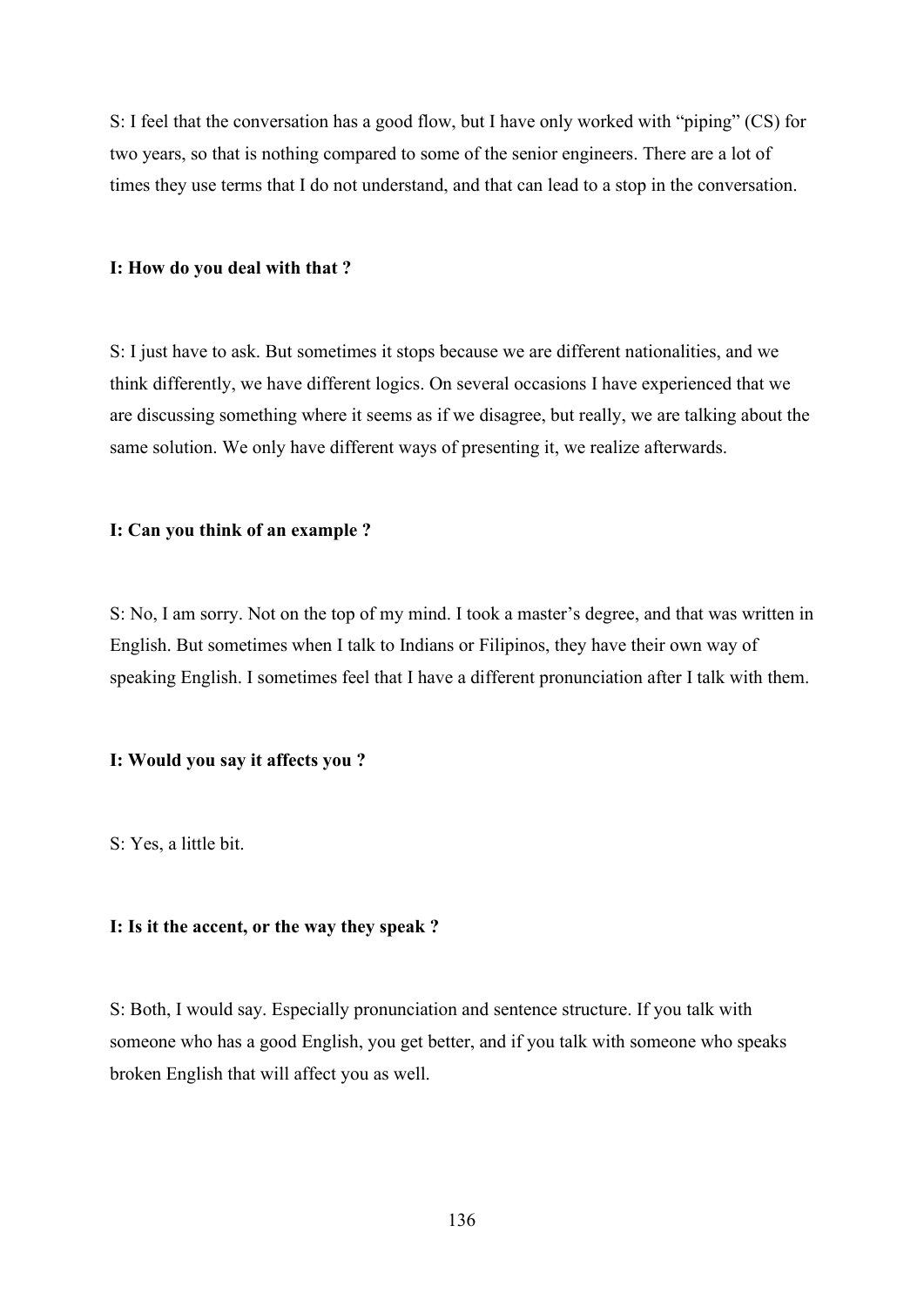# **I: Are there any differences in the language if you talk about something that is workrelated versus something that concerns the private life ? Maybe in the breakroom or at the coffeemaker ? (Q6)**

S: Because we speak English at work, we prefer to speak Norwegian in the breaks. Often, we are mostly Norwegians who sit together. But sometimes English-speaking colleagues joins in as well. Some of them are learning Norwegian, so they actually prefer that we speak Norwegian in the breaks. That way they get practice.

### **I: Do they ask if they do not understand or are uncertain ?**

S: No, not really. If we see that they do not quite follow, we sometimes ask them if they understood what was said. Sometimes they ask, but some of them are surprisingly proficient in English I would say. They have learn Norwegian in a short amount of time.

### **I: Do you know how long ?**

S: Well, some of them have actually been in Norway a bit longer because they have taken a master's degree here, and then gotten a job.

# **I: In the workplace or in general, do you feel that English can be a barrier sometimes ? (Q7)**

S: No, absolutely not. Because my masters degree was written in English, I got very comfortable about it. Especially with talking English. I have also done some "gaming" (CS) in my younger years, so I picked up a few things there as well.

### **I: Do you think that has helped you ?**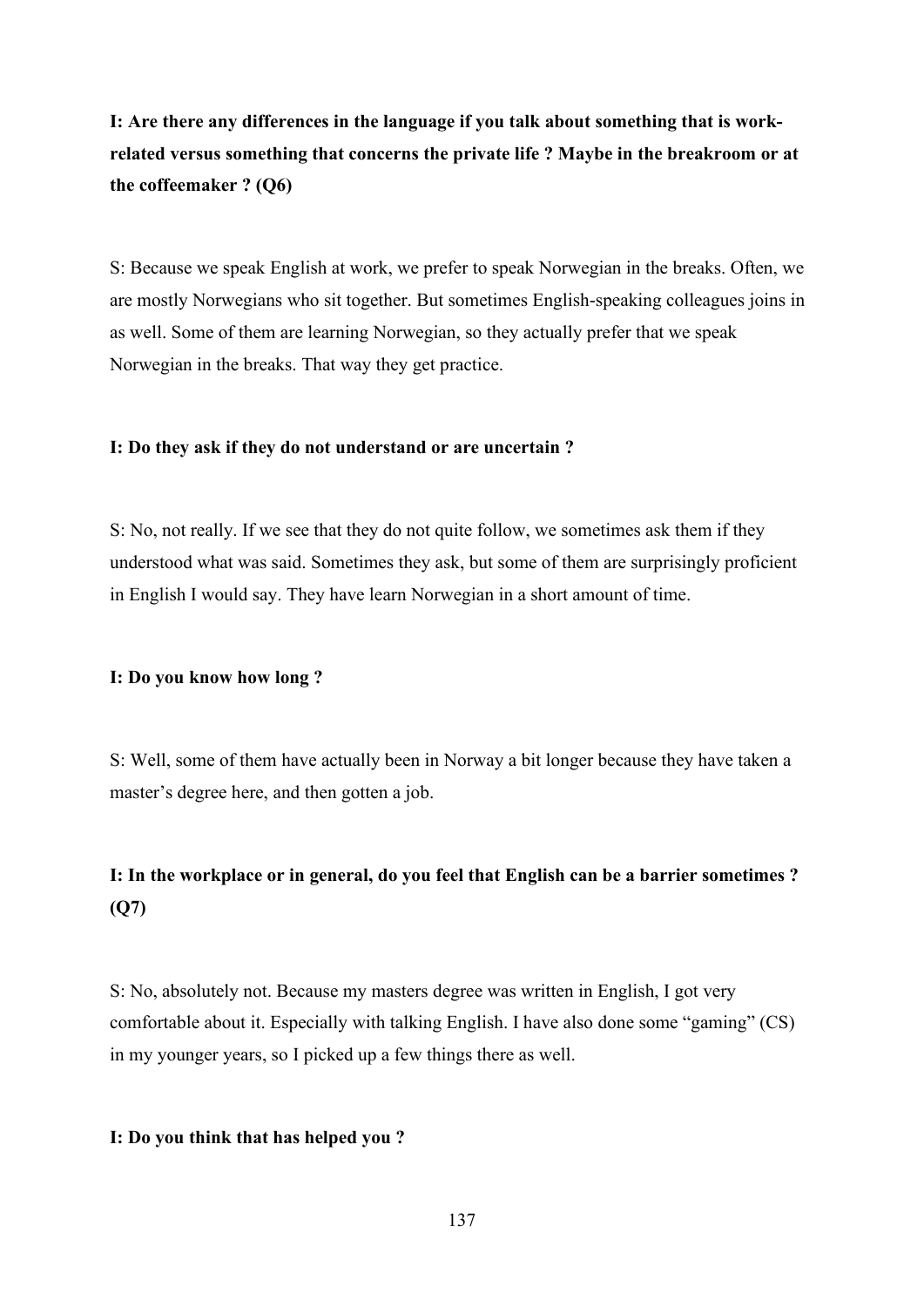S: Absolutely.

## **I: Have you ever encountered situations where you have thought that this is very complicated, or that you have problems keeping up ? With regards to language.**

S: Yes, but it is usually not because I do not understand the English, it is more the pronunciation of the speaker. Like I mentioned earlier, not all of the Philippians or the Indians have a great pronunciation or sentence structure. Also, my nearest boss is British, like really British. He speaks British, so it a bit "tricky" (CS) to understand sometimes when he speaks really British. Maybe it is not so much the understanding part with him, but more tempo.

### **I: Does he talk fast ?**

S: No, not really. I think it is the whole package. He has got a "groggy" (CS) voice, has been smoking for ages, talks really British and he has worked in every part of the "piping" (CS) business. I think it is like that with Norwegians as well. If you have worked on the floor of a factory for forty years, it can be difficult to keep up in the conversation there as well.

## **I: Which tools do you use if there are words, phrases or general difficulties you have to work out, when it comes to language ? Maybe some translation ? (Q8)**

S: It is not that often that I need to translate something, but I often use Google. A quick search, to find the meaning of a word.

#### **I: Do you also use the people around you ?**

S: Yes I do, but that is more to help me with concepts. Like how a technological solution works. If I get a new type of valve that you have not heard the name of. I know it is a valve,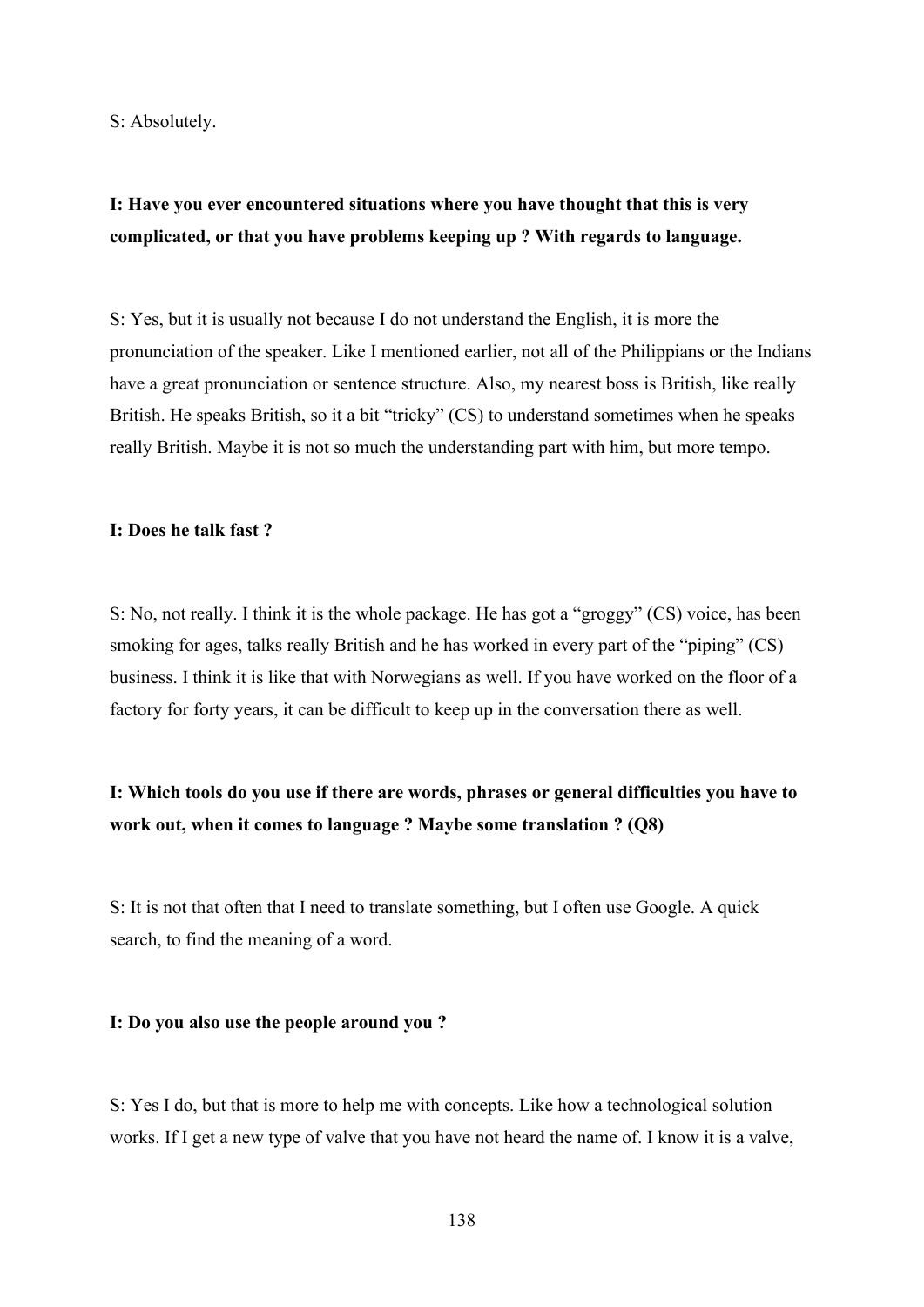but I do not know which valve it is. It is possible to search for that online, but it is often easier to ask someone for an explanation of why it is built the way it is.

### **I: So those kind of questions you would a ask for help by a coworker ?**

S: Yes, I think so. But it is rarely I need a translation for a word in Norwegian into English, but there are often new words in English I would like to know the meaning of, not only the translation.

### **I: Can you think of an example ? maybe a valve or something like that ?**

S: I can not think of anything right now, but it is typically when I am looking at a split drawing of a valve. I actually remember doing this. Often there are some bubbles marked with numbers, and then there is a list of components right next to the drawing with an explanation of what the components are. There are often a lot of components that you have never heard of, that you might have to search for. But unfortunately I can not remember some examples now.

## **I: Then you are maybe not looking for the translation, but rather what that component does ?**

S: Yes, what is the function of it ? It also happens that I need to google some words to check if they are spelled correctly, like "necessary" (CS). That was the last word that I remember I had to spellcheck before sending an email.

**I: To be honest, I do that myself sometimes. If the spellcheck does not edit it. Have you gotten any notions on how to communicate with regards to Norwegian and English ? For instance by email or telephone ? (Q9)**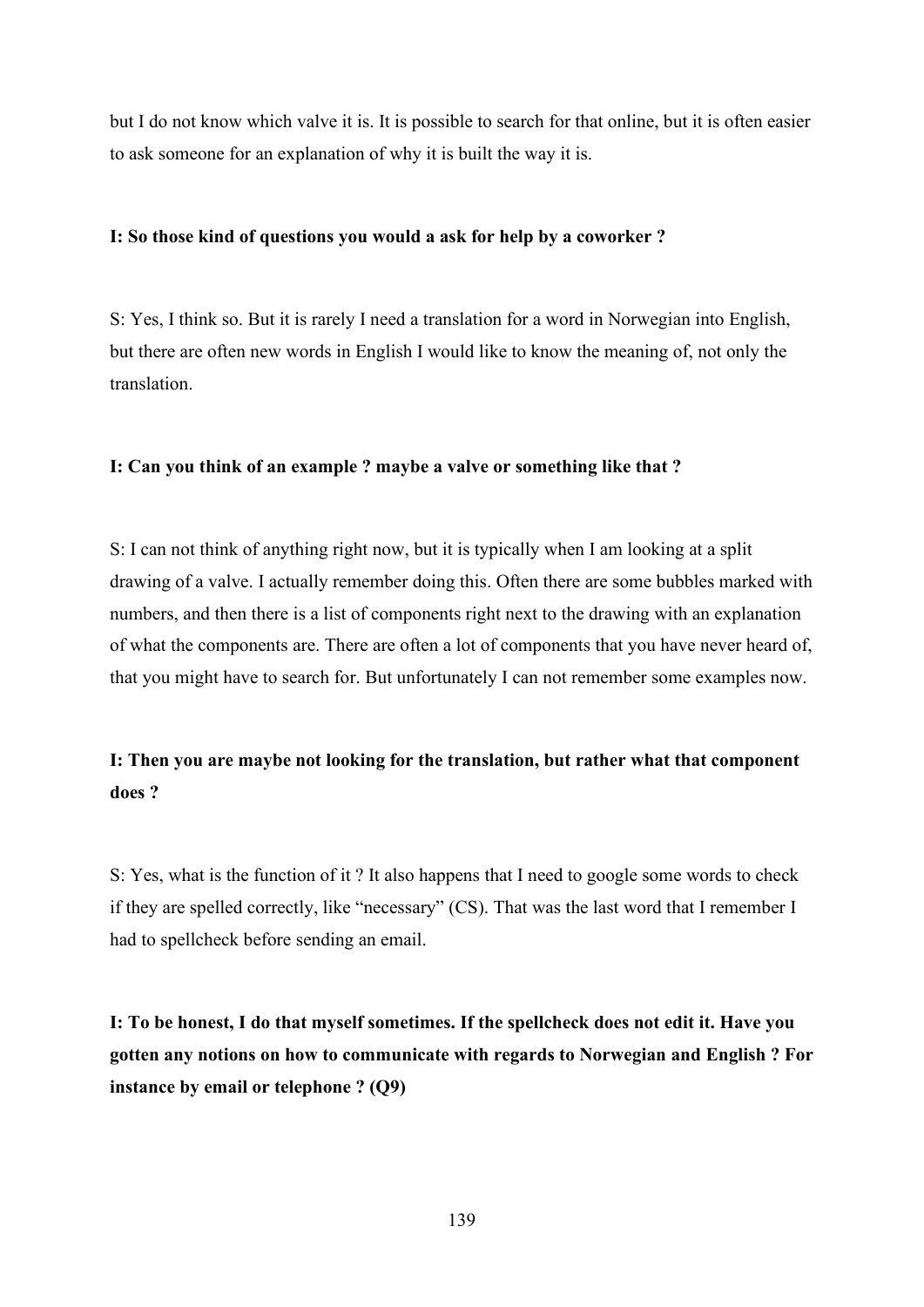S: We have not gotten any instructions on how to talk, other than the demand from our customer that most of the documentation needs to be in Norwegian. That is really the only rule. If we had been a department with only Norwegian speakers we might have spoken Norwegian, for all I know. Maybe it is a bit circumstantial that English is the work language, it is because the majority is foreigners. But no, officially we have not gotten any rules.

## **I: Are there groups in the lunch-room ? Do those who speak English or share the same nationality sit together ?**

S: That happens frequently. It is a bit natural. When we are working, it is not necessarily your own choice. All of the Pakistani or the Portuguese does not work together. I think it is ok for everyone to get together with those you have much in common with. It is not always like that, but often. And you will see in the cantina, that those who speak the same language or have the same nationality tends to group together. That applies to the Norwegians as well. I think it is something about using the 30 minutes of lunch to not speak English.

## **I: Disconnect a bit ?**

S: Yes, I would say so.

# **I: Do you sometimes experience that you switch between Norwegian and English when you talk to others at work ? (Q10)**

S: Sometimes I know that they can speak Norwegian even though we are speaking English. It sometimes happens that there are words I do not remember in English, and then I will say those in Norwegian, and they will understand me because they basically know Norwegian. If we are talking about something that is related to Covid, unemployment, layoffs or welfare, we often use the Norwegian words for it, because that is what is written in the media. "Layoffs/permiteringer" (TRANS) are really "temporary layoffs" (CS) in English, but we just say "layoffs/permitteringer" (TRANS), because you need to look it up to know what that is in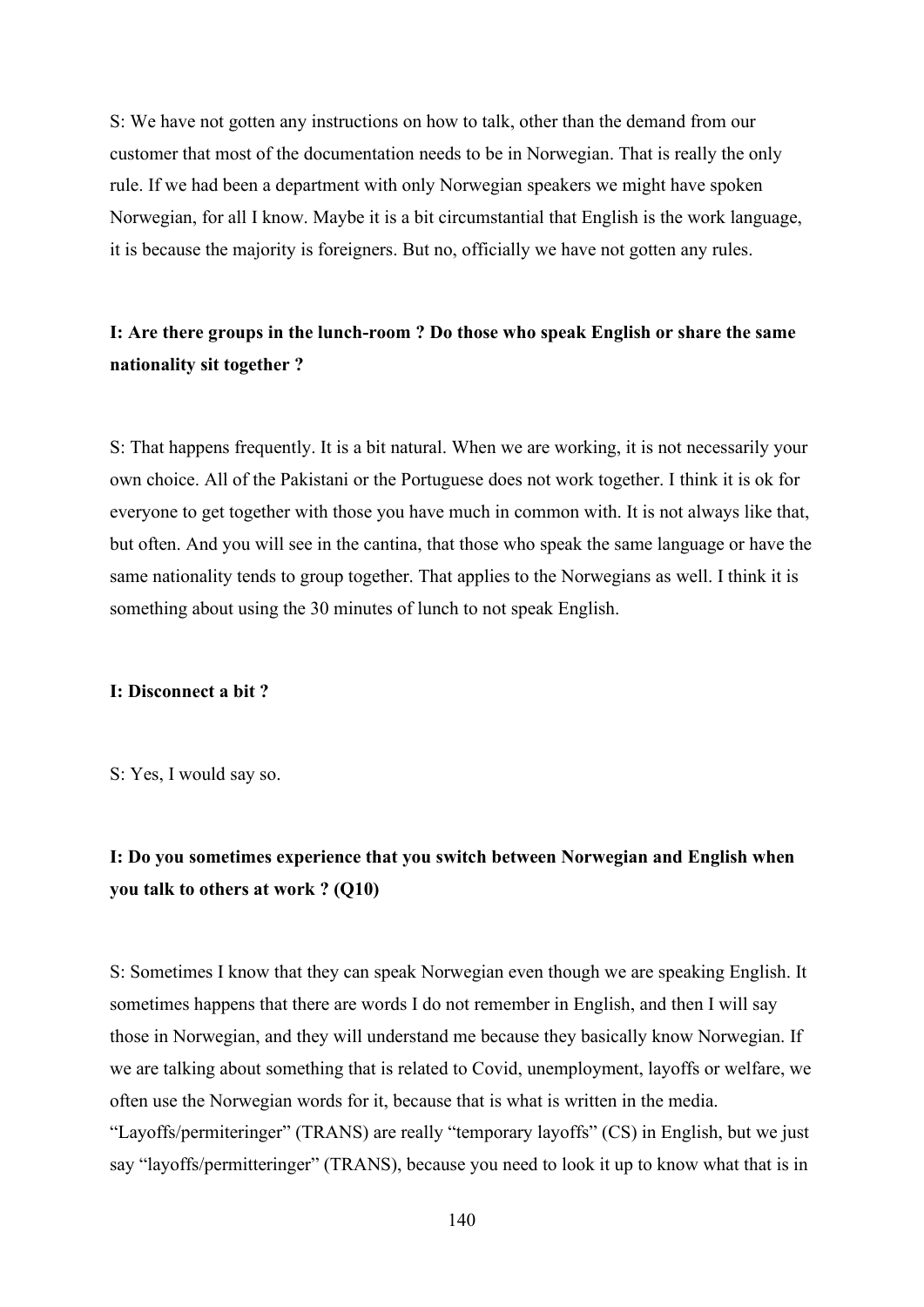English. So those kinds of words we say in Norwegian. Like "infection control measures/smittevernstiltak" (TRANS) ? Do you know what that is called in English ?

### **I: Not on the top of my head, no ?**

S: Exactly.

## **I: Ok, so central words, or words of importance you would say in Norwegian ?**

S: Yes, very often. And that might be in conversations that are not directly related to work, because we do talk about other stuff as well.

#### **I: Yes, I would imagine that.**

S: There is also another classical instance that several of us do. Say there is a meeting where there is one who speaks English, then the meeting usually proceeds in English. If that person has to leave in the middle of the meeting, we often continue to speak English for 5-10 minutes before anyone realizes it. Why do we continue to speak English ? Then we switch to Norwegian.

## **I: Does that happen often ?**

S: Yes, it happens frequently. And it is just as embarrassing and funny every time. There are also sometimes that I start speaking English to someone based on their looks, and they answer me in Norwegian. Then we switch to Norwegian. That can be a bit embarrassing as well.

**I: If you are having meetings on Skype or Teams or whatever, do you announce that there is a person who speaks English ?**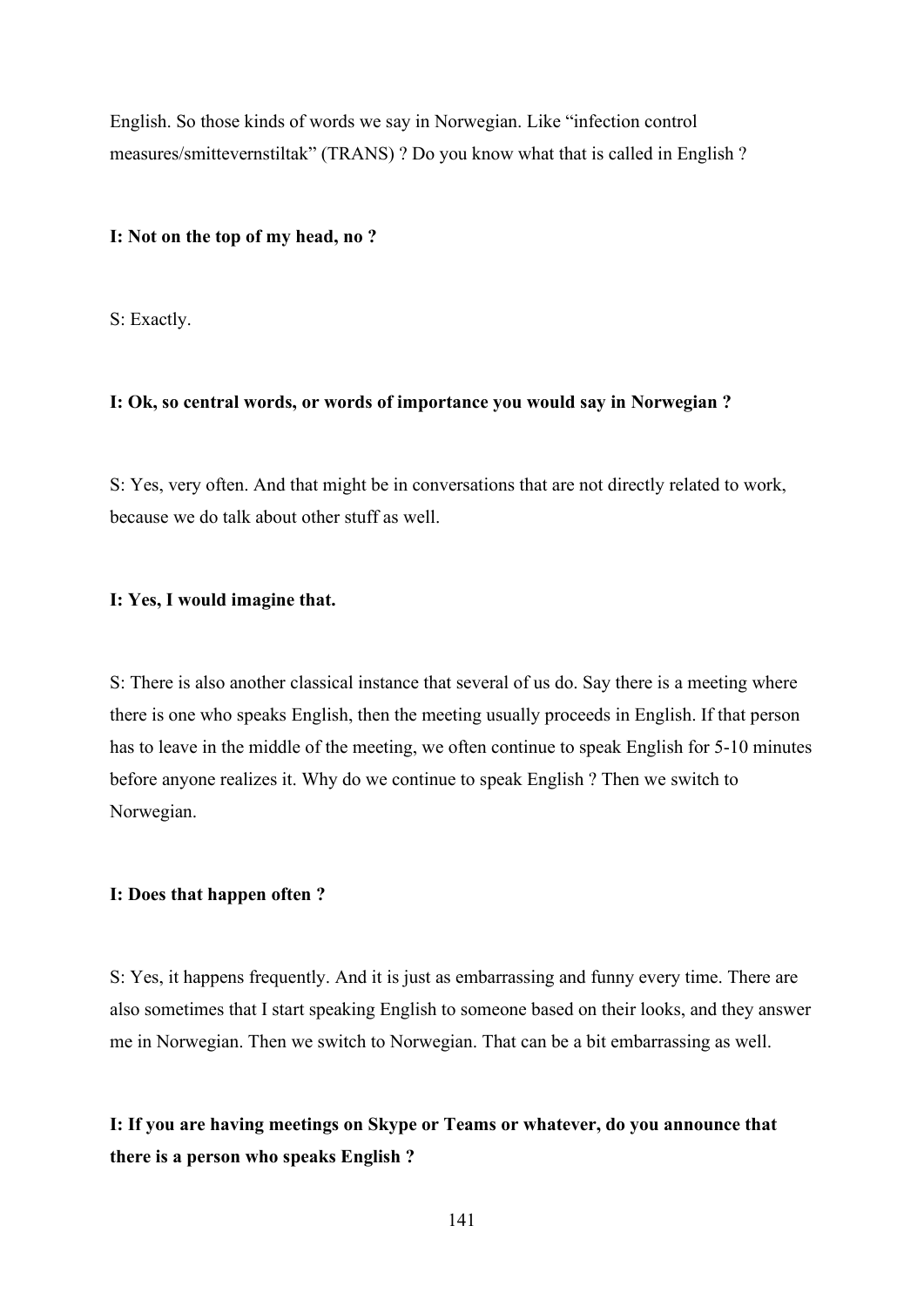S: If there is a doubt, the person who called in for the meeting often askes if we should take it in Norwegian or English. If no one has any objections, it precedes in Norwegian. Those who wants it in English usually lets us know. An exception could be when we have meetings with the customer. Sometimes they override, even though there are English speaking people in the meetings. That is because they have that demand about Norwegian communication. I think it is more of a principle for them, so then the meetings will be in Norwegian. It might be someone on their part that is not that sufficient English maybe. Often there are people working "offshore" (CS) who participates in the meetings. That is maybe one of the reasons why they have that demand.

## **I: Have you ever experienced that they have overridden the meeting ?**

S: Yes.

### **I: What do they say ?**

S: Often they do not say anything about it, they just start speaking Norwegian. It is not a question what language we are going to use ?

### **I: So English is not even on the table ?**

S: No. But it can happen that if a person speaks English, he or she just answers the question in English, if they understood the Norwegian question. But I have never experienced a conflict of what language we were going to use. But as mentioned earlier, a lot of those who prefer speaking English, also know Norwegian. They are not that proficient when it comes to speaking, but they understand most of it. In most instances there are no problems.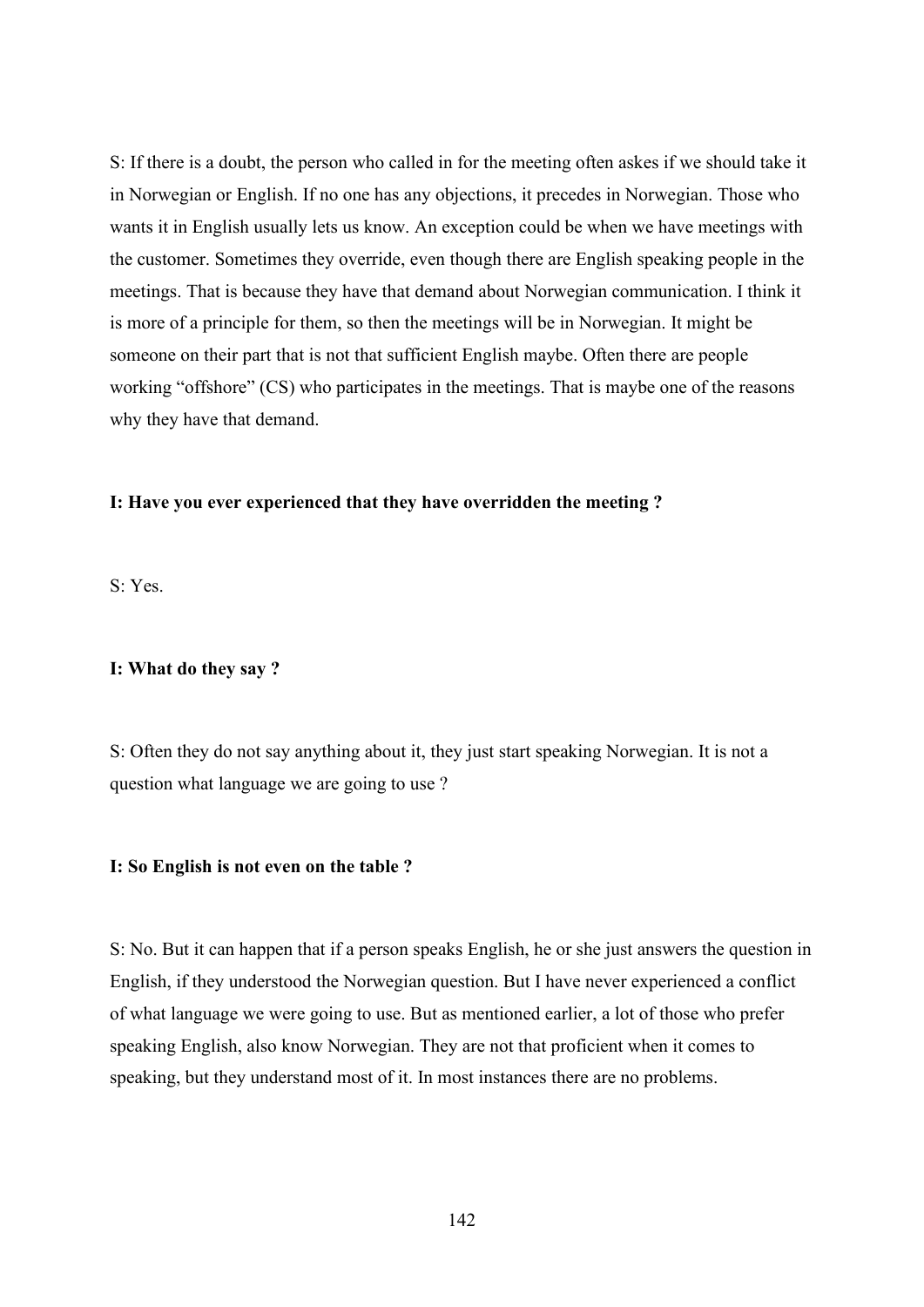## **I: Do you feel some sort of pride, joy or excitement when you talk to other people within the oil and gas industry, about something that is work-related ? (Q11)**

S: I can relate to this in a private setting. When I get together with old friends in vacations or holidays. It is very varied what people work with and not that many who work with something oil-related, so it is extra fun to be in attunement with those who does. None of the others would understand much of what I talk about, except for those who work with something related. Is that what you meant ?

#### **I: I think that was a good answer.**

S: We are mainly doing modifications and maintenance "topside" (CS) on platforms, while she, the one I thought of right now, works with what happens below the surface. Drilling down in the well. Still we have much more in common with regards to work-conversations than we have with others. The others understand nothing about this.

# **I: Does it sometimes feel a little good that the others do not understand it ? That fact that you know something that they do not ?**

S: No, that is not very often, I must admit. If it is something that I wish to explain, I try to start at the beginning. If someone is completely inexperienced. But I try not to talk about these things with people who do not understand.

### **I: You are on two different levels ?**

S: Yes. Just like I can not talk with someone about marketing and search engine optimalisation of web sites. I know what it is, but I can not discuss it any further.

### **I: Slim chances for any discussions maybe ?**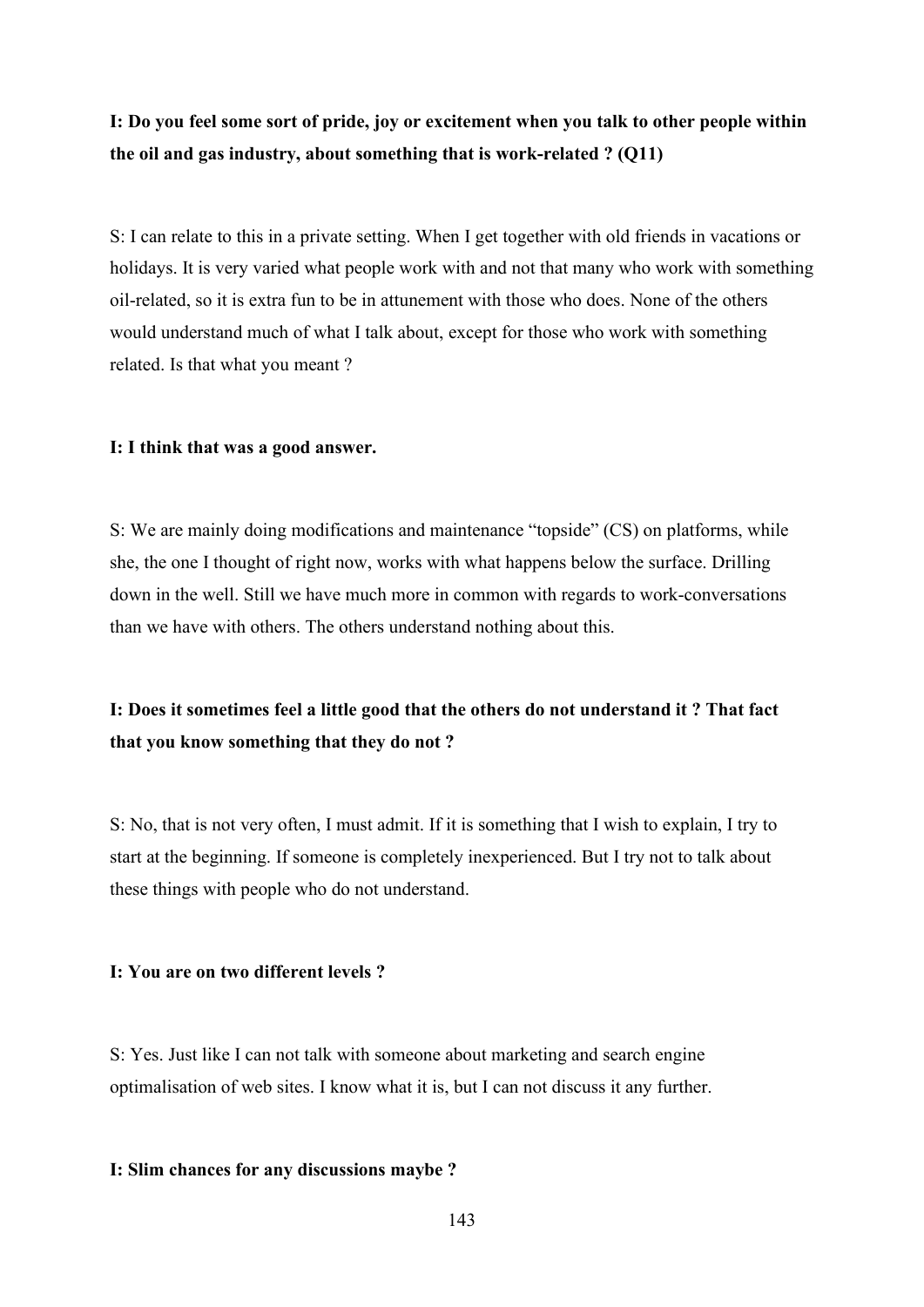S: Yes. It is like; ok, so that is what you do ? Let us not talk anything more about that.

# **I: Do you think it is difficult for people who are not acquainted with your line of work to follow conversations that are related to the specifics of your job ? I realize that we sort of discussed that just now. (Q12)**

S: Yes, but that is ok. I think it is easy to be carried away if someone works within the same business, but the others on the table do not necessarily think it is that interesting. Often the conversation comes to a natural end if that happens. But if we are a large majority, say eight people in the same business and two do not, it can be difficult to restrain ourselves.

### **I: Can you remember a conversation where you noticed that people were falling out ?**

S: Not one particular, but a pre-party setting is classic. You invite some people from work and a couple friends from other places. The conversation is mainly about work. We quickly forget that the others have major problems keeping up with that conversation.

### **I: Do you end that conversation if that happens ?**

S: I try to be aware of it, even though it is easy to be carried away sometimes. The hard part is often to stop the others. We can try to talk about something else, but it does not always work. Quickly people start talking about work again.

## **I: Do you feel that your employer facilitates for colleagues with a multilingual background ? (Q13)**

S: I do not know exactly how the company handles that. It is an international business. Our company mainly operates on the Norwegian continental shelf, but the workers are from all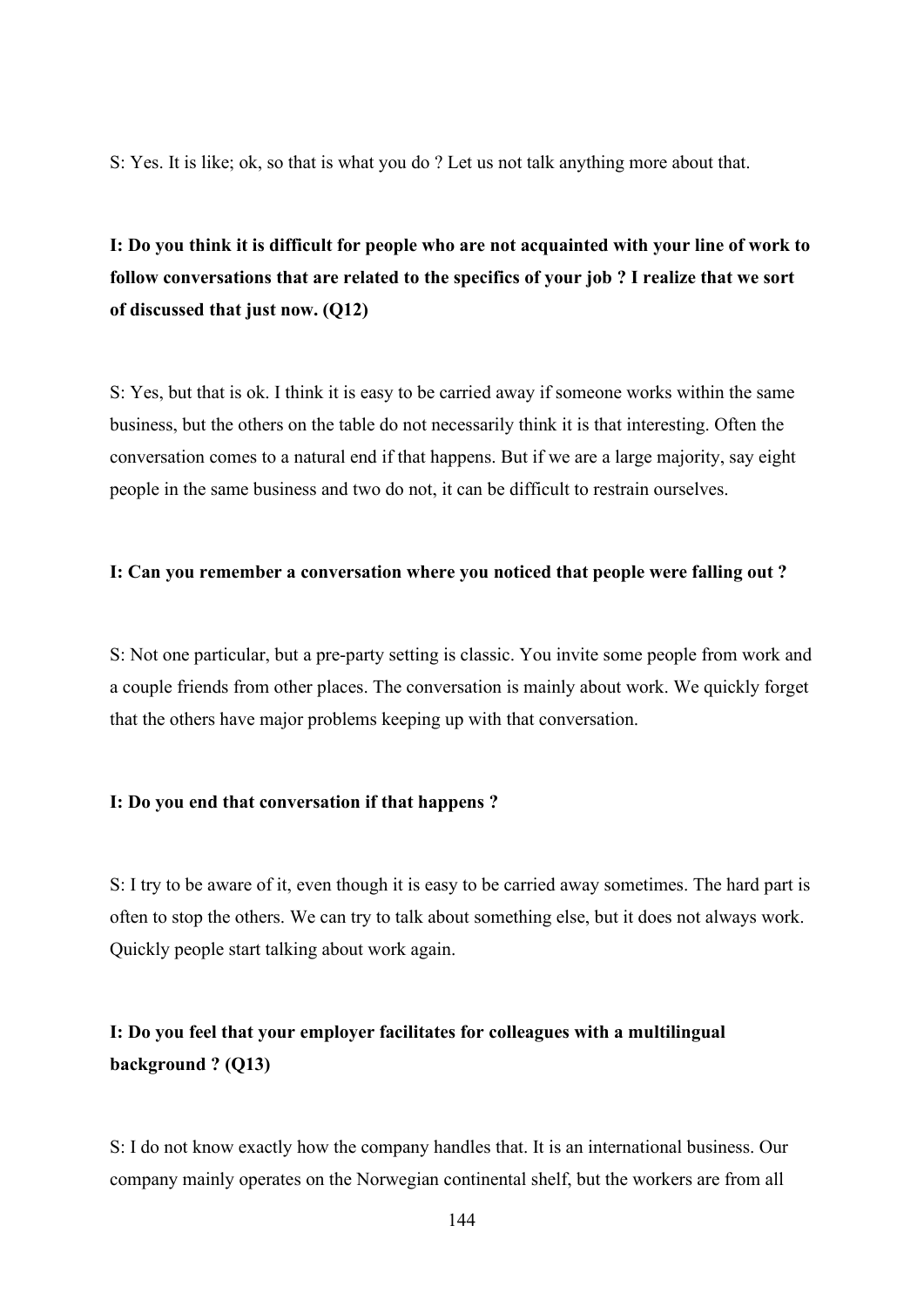around the world. It has always been like that. It is important to take care of them and facilitate for their work, and I have an impression of that being done, but I do not have any concrete examples of how they do that.

## **I: Do you know if there are any social arrangements ? "Off work" (CS) maybe ?**

S: Not that I know of. It has been a little recession since 2014, and those things get less visible or downgraded. I would think it might have been more prominent before 2014. We are a diverse workplace, so we have to take into consideration that we speak different languages and come from different places. If you look away from lunch- or coffee breaks, where we prefer to speak Norwegian, we talk to everybody. If they are English, the conversation is in English, that is just way it is.

## **I: That is good enough for everyone ?**

S: Yes, I think so. But, as mentioned, because we are from different places, we often have another way of thinking, another way of structuring our sentences, and another way of pronouncing some words. So, misunderstandings do occur, but you try your best to make yourself understandable. If I am in doubt about something someone said, because of language barriers, I will just ask one more time. It has to do with safety and that the job gets done properly and with quality. It is better to ask one time too much.

**I: How would you range your proficiency in oral and written English on a scale from 1- 10? 1 is unable to understand almost everything, 10 is English on the same level as Norwegian. Can you elaborate on your answer?**

S: I think I am pretty average, probably around the general level at the office. Maybe 7 in written and I would say the same with regards to oral skills. 7 in oral skills.

## **I: For how long have you been learning English?**